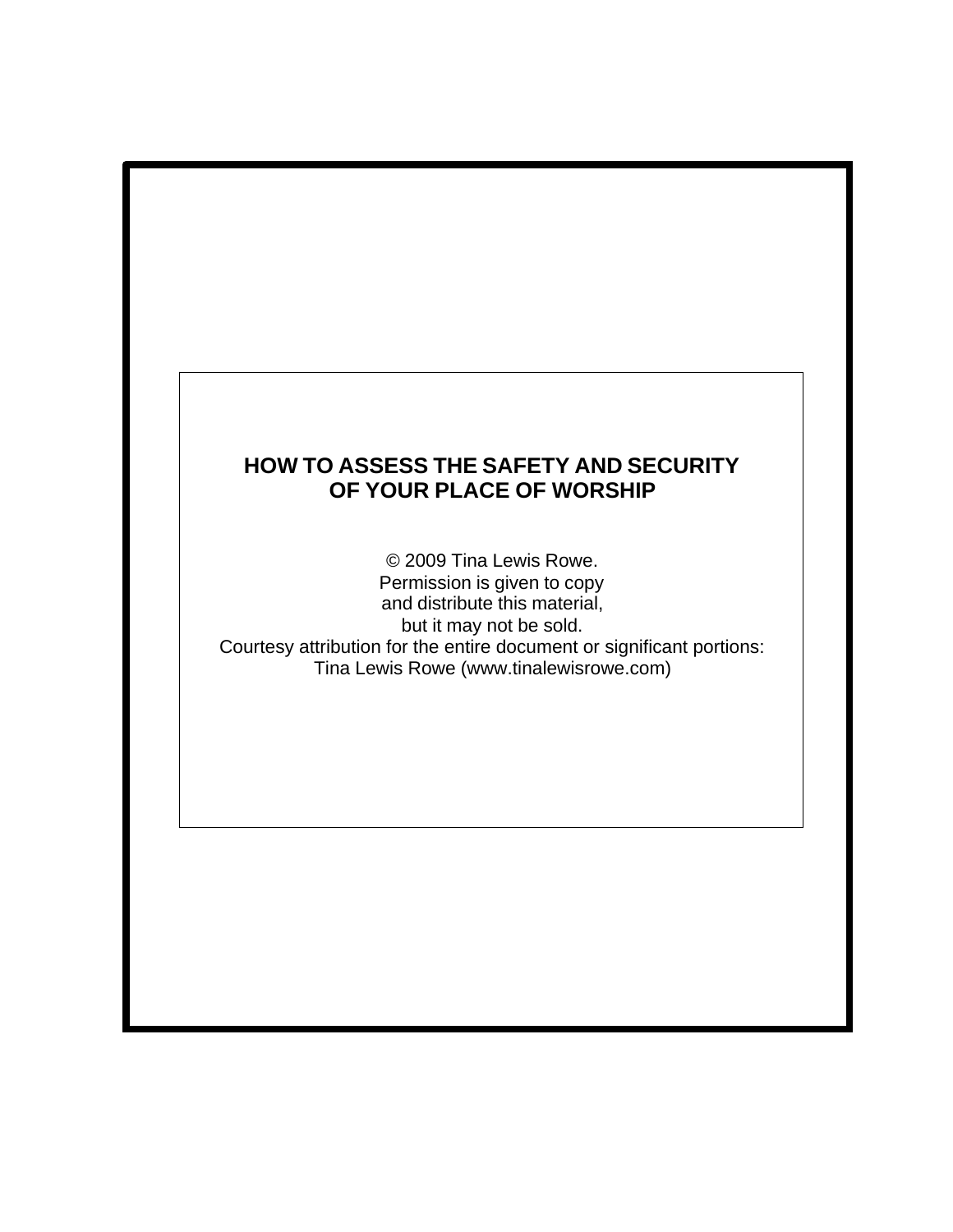### **Acknowledgements**

Many thanks to Pastor Don Haymon II, of Calvary Apostolic Church in Denver, Colorado, (www.cacdenver.org) whose proactive approach to safety and security training for some of his key members led to the development of the first document I developed about security for places of worship: *The Greeter and Usher Role In Church Security.*

Through the power of pastor-to-pastor sharing, the Internet, viral marketing and search engines—and the fact that it was free!—that twenty-three page document has been distributed to well over 3,500 churches world-wide.

As always, I gratefully acknowledge the support and assistance of my long-time friend from long-ago high school days in Arkansas City, Kansas, Jeff Adams, Ph.D., pastor of Kansas City Baptist Temple, Kansas City, Missouri. (www.kcbt.org) (www.drjeffadams.com). He's a modern day Apostle Paul in his travels, message and mission!

\*\*\*\*\*\*\*\*\*\*\*\*\*\*\*\*\*\*\*\*\*\*\*\*\*\*\*\*\*\*\*\*\*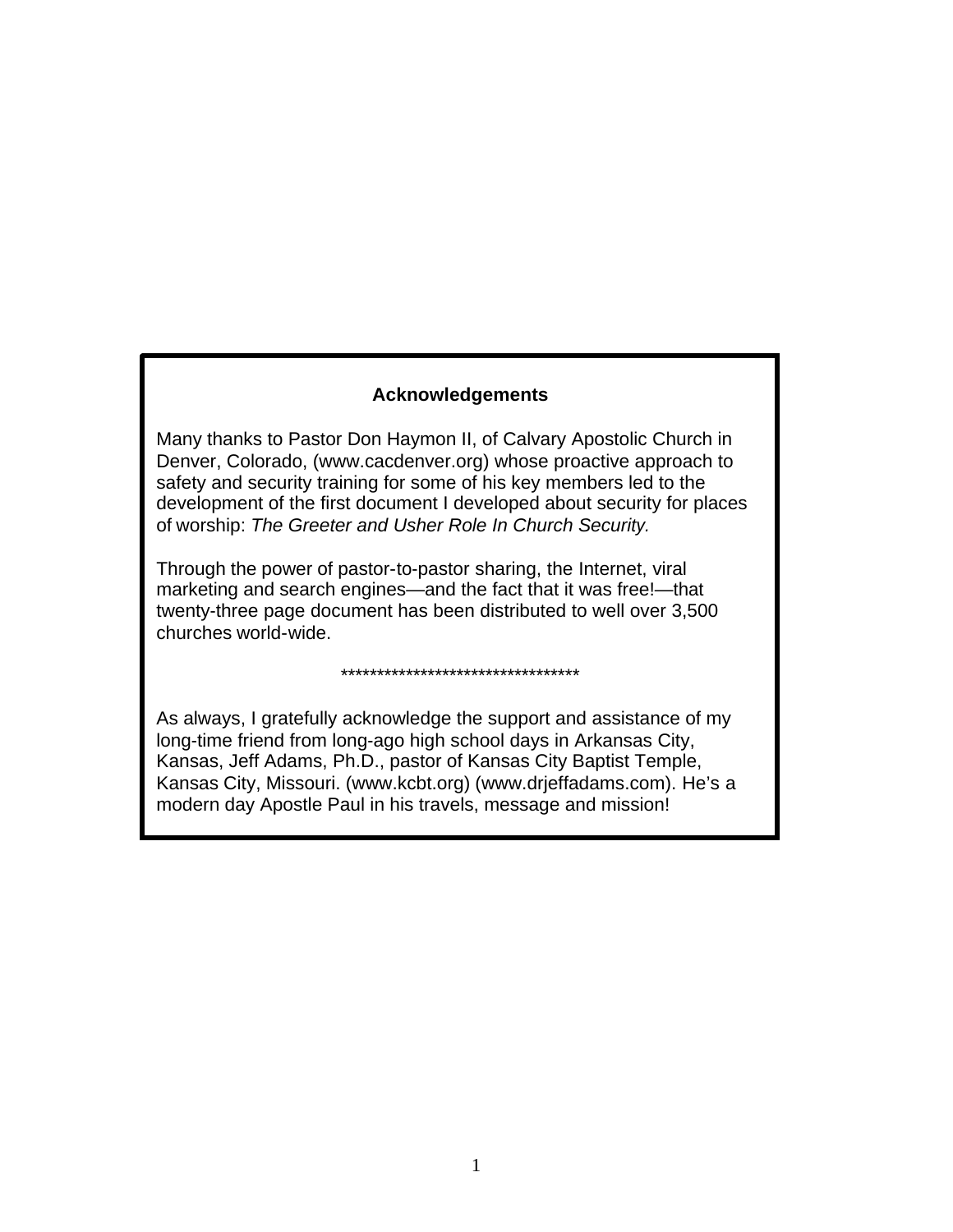## **TABLE OF CONTENTS**

| <b>TOPIC</b>                                            | Page           |
|---------------------------------------------------------|----------------|
| Introduction                                            | 3              |
| Definition of a Security Assessment                     | 4              |
| Focus and Balance (Macro/Median/Micro)                  | 5              |
| The Security Assessment Team                            | $\overline{7}$ |
| Identifying and Using Other Resources                   | 9              |
| <b>Assessment Variations</b>                            | 11             |
| A Pre-Assessment Analysis                               | 16             |
| <b>Supplies and Materials</b>                           | 19             |
| <b>Assessing Spaces and Places</b>                      | 20             |
| Assessing Processes and Programs                        | 23             |
| The Assessing Report and Follow-up Plans and Procedures | 26             |
| Organizing the Assessment                               | 27             |
| <b>Focus Points For Assessing</b>                       | 30             |
| <b>Perimeter and Parking</b>                            | 30             |
| <b>Building Exterior</b>                                | 35             |
| Main Entrance/Foyer                                     | 38             |
| Sanctuary/Auditorium/Main Worship Areas                 | 39             |
| Offices of Clergy and Staff                             | 42             |
| Classrooms                                              | 44             |
| <b>Kitchens and Social Areas</b>                        | 46             |
| <b>Childcare and Nursery</b>                            | 47             |
| <b>Other Rooms and Spaces</b>                           | 48             |
| <b>Mechanical Systems</b>                               | 48             |
| <b>Processes and Activities</b>                         | 49             |
| <b>Emergency and Continuity of Operations Plans</b>     | 54             |
| <b>Summary about Security Assessments</b>               | 59             |
| The Role of Greeters and Ushers                         | 60             |
| About the Author                                        | 84             |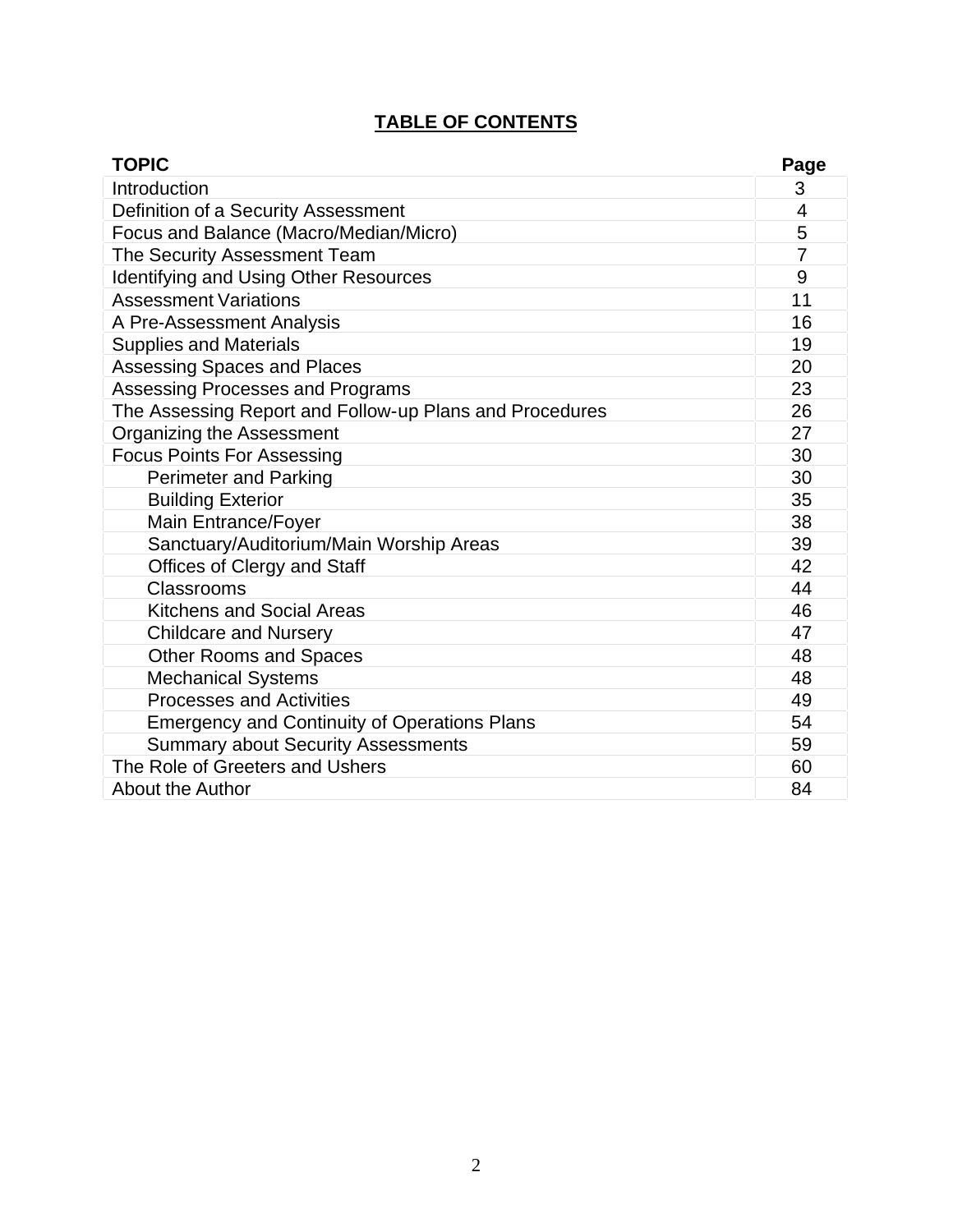# **INTRODUCTION**

### **This material was developed to:**

**1.)** Give you the information, ideas and guidelines you need to conduct an effective assessment of your place of worship, as it relates to people, places, assets, processes and programs, as well as emergency planning and continuity planning.

**2.)** Encourage a focused and balanced approach to safety and security planning.

·There are so many variables in places of worship that no resource is applicable in every way. However, this information can be adapted to services, activities and situations in almost any place of worship.

ŸYou will find ideas here that you may not find elsewhere, because I wanted to share some tips and techniques that fit my approach and style—and might fit yours as well.

• Even if your place of worship has a formal security team, they may be more involved with threat analysis and response than with assessing and evaluating the facility, programs and processes. You can use this to supplement their work. Or, if you are part of a security team, this can add to your material and your efforts.

. Do not let the scope or details of this material discourage you. When you put it into practice you will find it to be a very logical and easily handled series of tasks, especially when working with others on your team.

•I often say (with a smile) that security assessing is not a sacrament and there are no commandments about how it must be done. There *are* requirements for the final product if you want it to be optimally effective. But, how you get to that point is up to you, your team and your church leadership. This material can help you develop something that works perfectly for your situation.

**To make the material easier to use:** If you receive this in an electronic file format, consider printing it out and placing it in a binder. The binder can become an excellent resource document for many other copied or scanned items.

**Secure the material.** Keep completed assessment materials in a secure location or in a computer file. A logical place to keep it is near the folders for insurance papers and similar information.

Best wishes to you in your safety, security and preparedness efforts! Tina Lewis Rowe, Aurora, Colorado 2009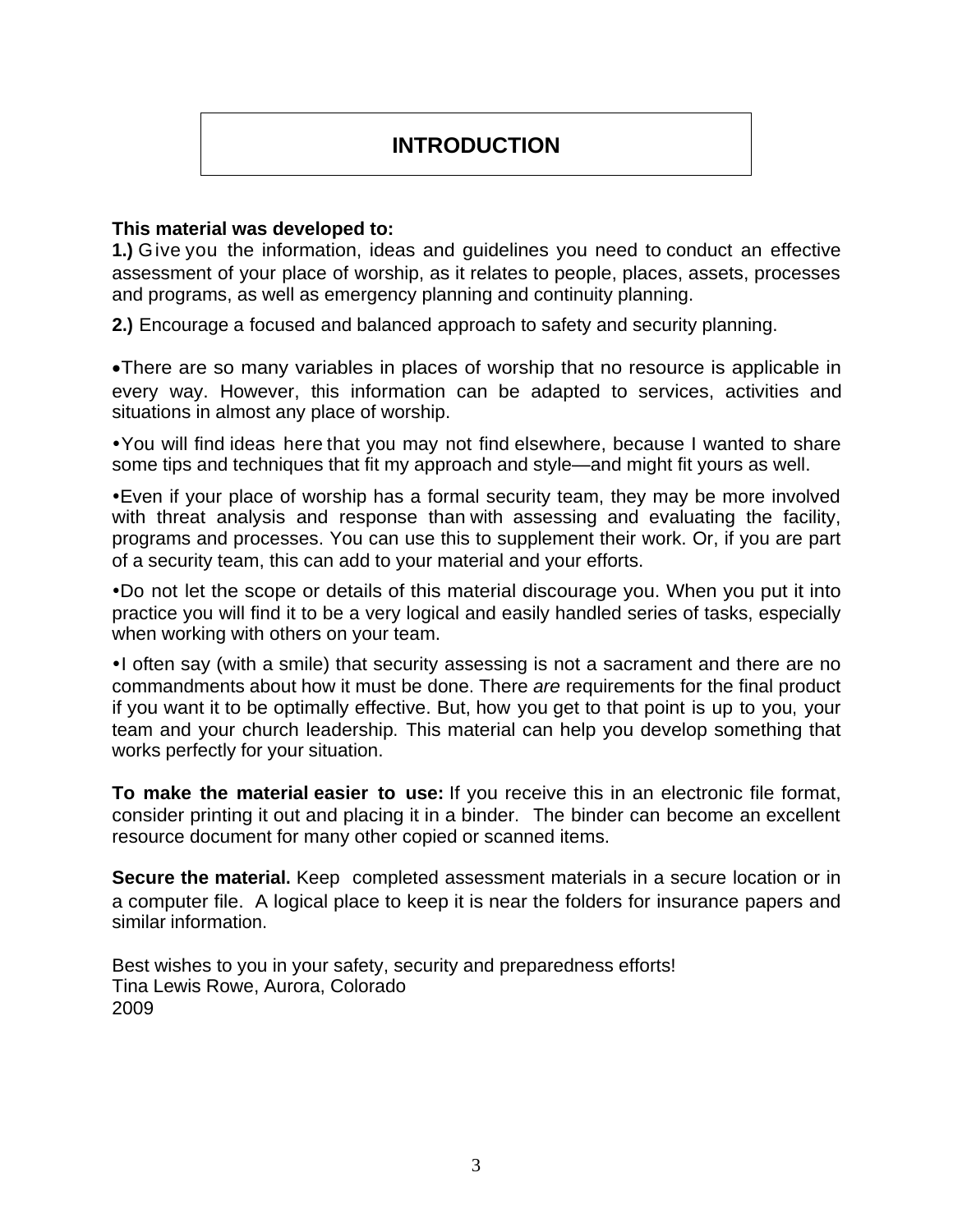# **HOW TO CONDUCT A SECURITY ASSESSMENT OF YOUR PLACE OF WORSHIP**

*A security assessment* **is an inspection of a person, place, asset, process or program, to evaluate the current condition of safety, security and preparedness for an emergency. ŸIt considers risks, sources and nature of threats and criticality of harm.**   $\cdot$ **It considers the factors that would enable prevention, deterrence, protection, detection resistance and response.** 

**A thorough security assessment will include reviewing and inspecting:**

**• Safety** (accidents, illness, injuries, potential harm to people or the organization.)

**\*Security** (crimes, violence, loss or damage from any cause)

**ŸEmergency preparedness** (response and recovery related to any harmful event or situation of any kind—including plans to be a resource for assistance if an emergency occurs in the community.)

**ŸIt includes a report containing findings, opinions and recommendations.** 

**•Continuity planning** (Preparedness to continue services and programs without significant interruption.)

**ŸThe overall status of each component of a safe and secure place of worship.** (Anything related to the place of worship or its assets and activities that can be inspected, reviewed, inventoried or evaluated, as designated by church leaders.)

In this material, the term *security assessment* incorporates all of the terms sometimes used to describe the concept: site survey, audit, safety inspection, and emergency preparedness assessment.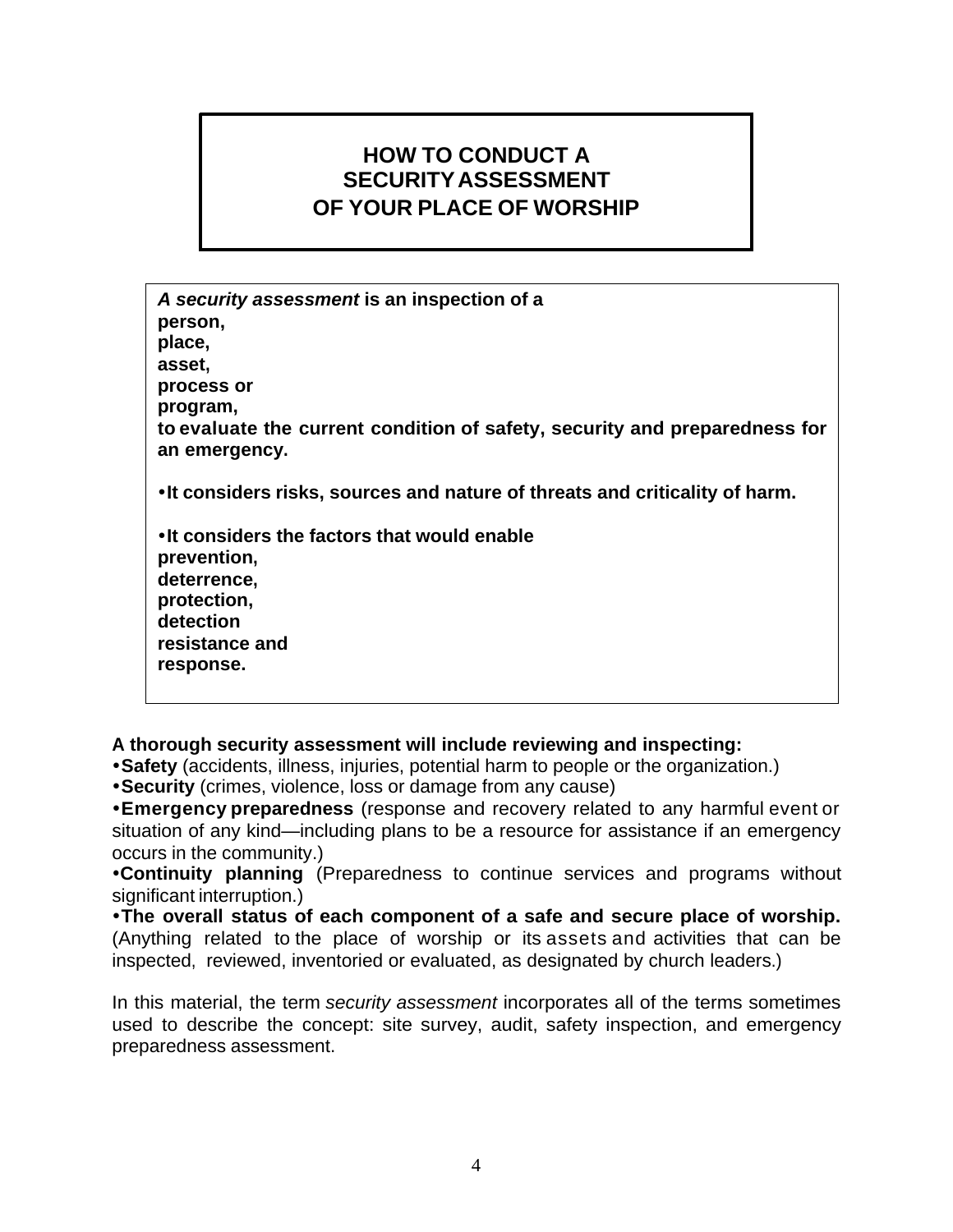# **FOCUS AND BALANCE ABOUT RISKS AND THREATS**

The security program of a place of worship is ongoing, with priorities based on factors affecting the specific place of worship and concerns of church leaders. A thorough assessment can't be done in a day, a week or a month—it must be part of a continuous series of activities.

### **The Macro/Median/Micro Focus**

There are reasons to be concerned about many potential problems. However, it isn't necessary to be in a lock-down mode to be reasonably secure and prepared. This material can help you keep a foundation of balance and focus.

Your security assessments and the entire security program will benefit from keeping a three-way view all the time:

- **1. Macro:** The big picture, the overall situation.
- **2. Median:** A segment of that big picture, a manageable portion for inspection.
- **3. Micro:** Close up inspection of the details that keep the big picture safe and secure.

It is also helpful to keep a sense of balance about threats and risks. When tragic or frightening events occur there is a justifiable sense of urgency to prevent *that* thing from happening. However, there are often more immediate threats to safety and security that also need attention.

### **People, Places, Assets, Processes and Programs That May Be Harmed Purposely or Inadvertently**

Considering the potentials, historical data and the current situation in your community and elsewhere can help you establish priorities and have an effect on your responses and plans.

### **Threats and Risks**

- Crimes against people and property
- Crimes against children.
- Violent actions (Shootings, bombs, assaults, etc.)
- Attacks by terrorists, gangs or groups.
- Attacks by individuals.
- $\cdot$ Vandalism.
- Natural disasters and weather.
- Mechanical and utility failures and emergencies.
- Accidents, injuries and illnesses.
- Fires (And water and smoke damage).
- Loss due to robbery, theft or fraud.
- •Threats (Phone, mail or in person)
- Disruptions: Intentional/unintentional.
- Vehicle damage or theft.
- Stalking of pastors, staff or members.
- Attacking pastors, staff or members.
- Domestic quarrels or other conflict,
- erupting at church.
- Staff issues.

• Anything else that affects the operation of the church or the safety and security of staff, members and visitors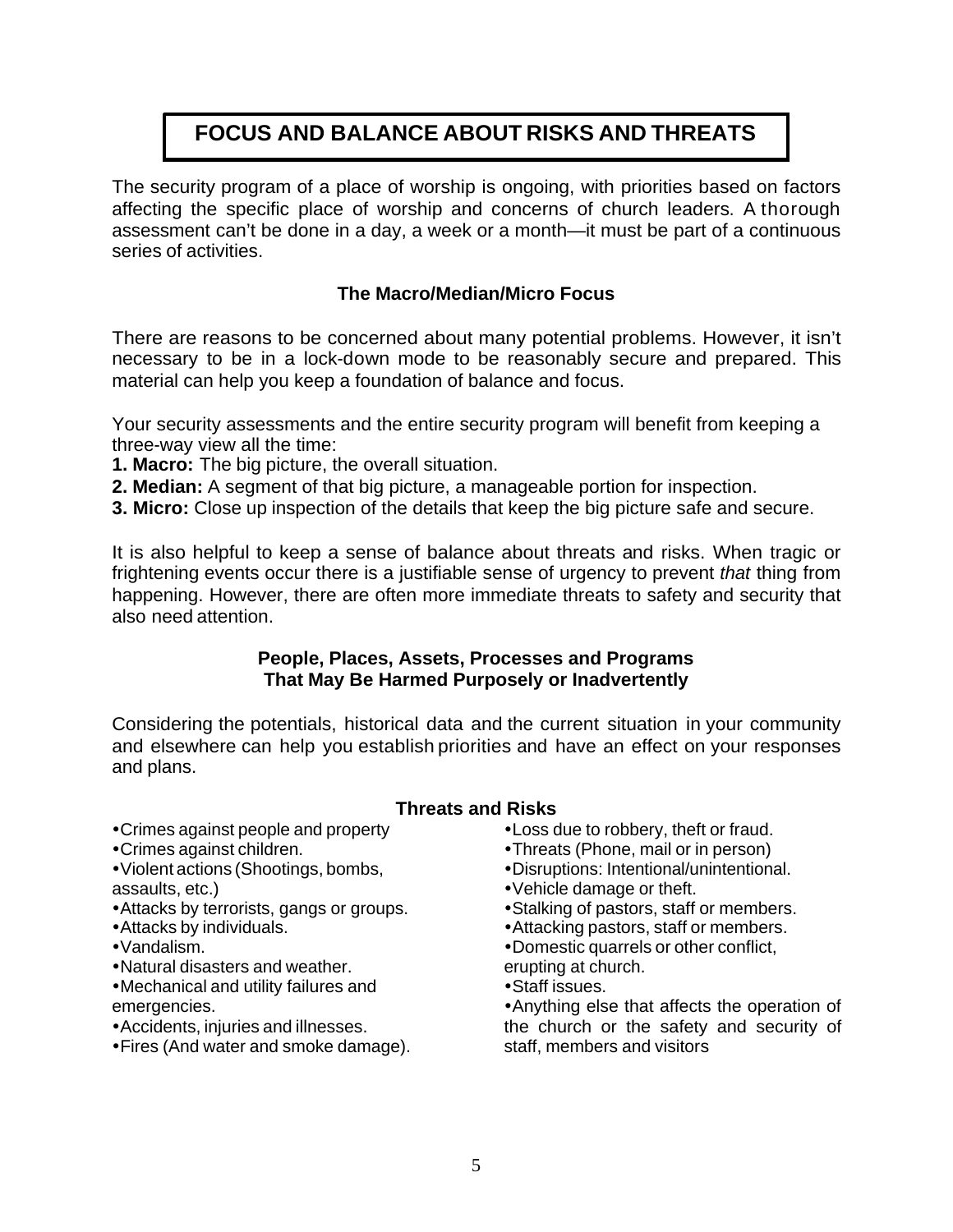People who purposely or accidentally cause harm may be strangers, guests, members of the congregation, former members, families of members, regular visitors, staff, volunteers or employees. The causes and motives are many:

| •Criminals<br>•Vandals | •Sexual predators<br>•Resentful | • Addicted<br>•Custody | • Lacking information,<br>knowledge or ability |
|------------------------|---------------------------------|------------------------|------------------------------------------------|
| •Pranksters            | •Suicidal or                    | disputes               | •Miscommuni-                                   |
| •Terrorists            | homicidal                       | •Gangs                 | cation                                         |
| •Protesters            | •Vengeful                       | $\cdot$ Hate           |                                                |
| •Mentally              | •Attention                      | •Frauds                |                                                |
| unstable               | seekers                         | •Embezzlers            |                                                |
| $•$ Angry              | •Litigious people               | •Carelessness          |                                                |
| •Grieving              | •Domestic                       | •Negligence            |                                                |
|                        | violence                        | •Inattentiveness       |                                                |

That long list of potential human sources of harm reminds us to not make assumptions about people or situations when we consider safety and security.

**Concern is helpful, obsessive fear or worry is not.** An effective assessment team or security team will look for risks and hazards everywhere, while creating a more confident environment for the church family and visitors. One way to do that is to consider risk and threats while also considering prevention, deterrence, protection, response and recovery. Keeping the overall picture in mind will help keep a realistic approach and reduce unnecessary fear.

## **Safety and Security in Places of Worship**

**A balanced macro, median and micro focus on people, places, assets, programs and processes results in:** 

## **Safety, Security and Stewardship**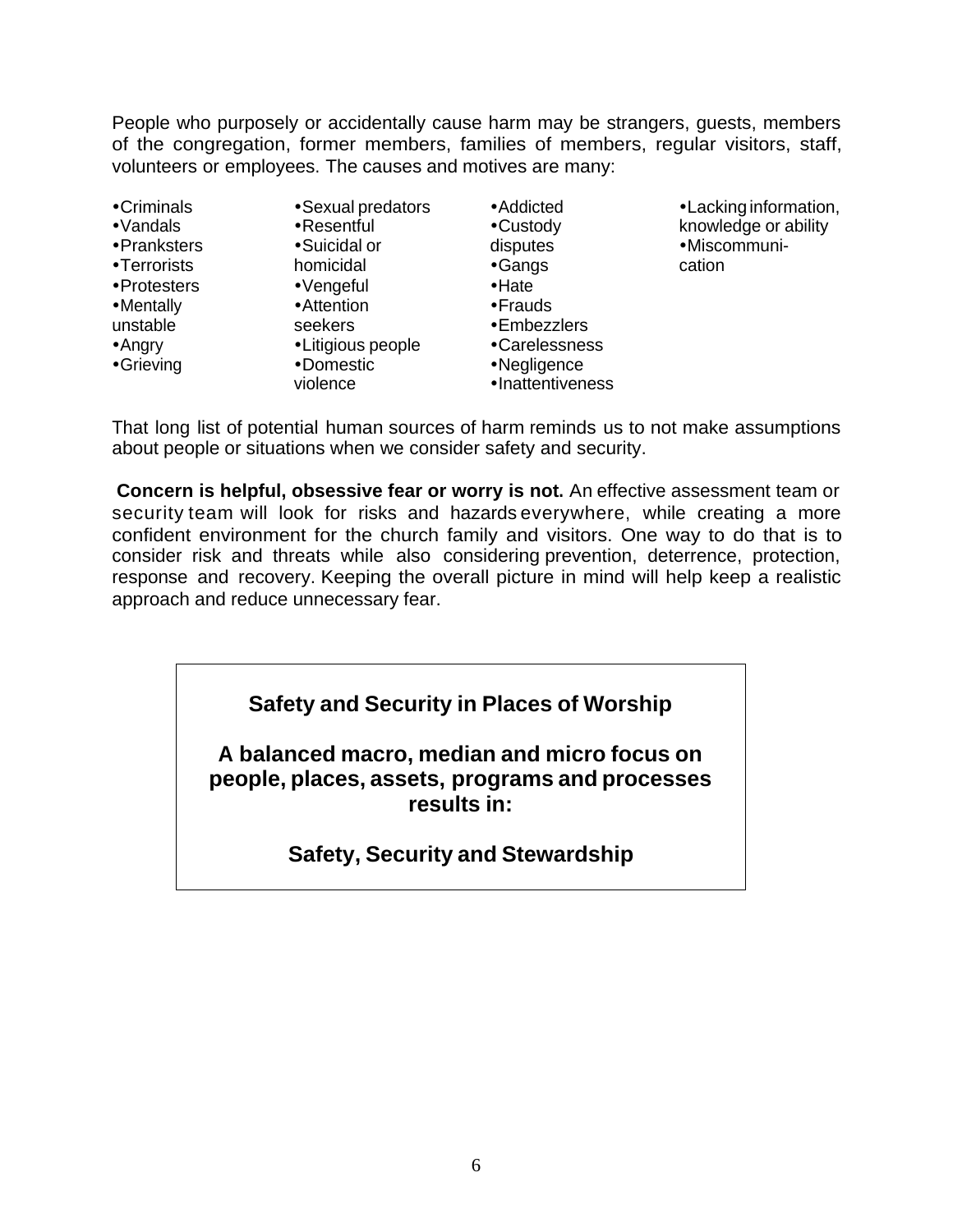# **THE SECURITY ASSESSMENT TEAM**

**Assessment teams may be comprised of all-volunteers or may be coordinated by a church leader or a full or part-time security coordinator. Security assessment teams work most effectively when each member is:** 

**1. Knowledgeable about the place of worship.** If you are using non-church volunteers to help you (police officers, firefighters or others) brief them through written material or an interview about anything that is unique to your form of worship, the nature of services, and what might increase risks and threats.

**2. Knowledgeable and generally familiar with what is desired for safety, security and preparedness.** Strong expertise in security matters is not as important as focus, balance and a commitment to the process. Most people with reasonable thought processes can assess and make recommendations effectively if they have some general guidelines to consider.

**3. An effective and open communicator.** Discussion about concerns is a major part of the process. Even those with expertise in some aspect of security should be willing consider the concerns and ideas of others and avoid taking over the process.

**4. Balanced in approach and not excessive about any one aspect of the process.** Each team member is likely to have a special area of interest or concern. This can be valuable as long as they can work with others and keep a reality-based approach.

**5. Able to do the tasks required and to schedule the time needed.** Security assessing takes several hours in several sessions, at a minimum, and requires walking, careful observation, effective communication and a positive attitude. Those who cannot assist directly may be able to help in other ways: Word processing, phone surveys of members, reviewing reports, Internet research, etc.

## **TIPS FOR SUCCESS**

**1. Share tasks to avoid over-loading a few people.** Volunteer assessors have limited time and can't do it all. Tasks need to be shared and support teams may be needed. It can also be helpful to do some parts of the assessing with a series of questionnaires and checklists for people responsible for the areas or activities being assessed.

**2. Schedule several assessing sessions.** Schedule the areas to be assessed into workable portions or sections (median focus) based on priorities, locations and time available. Sessions can be as short as an hour up to a full day or multiple days. Two to four hours seems to be the time span that is most effective for volunteer teams.

**3. Have a plan.** There are many approaches to the process, based on your unique situation and your assessment team. It will help to have a schedule, a plan of action, the supplies you need, and a process to follow that ensures you assess everything effectively.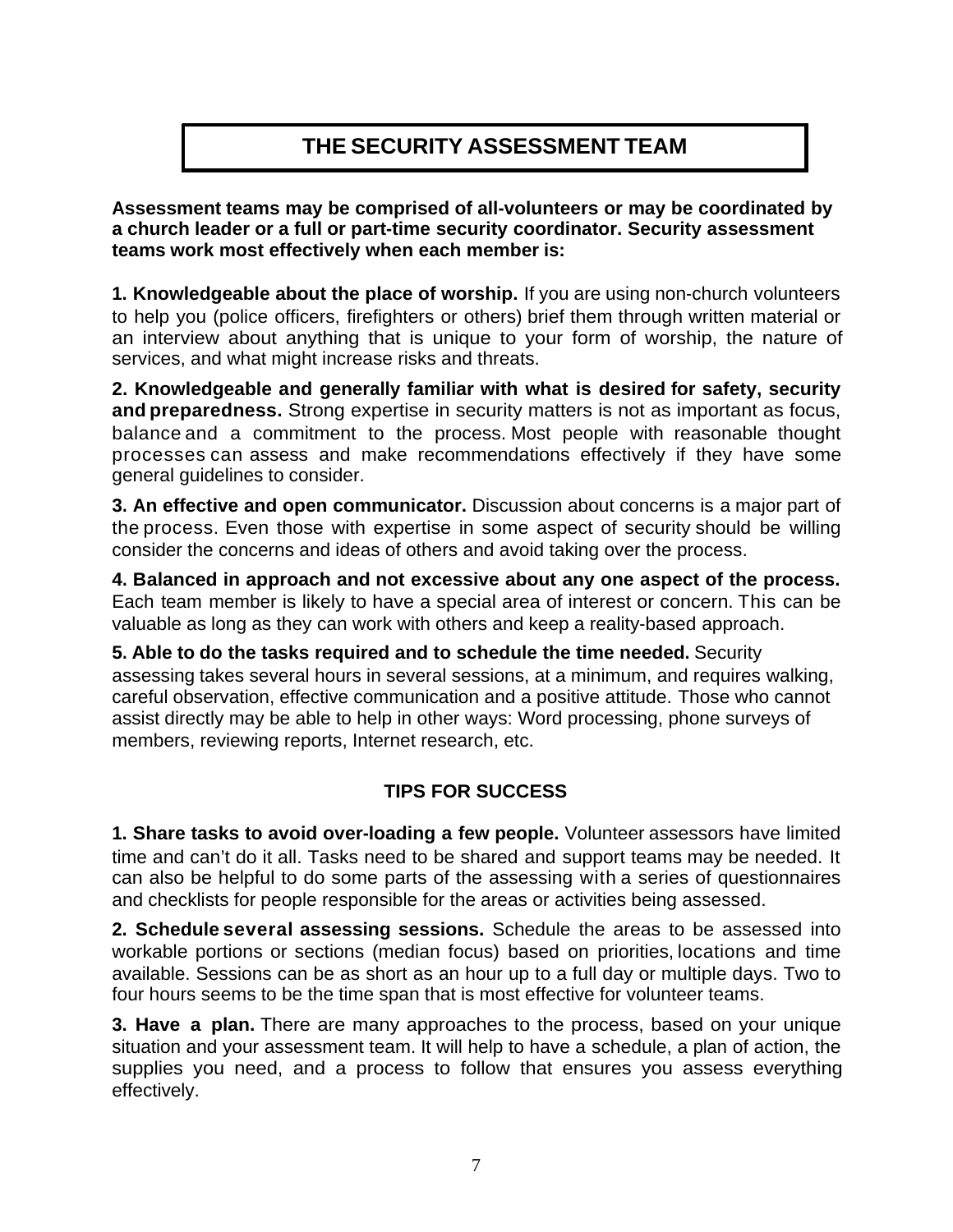**4. Designate a leader or co-leaders.** The team works better when everyone has equal status. However, someone needs to coordinate, schedule, lead the way during the assessment and make sure the paperwork is done.

**5. Keep each team small.** Whatever the total number of people involved with safety and security, the actual assessing process works best with only three or four people.

If you have many people interested in assessing, create multiple small teams and assign projects for each of them. Or, break up a larger team into smaller ones and start at opposite ends of an area.

**6. Be thorough.** The way to prevent harm to people and property in the future is to consider potential problems as well as immediate concerns. That kind of thinking takes focused observation, purposeful inspection and enough time to be thorough.

**7. Take useful notes.** Take the time to write full sentences in a clear, orderly manner for ease of reporting and typing. Develop forms or adapt those you find in this material or other resources, to make the task easier.

**8. Guard against team conflicts.** The most common problems seem to be:

• Excessive hurrying by some and excessive time by others.

**•Being excessive or unreasonable either about concerns or solutions.** 

• Losing interest and not participating.

• Focusing on being the first to find problems, rather than on helping the team assess both weaknesses and strengths.

• Considering assessment findings as criticisms of self or others.

**9. Take action about what is observed.** If something is a serious problem, fix it right then if possible or call someone to do it. If it requires other action, designate someone to get started on it and ensure it is done. If it requires approval or further research, designate someone to follow-up over time. Don't just make notes about something that should be corrected immediately.

**10. Do the paperwork after the assessment.** Take thorough notes and type a very brief report for church leaders, with a copy for security files. It should contain:

• Risks and problems observed.

- Positive observations if something specific was noted.
- Overall observations, opinions and comments.
- Recommendations and timelines if any.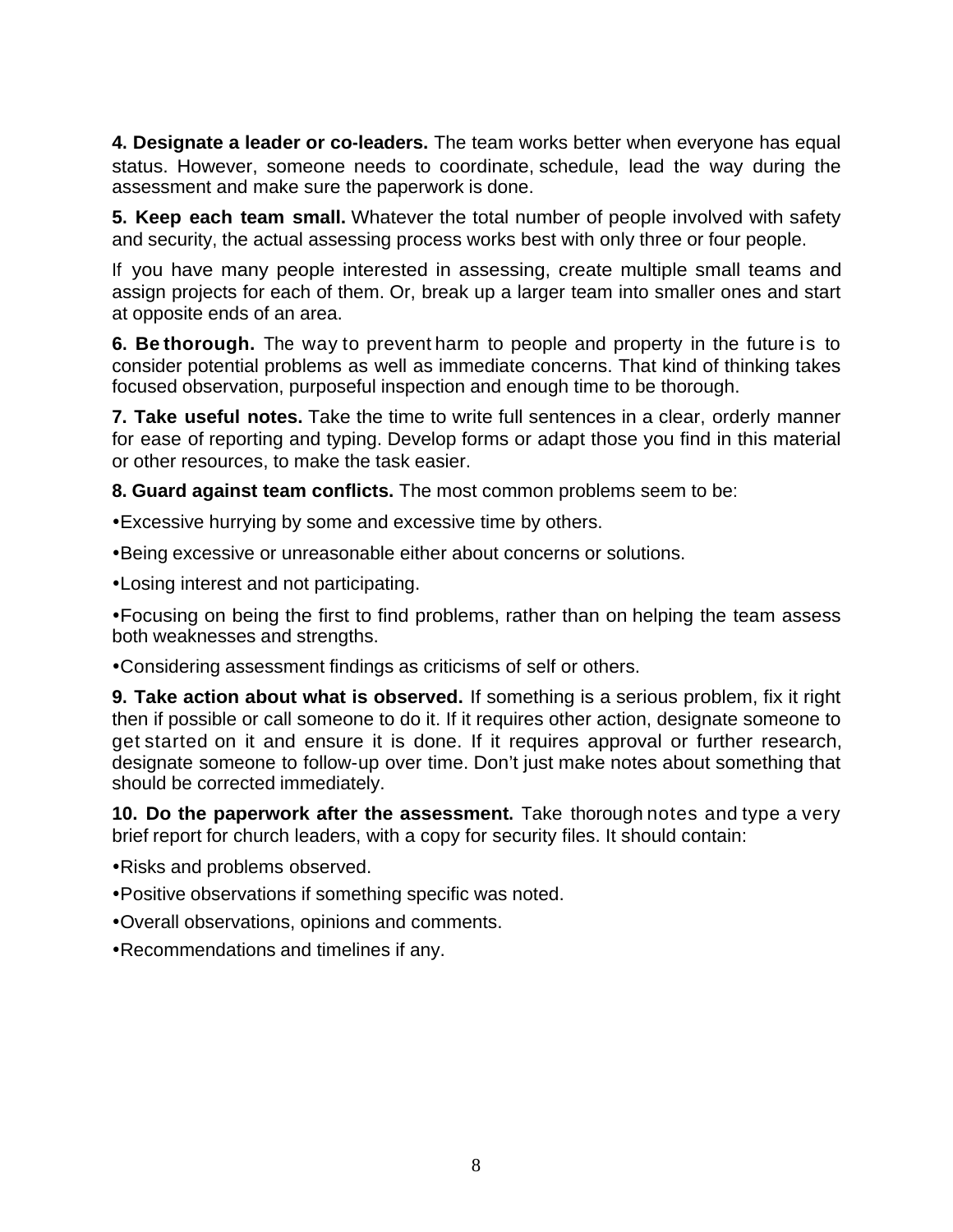# **IDENTIFYING AND USING OTHER RESOURCES**

There are many *friends of the church* who may not attend your services but who want to keep places of worship safe and secure. You probably would not ask these people to help with an assessment, but they are good resources within their areas of expertise.

**1. Law enforcement, the military and similar resources:** You may have police officers in your congregation who would like to assist with security efforts. Your police or sheriff's department may have a Community Resource Officer or Crime Prevention Officer who provides information. Or, the chief or sheriff in your jurisdiction may wish to assign officers to provide assistance. Ask about what resources are available.

Even though most officers are not trained in security assessments, they can apply their experiences and insights to the process. They also may be able to provide information about crime patterns in your area or about incidents involving places of worship locally or in other communities.

Another good approach is to call the area police or sheriff's department and talk to a commander or supervisor. Ask to meet some of the officers who patrol your area. Get to know them and work with them about parking issues and traffic after services as well as about crime and safety problems.

**2. Fire department**: Your community fire codes may require regular inspections by the fire department. If not, contact them (or a member who is a firefighter) and ask them to visit your place of worship and provide insights about fire safety and suppression and the best responses for small fires after calling 911.

At the same time, they may be able to check fire extinguishers and exits and provide other information. Fire safety is vital in churches, so their expertise and experience is crucial.

**3. Emergency medical assistance:** The provider of emergency medical care or the fire department's E mergency Medical Technician (EMT) program is also a source of information and assistance, as well as providing training about CPR and first aid.

If you have a large number of members with specific medical conditions (on oxygen, with heart conditions, having diabetes, in wheel chairs, etc.) ask emergency medical technicians if there are special precautions or responses about which volunteers need to be trained. (Members with those conditions should keep others informed about special needs and responses.)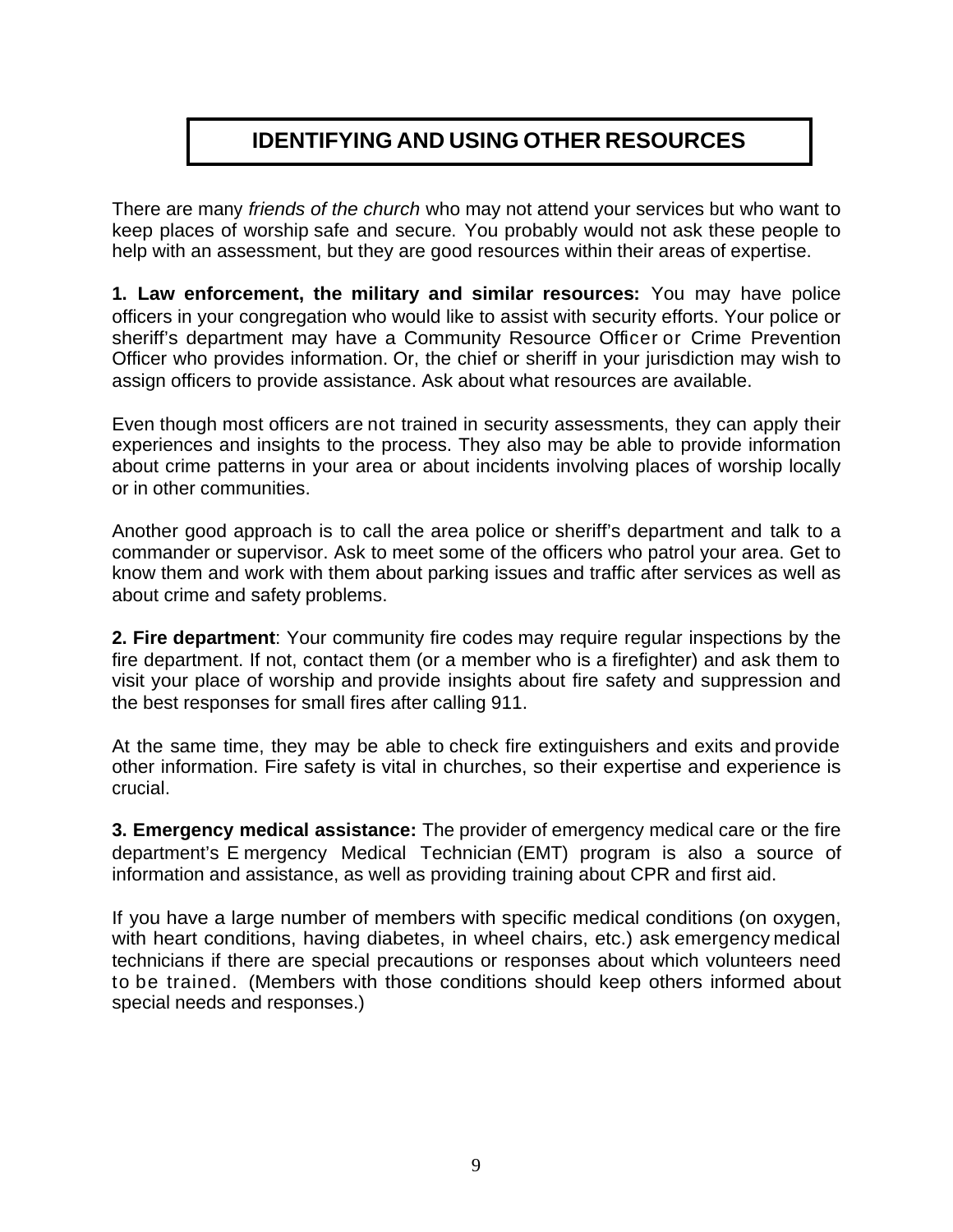**4. Red Cross and other emergency providers:** If your place of worship is in an area that is hit by storms, floods, fires or other natural hazards, get to know the Red Cross officials with whom you might be working if an event happens. You may be able to prepare to assist, as well as having information about who to contact if assistance is needed.

**5. Trades and craft professionals:** Your location and situation may make it possible to have professionals give you an assessment related to their trades: Locksmiths, doors, plumbers, electricians, burglar and fire alarm companies, HVAC technicians, safes, etc. If you have a security alarm the company may provide security material.

**6. Utility providers:** Often electricity and gas providers offer energy assessments as well as other assessments. It may be beneficial to have them look at your place of worship to see if repair or replacements will likely be necessary in the future.

**7. Your insurance provider:** Every place of worship should be insured to the extent that is reasonable. Insurance companies nearly always provide information about safety and security measures.

**8. Other places of worship within your faith or denomination.** Use your network of friends in other congregations to find out what they have done about safety and security issues. If they conducted an assessment ask them about specific problems they discovered and how they fixed them, or ask to see a sample page or two, to help you decide about an effective format.

**9. Other places of worship within your community.** Perhaps you can develop a network within other places of worship in your community or state. Church facilities have very similar concerns, no matter what the faith or group within that faith. Ministerial Alliance groups are effective and so are groups focused solely on safety and security. Perhaps you can help form such a group!

**10. Commercial and online resources:** There are many websites and books that offer information. Private consultants and companies specializing in church security can also be useful resources.

**11. Your church members:** Consider using a questionnaire or survey or simply make an announcement, to identify those who have knowledge and skills in areas that could be helpful. They may not want to donate large amounts of time and labor, but might be available to give opinions or information.

**12. Expand your own ability to be a resource.** When you have developed a good process for assessing, consider contacting someone in your network and asking if you can provide assistance or share materials.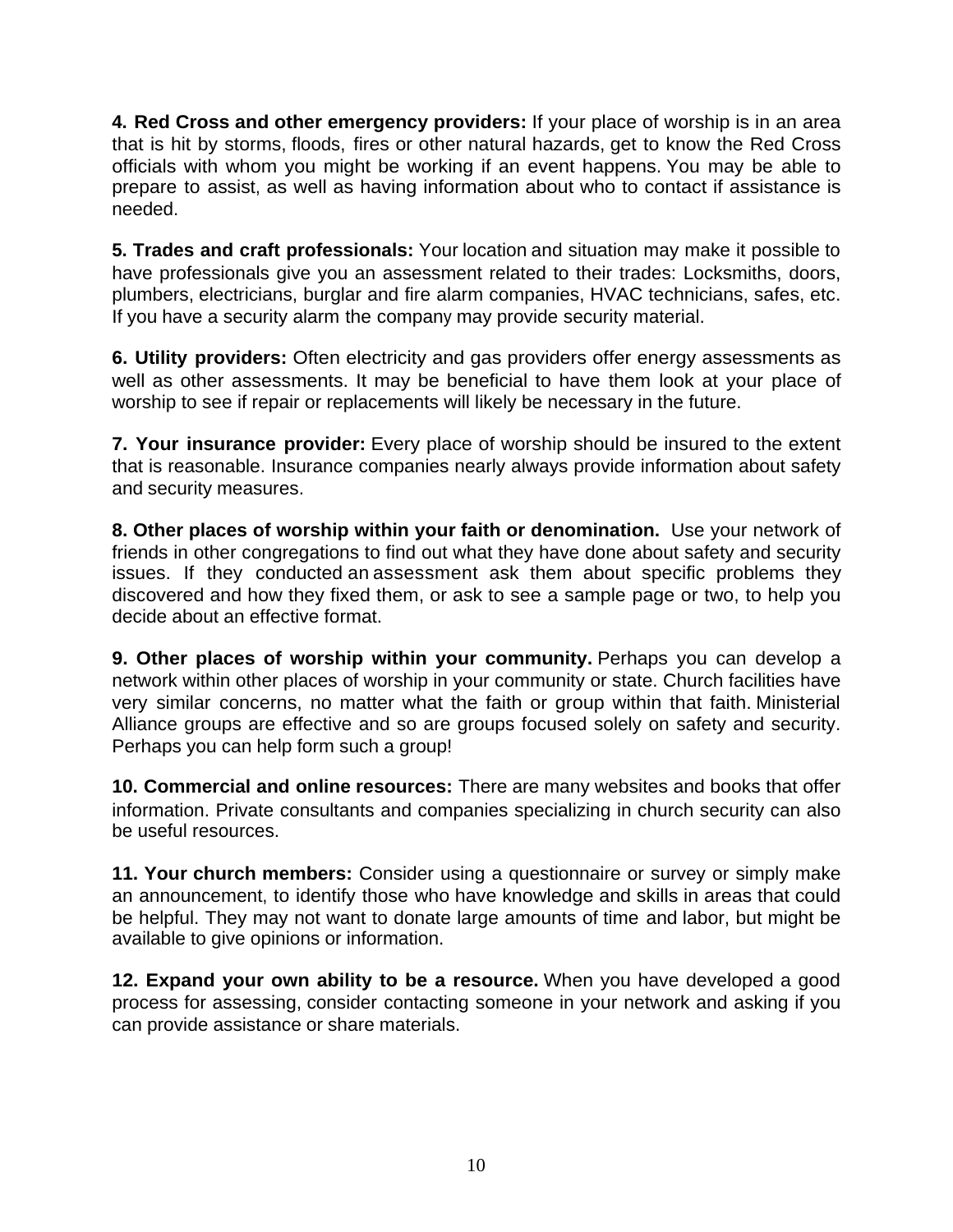## **Assessment Variations**

## **VARY ASSESSING TIMES**

Most security consultants and most volunteers in a place of worship, assess the facility one time--often on a weekday--and call it done. A thorough assessment requires assessing during varied times and circumstances. This is another advantage of having several teams involved and breaking the process into manageable portions.

Plan on assessing at least part of the facility and some of the programs on weekends, at night, during the week, during services and during selected special events. Also plan on assessing in varied seasons and during holiday times. Each of those present different hazards and concerns.

### **WEEKDAY ASSESSMENTS**

**1.** Interview staff and employees. Often the employees who are there every day have noticed security and safety issues but not shared them. You can also use the time to ask them about their emergency response plans.

**2.** Assess areas that are open to the public but have limited people present most times.

**3.** Observe the impact of weekday traffic, foot traffic around or through property, bus and school bus stops, staff parking situations, door security, pre-school, school or day care.

**4.** Meet with other resources who work during the day—fire, police, maintenance resources, etc.

**5.** Thoroughly examine most of the facility and perimeter in full light.

### **WEEKEND AND MAIN SERVICE ASSESSMENT**

**1.** The most common weekend assessing time seems to be Saturday morning. If services or activities are not in progress, this time can allow more access to every area.

**2.** Occasionally conduct a security assessment before, during and after a main service on Saturday or Sunday. This provides opportunities to see the security of equipment , people and activities that you could not observe otherwise. The movement of people throughout the place of worship is much different around service times than any other time and it is helpful to observe related problems.

**3.** Assessing around service times also provides the opportunity to talk with those who participate in various functions involving visitors and members—greeters, ushers and hospitality workers—while they are actually involved in the work.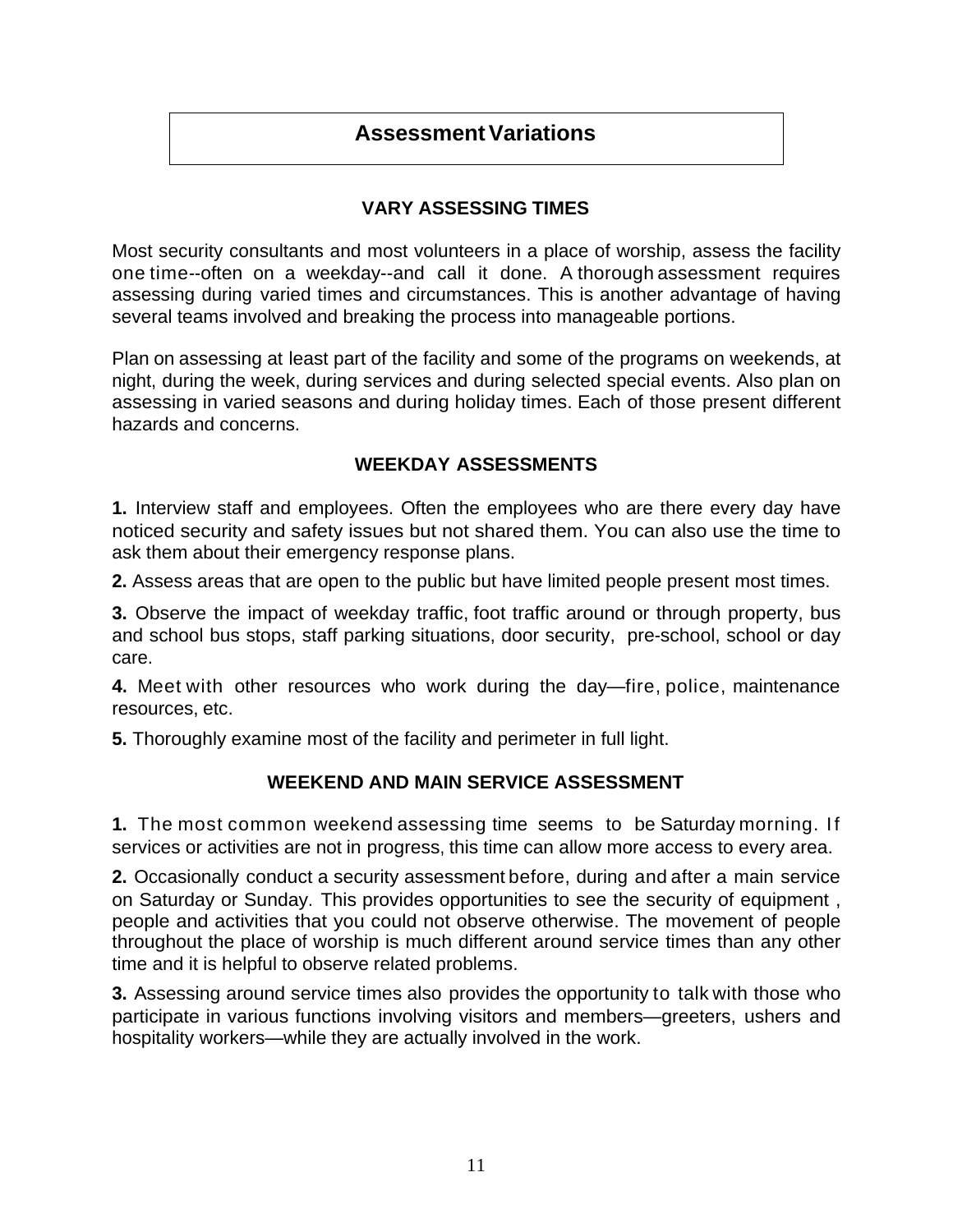**4.** Assess during services to closely focus on potential risks and hazards involving the clergy, music teams, special activities, and problems, hazards and risks for the congregation as they arrive, participate and leave, etc.

## **NIGHT TIME ASSESSMENTS**

This is a great experience! You can see the outside of your place of worship as it will be seen by vandals, criminals or those who are looking at access or exits. You can also check the interior of the building in different ways than in the day time.

Consider notifying law enforcement patrols that you are doing maintenance work in the building and that lights may be off and on at intervals. Or, consider putting a note on the main doors: "Maintenance testing in progress. Call (cell phone number) if needed."

• Start during a service or activity. This allows you to see the parking situation, where lights might be needed, places of concealment and even how the services affect the neighborhood at night. If you have lights outside, consider turning them off to simulate conditions if lights were purposely broken or simply burned out.

•If your place of worship has a full or part-time custodian, that person is a good resource about almost every aspect of the building and the systems in it.

### **ASSESS IN THE DARK**

Switching off lights lets you see what it would be like if there was a fire with heavy smoke or if power went off or was turned off intentionally for any reason. The experience can help you consider ways to respond more safely in those situations.

Be cautious, to avoid accidents and injuries to assessment team members. (This is not the time to be joking or purposely frightening someone!) Everyone should have a flashlight and should stay together.

• Think like a visitor to your place of worship, someone with limited mobility or children separated from parents. Consider the choir or orchestra area, child care and nursery or other areas in which pastors, staff, volunteers or members and visitors might be if the lights went out or visibility was limited.

• Go to classrooms and see how adults, children and youth would be able to get out of the building or get to a safer location. See how easy it would be to find a fire extinguisher if that was needed, or to find flashlights or other emergency equipment.

• Check for blocked exit doors, chairs and tables that people might stumble over or anything else that would reduce safety.

• Check emergency lighting and battery operated back-up, if any. This may require turning off power at the fuse box. Have maintenance staff assist with this and use every safety precaution about shutting off the power and turning it back on. If you have a large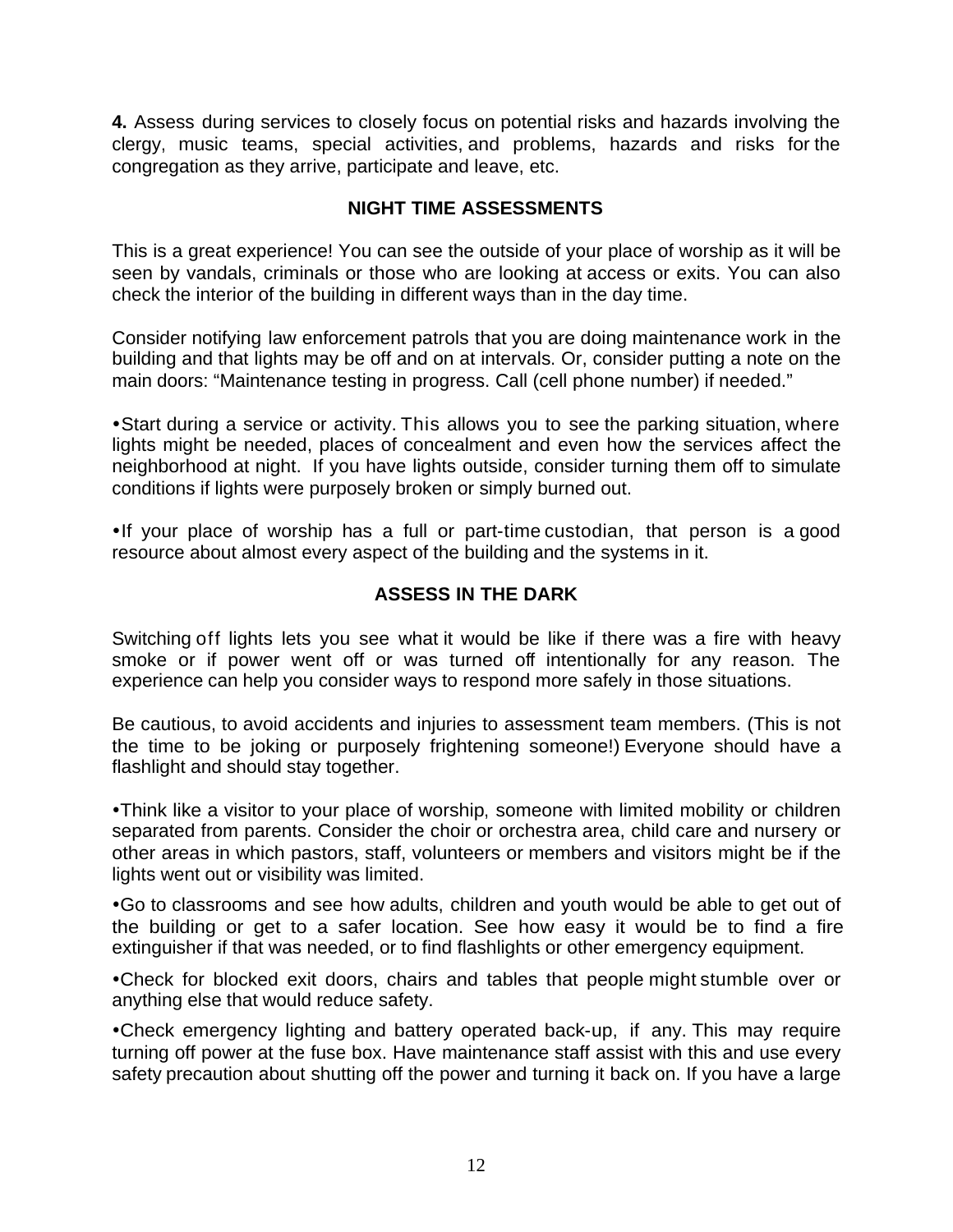building this should be done in zones and your utility company should be notified, to avoid a power surge.

•Occasionally turn on the lights or a flashlight so you can keep the reduced vision aspect of your assessment.

### **SPECIAL EVENT AND ACTIVITY ASSESSMENTS**

Assess special events with a focus on risk and threats for people and assets, liability concerns or problems of any kind. This could include:

Holiday celebrations Camps Cook-out or picnics Athletic events or field days Special ceremonies and services Conferences

Weddings, showers, funerals Vacation Bible School Open House Fund Raisers

Any use of the building or any off-site activity sponsored by the place of worship is the responsibility of church leaders. An assessment of special events and activities should be part of a full security assessment and program.

### **SPECIAL FOCUS ASSESSMENTS**

In these assessments the team focuses on a specific kind of threat or concern and how people in each part of the place of worship might respond if it were to happen. (Or, more effectively, *when* it happens.) Or, it might involve focusing on a specific asset or group or assets or people, and how they could be vulnerable as well as better protected.

These focused assessments may involve:

A fire A shooting situation A dangerous weather emergency A medical emergency A disruption An explosive device or explosion

An intruder Burglary resistance Condition of hardware and windows A list of high value assets Specific concerns such as childcare, money handling, etc.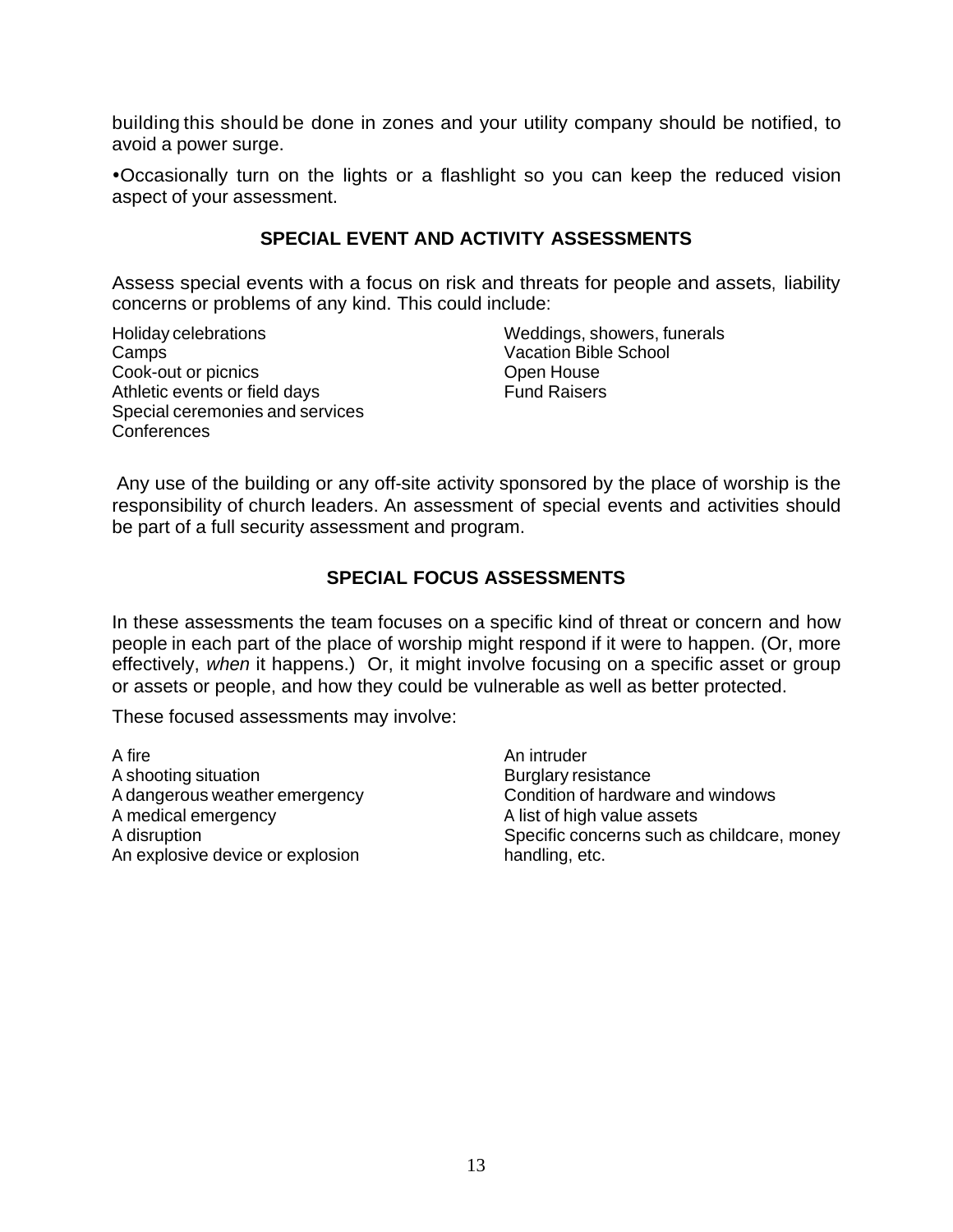### **ROLE AND FUNCTION ASSESSMENT**

The document, "The Security Role of Greeters and Ushers", which now is an addendum to this document, was developed for the specific roles those volunteers can have in emergency situations. Similar specific instructions could be helpful for many of the leadership and support roles of a place of worship.

Issues such as the training received, supplies provided (walkie-talkies, identifying clothing, flashlights, etc.), the courtesy and appropriateness of their approaches, and the overall security readiness of the team, can all be assessed and trained about.

Similar focused assessments are appropriate for all the many regular roles and assignments in services or activities.

Clergy and Assistants Directors/Board members Congregational Leader Educational Director Business and Administrative staff **Teachers** Music Director/Cantor Deacons **Trustees** Greeters and Ushers Praise team/choir/vocalists Orchestra/Band/Instrumentalists Offering collectors Nursery staff Technological staff or volunteers Child or youth workers

Bus or van drivers Parking assistants Maintenance team Hospitality team Bookstore or thrift shop staff Kitchen workers **Chaplains Counselors** Youth Leaders Community outreach Even the security team can be assessed! Others in your place of worship

**The value of assessing roles and functions:** One of the great values of assessments is the personal communication with those involved in the many tasks of a place of worship. For some, the interview by the assessment team is the first time they have been given the opportunity to discuss their concerns or explain their work.

From the viewpoint of church leadership, it may also be the most effective way to provide or review standards for conduct, safety and security activities and requirements for reporting problems and other issues.

**A two part role assessment:** It is usually most effective to do each role assessment in two parts. The first part involves the initial interview (fifteen to thirty minutes is usually enough for an individual, with a little more for a group.). The second part involves followup, either personally or through written material, about any changes, requirements, compliments or plans, related to the work of the individuals or group involved.

More time may be used if briefings or training are held (as they likely will need to be.)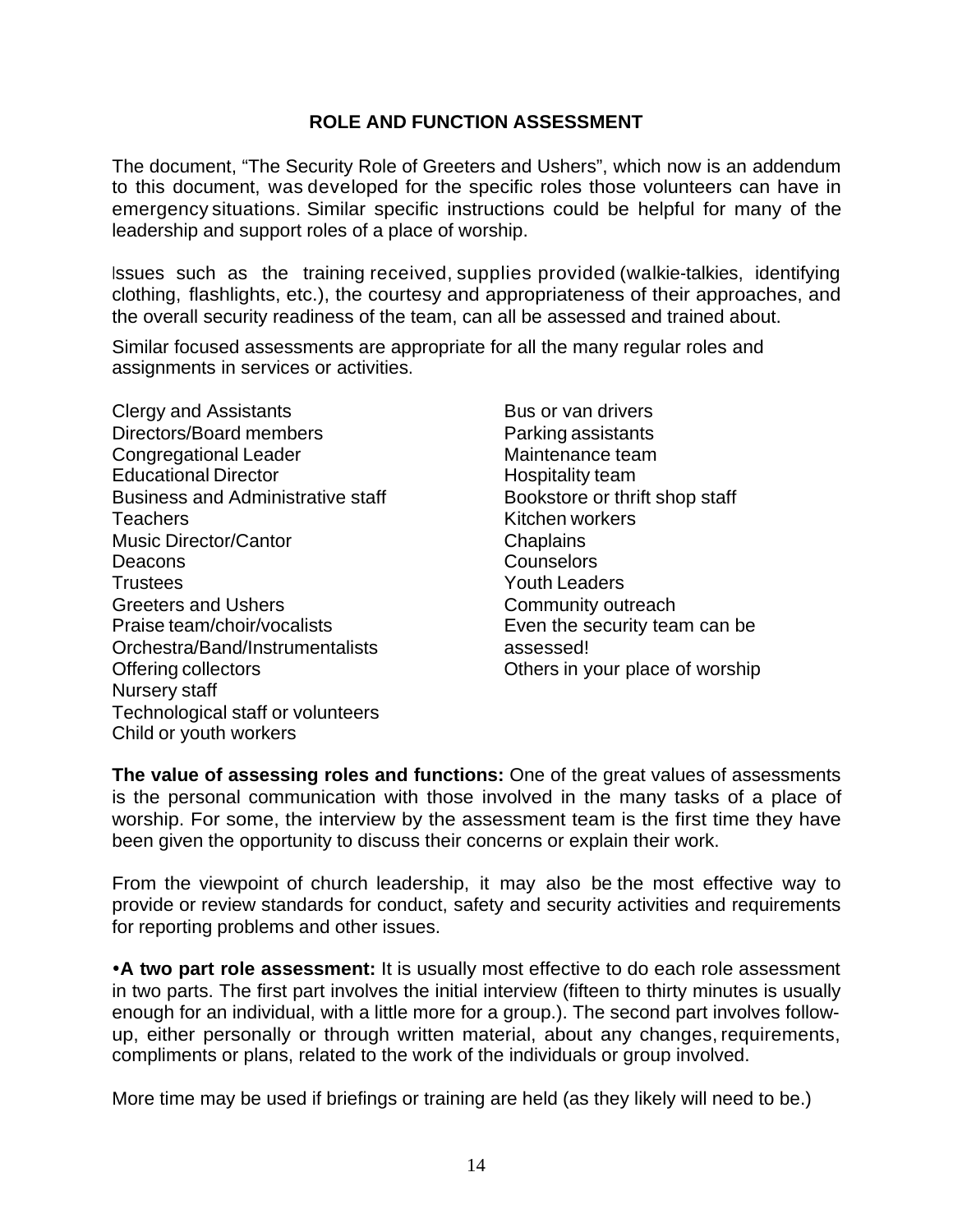**. Issues to be assessed:** The nature and scope of the interview and assessment by the security team will vary according to the setting, potential threats or hazards, recent concerns, the people involved and other issues. However, some basic concepts can be adapted.

Any recent events locally or elsewhere, related to the role The concerns of those being interviewed, related to safety, security, and emergency responses. Suggestions by those being interviewed Usual activity before, during and after services

Guidelines and directions as they are understood by the person or group Sample scenarios and sample responses Concerns of church leaders Recommended responses

## **ASSESS WITH AND WITHOUT NOTIFICATION.**

Usually people who are responsible for classroom and other spaces should be notified of assessment plans. This often results in correcting a few problems before the assessing team reviews the area. (Open windows, safety hazards, etc.)

However, there are times when assessments can correctly be viewed as inspections and should be unannounced and conducted during routine activities or after hours.

### **ASSESS WITH APPRECIATION**

The safety and security program of any organization requires cooperation and positive relationships. That is best achieved through a positive approach and sincere thanks for efforts to be balanced, focused and effective about safety and security.

## **A security program is done** *for* **the people in a place of worship, not** *to* **them.**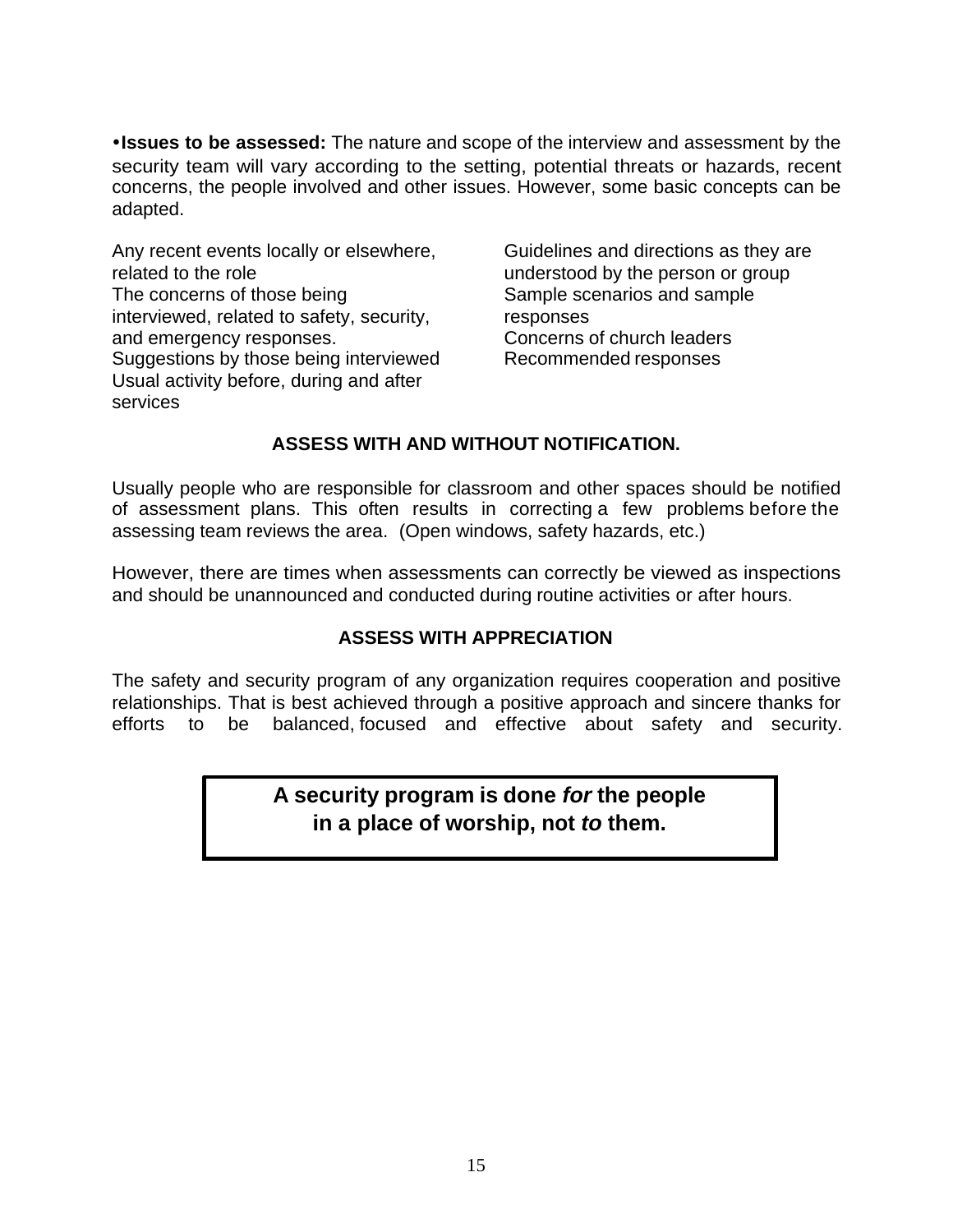# **A PRE-ASSESSMENT ANALYSIS**

### **CREATE LISTS OF ASSESSING NEEDS**

Security assessments nearly always involve lists and notes—sometimes many of them. Fortunately, the first major assessment is the most time consuming. Before the first assessment, create a list of all the places, people, processes and programs that need to be inspected, assessed, audited or reviewed.

You will not be able to assess all the areas of risk at once or even in several sessions. But, it is helpful to see the big picture of what needs to be considered. You will probably add to the list as you and others go along.

### **Adapt the following information for your place of worship**

**1. Develop an assessing plan and a way to ensure you don't miss any area.** The best way to do that is prepare a sketch or graphic of the facility with doors and windows marked. For multiple storied buildings draw a separate graph for each floor. Blueprints are often too confusing and difficult to read, and a simple sketch or graphic is just as useful. (Your place of worship may be too complex for this. However, it nearly always can be done in segments and is helpful.)



**2. Develop a list of the usual purposes of an area, room or space, including closets and equipment rooms.** One way to do that, in addition to using a church schedule if one is available, is to consider the activities and events each day through the week. Then, add special events and activities or mark the rooms in which those are usually held. (Youth party room, baby showers, club meetings, etc.)

**Off-site:** List activities that occur off-site that are sponsored by the place of worship.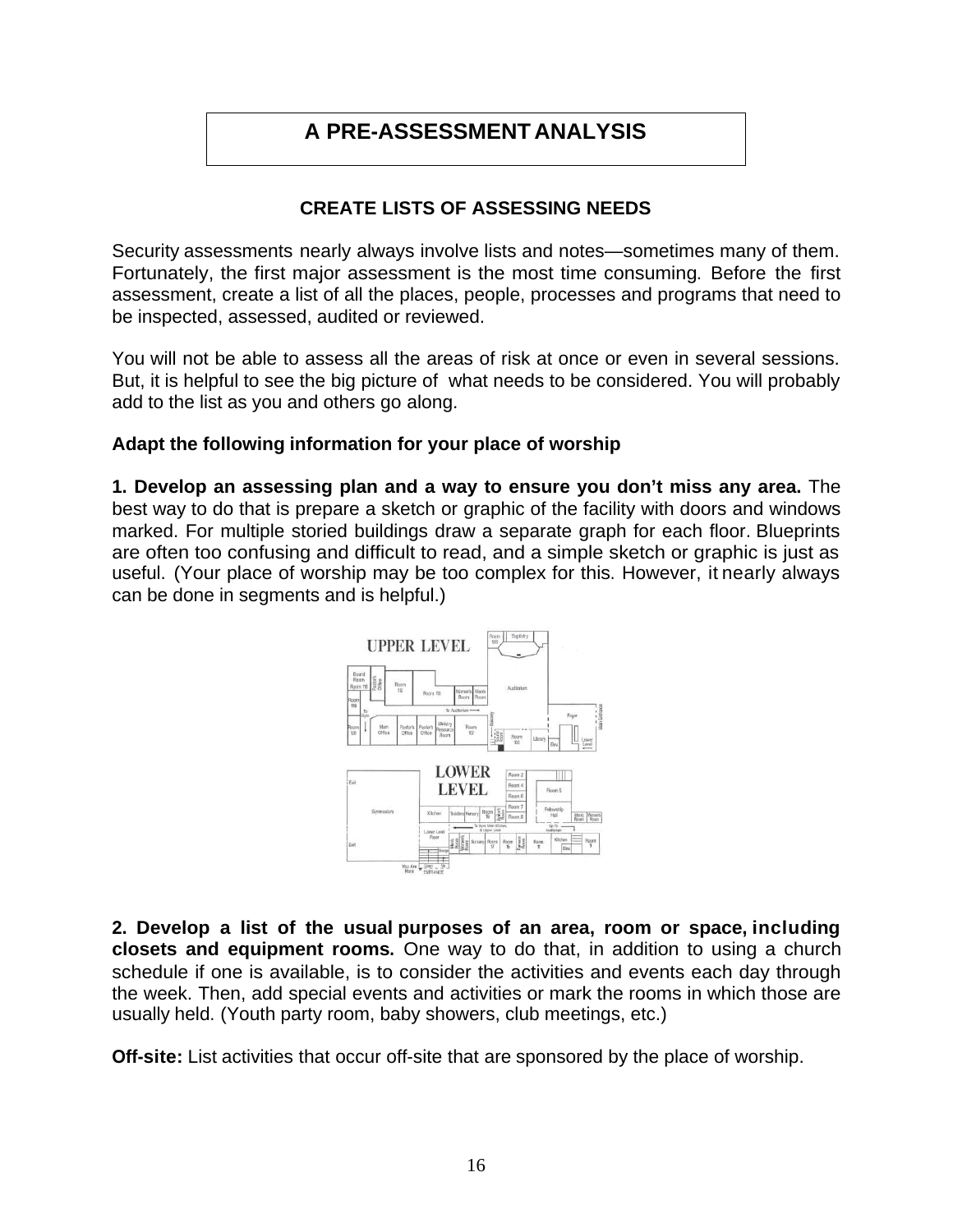**3. Prepare a highly secured list of especially vulnerable people or situations and the risk factors involved.** These may include crime concerns, medical issues or known problems of some other kind. (The material should be kept highly secured, of course.)

One way to develop that information is through a mental review of members and frequent visitors and their situations or talk to church leaders or Sunday School teachers about people of whom they are aware.

Another way is to occasionally remind members to keep church leaders or the security team informed about the status of the health of members and their families, any potential concerns, any recent problems or conflicts that might erupt at church.

**Domestic violence and restraining orders:** Members of the church family should be asked to let church leaders or security team members know if they have placed a restraining order against anyone or if there are issues related to child custody, business conflicts or similar situations that might erupt into violence at the place of worship. If the member is assured of confidentiality except on a need-to-know basis this is usually understood as a reasonable request.

New member packets should have general security information as well as a request for the new member to keep key members or staff informed about important issues that might affect safety or security.

**Clergy security:** Detailed notes may be compiled about the schedules of clergy and worship leaders, or any special concerns related to their roles, media attention or other issues. This information should be secured and maintained by the main security coordinator.

**Special items in the place of worship:** Worship objects, artifacts, silver, historic items, etc., require special attention. If the list itself is not secured do not describe them fully, since it could provide information to those with criminal intent. They *should* be fully insured and perhaps a strong security program will reduce insurance costs.

**Examples of notes about increased risks and special concerns:** (The following examples demonstrate how each site has unique needs.)

•Increased risk: Two local cases of church burglaries in the last year. Both of them involved vandalism and taking computers and other electronic items. Entry and exit through classroom windows. (Info from Officer Walker, PD.)

• Increased risk: Rev. Beck is well known in the community and has been photographed for the newspaper twice. He runs in the park every morning from 6-7. On Sunday he stands at the front for Altar Call and is closely surrounded by members and visitors. Music and singing are high volume and there is a lot of movement in the congregation.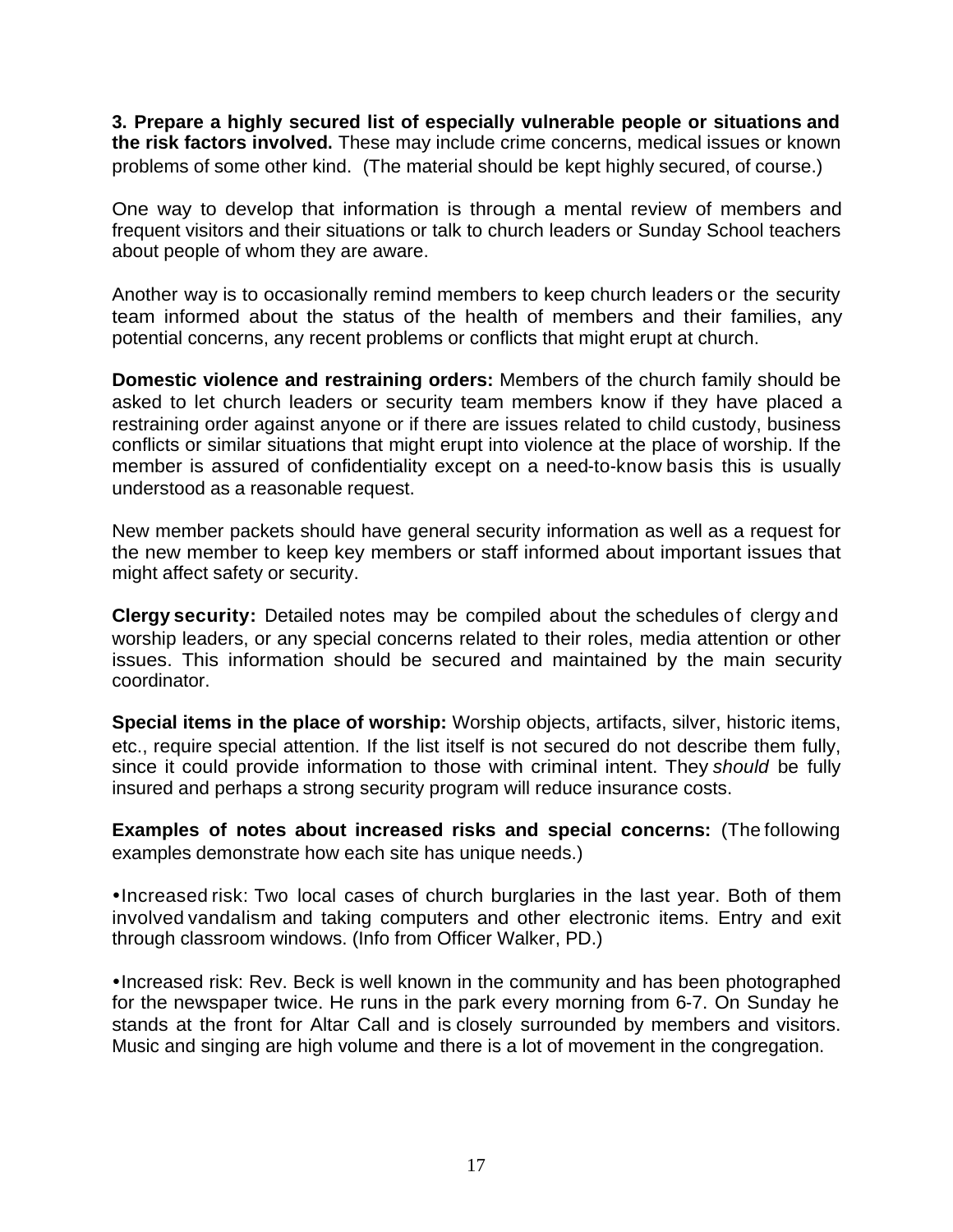• Special concern: Golden Girls and Guys Lunch, Fridays in Dining Hall, 11:00-1:00. Average attendance, 30. Many use oxygen. Several have extreme medical concerns. (Don Kent is very frail.) Westland Nursing Home sends a van with 6-8 people and one assistant. We need to make sure the server team knows how to respond.

**4. Develop a plan and a schedule for assessing.** This can be done in any order that works well, as long as everything is assessed over time and in a timely manner. Even though it can't all be done at once, it should be completed in a reasonable to ensure that safety and security has been evaluated and improvements made if needed.

## **OPTIONS FOR PATTERNS FOR ASSESSING A BUILDING**

Weather conditions, available time and recent concerns will usually be part of the decision. Some options:

**1.** Start with the exterior, roof, parking areas and buildings and objects outside.

- **2.** Start at the front door, on the outside, and work inward.
- **3.** Start at most vulnerable door and work inward.
- **4.** Start inside at the sanctuary or auditorium and work outward.

**5.** Start in basement and maintenance areas and work upward.

**7.** Include one of each type of area in each assessing session:

Public areas, classrooms, side rooms.

**8.** Identify priority concerns and assess the areas in which those might occur, then move to second level priority, etc.

**9.** Assess one process or program, one space and one function, each session.

## **SECURITY ENVELOPES**

It is sometimes helpful to think of people and assets as being in envelopes of safety and security, one inside another.

• The parking lot, grounds and architectural barriers to the building are one layer,

• The building itself is another.

. Within the building are more security envelopes, with perhaps several layers around valuable equipment, worship items, child care, money and other assets.

• Each section of the building is enclosed in secure spaces by using doors, lockers, closets, safes and procedures such as sign-in requirements.

This concept can provide ideas for making valuable assets (people, foremost) more secure, by enveloping them in additional ways. For example, hallways into classroom areas may be renovated to provide a door that can be locked if needed; artifacts may be enclosed differently; intercoms may be used before opening doors during non-service times.

The envelope concept may be a way to keep a median focus—to look at segments of your place of worship, then having a micro-focus to inspect.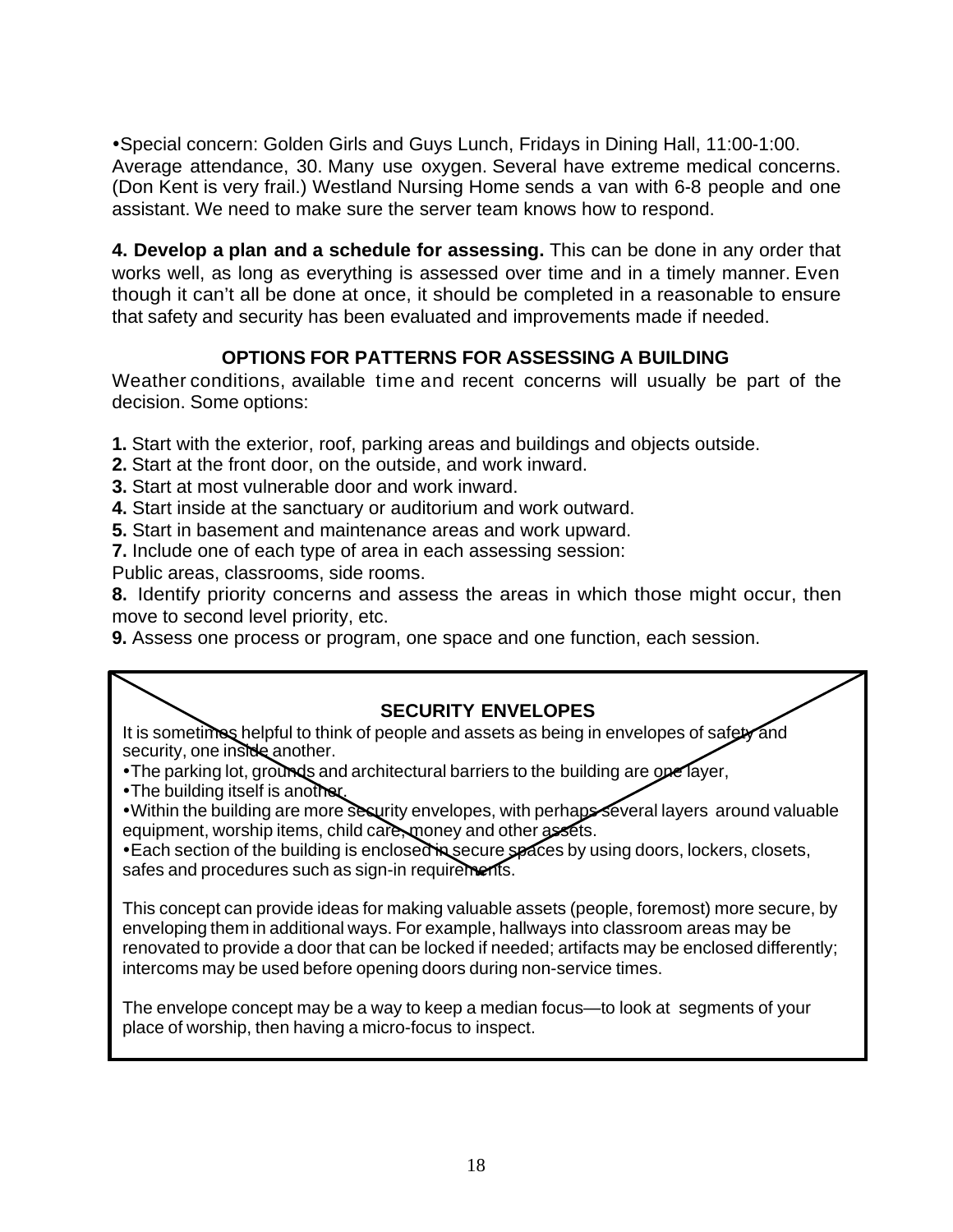# **Supplies and Materials**

**1. A flashlight.** Each person should have one if possible.

**2. A full size flathead screwdriver.** There are often situations where it is handy to have something with a point or tip that won't easily be damaged and with a handle that can be gripped.

**3. Three ring binder and pen.** This is better than a clipboard or a legal pad, because you can flip back and forth through pages as needed. Contents can be plain paper or prepared questions and forms to document your work.

**4. Digital camera**. You should be able to take many basic close-up photos. Have a fully charged battery with a spare.

A camera with an optical viewfinder (not only an LCD screen) allows easier viewing in a variety of light conditions. Many relatively inexpensive digital cameras work just fine and probably someone on the team has one or can get one.

**5. Keys or other access.** You will need to be able to open up every door and space, unless it is a private office space. (The occupant of offices can use a checklist to assess the space if that is preferred. Have all the keys or have a maintenance person on the assessment team. Key control is a process that needs to be assessed as well.

**6. A copy of any emergency plans or procedures for the space.** This is often overlooked as an item to have during assessment, but it is very important. Any directions, advice or suggestions to users of the space should be checked during the assessment to see if they appear to be valid and appropriate.

### **7. Cell phone and contact numbers in case there is a need for notification or questions during the assessment.**

**8. Moist hand wipes.** These are very convenient and needed more than most people would realize. Thorough assessing can be very dusty or dirty work!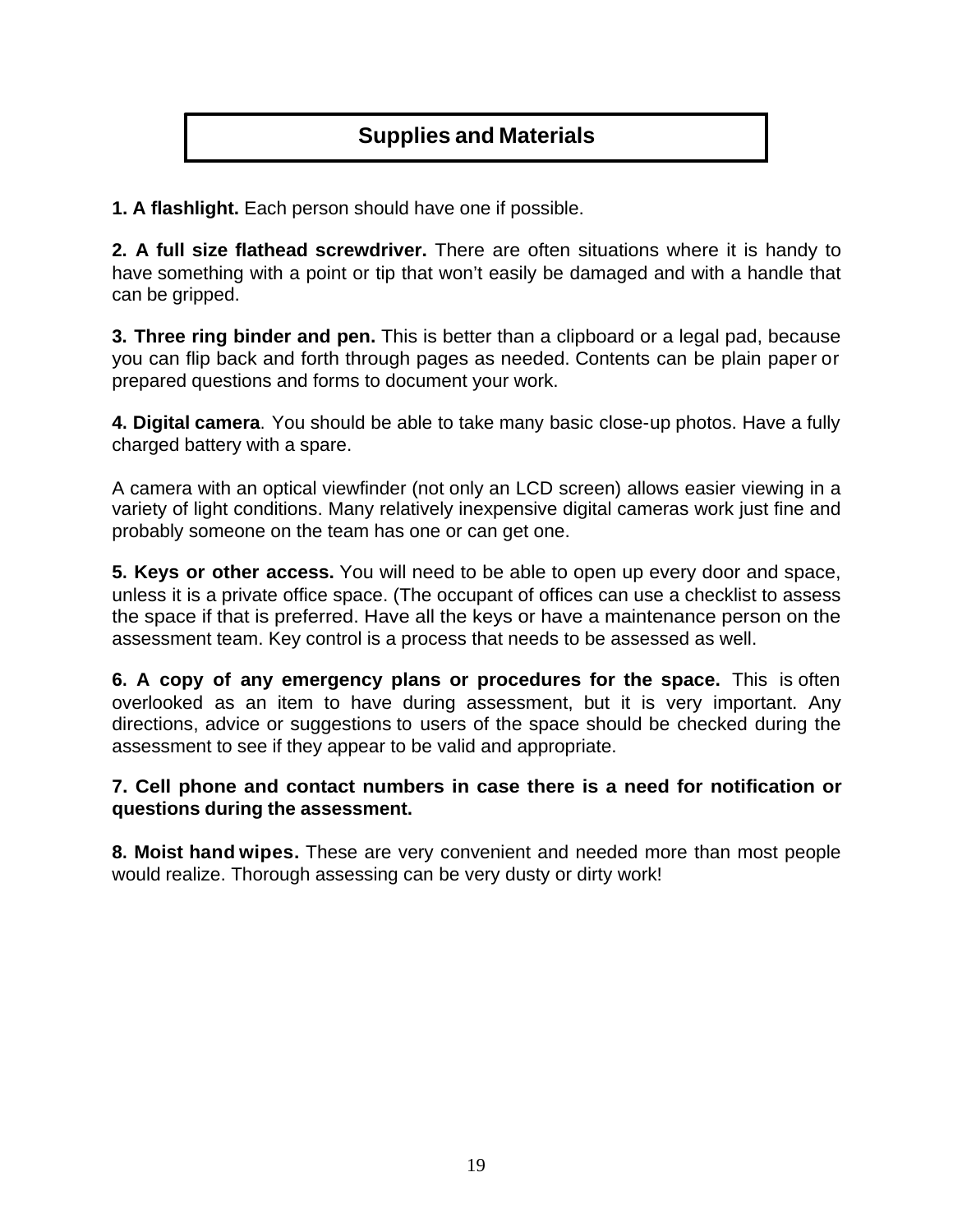# **Assessing Spaces and Places**

**1. Look at the space from the viewpoint of people who want to commit a crime, or disruption, attack people violently, or exploit people or the situation in some way, as well as from the view of someone who may inadvertently cause harm.** This list was shown a few pages earlier, but is worth reviewing.

 $\cdot$ Criminals

- •Pranksters
- •Terrorists
- Protesters
- •Mentally
- unstable
- $•$ Angry
- seekers
- Arsonist
- •Litigious people

•Resentful •Suicidal or homicidal  $\cdot$ Vengeful • Attention

- 
- Sexual predators
- •Domestic
- violence
- Addicted • Custody disputes
- $\cdot$ Vandals •Gangs
- $\cdot$ Hate
- $•$ Frauds
- $\cdot$ Embezzlers
- •Violent

•Careless. reckless •Negligence •Lack of information and knowledge •Miscommunication

### **2. Look at the space from the viewpoint of all the people who might be in it, at any time, whether authorized or unauthorized.**

- •What ages are they?
- How many might there be?
- How will they be using the space?
- . What might they do, accidentally or purposely, to cause harm?
- . What are risks to them and threats to others?

### **3. Look at the space with the thought of what is beneath it, around it, in the walls and overhead, according to the area involved.**

• Geological, water and weather possibilities.

• Streets, driveways, alleys.

- Parking, parking lots, illegal parking.
- Fire hydrants, fire dept. access.
- Trees, bushes, rocks, moveable or stationery objects.
- **•Barriers, barricades, items affording** protection.
- Things attached to the building, on top of it, beside it.
- Access from roof, basement, doors.
- Heating, Ventilation and Air
- Conditioning (HVAC).

• Vents, outlets, receptacles, pipes, wires, cords.

• Plumbing, pipes, water heaters,

faucets, fixtures.

• Stoves, flames, fumes, burners, coils.

**• Floors, walls, windows, doors, roofs.** 

• Machines, equipment, appliances.

•Items that can fall, break, flood or contaminate.

• Situations that cause accidents, injury, illness.

• Conditions that are unsightly, unhealthy or unsafe.

• Items with expiration dates, warranties, batteries.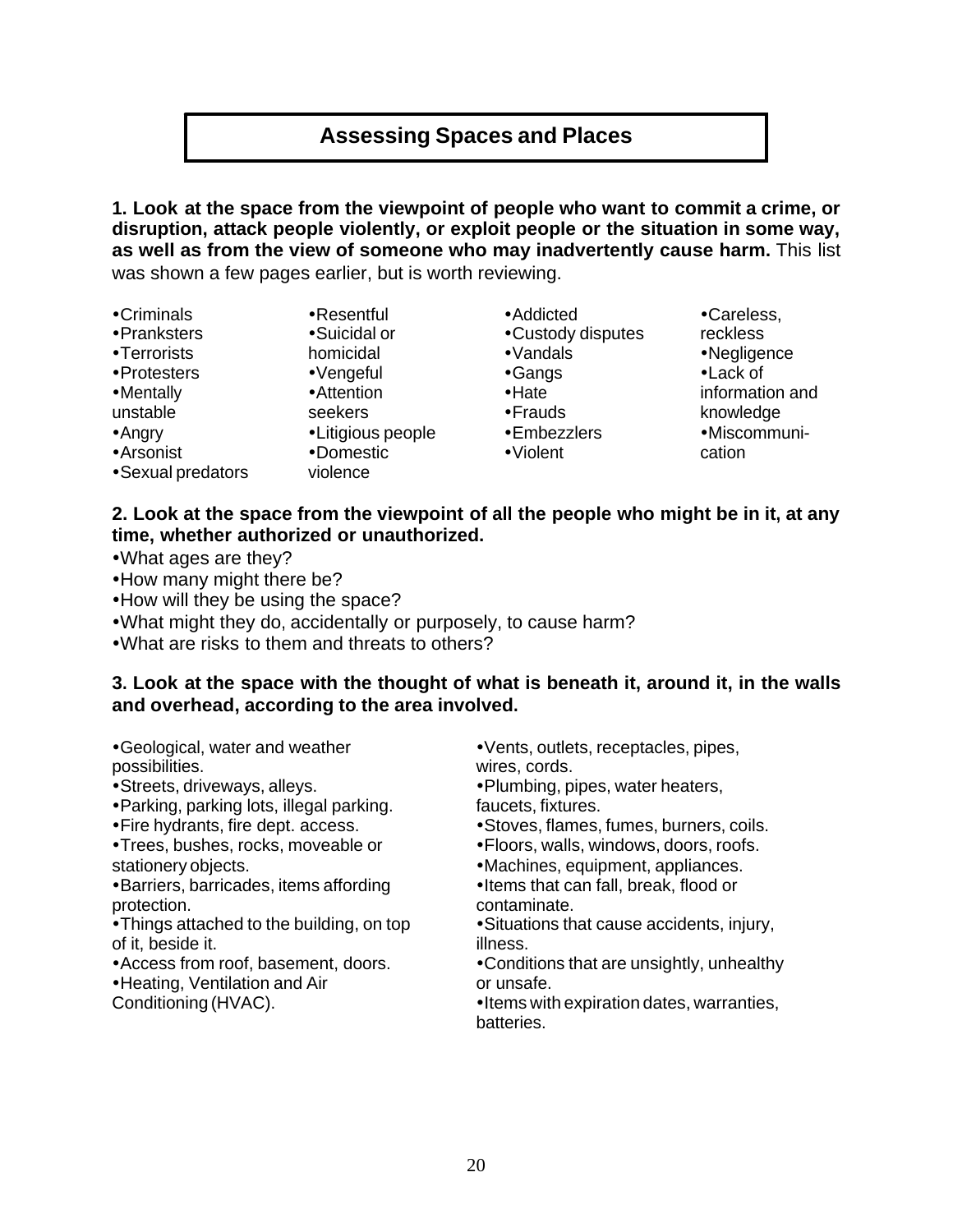**If you combine Lists #1, #2 and #3 you will have a picture of a wide range of potential problems.** The purpose of your security assessment, in whatever way you conduct it, is to identify areas that need to be improved and to develop recommendations. Those lists will ensure you don't overlook anything.

**4. In each space you assess, stand or sit and thoroughly look at each aspect of the room—floor to ceiling, all around. Consider obvious and not so obvious risks, threats and responses.** You may find it helpful to have each team member observe and write, then share thoughts and notes. (Suggested issues to consider are listed at the end of this document.)

• Most of the time you will not find dramatic security failures or flaws, only a few things that might seem unsafe or that could be secured better. (Often you will observe "housekeeping issues" more than any other situation.) When all are combined throughout the place of worship, they present a picture of weak and strong areas.

ŸYou will probably find the most useful thinking is done about "what if" discussions. These will help you consider emergency responses and how to make sure people know what to do, and do it.



happening?

• Who needs to be trained or informed? How?

# **Take the** *immediacy* **approach. Rather than wondering** *if* **something will happen:**

What should people in or near this room do *when* what should people in or near this room do *when* How will they know to do it? Can it be done given the current situation?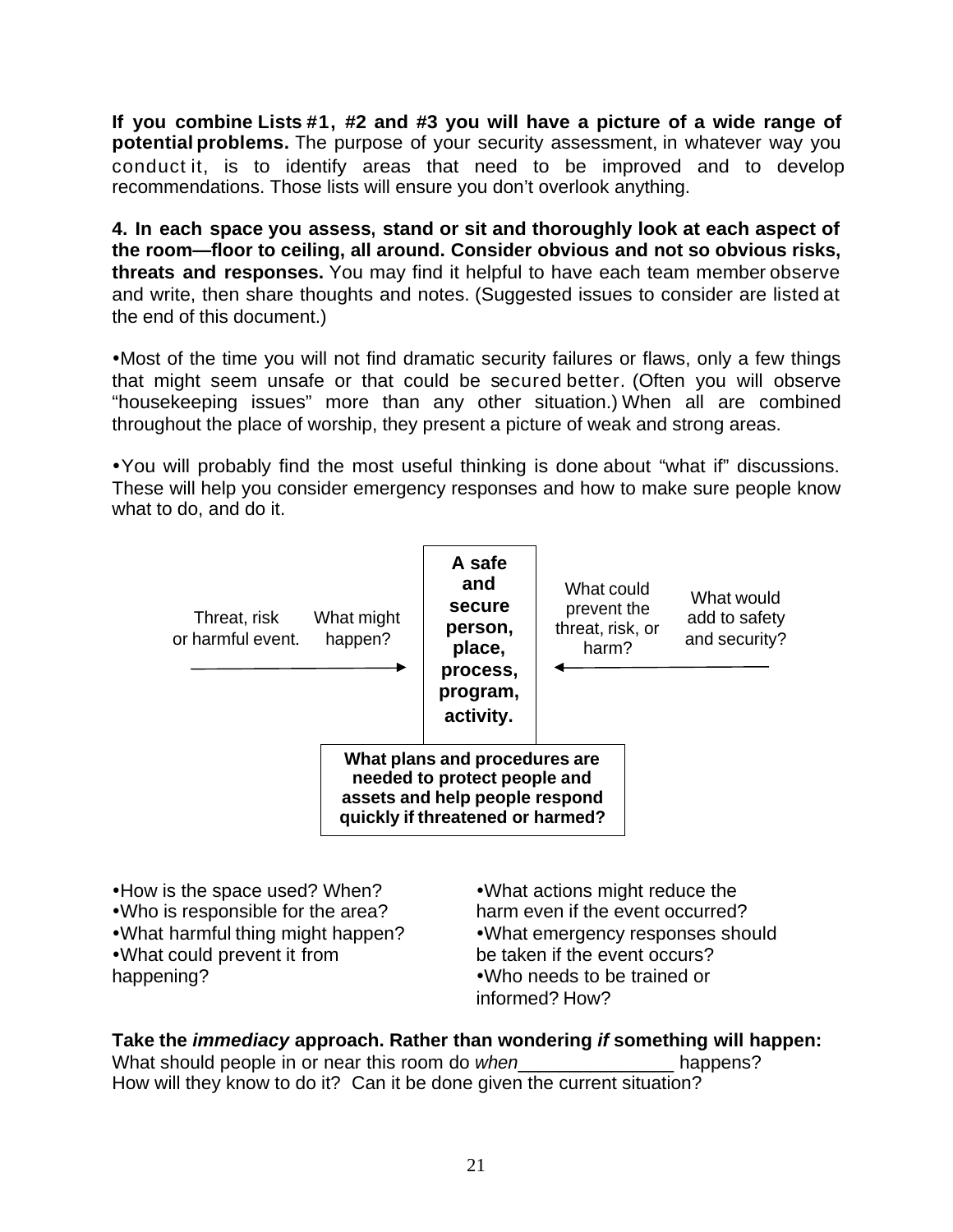**5. Make notes about each space.** (The following suggestions might not be appropriate for your place of worship or your security policies, but are generally applicable and can be adapted.)

(1.) *Potentially problematic conditions observed.* Is there a hazard that could result in injuries? Does some aspect of the space increase the risk of crime or other harm? Could some aspect of the space, equipment or other thing lead to problems of any kind that could affect the place of worship?

(2.) *Actions suggested to correct or reduce a problem that is observed.* These will probably be fairly obvious. They are always subject to discussion and approval later, so any reasonable suggestions should be considered.

(3.) *What written procedures might be useful for routine situations or emergencies?* Is training or information needed? By whom? How could it be provided? This kind of thinking about emergency preparedness takes time and will probably not be accomplished fully during the assessment. However, assessors are better able to consider situations when they are in the exact space being discussed.

(4.) *Other issues or concerns?* Is there something about the space, its maintenance, condition, the value and security of equipment or items, or any other situation, that should be brought to the attention of leaders, decision-makers or those responsible?

(5.) *In a violent, hazardous or threatening situation, is there an area that would offer increased safety?* Could the room be evacuated without using the door? Could the door be locked from the inside or barricaded, without increasing danger to occupants? Could fire suppression devices help if occupants were trapped inside? Are there supplies or equipment to assist in various emergencies?

(6.) *(If people are using the room during the assessment)* Are concerns observed about room usage, risks or other potential or actual problems?

**6. Take photos.** These can be used to document problems, for insurance purposes or to have as a record of assessing. Take an overall photo from the door or inside the room, as well as of problem areas or situations. Photograph items for insurance purposes, if that is desired.

Tip: Put a paper sign with an identifier in the first photo for a space, so the files can be more easily recognized when downloaded. (Many classrooms look alike.)

**7. Before you leave the space:** Make sure you can say you have looked at every wall, surface, item and aspect of a space before you move on. Do not rush, even in apparently obvious situations. Walk along each wall, look down, up and around.

• Have you considered all the potential hazards and threats when the room is being used or when it is vacant?

• Have you made notes about what is needed to improve the situation, especially if procedures or plans need to be discussed with the primary users of the space?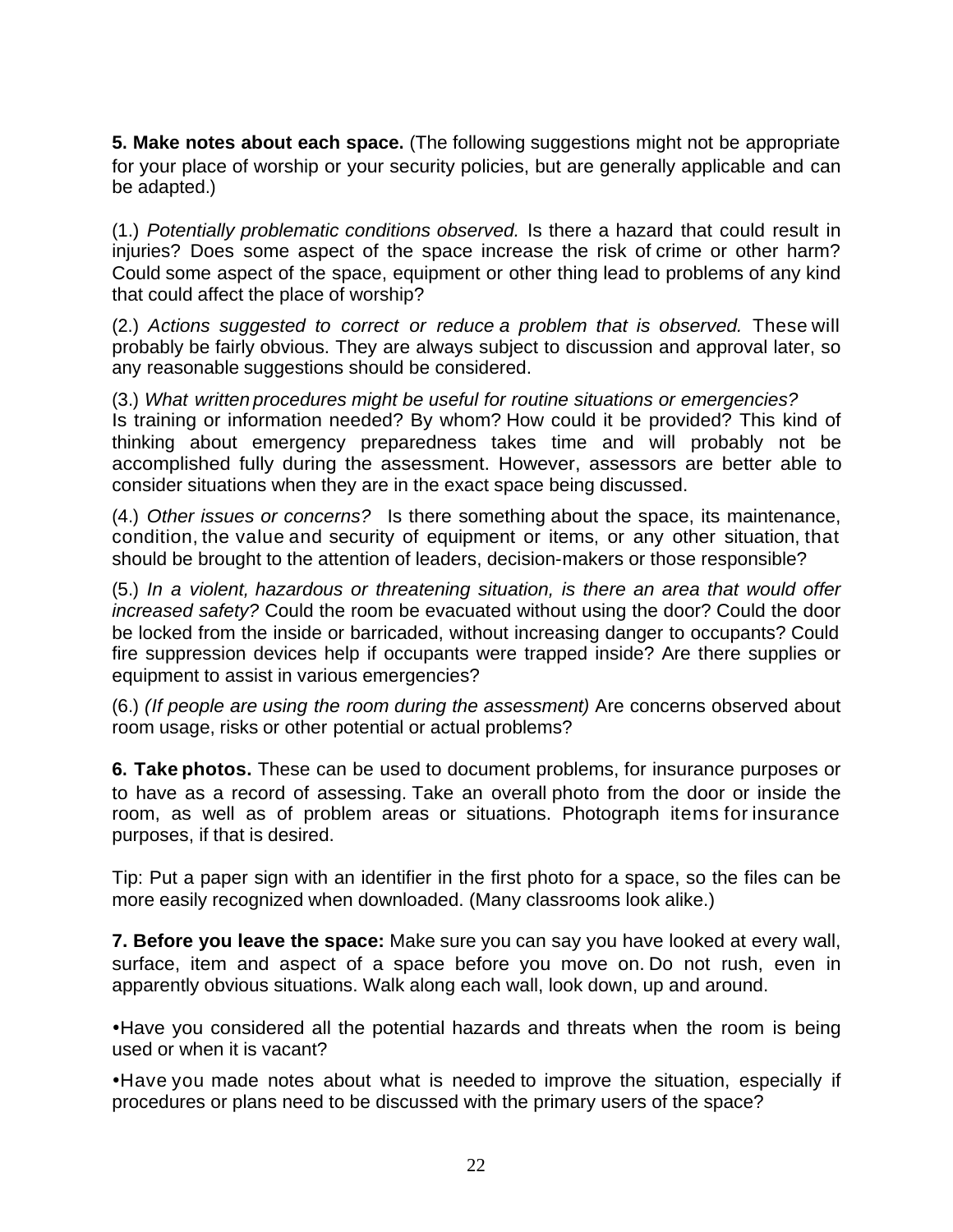# ASSESSING PROCESSES AND PROGRAMS

The processes and programs that are fundamental to church functions are rarely assessed—with the exception of financial records, which are more likely to be audited or reviewed. Other processes and programs often are established and continued with almost no review to see if there are liability concerns or safety or security issues to be considered. Page 49 has additional material about assessing processes and programs.

**Challenges:** The processes and programs of a place of worship are usually coordinated or directed by one or a few individuals. By its nature assessing is a critique—and that can create conflict and discomfort for most people. The following guidelines can make the assessing process be viewed as a positive activity.

### Ÿ**Limit assessing to the factors that relate to the scope of the security program.**

The key areas of assessment discussed in this section should be the main focus of assessing. Other concerns can be conveyed to church leaders, but are outside the area of security assessing.

**. Work in partnership with leaders and coordinators:** Use the gifts, knowledge and skills of staff and volunteers who are involved with the program all the time. They often have concerns or ideas they have not expressed, and certainly want their part of church activities to be safe and secure.

**Be caring, respectful and positive.** The safety and security program of a place of worship should be done *for and with* everyone involved. The actions of the security assessment team should be focused on serving others. This is especially true when assessing programs and processes.

### **HOW TO ASSESS PROCESSES AND PROGRAMS**

**1. Develop a list of the processes and programs to be assessed** *in areas related to safety and security.* These may include:

Worship service activities Money handling procedures Key control Security of equipment and files Counseling protocols Policies for working with youth and children Training staff and volunteers Vehicle operation and maintenance Ceremonies and special services Nursery protocols and worker training Youth activities, on-site and off-site Camps, conferences, athletics Social functions

Community outreach or charitable functions Kitchen activities Events, planning and production Social functions Building and grounds maintenance Anything that might have a safety, security, emergency response or continuity of operations need, now or in the future.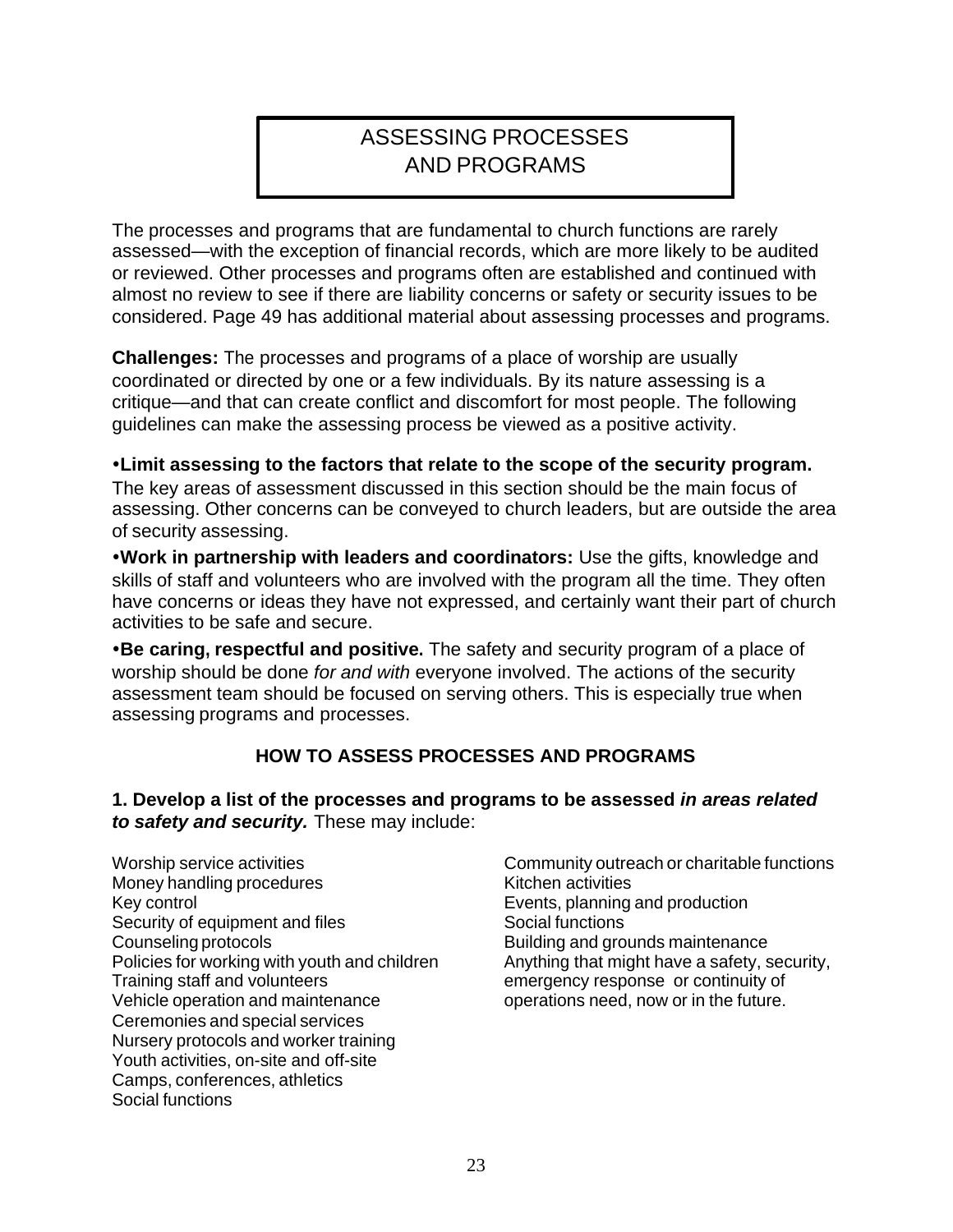### **2. Interview in person or in writing, those in charge of the process or program.**

Ask those in charge what areas they think have the potential to be problems or that have been problems in the past. This interview or survey can be guided with some basic structure and questions, based on the process or program involved. You might also want to interview some who have participated in the program in the past or who are regular participants.

The following are not necessarily the actual questions you would ask, but are examples of the types of things you need to know. You may have others, based on your knowledge of the programs of your place of worship.

### **•All programs:**

What are the threats and hazards that could cause harm? (What might go wrong?)

What are the highest risk times or situations?

What plans, procedures, rules or protocols do you use as guidelines now? Are they in writing?

If you were going to train someone for your work, what are the main rules for safety and security you would tell them? (Equipment and supplies, people, participants, other volunteers, activities, risks and hazards, potential threats, worries you have had, etc.)

What has happened in the past here, or other places of worship?

What would you do if ......(provide a few potential crisis or emergency situations to discuss—without making it sound like a test!)

What is usually happening in the rest of the building while your program is taking place? Are doors open or locked?

Do you know how to get assistance from staff, maintenance or others, in an emergency?

**• Programs involving money:** How can we ensure money is accounted for and kept in a safe place? How can we avoid even the appearance of mismanagement or wrongdoing?

**• Programs involving people:** What emergencies might happen?

Considering the rooms or spaces you use, is there anything in them that could be harmful either normally or if misused?

How can we make sure everyone is safe and secure at all times during the activity?

How can we make sure no one causes harm to others or the facility?

What methods are used for discussing safety and security issues with participants?

**3. Be present during the process or program activities.** It is very difficult to assess something you have not seen in action. It can be done by using the information provided by those in charge, but it is preferable to see how a program or process works.

The assessing team can be divided into sub-groups or individuals can be assigned to observe. Notes should be shared with the person in charge, to dispel concerns about the assessment focus.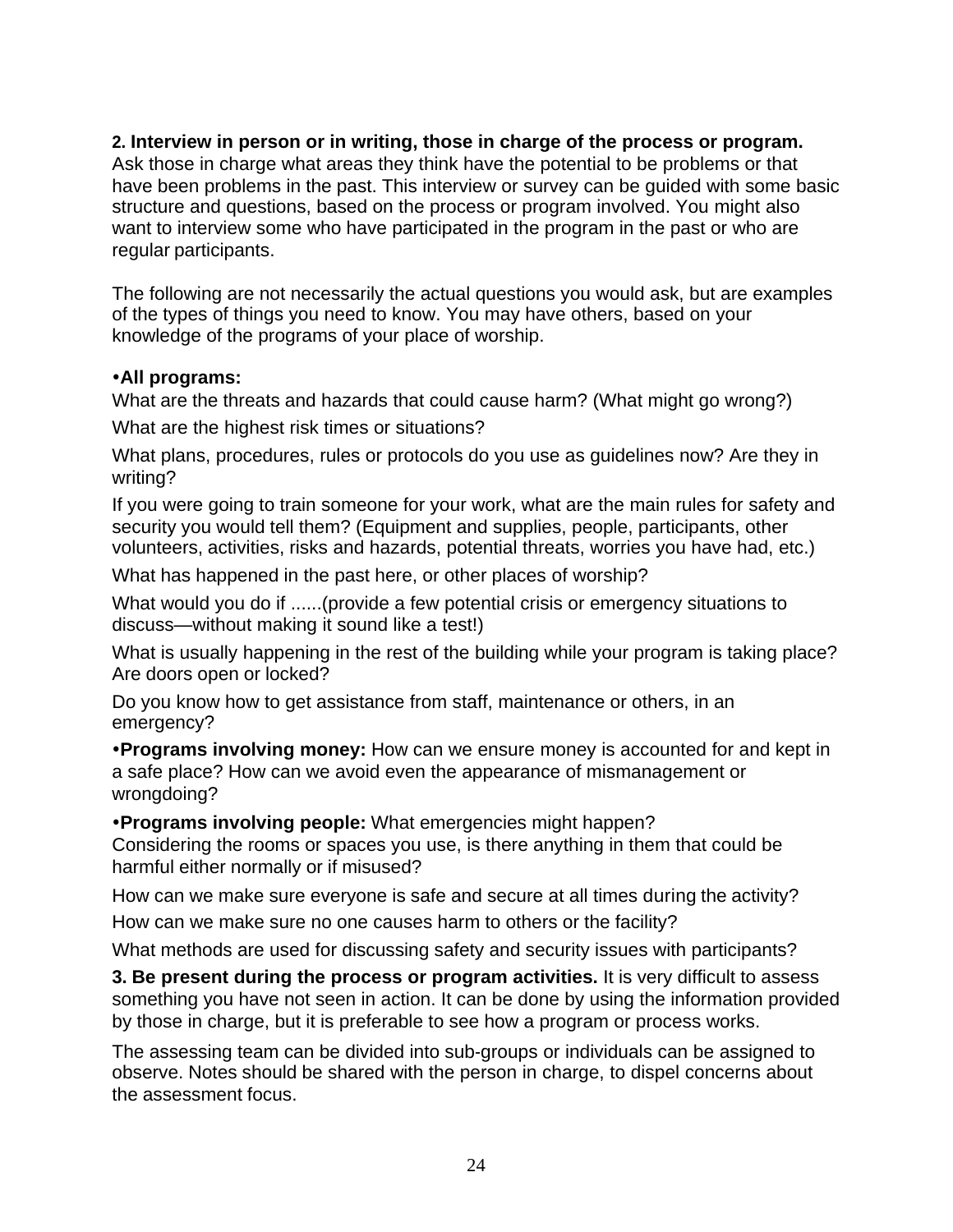### **4. Keep the three way focus:**

**•The big picture of this process or program:** How does it look from an outsider's perspective? Is there a potential for harm or problems that should be considered? What worries you, as someone who is focused on safety and security?

**•The mid-range focus:** Break the process or program into segments that work for the situation—the timeline for activities, different activities during a program, moving people from one area to another, what it takes to make the program or process work.

**• The micro/close-up focus:** What could cause harm? What if an emergency happened? What could protect the program or people?

### **Look at the place, the space, the people and the potentials to consider if there are ways to improve safety and security or to be better prepared for an emergency.**

**5. Prepare the assessment report.** The information in the next section provides an overview of the assessment report. However, an assessment of processes and programs may be somewhat different than for a space or place.

A structure for a report might involve the following issues:

• Description of the process or program

- People usually in charge (may not be a specific person)
- . Who is usually involved as a participant?

• Potential threats and hazards. These might be stated in general terms, but should also include specific issues that assessors or those in charge want to mention. This should include safety and security as well as liability concerns any other situation that could bring harm to the place of worship, in any way.

• Criticality of harm: What are the most negative results that could happen if there were to be a crime, accident, injury, disruption, or accident or error involving this process or program?

• Concerns noticed during the observation assessment.

• Positive issues noticed during the observation assessment.

• Emergency preparedness. Based on your questions and the statements of those in charge, does it seem there would be effective responses to most emergencies? Have any plans or guidelines been given to those in charge? Do participants have information they need for safety, security and emergencies?

• Continuity of Operations. Does this program need to continue immediately, even after emergency disruption? If so, are there plans for making that happen?

## **THE ESSENCE OF A PLACE OF WORSHIP**

Most people think of major emergencies, violence or crime by strangers when they think of safety or security. However, worship, fellowship, service and administrative aspects are the essence of a place of worship, because these are the things that affect people. Give them the attention they need during safety and security assessments.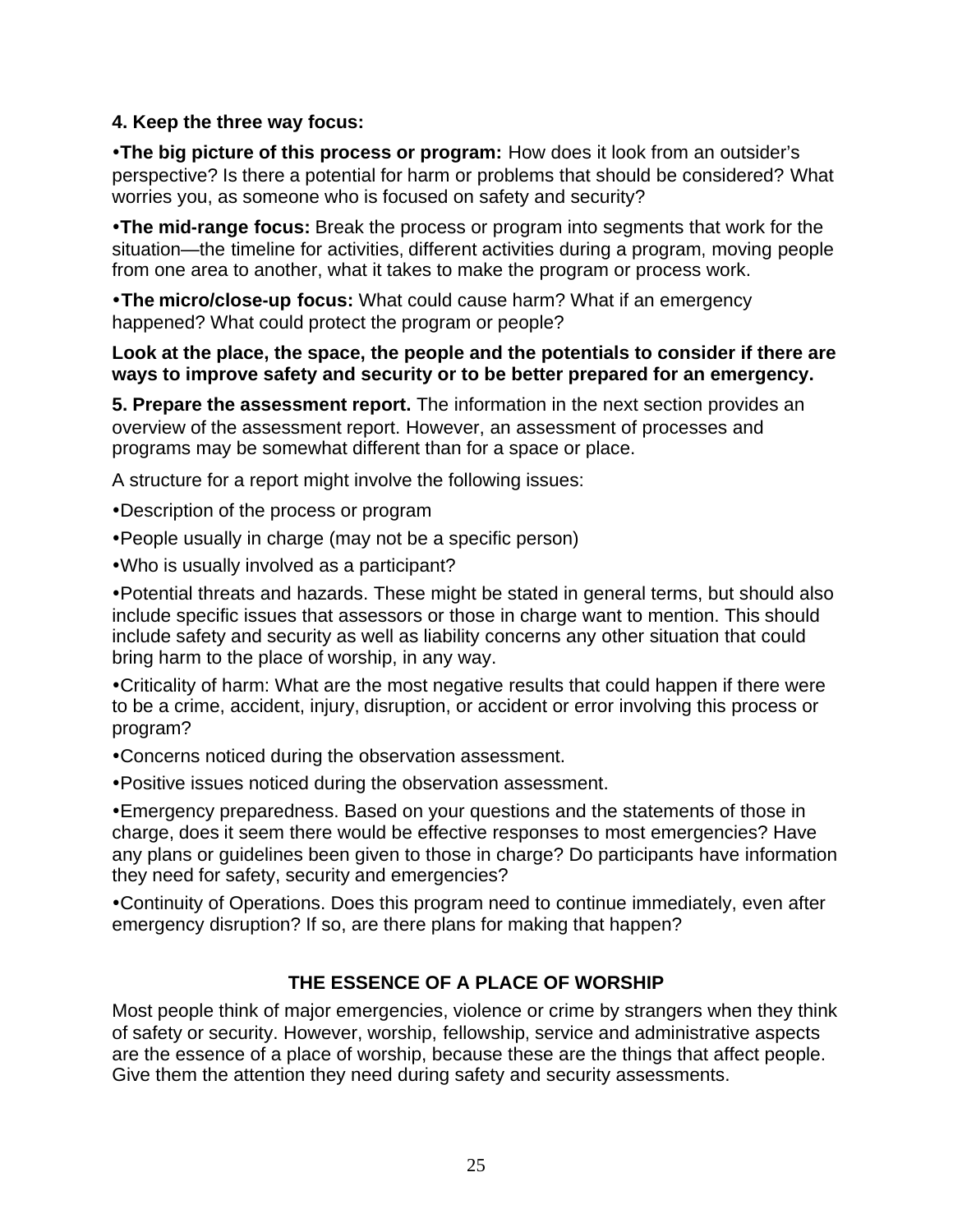# THE ASSESSMENT REPORT AND FOLLOW-UP PLANS AND PROCEDURES

After you have completed an assessing session, prepare the report as soon as possible to ensure you can still read your notes and recall the information and ideas discussed.

**1. Keep it brief:** You and others will find the report more useful if you avoid lengthy introductory statements and long paragraphs (such as those you find in this material!). Simply report the basics:

• A list of problems, concerns, negative observations or potential problems.

• The opinions and concerns of your team about anything you noticed.

• Recommendations and suggestions about ways to make an area more safe and secure.

### **2. Be thoughtful and reasonable about your comments and recommendations.**

This document could be reviewed by others for a variety of reasons. Keep the wellbeing, reputation and liability issues of your place of worship in mind as you write it, while still being truthful.

For example, do not use phrases that indicate the current status of the building, processes or programs are so unsafe as to be reckless to continue them. If you believe that to be true, take action through personal conversation about it.

One way to approach suggestions is to list the optimal solution then what would be a possible option. For example, it might be optimal to install an alarm system but an option would be to secure areas with valuables better or to install brighter lights.

**3. Not all problems have immediate solutions.** Your team may discover a problem situation that does not have an easy or immediate solution. For example, the kitchen may be in an open area that is not able to be locked. As a result, the appliances and water are accessible to anyone, presenting a possible hazard as well as a problem about misuse or vandalism. However, that situation will probably not be changed unless renovations are done.

It is still worthwhile to mention as a concern, with a commitment to consider ways to make the area more secure.

**4. Most observations will involve "housekeeping" or general safety matters.**  Almost every security assessment discloses concerns about such issues as extension cords stretched across an area, food that attracts insects, dirty bathrooms, wasted supplies, evidence of people being in places they should not be, and similar situations.

These are valid subjects for assessment because they address issues that lead to lack of care and maintenance for the facility and the potential for other negligence. They also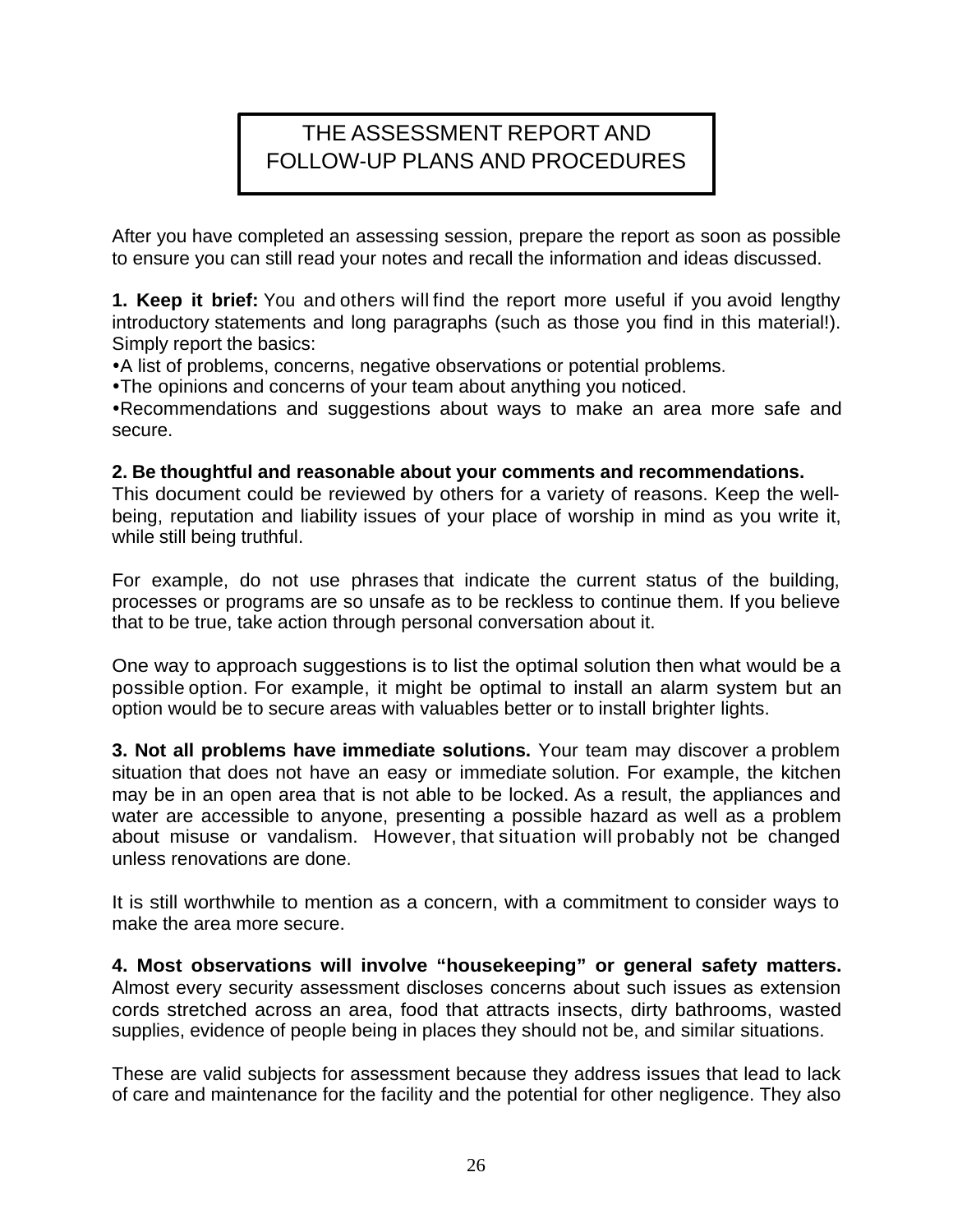often disclose severe safety issues and issues effecting the reputation and welfare of the place of worship.

**5. Suggest plans, procedures and rules that might be needed.** Emergency response plans and safety and security guidelines do not have to be extensive, but they should be in writing and they should be reviewed with leaders, staff, volunteers, teachers, and others who would need to assume a leadership role. Some aspects of plans—those involving emergency responses, for example--can be copied for every church member.

• Church leaders working with the security assessment teams should develop a basic checklist of safety and security actions and requirements in the event of an emergency or a violent situation, for distribution to staff, volunteers, teachers, group leaders and others.

Suggestions for emergency responses can be developed by police, fire or military resources, or security team coordinators or members, or found through on-line sites, books and other resources for places of worship.

• There may be a need for rules to prohibit certain actions. (For example, two nonrelatives must be present when money is counted. Or, no candles capable of being lit are allowed in classrooms unless an adult is present and the candle is doused before leaving.) Excessive rules will probably not be received well, but there are nearly always requirements with which everyone should comply, for the safety of all.

**6. The report should ensure follow-up.** Not all suggestions will be implemented immediately—if ever—based on time, money, practicality or the decision of church leaders. However, some basic actions can be done fairly easily. Consider assigning specific team members to follow-up on each item.

**7. Report as each assessing session is completed.** If the security assessment is going to be conducted in several sessions, it may be helpful to make brief reports about priority areas or situations. The important thing is that action items are considered as soon as possible, rather than waiting until all assessing is completed.

**8. Create a security file and locker.** If you and others keep a file for your materials and supplies you will be ready to assess and it will be more likely that you and your team will assess often. Make security assessments a frequent and ongoing activity, rather than an infrequent event that requires a lot of time and effort just to get organized.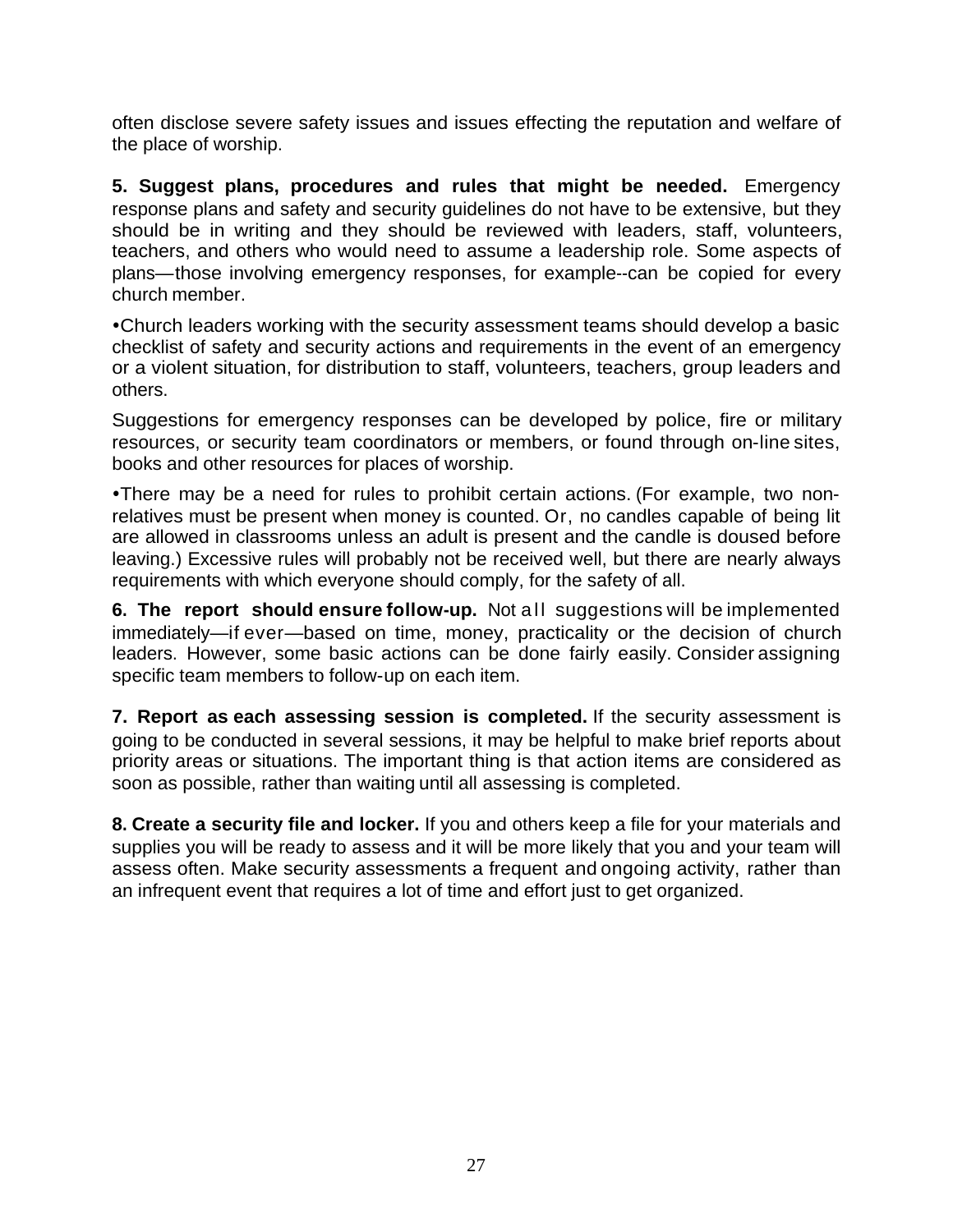# ORGANIZING THE ASSESSMENT

### **QUESTIONS TO HELP ORGANIZE THE ASSESSMENT**

This section includes potential questions and concerns for rooms, areas and spaces in a place of worship. Some questions and answers will apply to every space and may only need to be considered once, at the beginning of the assessment. Others will require close inspection in each space.

You may wish to create a list, spreadsheet or word processed table or form that each assessor can use to structure the assessment, while one assessor makes notes for the report. Some assessors find it just as convenient to simply write notes and transfer them to a typewritten copy.

**Keep a record:** The important issue is to have a record of your observations and notes, and to structure it in such a way that it forces you and other assessors to be thorough about:

• Every area or room. • Features of the space. • Items or group of items in each area. • Mechanical and utility elements, hardware and other "invisible" features. • Potential hazards or concern.

### **An effective approach during the assessment: How could this space, item, process, program or the people using it be harmed to any degree, minor or critical?**

Consider how the space, the people in it or the entire place of worship could be purposely or accidentally harmed because of:

• Vulnerabilities of the area or the people using it.

• Weaknesses in the condition of safety and security features or compliance.

- Hazards based on any current or potential factor
- Actions by people—purposely or inadvertently—that could cause harm.

### **CONSIDER THE PRESENCE OR ABSENCE OF PEOPLE WHEN ASSESSING**

What are the concerns when this space is empty? What if it is full? What if only one or two people are present? Those questions help you consider a variety of risk factors, preventive measures and responses.

• For example: A parking lot presents a different set of concerns at night, in the day time, when only parked vehicles are present, when only one person is present or when several people are present.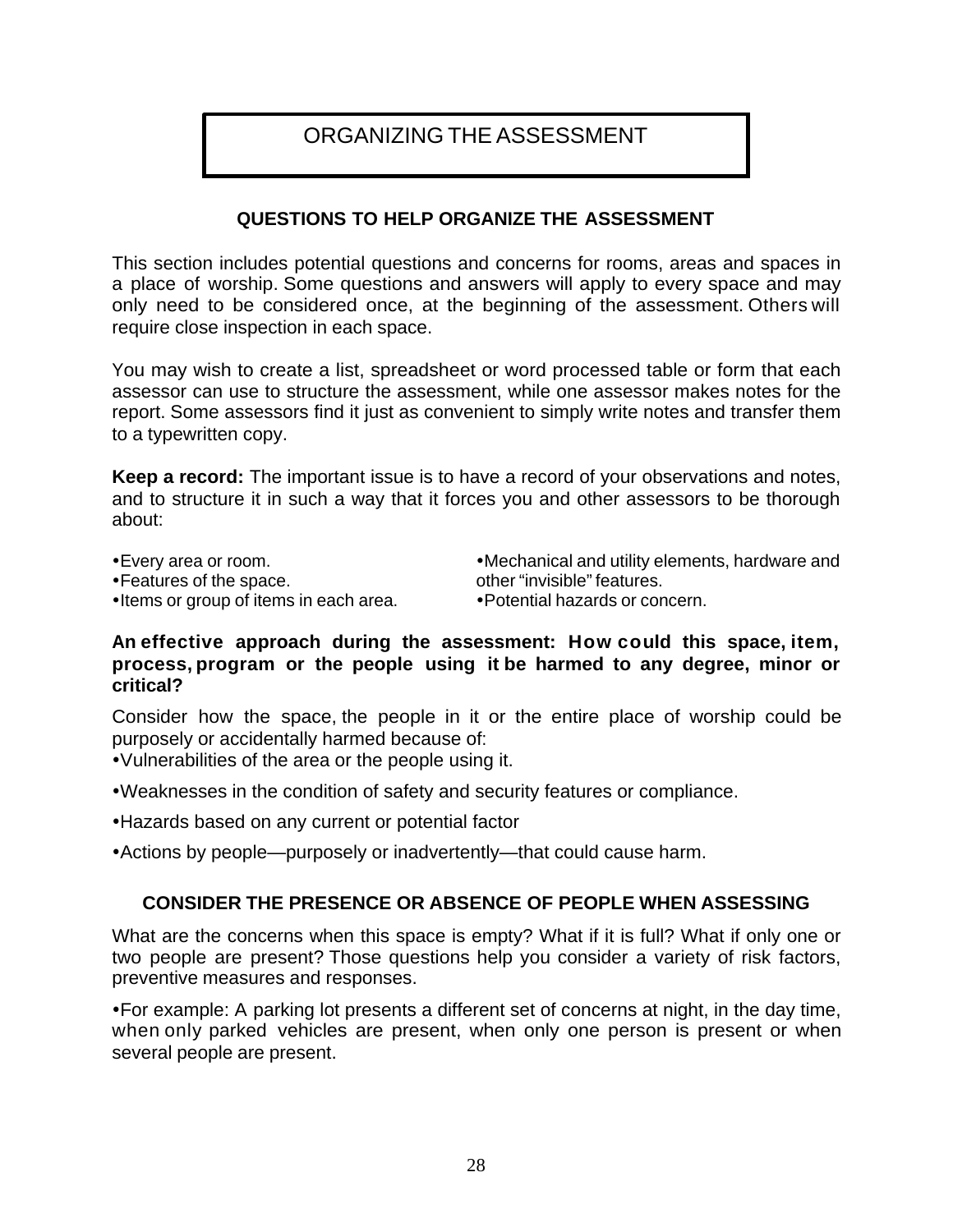• Another example: There is a different risk if a criminal leaves an area when a person enters, compared to if the criminal is purposely concealed and waiting for someone. Considering both situations can help in the assessment process as well as in planning to prevent a crime.

Consider a room or space in your place of worship from these perspectives:

| <b>Source of Harm</b>     | When no one is present | Usual occupants |
|---------------------------|------------------------|-----------------|
| Burglar, thief, vandal    |                        |                 |
| or other criminal.        |                        |                 |
|                           |                        |                 |
| A sexual criminal or      |                        |                 |
| sexual predator, or       |                        |                 |
| sexual activity.          |                        |                 |
| Litigious person          |                        |                 |
| (Looking for a reason     |                        |                 |
| to sue or complain.)      |                        |                 |
| People who are violent,   |                        |                 |
| angry, homicidal,         |                        |                 |
| suicidal, unstable,       |                        |                 |
| addicted.                 |                        |                 |
| Situations involving the  |                        |                 |
| curious or snoopy,        |                        |                 |
| loiterers, or clandestine |                        |                 |
| activities.               |                        |                 |
| People who are            |                        |                 |
| careless, reckless,       |                        |                 |
| negligent, preoccupied,   |                        |                 |
| untrained.                |                        |                 |

Other questions:

**1.** Is there an obvious condition that seems to be unsafe, insecure or not correct for some other reason?

**2.** Now or when the space is in use, what items or issues are/will be a special safety or security risk? For what reason? Are reasonable changes or improvements possible now or over time?

**3.** Is something present or lacking that is a violation of a church policy, rule, requirement or expectation?

**4.** Is there any aspect of the space, activity or situation that does not present the place of worship in the correct way or that is a negative element for some other reason?

**5.** Does it appear there are items or issues that, while acceptable now, will need to be improved, replaced or changed in the future? What and how?

**6.** Is the safety and security of this space or situation acceptable, exceptionally good, somewhat lacking or insecure/unsafe? Status of other issues being assessed?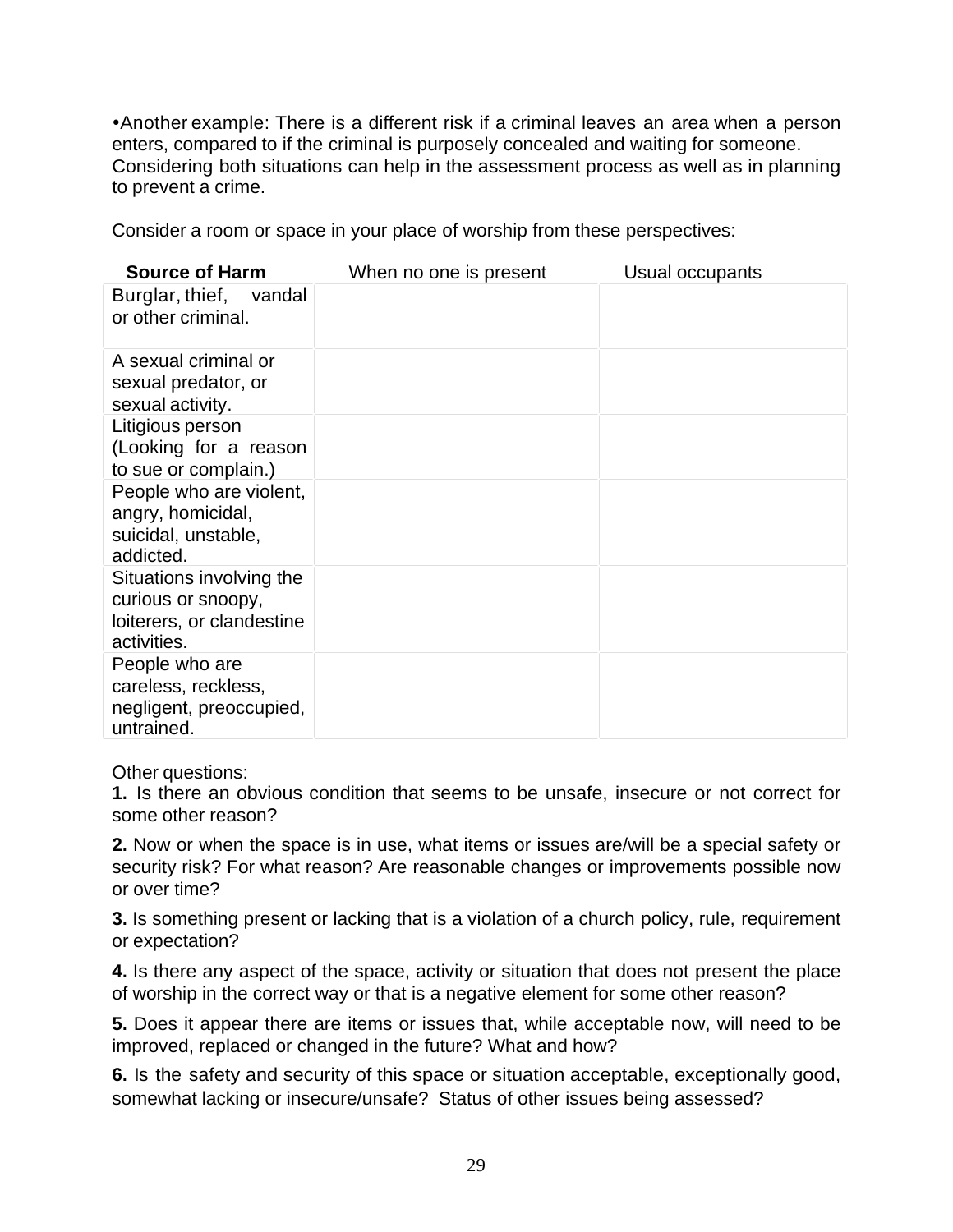# FOCUS POINTS FOR ASSESSING

### **PERIMETER AND PARKING AREAS**

**Goal:** These areas should be clean, lit sufficiently at night (with either steady lights or motion activated lights) to prevent concealment, with clear markings and helpful signs, and they should be as free of hazards as possible, with continually open access for emergency vehicles and personnel.

*Crime prevention through environmental design (CPTED)* is well researched and should be considered for work on existing areas as well as new designs.

• Multiple security assessments should be conducted to reflect status changes with time of day, day of week, season, and as the number of vehicles and pedestrians change.

• Look for evidence of loiterers or inappropriate or unsafe activities. (Cigarette stubs, cans, bottles and litter in areas that could be used by vagrants, graffiti, litter, rags, blankets, odors, paraphernalia, etc.)

The lack of evidence shouldn't completely eliminate a concern, but the presence of evidence gives additional reasons to enhance security for an area or item.

### **Within reason for the specific setting and situation of a place of worship, the following elements are preferred:**

• The property line should be clearly defined with signs, fences or other indicators.

• Effective seasonal maintenance of driveways, sidewalks, trees, shrubs and other elements of the grounds, perimeter and parking.

.Within reason, there should be no items that could block vision for vehicles or pedestrians or allow concealment of people or hazardous items.

• The area should have enough lights to light up the perimeter, parking spaces, exterior of the building, doors and areas of potential concealment.

• Sheds or storage should be kept locked, even if maintenance staff or others are gone for only a few minutes.

• Maintenance items, liquids, seasonal chemicals, etc., should have safety labels, and safety signs should be posted.

• There should be no hazards to traffic flow, vehicles or pedestrians.

• Signs assisting visitors and emergency responders are beneficial: Arrows to main entrance, contact numbers, parking row or section identifiers, etc.

•No illegal parking by members or guests should be allowed. Overflow parking should be directed to legal parking areas.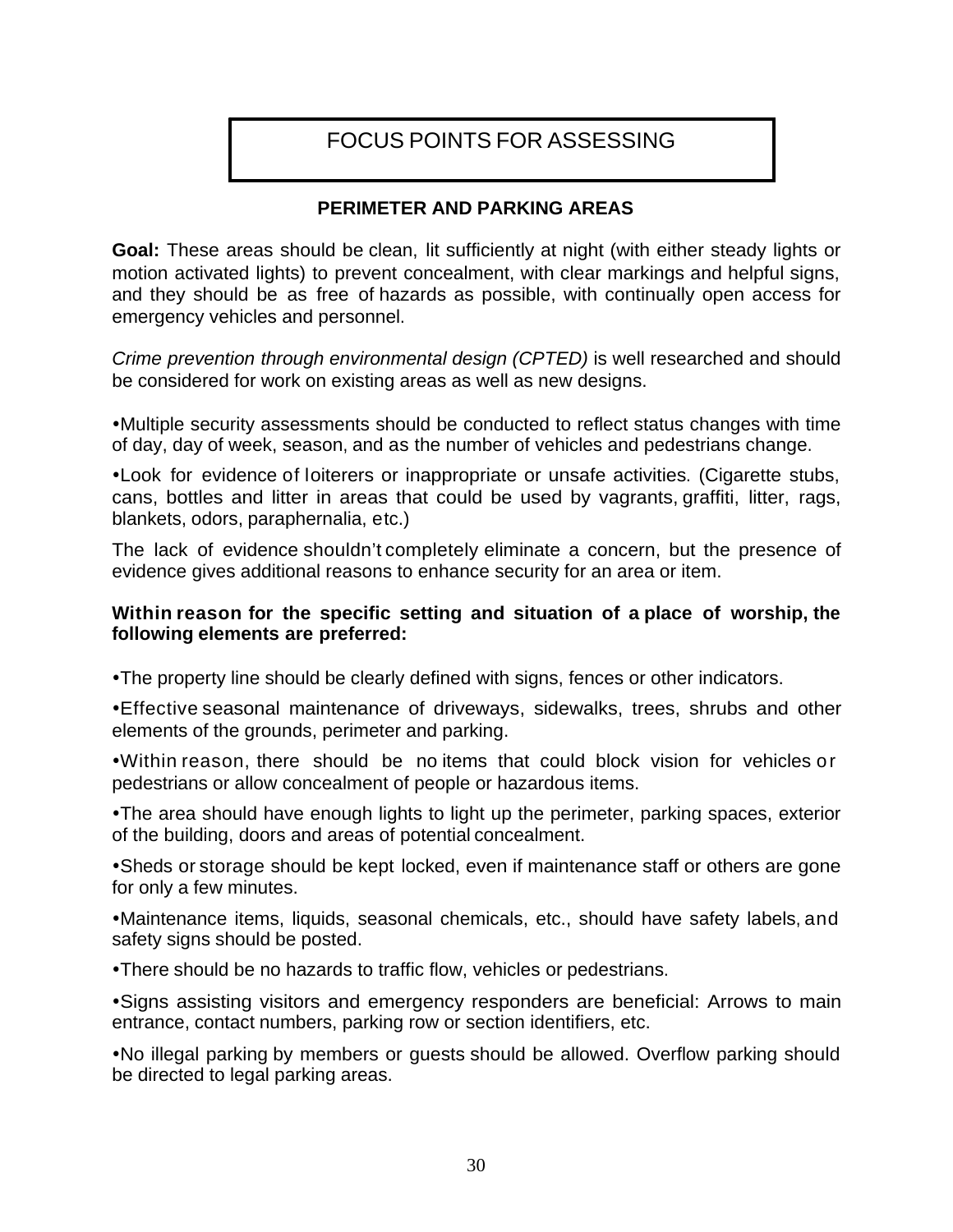## **POTENTIAL QUESTIONS ABOUT PERIMETER AND PARKING**

### **1.** Surrounding area

Are there any aspects of the community, neighborhood, terrain, geology or other issues that might affect the safety and security of the place of worship? (Rivers, weather patterns, crime in area, traffic, threats, etc.)

Are there preventive or protective devices or elements in place specifically for any of those, if beneficial? (Earth barriers, walls, shelters, water channels, alarms, pumps, graffiti resistant paint, removal of elements that attract vagrants, etc.)

### **2.** Surveillance or patrol of area

Overall status?

• Cameras? Operable? Located optimally?

Who monitors and when? Is this program effective?

•Patrol?

Can the parking area be viewed from inside the building or must patrol be done on foot or by vehicle? Who conducts patrol? Hours of patrol? Training? Documentation? Is this program functioning effectively and without liability concerns?

**3.** Parking Status and condition?

- How many vehicles can be parked in marked parking spaces?
- •On average, how many are present during services?
- •Lines and markings clear?
- Signs as needed? (Emergency reminders, phone numbers, directions to entrance, etc.)
- •Pedestrian risks?
- Risks to children? (Are there play activities in parking area at other times?
- Snow/ice removal status?
- Any parking spaces more risky than others for any reason?
- **Ÿ** Are staff or pastoral vehicles obvious to strangers? (Note: This may be acceptable or not, according to the situation.)

• Parking assistance?

Who is in charge? Training? Documentation?

Is this program functioning effectively and without liability concerns?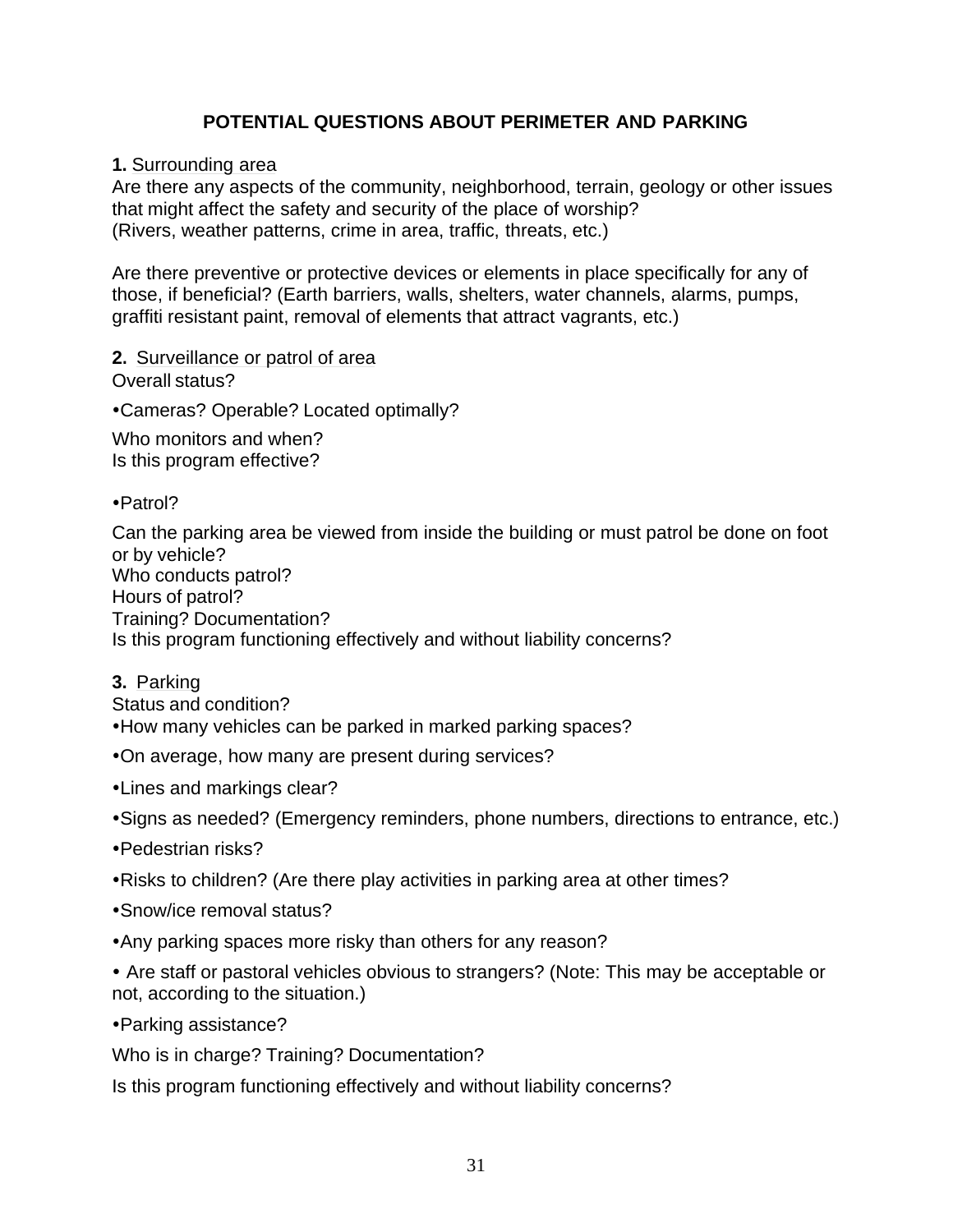**4.** Lighting for perimeter and parking

Overall status? (Type and location)

• Are most parking spaces reasonably illuminated at night?

- Lighting controls secure?
- All lights operable and at reasonable brightness level?
- Are they tamper resistant and appropriate for weather?
- If lights are motion activated are they set for effective distance and movement?

### **5.** Driveway(s):

Overall status? (Location and number) • Visual barriers or distractions?

- Traffic concerns expressed by members or visitors or by motorists?
- Issues that might cause vehicle damage or impair movement?
- **Emergency vehicle access marked if needed?**
- Fire hydrants clear?

• If exit is into alleys or similar throughways, are signs needed to encourage caution about pedestrians, motorists, limited sight, etc?

### **6.** Fences, borders, walls, other perimeter markings

Overall status?

• Is the perimeter of the property clearly defined?

- Are fences and walls well maintained and free of damage or graffiti?
- Is there some reason the height or material in fences creates a concern?

### **7.** Outbuildings, sheds, items

### Overall status?

• Are they in use? Empty? Used for storage but not accessed often?

- Potential hazard for children, others?
- Secured so not accessible to anyone other than authorized staff?
- Electricity in the sheds? Is it safe and operable?

• Propane or other fuel tanks? How are these secured? Can they be used as a place of concealment?

• Air conditioning units and fans and similar equipment: Condition? Safety factors?

### **8.** Grounds care

Overall status?

• Are grounds well cared for seasonally to give the appearance of attention not neglect?

• Are items locked up or stored in a secure manner?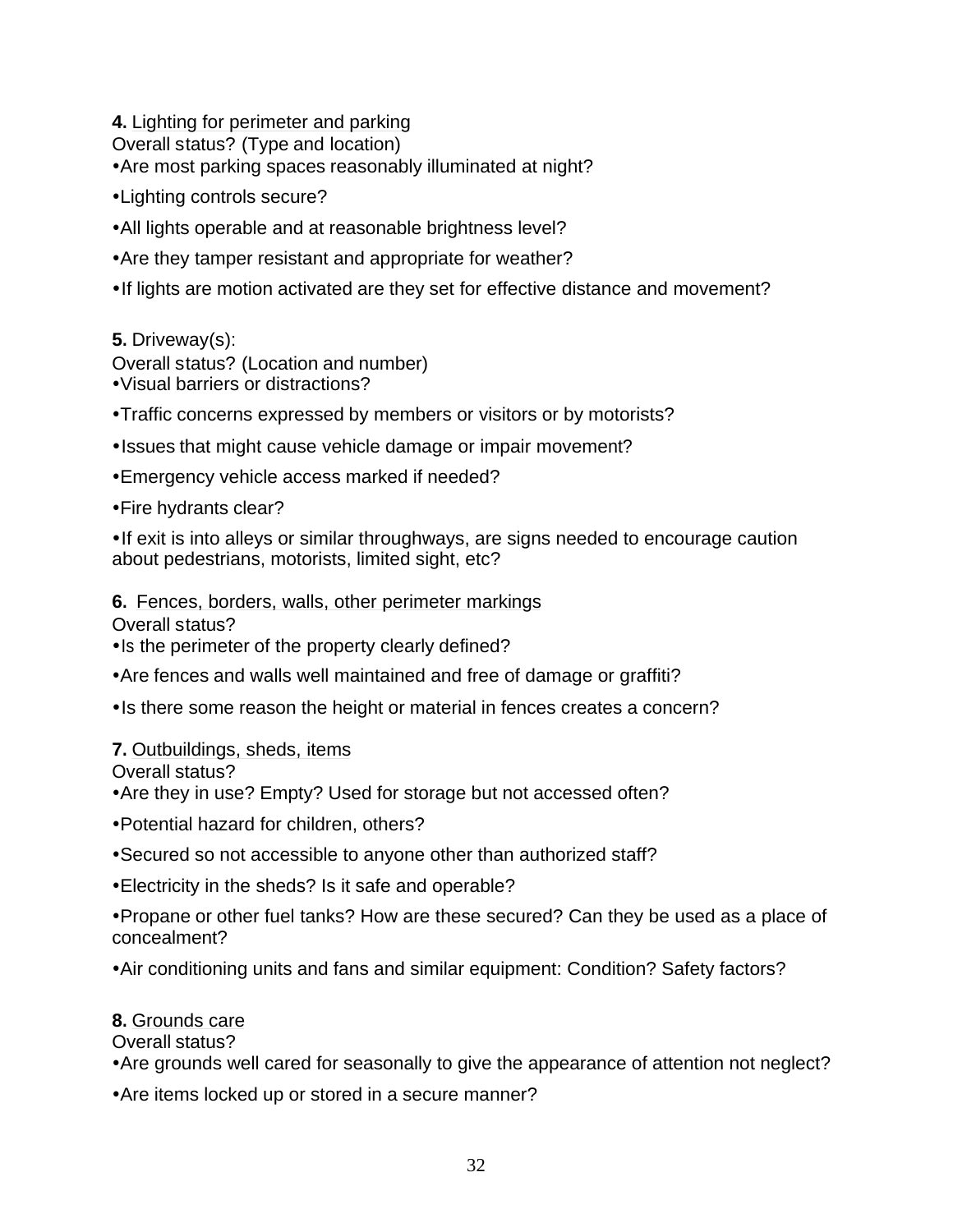- Are all items inscribed with identifying information?
- Fuel or other liquids in safe containers?
- Safety signs and labels as needed?
- **9.** Trash receptacles other bins, cans or containers

Overall status?

- Away from buildings?
- •Fire resistant?
- Any combustible hazards anywhere on the grounds?
- Do dumpster or bin contents create potential problems?
- Are dumpsters or other containers located to make it difficult to get behind them?

#### **10.** Decorative items (Flags, banners, statues, symbols, crosses, etc.) Overall status?

• Potential hazard for children or others?

• Updated and well maintained?

• High value? Could they be replaced with lower value items if they are unique and thievery is a concern?

. Off-season items. Are they secure and protected from damage?

**11.** Trees, bushes, shrubs and other landscaping features

Overall status?

• Trimmed to avoid blocking views, windows, doors, and to prevent easy concealment under or in them?

• Are tree branches trimmed for reduced weather damage or falling on buildings or vehicles?

• Any features that present hazards or potential for crime, vandalism, etc.? (Water, rocks, planters, etc.) Can they be made more secure?

### **12.** Vehicle barriers, barricades and access

Overall status?

Are there natural, decorative or other barriers to prevent vehicles from crashing into doors or windows, driving into pedestrian areas, blocking doors, driving up close to allow quick crimes and escapes?

### **13.** Parked vehicles

Overall status?

• List routinely parked vehicles such as busses, vans, carts, other fleet vehicles.

Who is responsible for their care and maintenance?

• Locked at all times when no driver is present?

• Maintained: Clean inside and out, equipment working, operable, parked safely?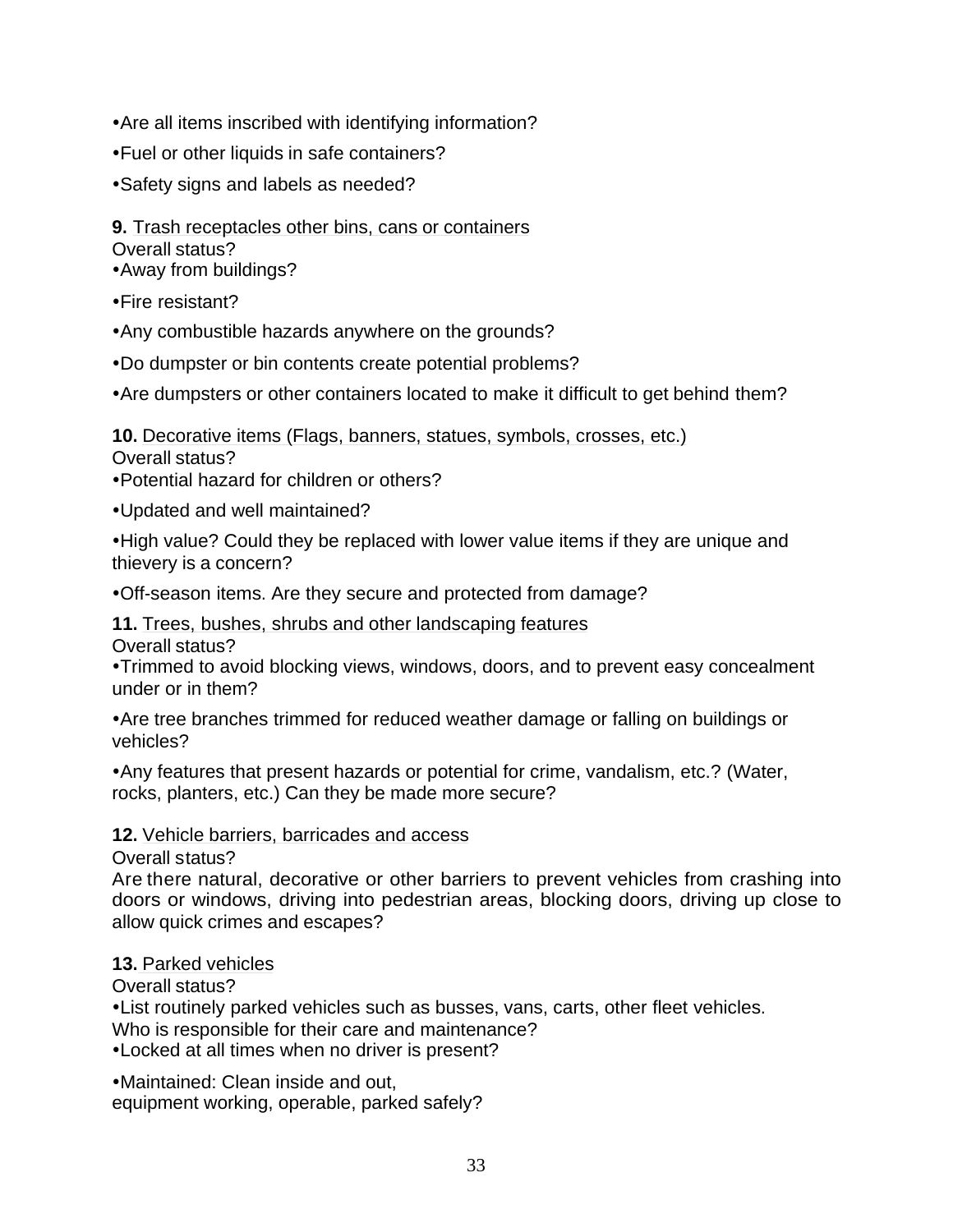• If not used often, are they checked at least weekly?

•Long-term parked vehicles (List and list reason for having them in the parking area.)

Kept clean and maintained to prevent an unsightly abandoned appearance?

Locked at all times?

Trunks filled to prevent children from getting inside? (The trunks should be locked, not just have the locking mechanism removed.)

### **14.** Sidewalks and stairs

- Are stairs and sidewalks to all entrances well-maintained and lighted?
- Are stairs clear on either side or without concealment areas?
- Railings in good repair?
- Stairs going into basement areas lit, clean and safe?
- Wheelchair ramps clear and lighted?

**15.** Playgrounds, basketball courts, etc.

Overall status?

Are these on areas that are also driveways? What precautions are used?

Are these easily observed to provide security for children and others?

Is it well lit, if it is used at night with church approval?

**16.** What other issues about the perimeter, grounds, parking or the general area, should be inspected? Any other areas of concern?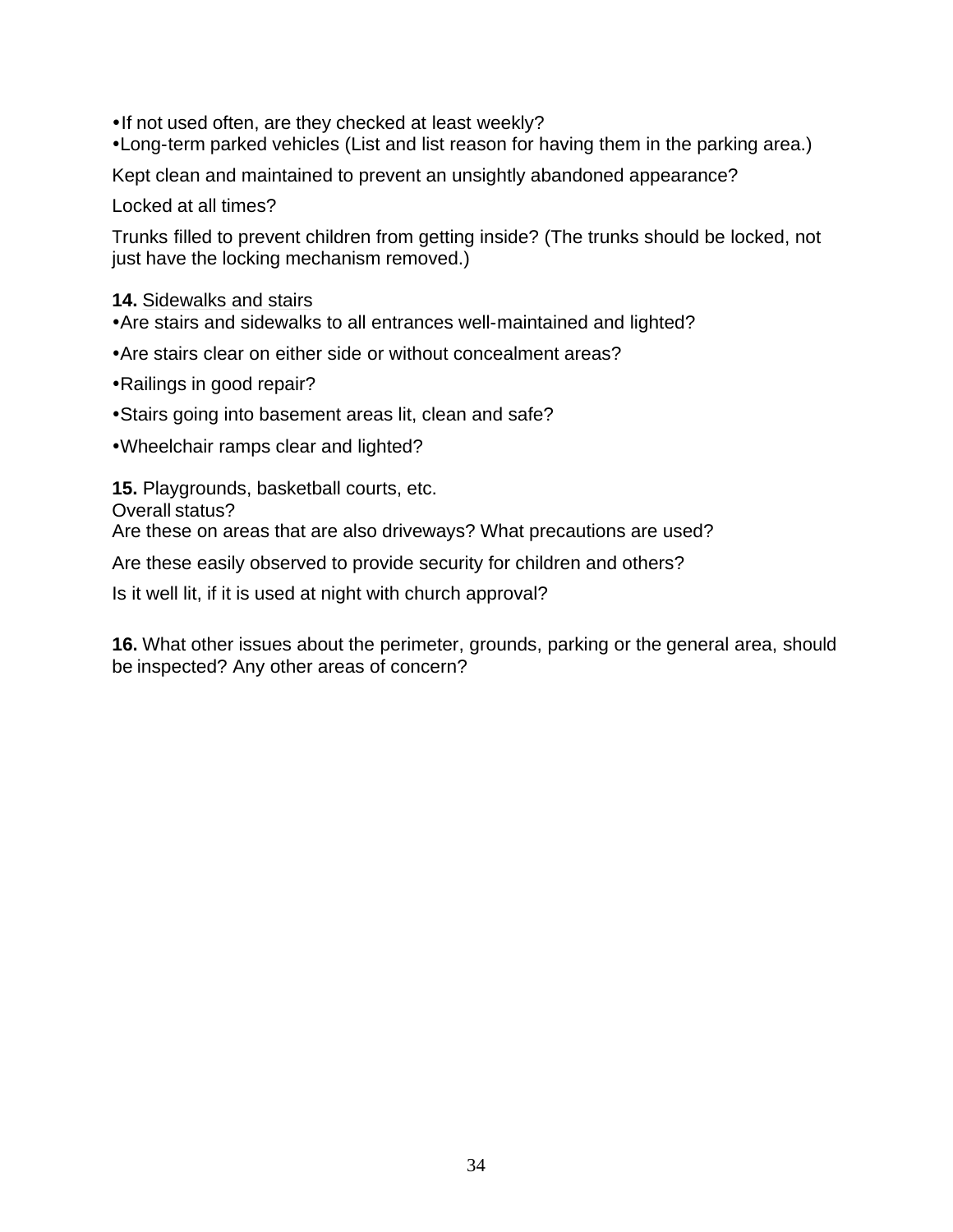### **BUILDING EXTERIOR**

Among the issues regarding safety and security are: building age, architectural features, patterns of use and the design and materials of the exterior. Many of the following questions can be adapted to fit the specific features of your place of worship.

**Goal:** All buildings should be well maintained, locked and lighted in a way that deters crime and unauthorized access and increases safety at entrances and exits. It may be appropriate for exteriors to be strengthened against hazardous weather conditions for the area or to have extra protection at doors and windows for other reasons.

•Doors and openings to buildings should all be able to be locked and usually should be locked between services and activities, unless there are other customs in your place of worship.

ŸPrivate entrances or other access points should be locked after every use, even between short intervals of use. No doors should be propped open.

•Devices such as peepholes and intercoms may be helpful, to allow screening on appropriate doors.

• As few entrance doors as possible should be unlocked and used any time.

- Entrances not used should be as well lit and maintained as those that are use often.
- Easily visible signs should direct people to preferred entrances.

. Windows and doors should be locked and able to be seen by patrols.

• Alarm systems should be obvious and working, and should be tested on a schedule. (Alarms are not always a practical answer for securing an entire place of worship. If they are used, consider having a mechanism for having flashing lights to accompany the alarm, to attract more attention.)

Hiring a locksmith or other repairman (or enlisting the help of a knowledgeable member of the congregation) to evaluate doors and locks may be helpful if the equipment is old, has not been well maintained or maintenance records are not available.

### **Potential Questions about the Exterior**

**1.** Overall appearance and condition?

Are any portions damaged to the extent that it could be a hazard? (Loose stones, splintered wood, nails showing, sections missing, loose decorative features on roof or gables, etc?)

• Are drain pipes, trellis, decorative letters and symbols and other attachments to the exterior solidly attached?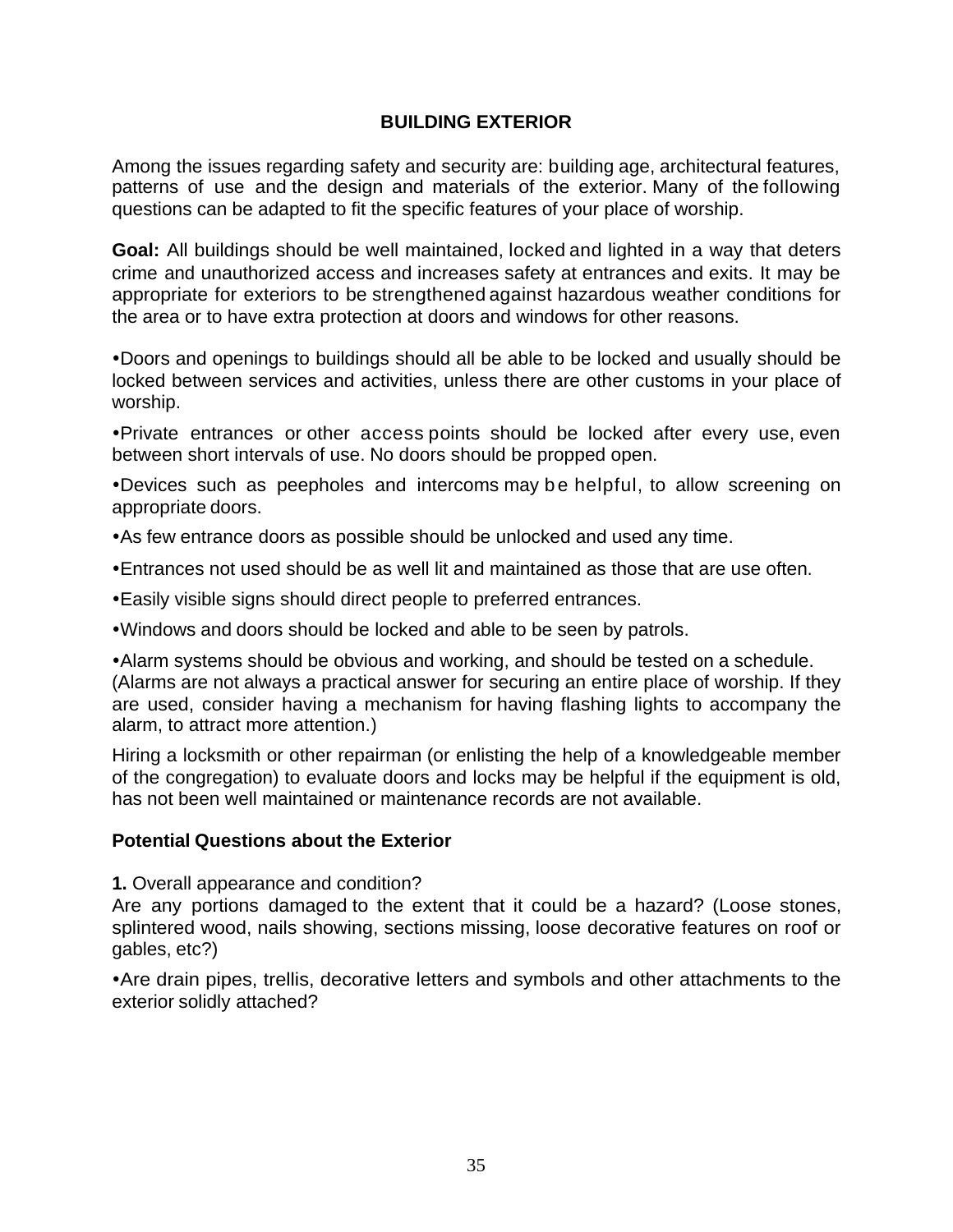# **2.** Roof

How can the roof be accessed? Can it be secured?

• If access is gained, what is on the roof that could present a hazard to the person accessing it or to those in the place of worship?

• Is there anything to be stolen? (Copper, conduit, etc.)

• Are skylights and transom windows closed and locked?

. What is the status of vents, electrical equipment, HVAC installations, loose objects? (Check for repair needs or any apparent tampering.)

• Status and condition of roof? Water or wind damage visible? Fire hazards?

# **3.** Generators, fuse boxes and other equipment

Compliance with codes and safety regulations?

•Locked when allowed by code? Inspection records maintained?

• Evidence of tampering?

### **4.** Lights

• At doors: Are they tamper resistant? Sufficiently bright? Are they steady burning or on sensors?

•Other lights: Are there enough of them to help reduce risk to windows and doors? Are they placed correctly to be effective for their purposes?

# **5.** Doors

(Starting at one point and working around the building, at each door) • Condition of door, parts and hinges as to repair, sturdiness, maintenance?

•Locking mechanism: According to the type of lock being used, is it workable, in good repair? When it locks, does the door lock solidly?

• Condition of door frame?

• Are emergency exit doors clear and operable?

• Is the timing of automatic and handicapped accessible doors appropriate for all times and conditions? (Should be long enough to allow exit, but not so long that the doors stay open after the person using the door has left, if others are not present.)

• Is there a method of knowing and controlling who has keys and how they are used? Have there been any concerns about key use or control?

#### **6.** Windows

Inspect all ground level windows, including those that cannot be opened or that are decorative.

• Are there indicators that anyone has tried to gain access? (Keep window frames repaired to make this more obvious.)

• Bathroom windows or other small windows locked when no one is present?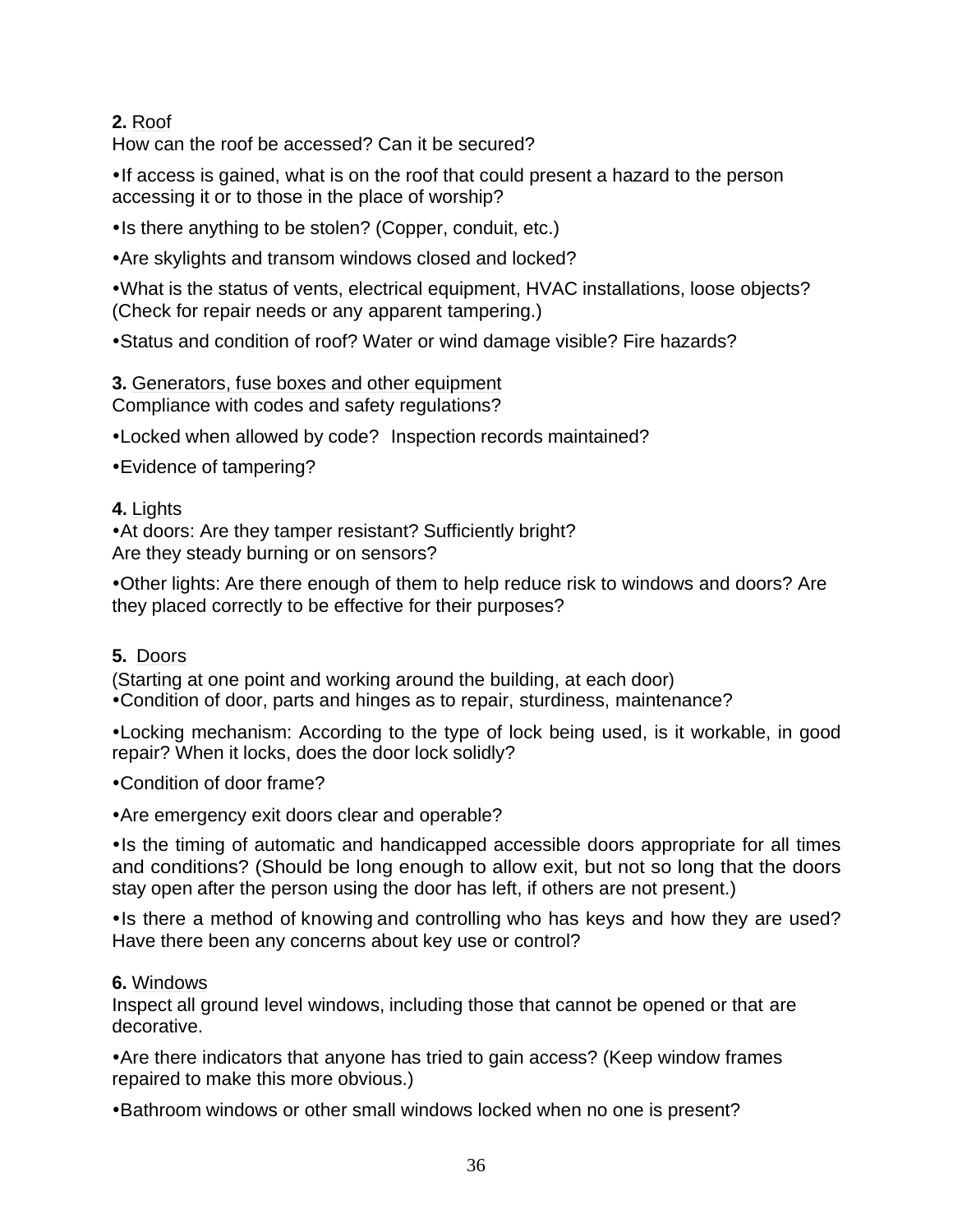- •Window coverings prevent seeing in when rooms aren't being used?
- Upper level windows secured and unable to be accessed or opened?
- Basement windows secured and in good repair?
- Are window wells clean and covered?
- **7.** Any other aspect of the exterior that needs to be assessed?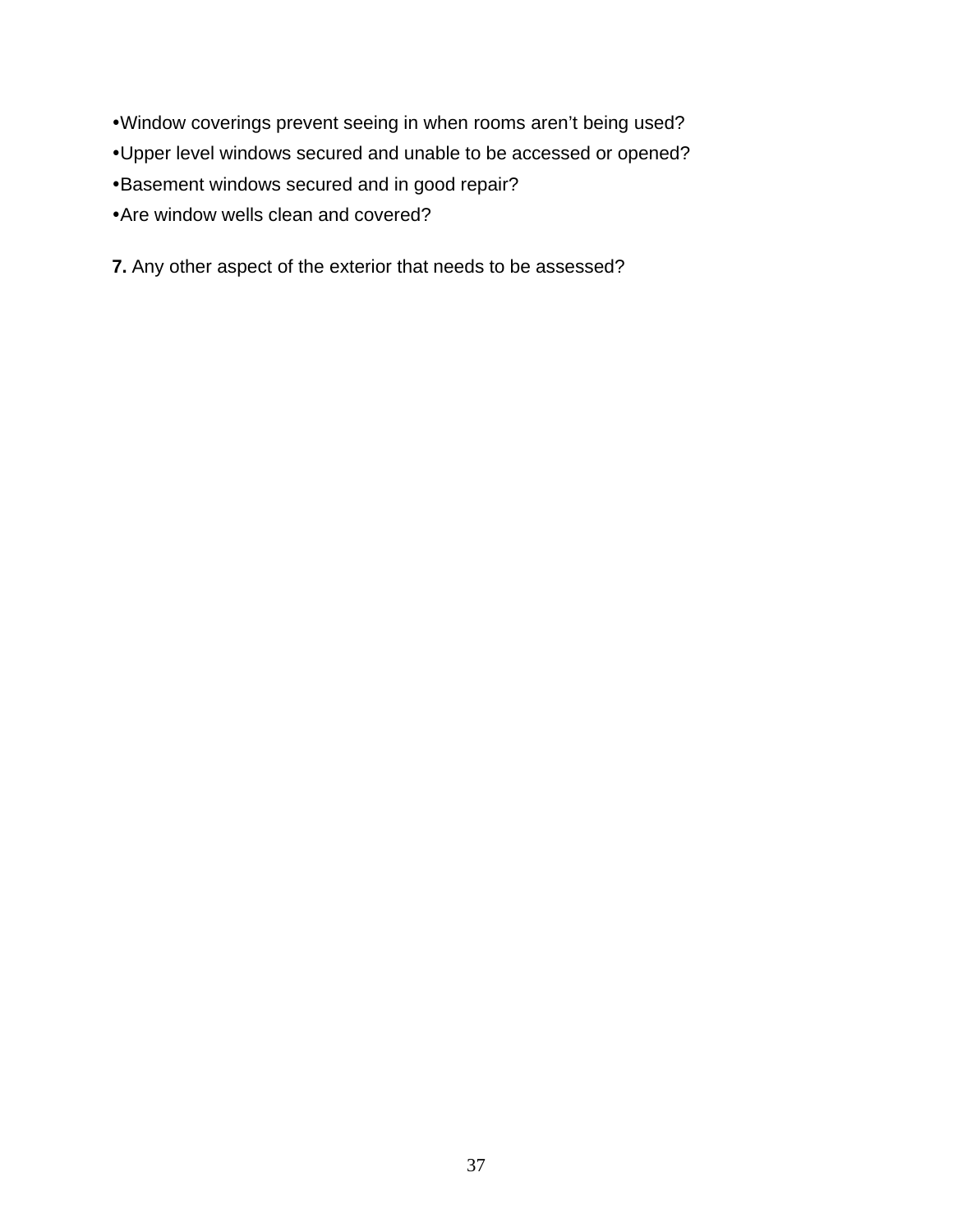#### **MAIN ENTRANCE/EXIT AND FOYER AREA**

Places of worship vary considerably in configuration of entrances/exits, foyers, waiting areas, and other architectural features. Adapt the following suggestions:

**Goal:** The interior of foyers and lobbies should be well-lighted when the doors are unlocked and the building is in use. Candles and décor should be displayed in a safe, secure manner.

**Items of value:** Many places of worship have displays, furniture or décor that are either costly or have historic or emotional value. Members may be so accustomed to them they do not realize their appeal to collectors or criminals. Vandalism is also a threat to these items.

• Items on display should be in easily observed, well-lighted locations and as secured as possible, or in a way that would make removal attempts obvious.

• Consider replacing real items (antique bibles or books, art work, chalices, silver candle holders, tapestries and other artifacts) with facsimiles or photographs.

**Emergency preparedness:** Issues for the main entrances and exits might include:

• Are light controls in a protected area or disguised?

• A procedure established for opening all front doors in the event of an emergency.

• Is there a procedure for quickly locking-down the building to prevent an attacker from entering? (While not creating a safety hazard in the event of fire or panic.)

• Consider the size, weight and location of furniture and fixtures that could be used as protective barriers if needed. Ushers and greeters should be aware of what areas might provide the best cover or be most easily secured in the event of a violent situation.

• Consider having a cabinet or nearby closet with emergency equipment: Flashlights, first aid kit, air horns and anything else that would be appropriate for the setting in potential emergencies. (Consider having enough flashlights to be able to distribute some to the congregation if needed.)

• Fire suppression items? Who is trained to use it?

• Are doors and hallways leading into private areas locked or kept closed if they must be kept unlocked? (Consider self-closing doors or doors with buzzers to alert staff.)

• Plants, furniture or other barriers may be useful to prevent people from standing next to large expanses of glass. This may be helpful in a weather emergency or if the glass is broken in any other way.

Assessing at varied times, days and seasons is the best way to fully consider the safety, security and emergency preparedness factors of the space.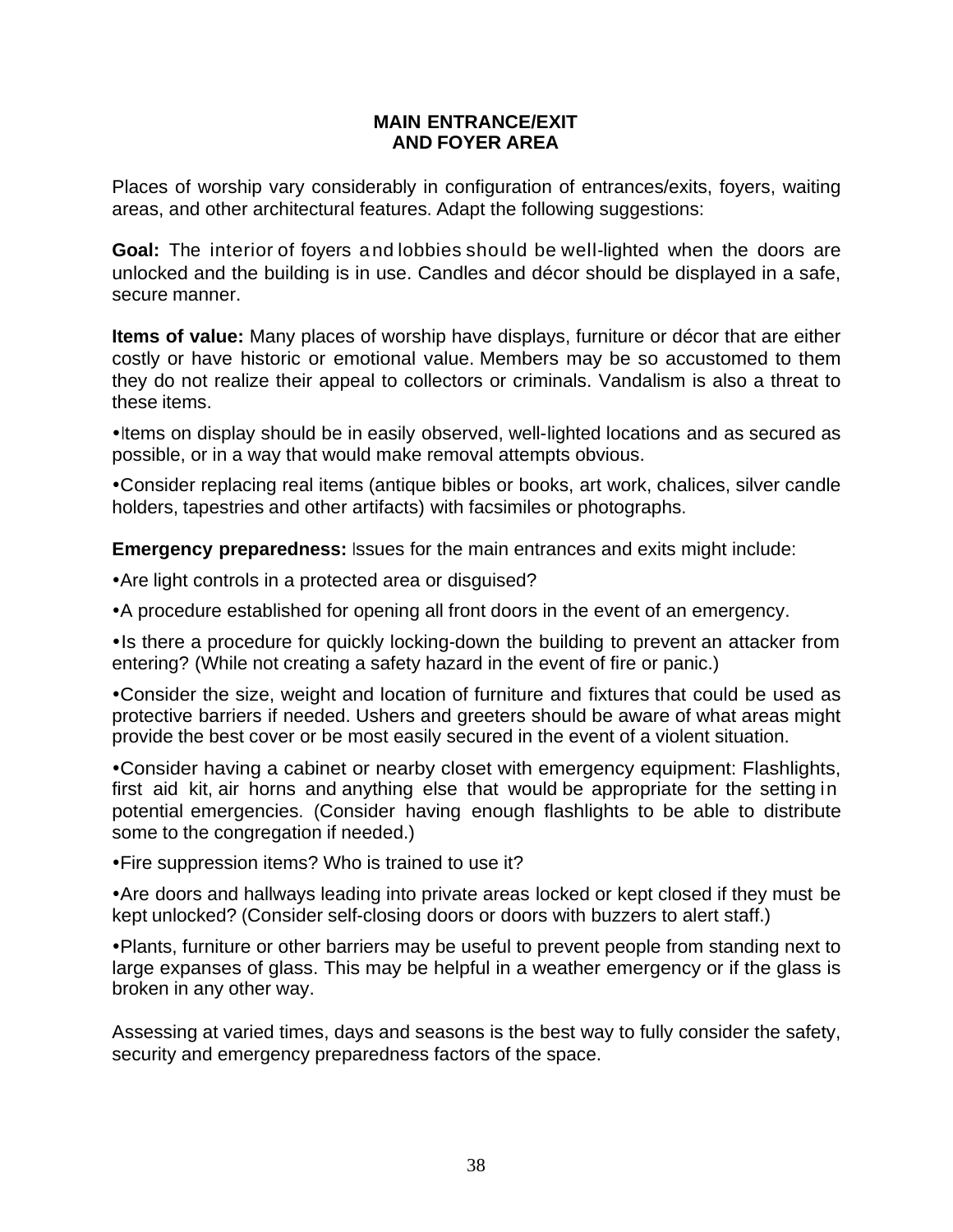# **SANCTUARY/AUDITORIUM/ OTHER WORSHIP AREAS**

**Goal:** The main worship area and other areas used for worship should be maintained in a safe and secure manner during and between use, and emergency response options should be known by members. The space should be evaluated for hazards or concerns, maintenance issues, exit in case of emergency and for areas of protection in the event of harmful situations.

**Features that do not change:** Some general information may not change over time: Maximum occupancy, average attendance (or, actual attendance if the assessment is being conducted during a service) location of exit doors and location of light and temperature controls. However, having those items on the assessment list or form reminds assessors to evaluate current concerns about each of them.

# **Potential Questions for Main Worship Areas:**

**1.** Overall space and seating:

• Maximum occupancy? Average attendance (or current attendance)

• Is the layout of the space or the placement of any item likely to be hazardous during an emergency exit? (Musical instruments, people standing or sitting in aisles, etc.)

• Status of light controls, thermostats, electrical outlets, etc.?

•If seating is on levels, are all levels able to be observed by ushers or others? Concerns?

• Hazards related to steps, furniture, candles, activities, large numbers of people, etc?

• Handicapped area status? Clear route to emergency exits?

• Seating: Condition of seats or pews and in and around seats. Status of books, materials, cards, etc. and holders. Hazards, concerns?

• Are there hazards related to clear movement (carpet condition, kneeling rails, etc.)? How can those be limited or eliminated?

#### **2.** Use and status of space

How is the space used on a daily basis, other than main worship times--daytime or nighttime? Have assessments been done during those times?

• If the space has other functions, is there a process for clearing and securing it between uses, if that would be beneficial?

• If the space is open for other purposes when few people are present:

| Are emergency exits clear and open during | Is there a way to contact staff quickly in an   |
|-------------------------------------------|-------------------------------------------------|
| that time?                                | emergency? (Buzzer, intercom, etc.)             |
| Are valuable items secured?               | •Other concerns about how the space is<br>used? |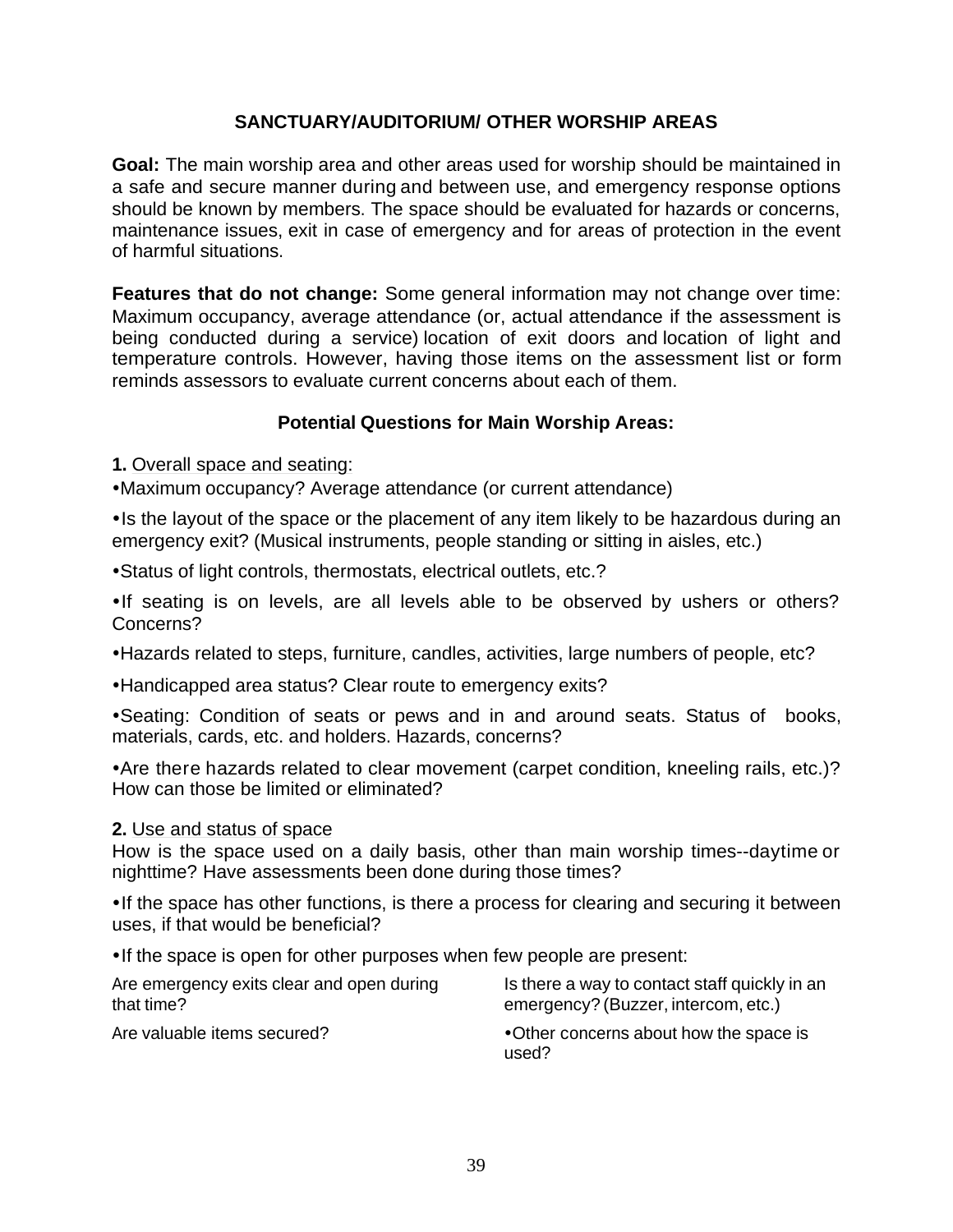#### **3.** Entrances and exits to auditorium:

• Are side rooms or hallways locked to prevent the auditorium from being entered without the being observed?

• Are emergency exits lighted and marked and the path cleared?

• If emergency exit doors lead to other hallways or rooms, then to outside exits, are those doors and paths clear?

• Can doors be locked from either or both sides? If so, what is condition of lock, frame and hinges?

#### **4.** Windows

Overall status?

• If entrance could be gained from outside, are they locked, with locks and frames in good repair?

• If windows are decorative, are they firmly in place and in good repair?

#### **5.** Choir, musician waiting areas, etc.

Overall status or potential hazards?

• Are waiting areas secured to prevent access by unauthorized people?

- Are valuables secured?
- Are musical instruments secured?

• Fire suppression and other emergency equipment available?

**6.** Rooms or spaces adjacent to sanctuary or auditorium Overall status?

• Are these rooms secured to prevent unauthorized access, or cleared after use?

- Are there areas that could easily offer concealment for people or items?
- $\cdot$ Fire hazards?
- . If the door is not always locked, when is it locked and how?
- Windows locked?

• Other issues of concern about the space or room?

#### **7.** Platform, pulpit area

•Overall status of area?

• Is the area free of potential safety hazards (cords, loose rugs, steep steps, etc.)?

• If there are potential hazards have they been protected against in an effective way (located away from movement area, covered, barriers, warning signs, etc.)

• Are candles maintained safely? Is fire suppression equipment nearby?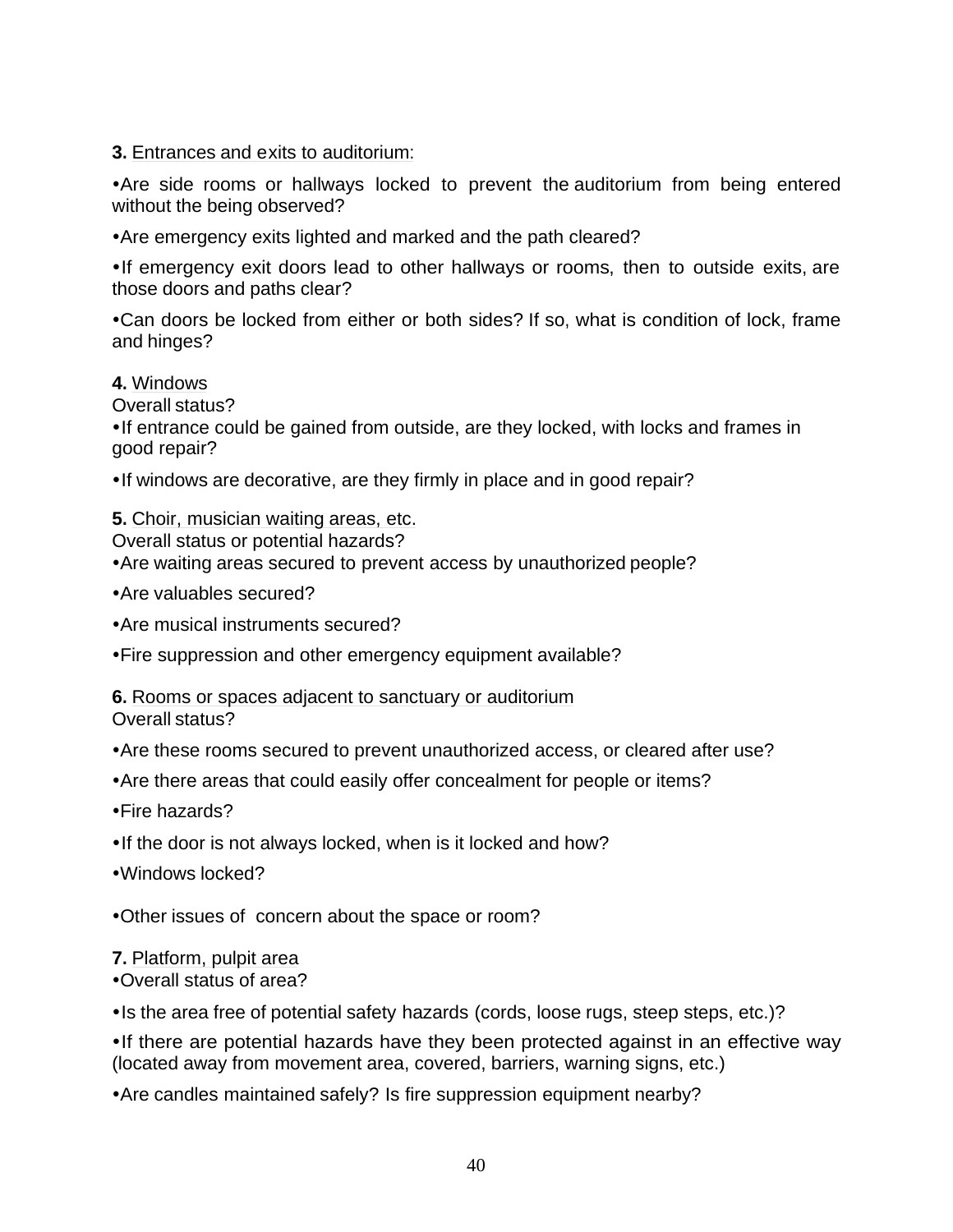• Is the path clear from the platform or pulpit to an emergency exit?

• Is an emergency exit available for choir, musicians, others on the platform?

• Is there an area of concealment or protection for leaders or others, if needed, either on the platform or in a side room?

• Have those who are on or around the platform during services, been briefed about potential responses in various emergencies (Review the Emergency Plan as part of a process assessment.)

#### **8.** Offering Collection

• Is there an effective protocol for collecting, removing and counting the money? (This can be reviewed under assessments of processes and programs.)

#### **9.** Areas for special activities during services: (List each)

This may include baptismal areas and altars as well as activities such as communion, prayer groups, altar calls, children's church, etc.

Possible hazard or other concerns, either during services or when the sanctuary is not in use?

#### **10.** Emergency Preparedness

• Is there an Emergency Plan that provides suggested responses to a variety of emergency situations (Fire, medical emergencies, accidents, violence and other crimes, weather emergencies, mechanical and utility emergencies, etc.) that has been distributed to key people and about which adult members are familiar?

(Review the Emergency Plan as part of a process and program assessment.)

• Is there someone present at all services who could provide CPR or other life saving actions? Are there guidelines or schedules for these people?

• Are there designated helpers for children and those with impaired mobility?

• Are ushers, greeters or other observers usually present during services, with designated emergency response assignments?

• Can ushers or others observe people who enter before or during services?

• Is there a security person or team designated to observe the pastor or pastoral team, and provide protection and assistance if needed? (Review the procedures through a process and program assessment with those in charge.)

• Are there any specific aspects of the service that increase threats or hazards?

• Is there a written plan about responding to emergencies that is reviewed regularly at least by the pastoral and worship teams or key members and leaders?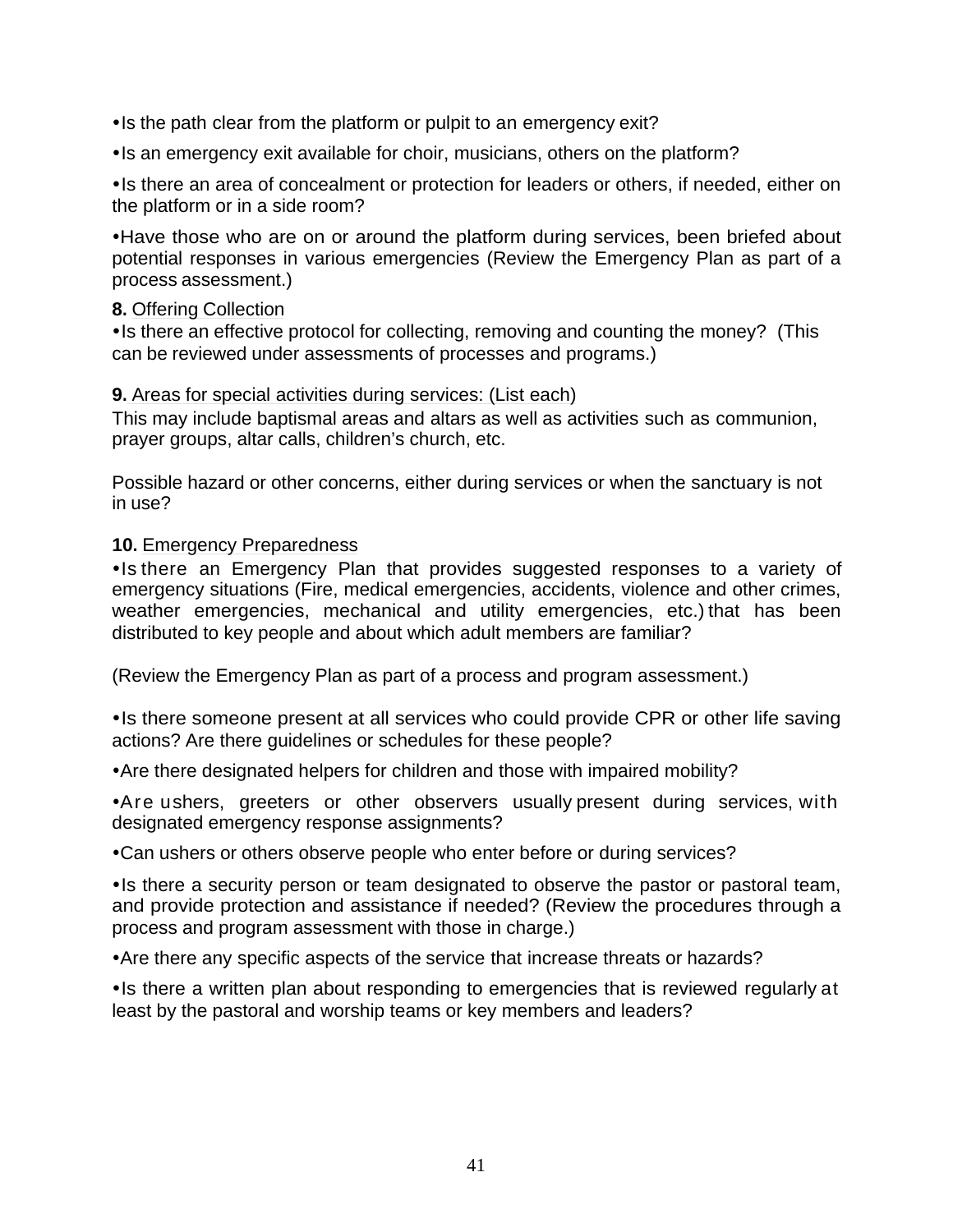#### **OFFICES OF CLERGY AND STAFF**

These offices are prime targets for crime and should be assessed with a view to a wide variety of concerns. Usually the regular occupants want to be present when their personal space is assessed. During nighttime assessments you can limit your assessing to checking doors and windows, unless there is some aspect of their work areas that need to be checked more thoroughly. Then, perhaps they can be present for this unique perspective!

While assessing staff offices it is convenient to assess the overall safety and security program of clergy and staff. They are mentioned in the section on assessing special functions and some information will be provided here.

During this assessment you may also recognize liability concerns, concerns about some aspects of their work or a need for more oversight or accountability as it relates to money or some other function. Work with church leaders to be effective in these areas.

#### **Concerns about offices:**

•The presence of electronic equipment, office supplies, petty cash, a safe for large amounts of money, furniture, art, books and personal items is a temptation for burglars as well as for those who might commit a crime of opportunity.

•When the offices are occupied there may be purses or other valuables left out in the open.

• The clergy and staff may be vulnerable to attack or harassment.

•Often they are in more isolated parts of a building and may not be aware of intruders or visitors.

• The cars of staff are usually parked in obvious locations, which can signal how many are present.

• Places of worship are often visited by those who want financial assistance or those who have other problems. If assistance isn't available (or even if it is) they may react violently.

• The staff are more likely to be present if a mechanical failure occurs during the daytime and may not know what to do about it unless they have been trained.

ŸVisitors and others may seek assistance and not be able to contact staff persons if business areas are locked to prevent intruders. (Which is why they are often not locked.)

Assess with a view to vulnerability of people and items, as well as potential access to the rest of the building. Consider the space when people are present, after hours, during services, during special events, and all the other times when the offices may be at risk.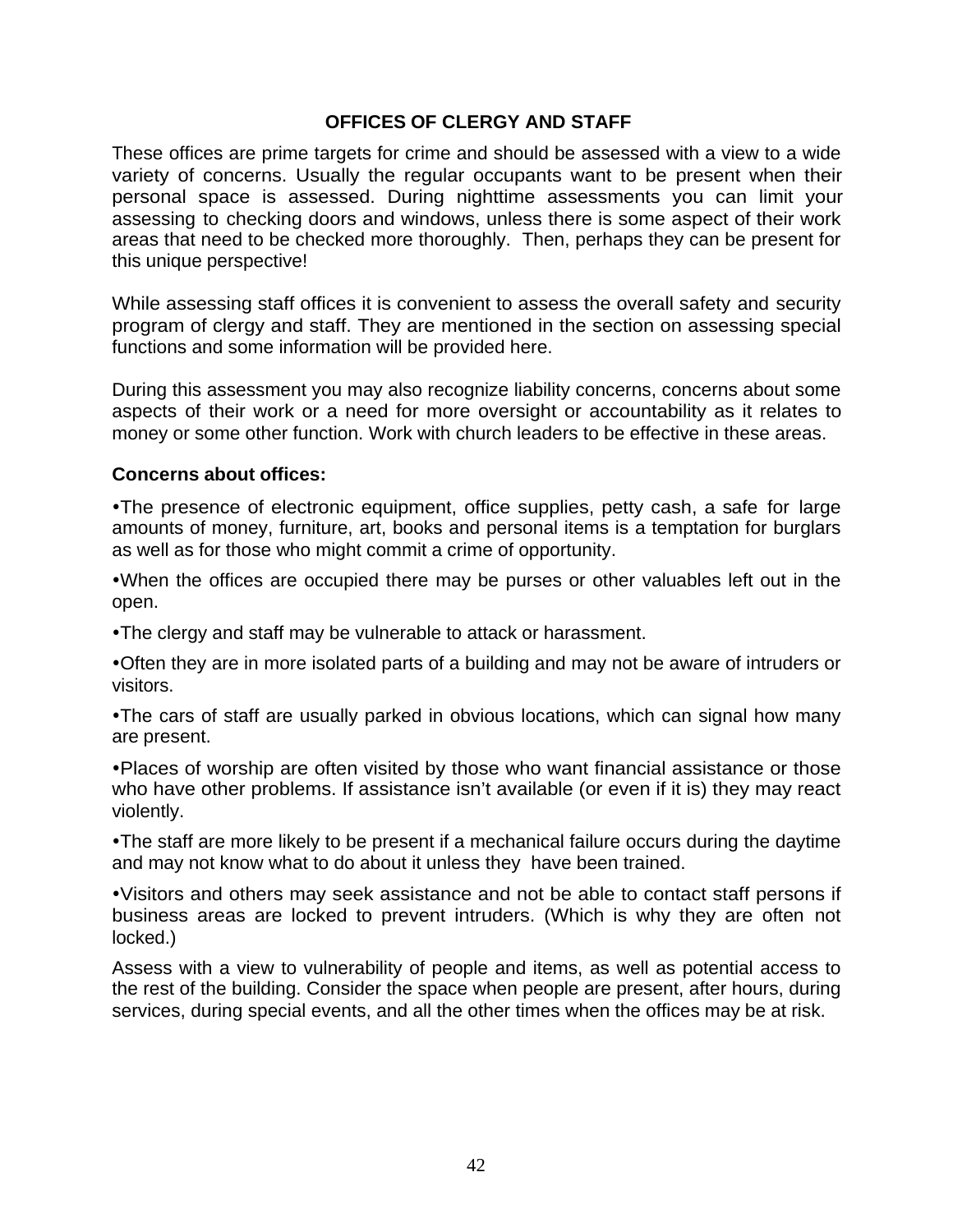### **WAYS TO HELP KEEP CLERGY AND STAFF MORE SAFE**

Consider how to make office areas more safe and secure against intruders during the day time, while still allowing required activities.

• Among the best methods are to have buzzers and intercoms (even very basic portable ones can work) and peepholes.

ŸGuidelines should be developed for who can be allowed in and under what circumstances.

• There should be sign-in sheets or other ways of letting staff know if teachers, kitchen workers or others are in the building. This will not only avoid nerve-rattling surprises but also allows the staff to know who is present in the case of a fire, medical emergency or other emergency situation.

• Staff should be trained about the mechanical and utility systems of the place of worship in case there are no maintenance staff or others present to do an emergency shut-off.

• Parking areas and doorways should be well lighted and staff members should avoid going to cars alone after dark in settings that may be hazardous.

• It is usually advisable to not mark parking spaces as belonging to specific people. This avoids the use of a name to gain further information and also prevents targeting cars.

• Clergy and staff should have a code word or phrase to help them communicate a need for assistance if they do not feel comfortable doing so openly.

• Prevention of intrusion is focused mainly on doors and windows. Window coverings that prevent people from seeing the contents of offices should be used after hours.

• All staff members should be aware of how to help visitors and others get to a shelterin-place in the building, in the event of a weather emergency or a threatening situation of any kind. A safe room or area should be identified and supplied with emergency items, including flashlights, walkie-talkies, weather radios if that is needed, water and first aid supplies, among others.

• All emergency plans should be maintained in hard copy in staff offices. Computer files may not be available in an emergency and staff people should be able to grab a binder, leave, and have names and numbers of key contacts, as well as recommendations for responses in a variety of emergencies.

• Staff cell phones should have key contact numbers for maintenance, emergency response and church leaders, programmed into them.

•Whether or not staff members should have a non-lethal weapon such as pepper spray, may be part of the guidelines provided by church leaders. Everyone having them should be trained to use them correctly and they should be aware of the potential results. For example, the results of using pepper spay in a small space should be discussed.

• The business and church functions of each individual staff person should be evaluated to ensure safety and security. For example, the person who takes money to the bank, the person who stays late to lock up after meetings, etc. Often those people already have concerns as well as ideas for making the situations more safe.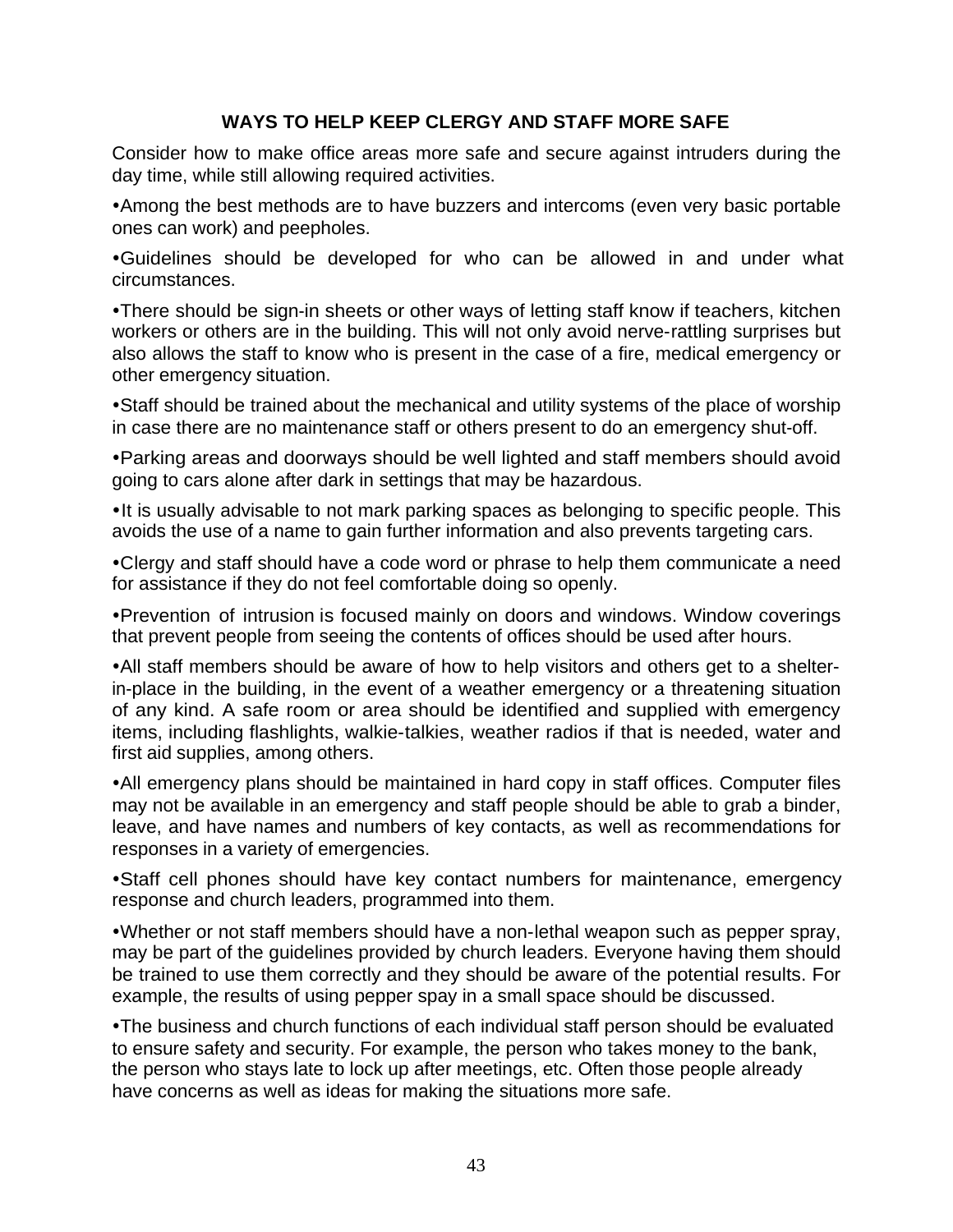# **CLASSROOMS**

**Goal:** These rooms are used for bible study, church school and similar programs, usually for designated age groups. For those reasons they may present special concerns and those responsible for them should be briefed about how to keep them safe and secure.

Classrooms should be orderly and free of safety hazards. They must also be kept secure between use, since classroom windows are often closed for sound control and windows are opened for ventilation. Everyone should be aware of exit paths and teachers should be prepared to provide leadership in the event of an emergency.

# **POTENTIAL QUESTIONS ABOUT CLASSROOMS/MEETING ROOMS**

**1.** Overall space

• Who usually uses this space (and does that present specific safety and security issues?)

• Who is responsible for opening/lock up or other security related to the space?

• Maintenance and appearance: Anything noted for improvement or change?

**2.** Doors and windows

. Windows locked, whether or not entry could be gained through them?

• Are locks in good condition? Can windows be moved on their tracks even though locked?

- Any aspect of areas outside windows that present hazards or threats?
- Do windows have screens if appropriate?
- If there are window coverings, are they kept closed when classes are not being used?
- Are doors able to be locked? Who has the key?

• Are doors locked when the room is not in use, if that is protocol?

**3.** Materials and furniture

• Are papers and materials orderly, off the floor, away from heating vents and not covering areas or items that need to be visible?

• Are scissors and similar items secured or out of reach by children?

• Are all walking areas free of any obstructions or items?

• Are all parts of furniture in good repair? (Do drawers have safety catches to avoid having them pulled out all the way? Are trims and metal solidly attached?)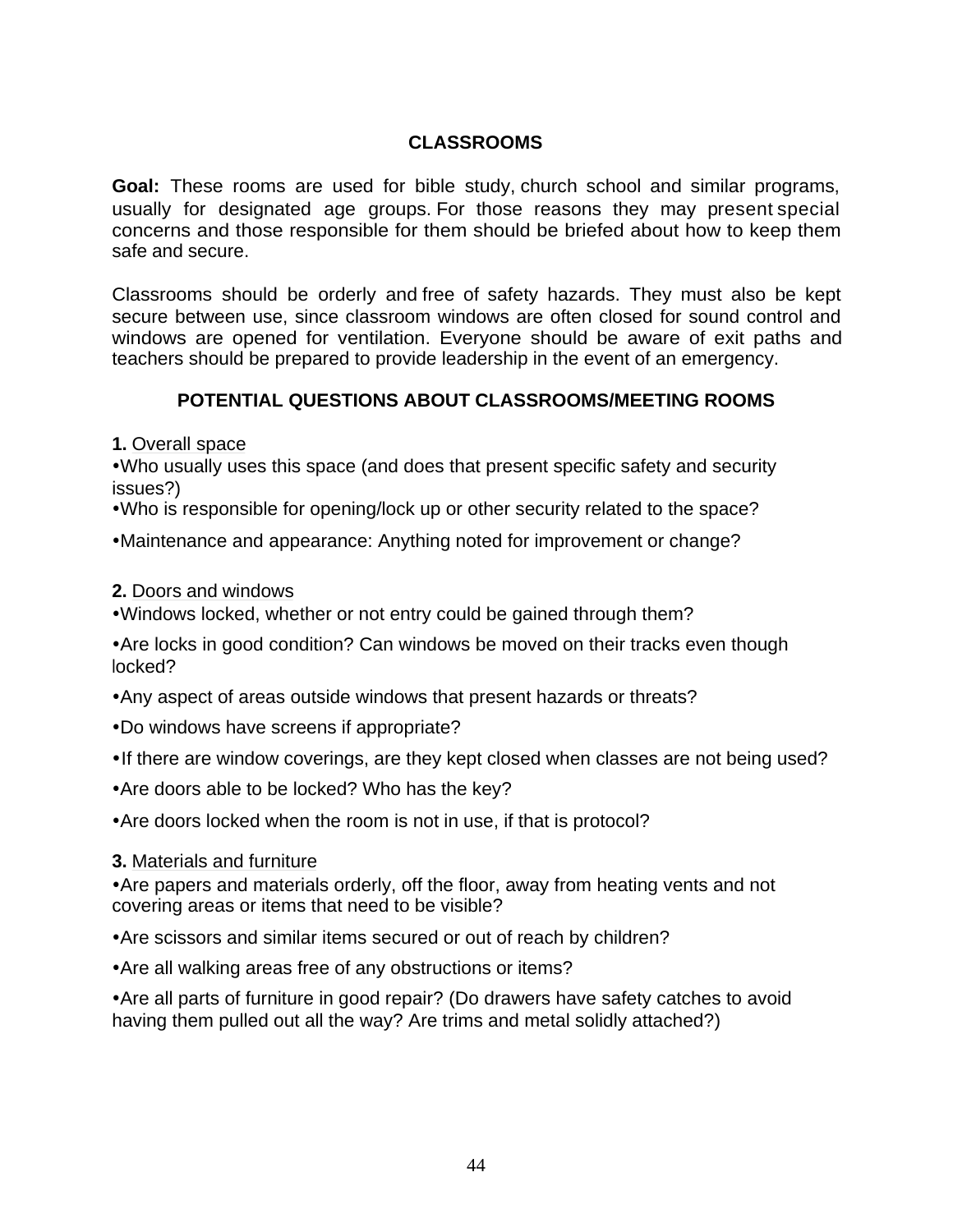**4.** Closets, storage

• Are doors locked when not in use, if there is equipment or valuables? Who has keys?

• Are valuables inscribed or labeled?

# **5.** Fire and other hazards

• Are electrical appliances, cords and outlets in good repair?

• Are appliances unplugged if no one is in the room?

• Are extension cords rolled up and put away or at least not draped or stretched on or through areas where someone could trip on them or pull the appliance off a counter or shelf?

• Is any item that is capable of creating heat kept secured when no adult is present?

# **6.** Emergency preparedness

• Is there a method for getting emergency assistance? (Buzzer, members use cell phones, phone in room, near other classrooms, etc.?)

• Is there a flashlight for emergency use?

• Is there an Emergency Plan and does the teacher or leader know his or her role in the event of an emergency? (Review the plan as part of Process Assessment.)

• Could the room be locked from the inside if necessary? If so, are there ways to prevent them from being locked in normal circumstances?

• If regular emergency exits could not be used, is there another way out? If so, is that way clear of obstructions and is it marked in some way?

• Upon leaving the room, are emergency exit routes to the outside clearly marked?

**7.** If there are protocols for opening and locking up the area, are those posted clearly to avoid mistakes?

**8.** If the space is occupied during the assessment, are there any concerns based on activities, classroom control, security or safety, etc.?

**9.** Are there written protocols for rooms used by children, with regards to such issues as leaving only with adult supervision, not allowing unplanned pick-up by non-custodial adults, etc.?

**10.** Are there other observable concerns about the space or use?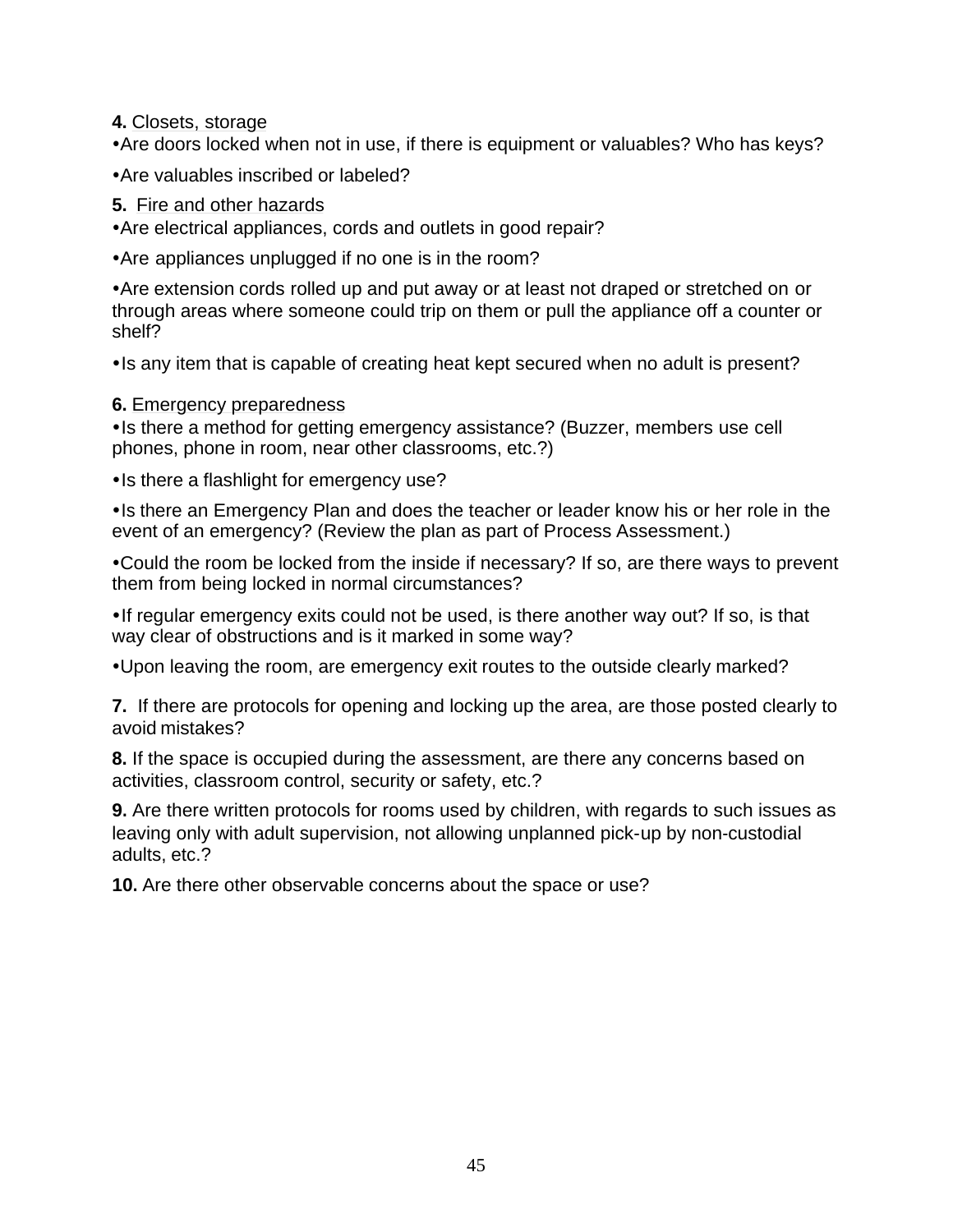# **KITCHEN AND SOCIAL AREAS**

**Goal:** These areas are gathering places during planned functions and often at other times. T he areas should be kept as secured as possible between use to avoid accidents, removal of items, or purposeful damage, especially if there are electrical appliances and sinks or many food items or valuables.

# **POTENTIAL QUESTIONS ABOUT KITCHEN AND SOCIAL AREAS**

**1.** Who is responsible for maintenance and use of the area?

**2.** Are there written protocols and requirements for those who use it?

**3.** Are there sign-in or scheduling requirements and are those maintained?

**4.** Are there clean-up protocols and are those posted?

**5.** Are cabinets and storage areas that contain valuable items or supplies locked?

**6.** Are there items or areas that would be particularly hazardous to children or those who do not know how to operate the equipment? If so, are those secured?

**7.** Are there ample fire extinguishers and are they in working order?

**8.** Are there several flashlights available in case of power outage when many people are present?

**9.** Are written instructions posted or readily available for using appliances or turning on electric or gas ranges or refrigerators?

**10.** Are chemicals or cleaning items kept secured?

**11.** Are cabinets organized sufficiently to avoid spillage when doors are opened?

**12.** Is the area free of rodents and insects? If not, are there specific efforts being made to control the problem?

**13.** Is the refrigerator clean, without spoiled or old food?

**14.** Are all cords and plugs in good repair?

**15.** If there are hot water heaters or other systems in the area, what is their status as to maintenance, age and condition?

**16.** Is all furniture clean and in good repair?

**17.** Is there a way to get emergency assistance? (Buzzer, cell phone, regular phone?)

**18.** Are exit doors unobstructed? Are exits marked clearly?

**19.** Is there a protocol that doors to the outside will not be propped open for ventilation if it will allow unsafe conditions? (This can prevent assaults on kitchen workers as well as unauthorized access to the rest of the facility when staff is not present.) Look for propping devices by the doors.

**20.** Are windows and doors secure?

**21.** If people are present during the assessment, are there circumstances that indicate a concern about safety and security for people or the facility?

**22.** Are there other concerns about the space?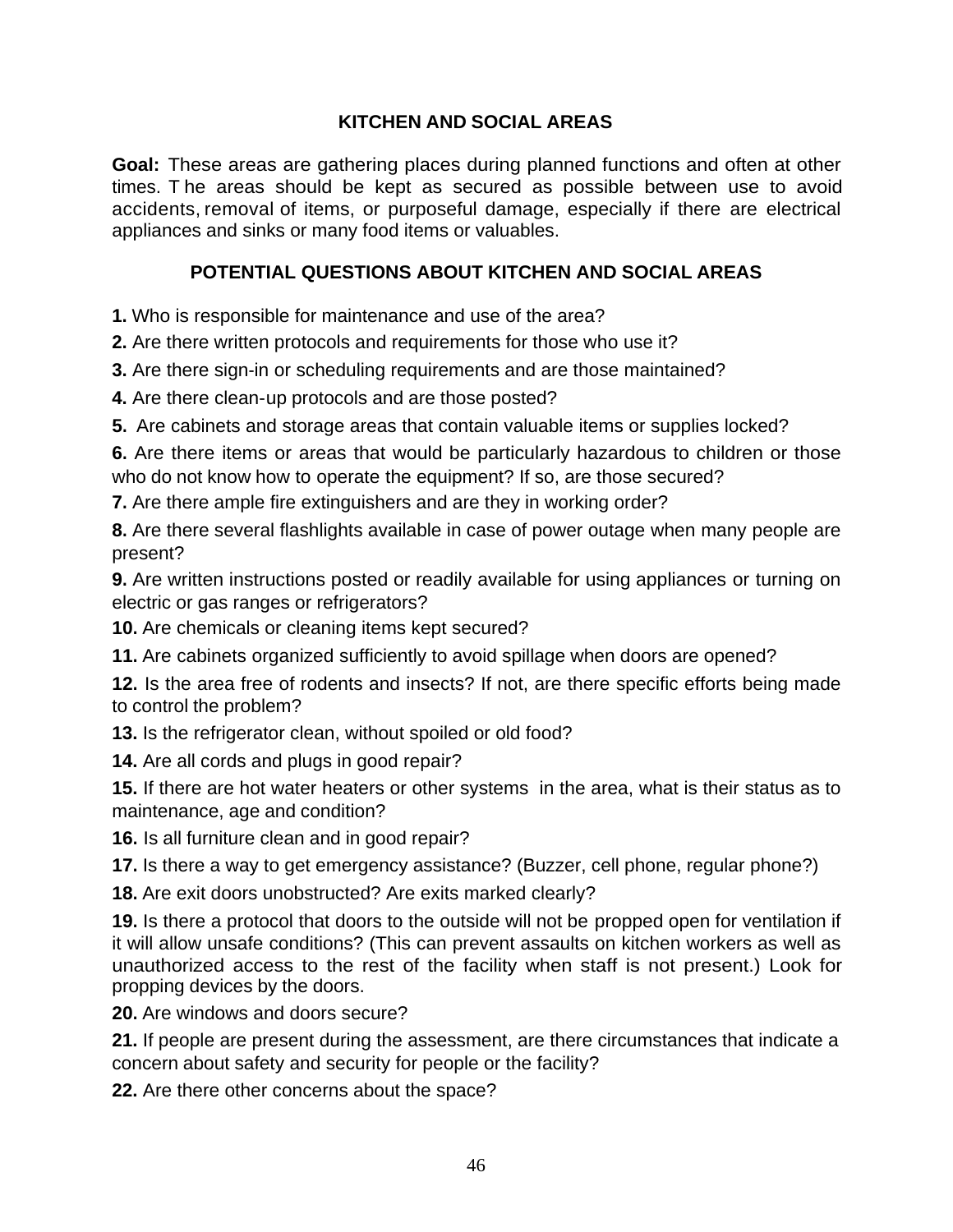# **CHILDCARE AND NURSERY**

**Note:** The issue of protecting children and youth is a tremendously important one for places of worship and involves much more than the scope of this document. The following material is limited to assessing the spaces used by childcare and nursery workers, rather than advising about check-in and check-out policies, approving childcare workers, medical emergencies and similar issues.

**Goal:** To have a space that is clean, well maintained and free of hazards, and for which there are protocols and requirements related to safety and security. The same issues assessed in other spaces generally apply to these.

**1.** Overall status of space: Is the area clean appearing and smelling, free from litter and with floors and surfaces clean and orderly? Is all furniture clean and in good repair? Are all fabrics clean and repaired? Is trash and litter handled appropriately, especially soiled items? If there are municipal regulations regarding childcare, are these being followed?

**2.** If children are present during the assessment are there any issues related to their care or safety that should be corrected?

**3.** Are exit doors clear of obstructions and marked?

**4.** Can lighting be made bright for clear observation of infants and children and their status?

**5.** Are all electrical appliances, cords and outlets secured or childproofed in some way?

**6.** Are there methods in place to prevent children from leaving the area without adult knowledge?

**7.** Are supplies and valuables kept in secured areas when no one is present?

- **8.** Are there fire extinguishers and are they operable?
- **9.** Is there a flashlight for each worker?
- **10.** Is there a first aid kit or appropriate first aid items?

**11.** Are windows locked when the area is not in use?

**12.** If windows are unlocked or open for ventilation, could someone enter easily? (If so, can this risk be reduced by making the window open only part way?)

**13.** Can emergency assistance be obtained easily? (Buzzer, cell phone, regular phone or intercom?)

**14.** Are there other aspects about the nursery or child care area that needs to be corrected or considered?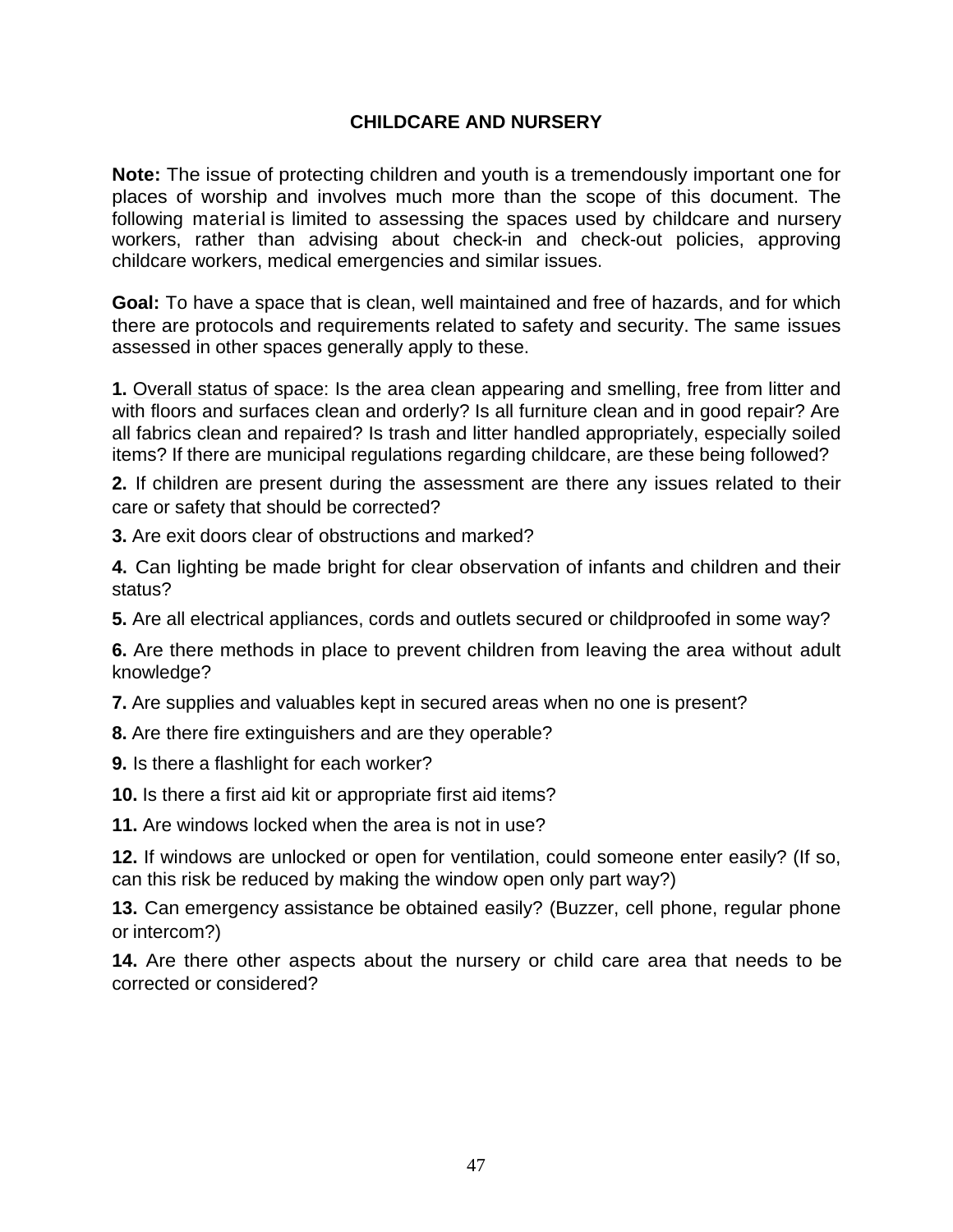### **OTHER ROOMS AND SPACES TO ASSESS**

Every room, closet and space should be looked at and evaluated as to safety, security, potential problems or how it could be used in the event of an emergency. Do not neglect to review every area in your assessment.

• Some places of worship have specific areas for worship items, artifacts and art, sacred documents or items, musical instruments, special rooms for counseling, worship or administering sacraments or rites, etc. The safety and security of these areas should be closely inspected, since they often attract the attention of the curious as well as those who want to harm people or property or to steal items.

• In very small places of worship there are few rooms, but those are often multi-purpose rooms that are used by many people and not always maintained safely or securely. It is especially common to have children return to their unlocked Sunday School classes when they are there during the week.

• Any rooms, areas or buildings that are historic or that contain art or artifacts are made more vulnerable because visitors may enter ostensibly to view the item or sanctuary or to take photos, but may also take anything that is in the open and can be concealed before they leave.

# **OTHER ASSESSMENT AREAS**

# **MECHANICAL AND UTILITY SYSTEMS**

The scope and nature of inspections and assessments will vary based on the complexity of the systems. Custodians or maintenance staff may be the point of contact for these systems, however the overall facility is still the responsibility of church leadership and oversight and assessment is appropriate.

**Inspections by professionals**: These should be conducted on a schedule to ensure the systems are well maintained and present no safety hazards. The areas in which equipment is maintained should be clean, easily accessible and well lit.

•Operating information, warnings, emergency shut-off information and repair information should be posted clearly, with a flashlight nearby for reading in darker areas. The same information should be maintained in security plans elsewhere, in case an emergency prevents getting close to the equipment.

• Systems should be secured as effectively as possible, in compliance with zoning and fire and building regulations, to prevent unauthorized access.

•Optimally, there should be restrictions on who can operate, adjust or maintain the systems, and there should be a log of activities and access.

• Instructions should be provided to those who regularly use the building about how to respond to various situations, including smelling a gas leak, finding a hot water heater or pipe that is broken and flooding an area, or observing some other system failure or problem.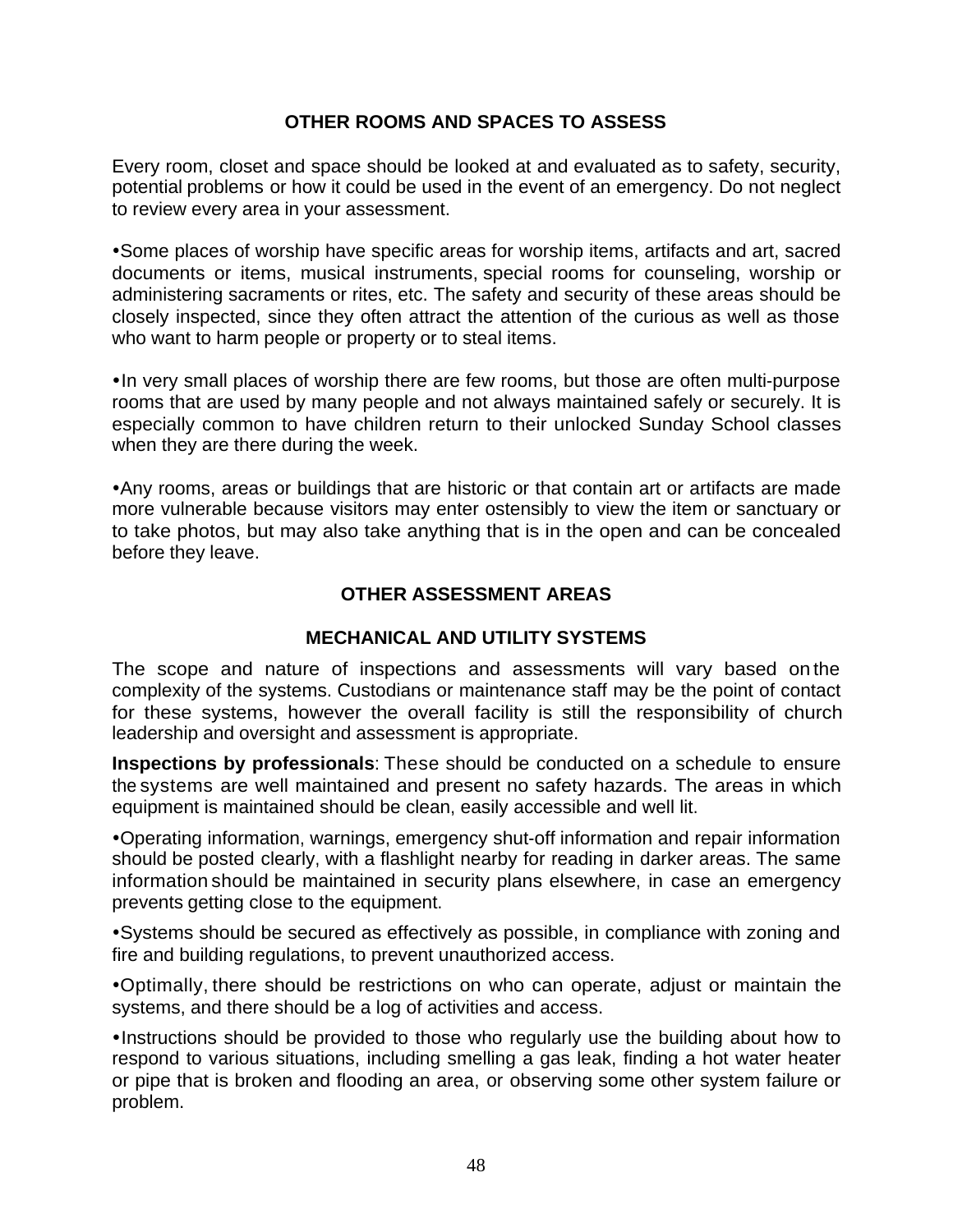# **PROCESSES AND PROGRAMS**

Every place of worship has different needs based on their services, ceremonies and routine and activities involving members as well as the community. Consider a routine week as well as special events, to determine a list of situations that might present risks and hazards.

The following material is not meant to provide all the safety and security guidelines needed for these processes and programs. It is meant to be a discussion starter about assessing them, recognizing concerns, and working with others to develop ways to improve safety and security.

#### **1. MONEY COLLECTION**

A protocol should be established that ensures safe and secure handling of cash and checks and immediate accounting of funds, as well as safe storage of funds and safe transport to a bank.

What is considered safe will vary according to the location and the people available. This is a situation in which most people can use intuitive thinking to evaluate concerns and develop at least a degree of improvement. Resources provided by insurance companies, banks and others, can be helpful.

### **2. BOOKSTORES, THRIFT STORES, WELFARE FUNDS**

These programs can be a temptation for visitors or members, since money is often collected hurriedly and not kept secure. Protocols should be established that require using receipts, having two people present when funds are counted, and keeping an inventory when practical. Those in charge are often most able to develop policies and procedures. However, the programs should be audited and evaluated by others, to ensure objectivity.

#### **3. CEREMONIES AND SPECIAL SERVICES**

Any function that involves potential risks such as filled baptisteries, candles, unusual worship items or artifacts, dimmed or darkened areas or similar situations should be assessed prior to the activity and occasionally while a ceremony is being conducted, to see if there are obvious security needs.

• Special concerns will include accidents, injuries, fires and crimes of opportunity.

•During special events children often are more likely to play in around the building and in side rooms. This is a hazard for them as well as for church property.

ŸPurses, equipment and other valuables should be kept secured. For example, keyed lockers or a storage closet in rooms used by wedding parties are ways to protect items that are often left in the open during ceremonies.

• A specific individual or group should be given responsibility for monitoring the safety of any potentially harmful aspect of a ceremony or service.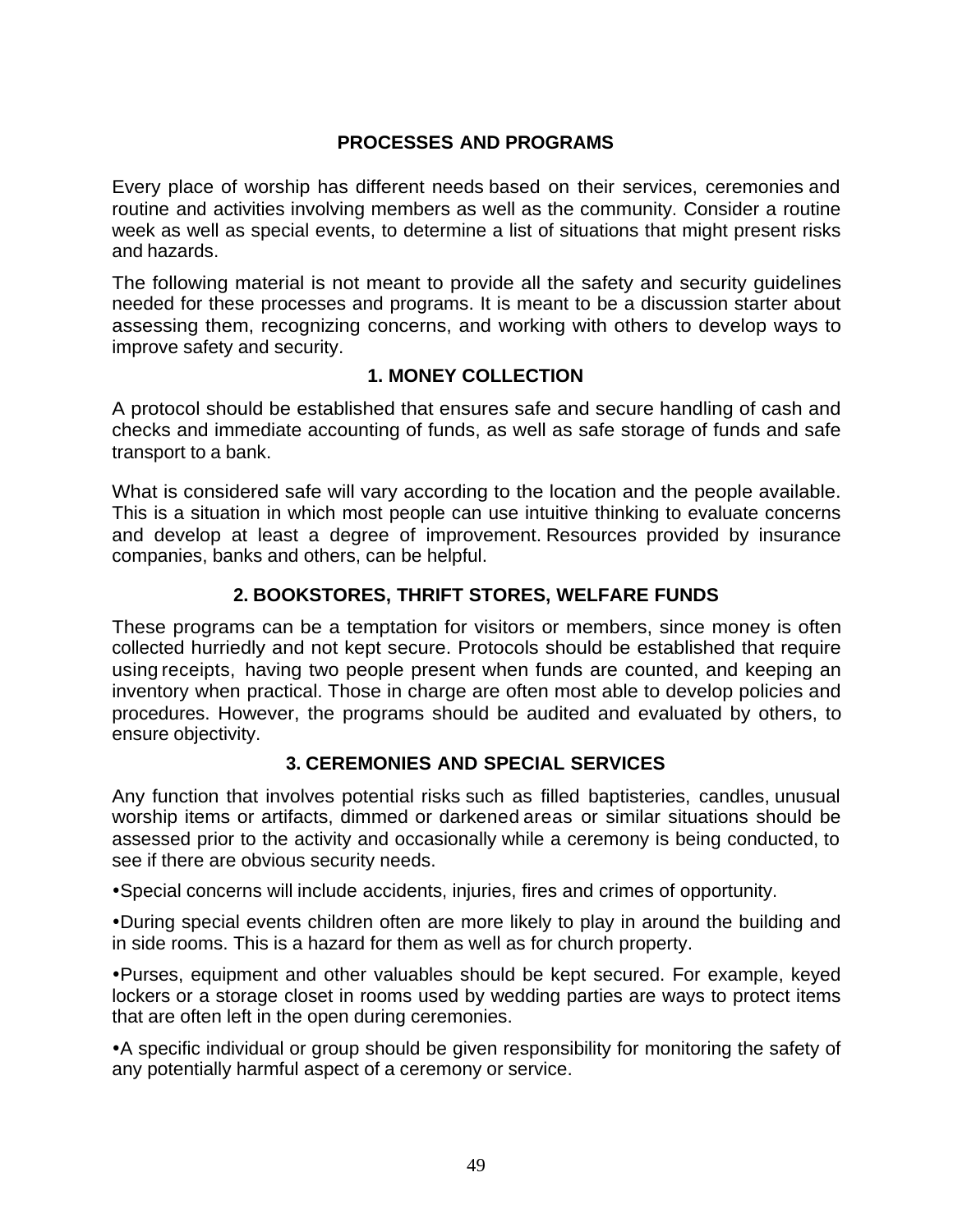#### **4. COUNSELING**

Programs such as counseling for couples and individuals should have protocols established to prevent justified or unjustified accusations about the actions of counselors or clients. These might involve requiring other staff to be present in the area or to only conduct counseling during business hours or with two counselors present.

Counselors themselves are usually the best sources of knowing what might be of concern and how those concerns could be reduced. However, church leaders or the ministerial team can also determine guidelines based on those used in other places of worship or specific issues for the locale.

### **5. YOUTH PROGRAMS AND ACTIVITIES**

These are among the most potentially problematic of all programs. Among the issues to consider are the requirements for adult supervision of all activities as well as selection and training of youth leaders—who are often young adults themselves. The well-being of youth, leaders and the place of worship depends upon oversight and caring but concerned control.

It may be helpful to have the youth participants assist in developing guidelines and emergency response plans, since they are often more aware of potential problems than their leaders might be. Problem areas may include:

Transportation safety General safety in the environment (such as at outdoor activities). The presence of inappropriate or unwanted items or substances. Inappropriate or unwanted activities of any kind. Criminal acts by participants or by strangers against participants. Conflicts, arguments, relationship issues. Actions that could potentially bring discredit to the place of worship. Accidents, injuries and illnesses. Getting separated from the group.

# **Among the ways to reduce hazards and risks in youth activities:**

ŸYouth should receive written instructions about safety and security before significant events, especially those involving large crowds or unusual settings.

- The group should stay together.
- Leaders must be notified when someone leaves the area and when they return.
- A leader should generally not be alone with individual youth.

•Both youth and the leaders should receive clear guidelines about acceptable and unacceptable behaviors in many areas of concern.

• Leaders should provide a strong leadership role and observe closely to ensure safe, secure actions by youth, as well as to be prepared for emergencies.

The best way to assess these processes is to occasionally be present to observe or to occasionally conduct interviews of youth and youth leaders.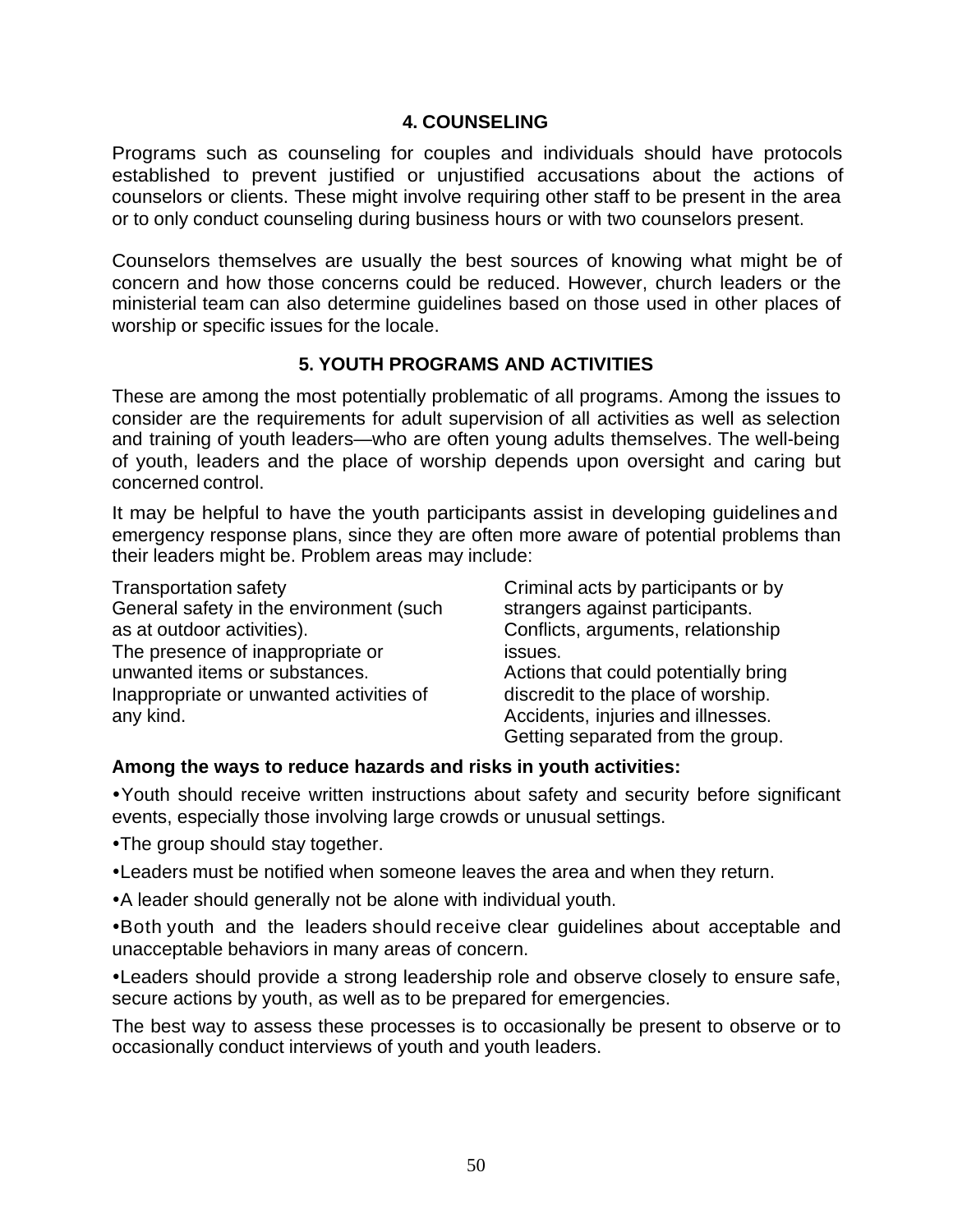#### **6. TRANSPORTATION**

Busses, vans and cars used to transport anyone involved with church activities should be well maintained and driven safely, with ample time for rest for the driver on longer trips.

A review of accidents involving such vehicles, as well as information from other churches, automobile associations and insurance carriers, will provide many ideas for guidelines for both vehicles and drivers.

Everyone who transports people on behalf of the church should be approved using reasonable criteria focused on driver experience, history and acceptance of church requirements or prohibitions for the situation.

### **7. OFF-SITE ACTIVITIES**

Conferences, camps, special events, concerts and retreats, are all areas of responsibility for church leadership if the events are sponsored by the church. These events and locations vary tremendously, but some general guidelines can help you develop detailed ones for specific events.

When assessing off-site activities consider these issues to decide what might improve the safety and security program.

**•Safety and Security Coordinators:** One or more people should be assigned to coordinate safety and security activities for off-site activities. Their responsibilities should be clearly defined and they should be prepared to focus their attention on issues related to their roles:

Awareness of the overall environment Identification of potential threats or hazards or safety or health threats Knowledge of basic precautions related to concerns The general location of participants at all times Being available for regular contact and making status reports Having emergency contact information for participants and for church leaders and local assistance if available

**•Leaders, counselors or other volunteers:** These people represent the place of worship and should be well known by church leaders or approved through a process that ensures they are dependable and trustworthy.

They should receive written material about their responsibilities, including concerns to be alert about and responses to them. When possible they should be contacted by security coordinators ahead of time, so their concerns and those of the church leadership can be discussed.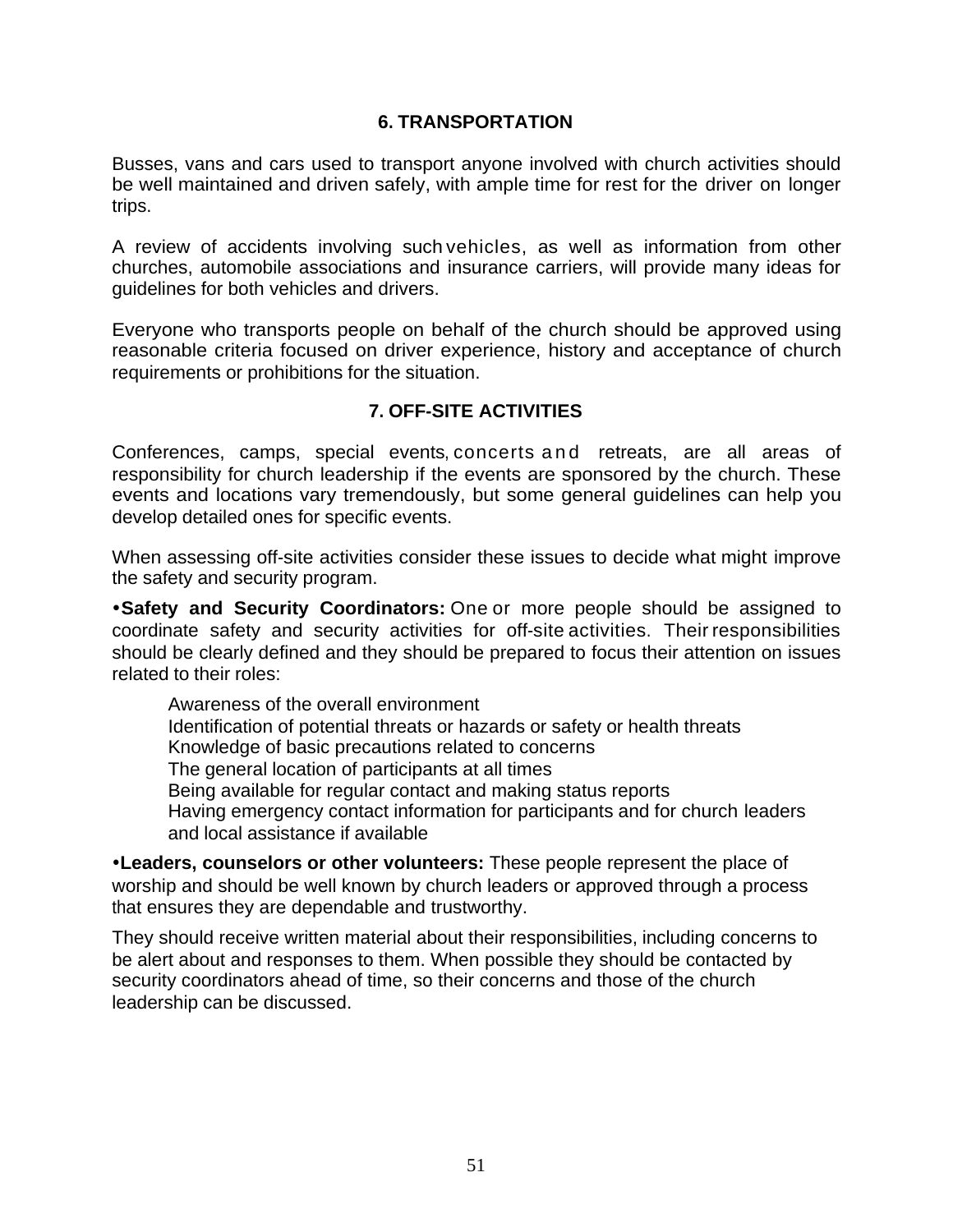**ŸParticipant information and responsibilities:** Participants should be briefed verbally and receive written guidelines or information ahead of time about safety and security during the event. In the case of children and youth, a separate communication should go to parents. Information may include:

The role of security coordinators and other leaders The overall environment of the locale or event Threats or hazards related to the event or location Precautions related to concerns Their responsibilities for conduct and for reporting problems Any prohibited items or conduct. Contact information to give to family or others

### **•General safety and security guidelines:**

The following guidelines do not cover every setting and may not apply to all off-site activities, because the situations vary so much. However, it can provide a starting point for further discussion by leaders in your place of worship.

•Guests who are not well-known to staff should be observed for problems as well as being given extra attention and assistance to ensure they feel safe and secure.

• At indoor events everyone should be made aware of exits and hazards related to the venue.

• At outdoor events or in camps or similar settings, no one should leave the immediate area or go outside cabins or tents without the knowledge and permission of leaders or coordinators. This is particularly important with children and youth. Even seemingly benign walks in the dark can have harmful results in unsupervised settings.

• In outdoor nighttime settings, coordinators should have several flashlights as well as access to first aid items and a way to get emergency assistance.

•Buildings, dorms and tents should all be inspected for safety and security. Fire safety is crucial, but so is safety regarding fumes from generators and heaters, electrical systems that may be subject to damage during off-seasons, structural damage, fire pits near buildings, and stairs, railings and balconies that need repair.

• Kitchens and bathrooms or toilets should be checked for cleanliness, safety regarding chemicals, fixtures, appliances in need of repair, and other factors that are often neglected in facilities that are not used by the same people frequently.

. The best way to assess these activities is to visit the site well in advance of use if possible. If that is not possible, try to find a way to be present during at least one similar activity elsewhere, to observe concerns there. Or, contact others who have had activities in that location.

Another way to assess is to prepare a checklist for self-assessment by participants and coordinators after the event. Unfortunately, this may happen after the harm.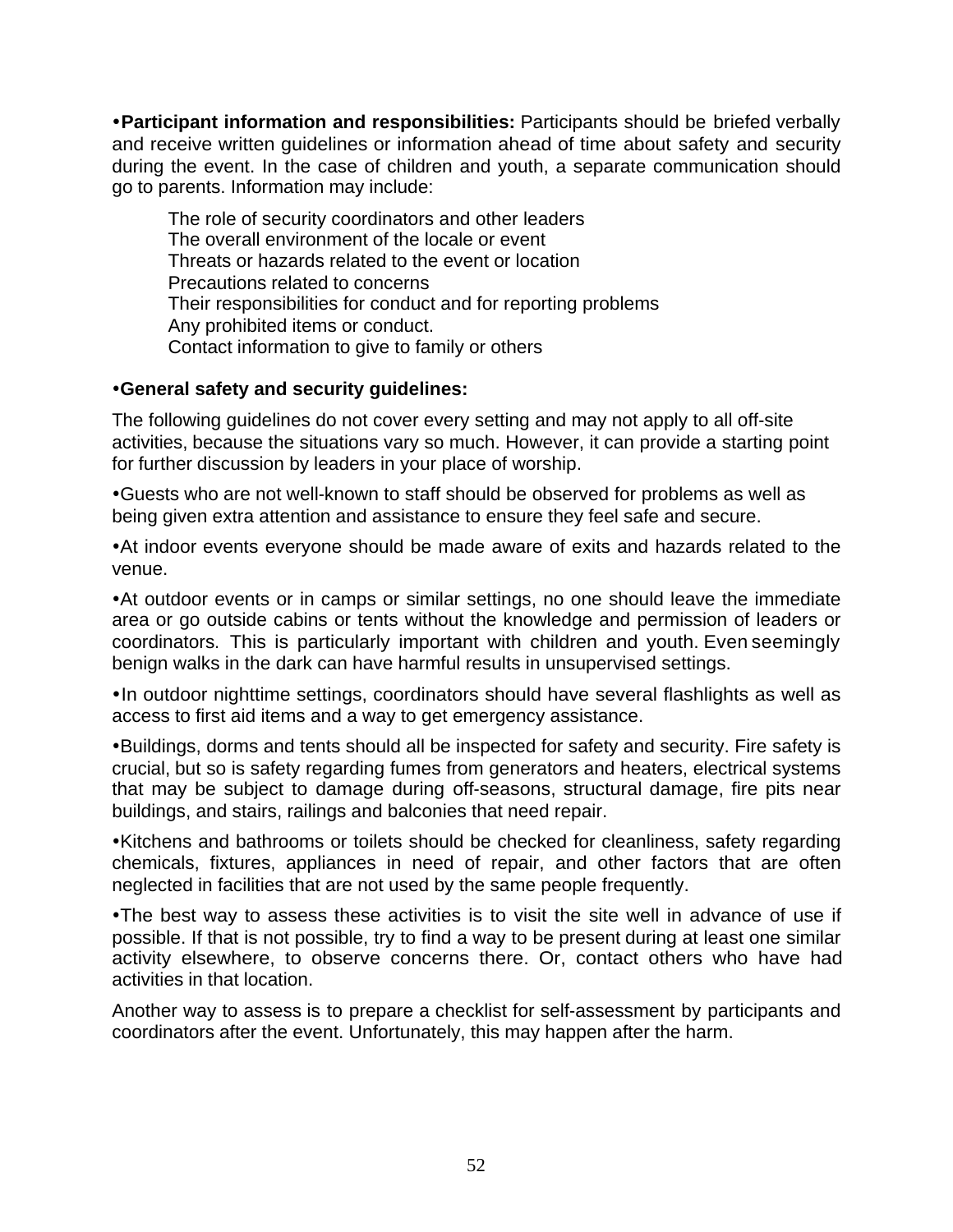# **8. SPECIAL EVENTS**

These may include special services, music programs, bible conferences, guest speakers, large dinner, awards banquets, seasonal programs, holiday programs, and other functions that may attract attention, be attended by large numbers, or are open to the public.

•Develop a list of special events and schedule time for safety and security planning as well as assessing. Assess during these events, as a way to be better prepared for the future and to see if there are problems that need to be corrected at the time.

Among the security activities that may be helpful:

• Someone specific to assist in the event of a medical emergency should be on-site at all times when possible.

• An announcement may be made to point out exits in the event of an emergency.

• Greeters and ushers should be particularly observant to note visitors or strangers who exhibit unusual behavior, and be ready to get assistance if needed.

• Areas of the building that are not being used as part of the program should be closed to public access if possible.

• Parking lots should be patrolled or checked often to prevent break-ins.

• Exits should be kept clear of people, musical instruments or other items.

• As with all services, the pastor or leader of the service should have someone specific who is responsible for observing and responding to assist if the pastor is threatened or needs help in some other way.

• Any large event usually means there will be activities and situations that are unexpected, and that systems and people will be pushed to the maximum. There is a temptation to eliminate some security or safety requirements as too difficult to follow. This is the very time when those requirements are most important.

For example, when items are being brought into the building, rather than propping doors open, someone should stand and hold the door, or the door should be relocked each time it will be left unobserved.

Discussing safety and security with coordinators of events may reduce problems and help everyone stay more safe and secure.

#### **9. OTHER PROGRAMS**

Get information and schedules from several sources to ensure that every program is reviewed for potential problems and safety and security needs, as well as emergency response plans. Use the guidelines on page 23 to assist you.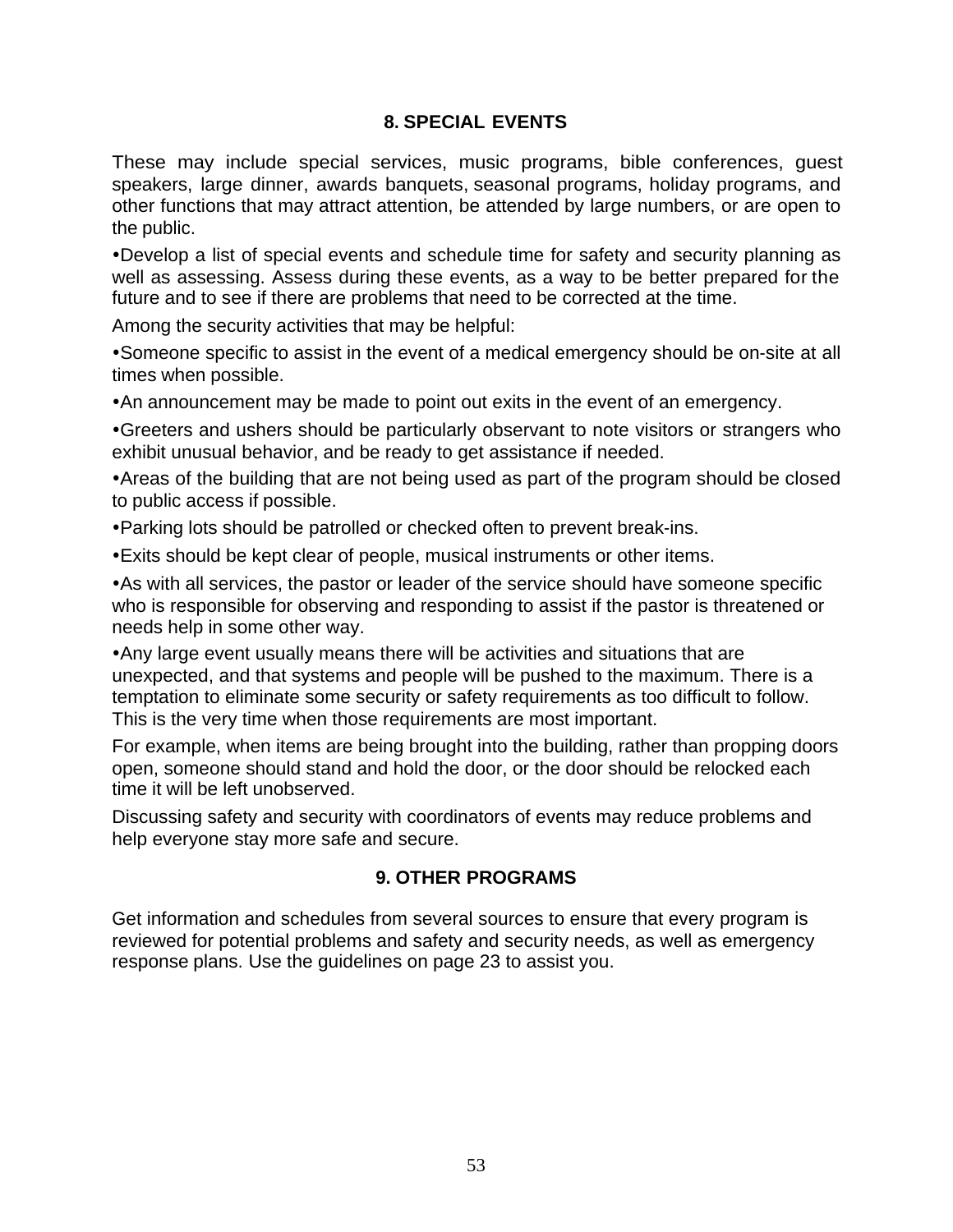# Emergency and Continuity of Operations Plans

One of the benefits of plans, apart from using them to train people about how to respond in emergencies, is the process of planning, in its own right. That is why many people should be part of the planning. It helps everyone think more clearly about all the details that are required for effective emergency responses.

There are many joking comments about having plans that are never read or used. That situation usually occurs when there is no requirement or encouragement to read or use them. A review at least three months is helpful and may be part of staff meetings, deacon meetings or special briefings before or after services, according to the nature of the plans.

Staff who are present in a mechanical, weather or medical emergency may not have access to computers, so the plans should also be in hard copy format and tabbed for easy reference and review. Consider having most security plans in a binder that also contains phone numbers and other information that may be accessed often, so staff are more likely to have them handy.

Copies should be distributed to all church leaders and regular volunteers. Every church member should at least have material that applies to them and their activities.

**Among the plans and information that should be part of a church security program are:** 

#### **1. General guidelines and information about safety and security in every aspect of activities, processes and programs.**

Over time there should be guidelines developed for leaders and participants in all of the major activities of the place of worship. This takes time, and it may be that the information is needed before the planning is completed. That is why a routine focus on safety and security is so valuable. Even without written guidelines, people are more likely to have given some thought to their personal emergency responses.

#### **2. Instructions and plans for specific people, leaders and volunteers.**

These instructions may be general or very specific, according to the tasks being done by the people involved. For example:

In the document that follows this, "The Security Role of Greeters and Ushers" a suggestion is made to use a code word, name or phrase, so Greeters and Ushers can communicate the need for assistance if a suspicious person is nearby.

There may be a schedule established for a pair of observers to patrol the building during services, or to check the bathrooms at regular intervals, or similar inspections that need to be assigned specifically.

Those on the platform may all be instructed to be prepared to yell directions about evacuations or to shout at people to get down and get out, in the event of an emergency.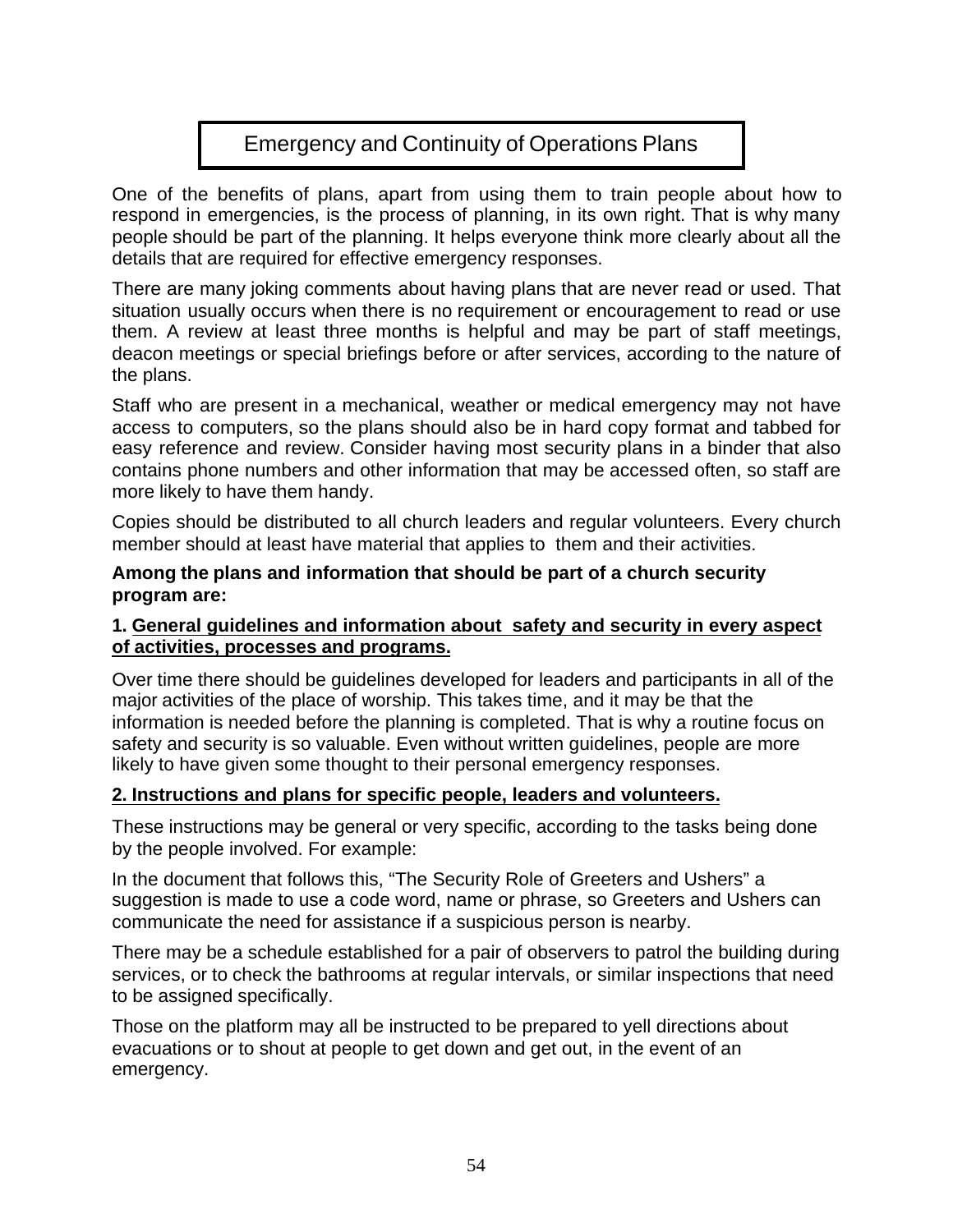# **3. Evacuation plans:**

. What would be the cause of an evacuation? How will notification be made?

- •What should parents do about their children, if they are in another building or area?
- Where should people go after they leave the building?
- Who will assist visitors and those who are less able to assist themselves?
- If primary routes are blocked, what exits could be used?
- Will there be a method for notifying people when or if they should return?

• Who will be coordinators for various locations where people will gather? What is that person's role?

•Will weather have an affect on how evacuation takes place and where people should go for safety?

# **4. Bomb threat or other threat plans:**

There are several governmental and internet resources with information about responding to phone threats. A plan should include guidelines for the call taker as well as for who makes the decision to evacuate, especially if the call appears to be a hoax (a child's voice, for example). There should be information about where to evacuate and how far away should everyone stay after evacuation.

If the threat involves someone saying a device is hidden in the building, someone may need to assist responders by identifying suspicious items.

# **5. Emergency medical plans:**

ŸWho can provide emergency medical help until regular help arrives? Will there be training provided for those people if they are not professional medical responders? • Have non-professional medical responders been given guidelines?

- Is there equipment available and who has access to it?
- Are there specific medical needs that should be identified?

**6. Fire and smoke:** These are routine plans that generally call for evacuation and emergency notification. However, such plans might also involve notifications to church members, special instructions for specific areas, assignments for specific individuals to notify others in the building, etc.

**7. Response to violence:** In these situations there is usually no warning and there may be no way to prevent the event from happening. However, having a core group of people who have thought about responses may lessen the harm to many people.

A plan for responding to an violent attack, especially if weapons are involved, should focus on getting people down to avoid gunfire or the attention of the attacker, and out of the building if possible.

Even if the police are called to the scene, it may be many minutes or many hours before they enter the building. Leaders and security team members may need to support,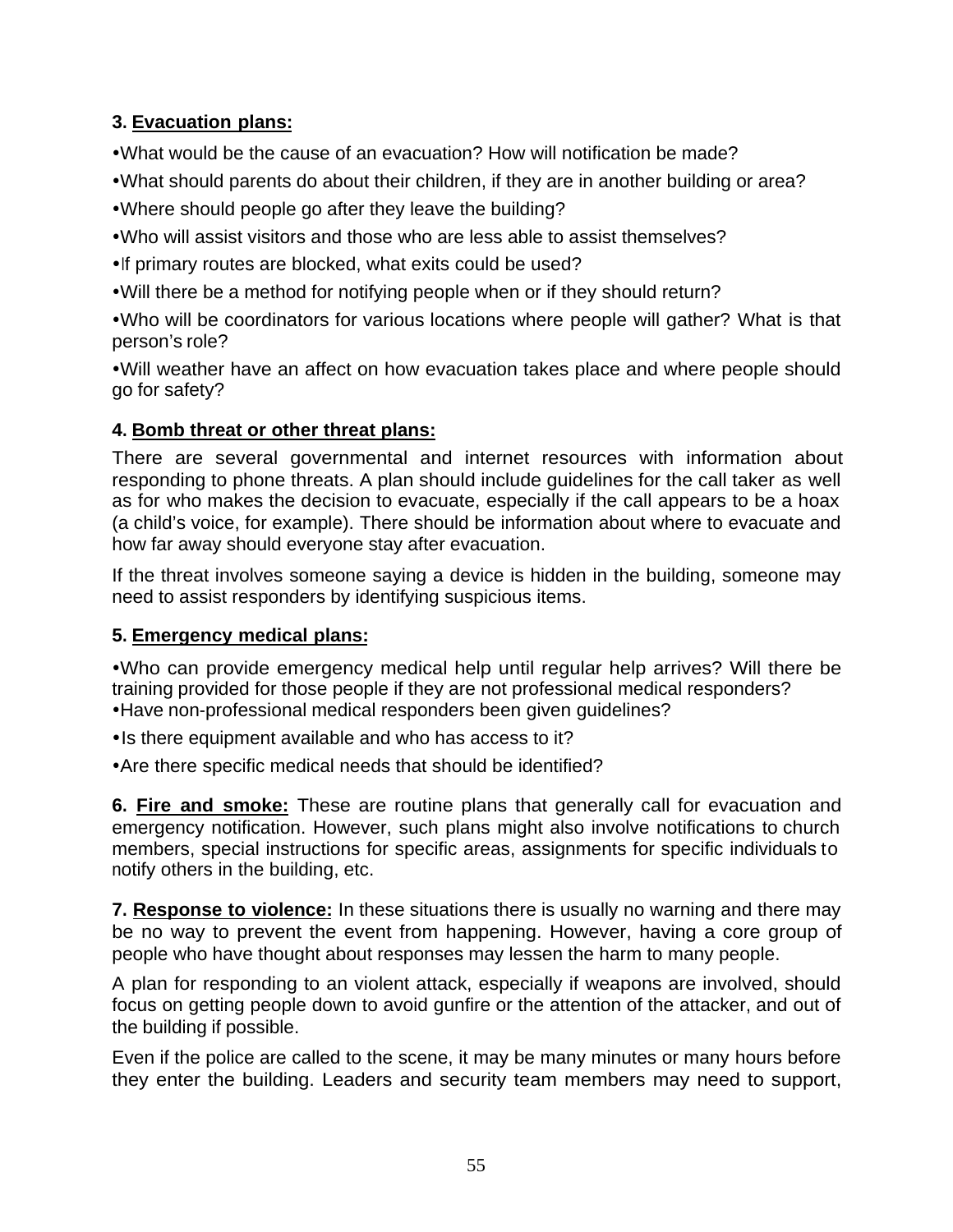assist and comfort people or provide medical care throughout that time. This is at least somewhat easier to do if there is a feeling that responses have a purpose.

#### **A violence response plan might include:**

ŸGuidelines for when doors should be shut to keep individuals or groups out.

• Lists of safe areas for concealment or furniture that could provide short-term barricades.

ŸGuidelines for locking off areas of the church and assignments for doing so.

•The location of safe rooms or areas that can be secured quickly and with extra reinforcements.

• Advice for those who have a leadership role in safe rooms.

• Assignments for leaders and members about specific areas of responsibility, or specific people or groups to assist. Assignments should be reviewed regularly to ensure everyone is aware of their roles.

#### **Weapons and other responses:**

• An individual or group may decide to confront an attacker directly, no matter what the threat to their own safety. However, others may decide to try to stay concealed or help people to safety. The situation will usually dictate the options and available responses.

• Whether or not weapons, including non-lethal weapons, should be carried by members other than police officers is a decision to be made within a specific place of worship and based on the law in that location.

It is likely that some members may carry concealed weapons (guns, knives, pepper spray, etc.) without approval from church leaders. The risks and liability involved should be discussed openly enough to alert those people to the concerns.

Firing a weapon in close quarters can result in unintended death or injuries to innocent people or may not be justified for the situation. There is tremendous moral and legal liability associated with the wrongful use of a deadly weapon. On the other hand, using a weapon against an assailant may stop him or her from further deadly action against the congregation.

If a decision is made to specifically approve having some members carry concealed weapons, strict precautions should be taken about the legality of the action, who is involved, the training they have received, and the knowledge others have of their armed status.

Some places of worship have members who are active or retired law enforcement officers. Church leaders have varying views about whether they feel more comfortable with the officer in uniform or not. Those issues should be discussed by everyone involved.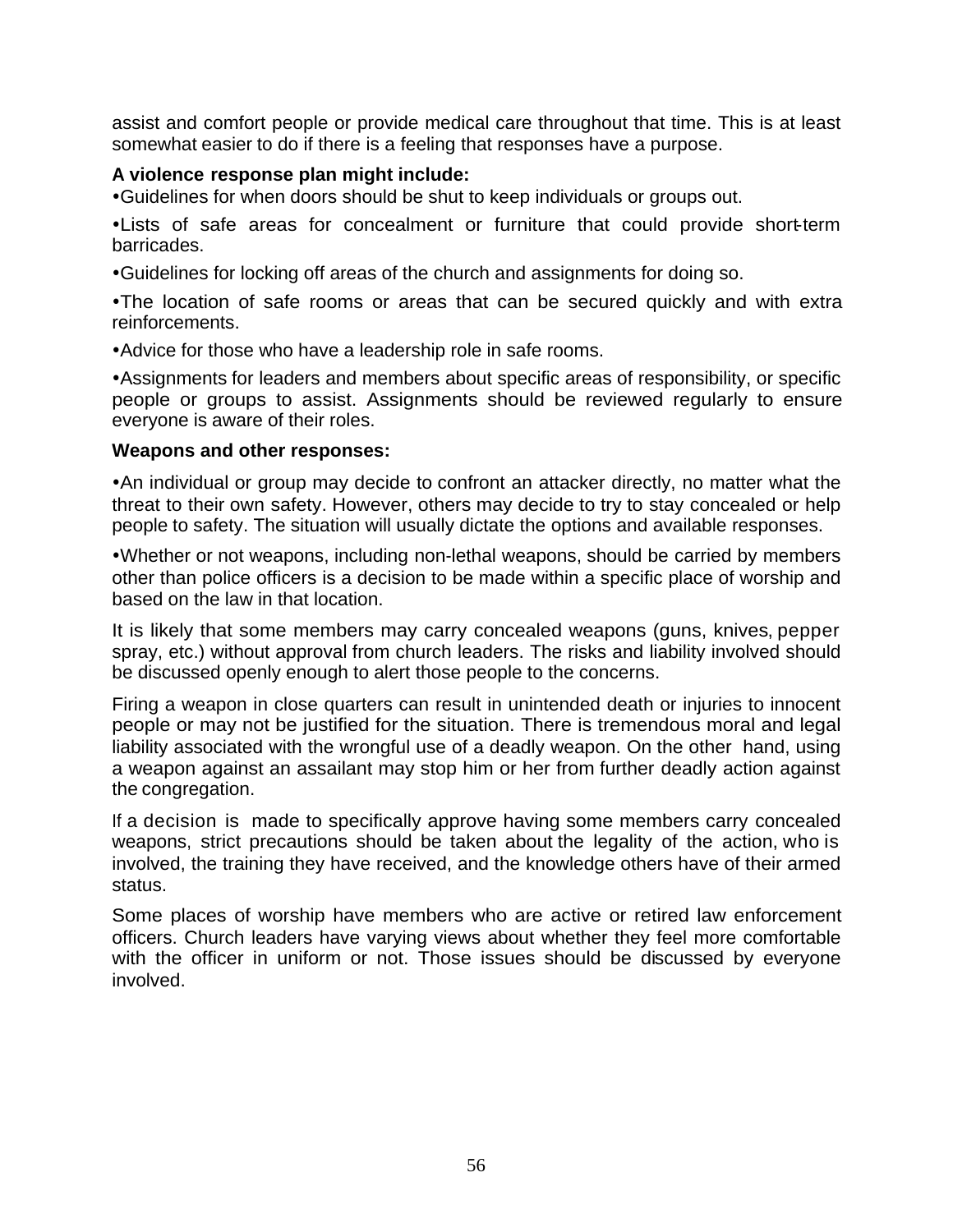**8. Weather and natural emergencies:** These will vary according to the setting, but might include:

Shelter-in-place information

Supply lists

Instructions for moving some items to safer places in the facility

Call lists to alert members who can respond to help

Similar information according to the nature of weather and natural emergencies in the area.

**9. Mechanical emergencies:** As was mentioned in the section about mechanical systems, it is worthwhile to have contact and emergency shut-off information in a binder or manual away from the potentially hazardous system and also posted near the system itself.

Directions should give step-by-step instructions for turning water, utilities or other systems off or on, as well as contact phone numbers for maintenance people.

Staff and people who are frequently in the place of worship could be given hands-on training about turning off hot water heaters, checking fuses and other mechanical firstresponses that are not dangerous.

**10. Community emergencies:** If an emergency occurs in the community, the place of worship may be asked to assist in varied ways. If that is likely in your place of worship, a plan for quick response should be in place, according to the potential emergencies in the area.

These plans might include methods for setting up a shelter site, providing food, securing the rest of the building while others are using it, extra cleaning and maintenance, and similar issues. Keep a list of contact information for local and regional emergency responders (Salvation Army, Red Cross, etc.)

**11. Continuity of operations plans (COOP):** If you were not able to meet in your place of worship starting right now, where would you meet for the next service, and how would you notify people about it? What would you do about the assets of the building? That kind of information is part of continuity planning.

The plans will vary according to whether the place of worship is still accessible and has items that can be transferred to a new location, or if it has been destroyed or is damaged severely.

Continuity of operations plans may also include plans for dealing with such varied issues as the emergency absence of the pastor, temporary lack of electricity or water or damage to roofs or windows,

Plans can include information about for restoring computers, reestablishing programs, contacting insurance providers and similar issues.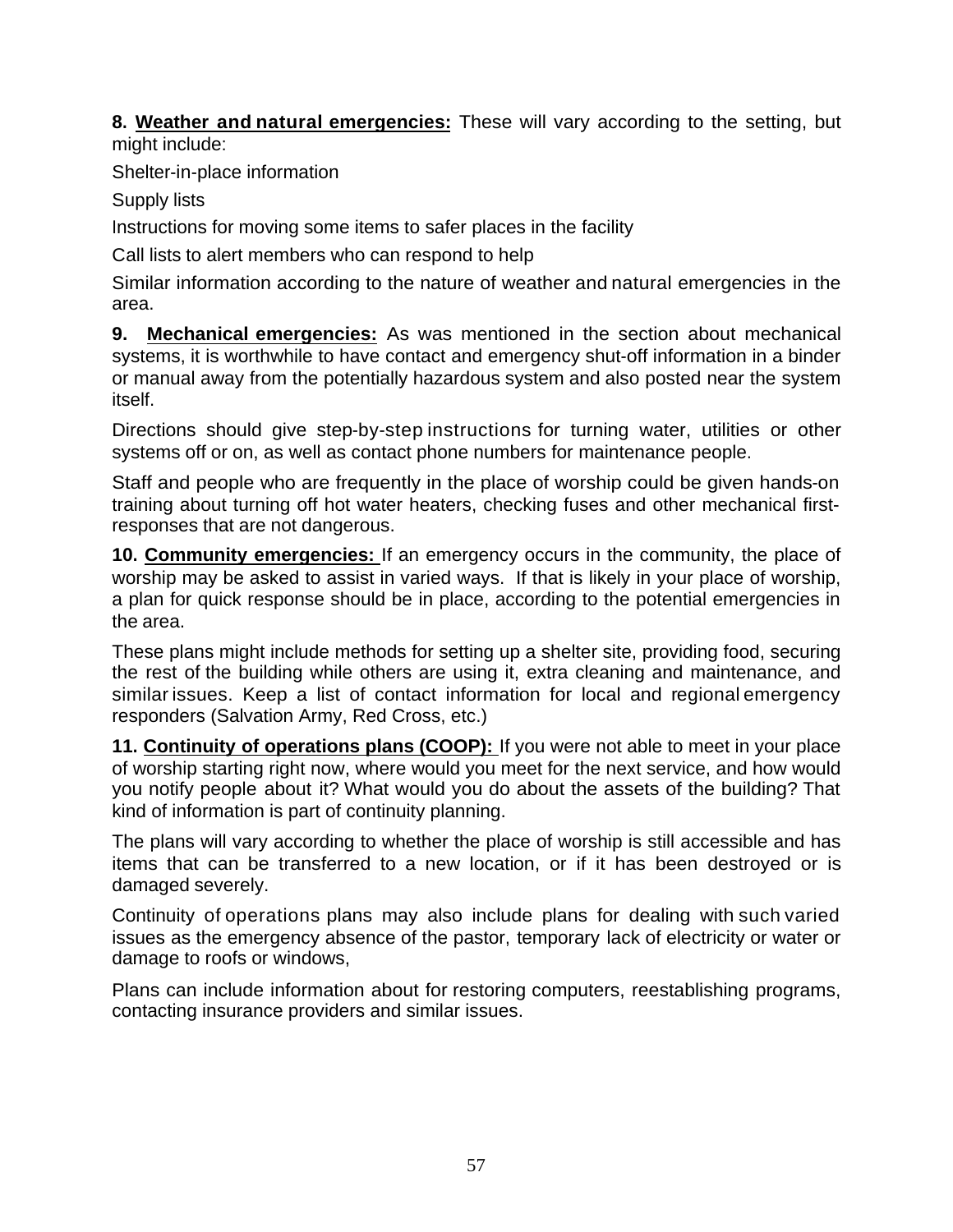**12. Communication plans.** There is often a need to communicate quickly with members and the community. Quick and frequent communication can stop the spread of rumors and misinformation as well as explaining what will happen next.

.Who, besides the pastor, is authorized to speak for the church in the event of an emergency? Has that person received training about the task, at least as it relates to liability concerns about statements?

•Is there a way to use a website to inform the public about events related to emergencies or events at the church? Who would ensure that happens?

• Is there a radio station that can make announcements? If so, who is the contact person?

• Is there a phone, computer or personal network of contacts to inform people about emergencies? What if the most obvious methods of communication don't work for some reason? (Phone lines down, cell phones in dead cell spots, etc.)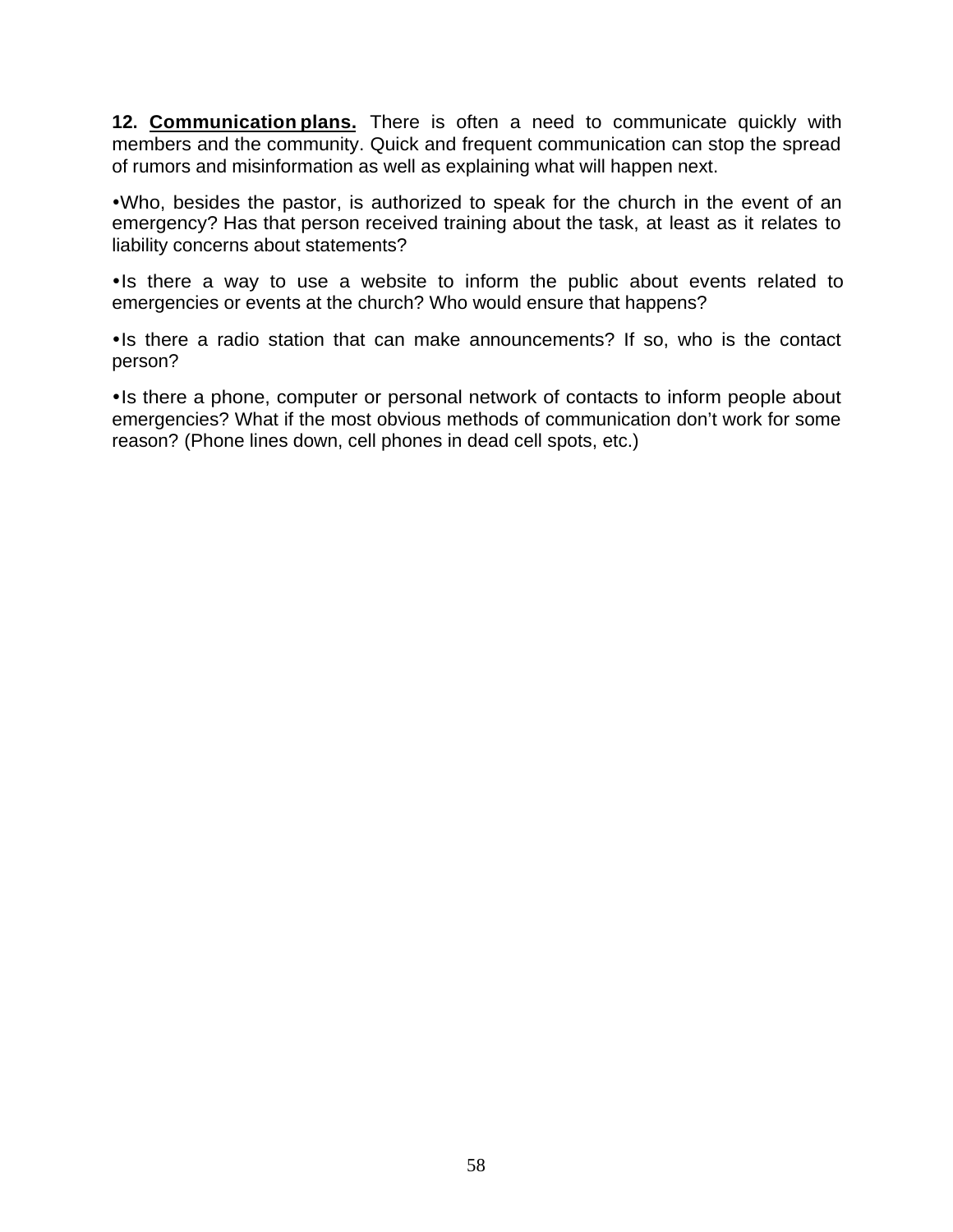# **SUMMARY ABOUT SECURITY ASSESSMENTS**

The material in this document can help you get started assessing the safety and security of your place of worship. As with all activities it requires effort and a degree of knowledge and skills. However, anyone with the commitment to be thorough and focused, yet well-balanced and reasonable, can do an effective job.

Use this material in conjunction with Internet and library resources, information from other churches and the intuitive judgments of you and your team of leaders and volunteers.

**An ongoing process:** At the beginning of this material the statement was made that safety and security assessments are ongoing and must be continuous and consistent in focus and balance. The same is true about advice and ideas for conducting assessments. This material is a good foundation, but you will find many ideas through other resources, and some of that will change over time—especially as technology changes and becomes more affordable.

**Target Hardening and the Target Hardening Trap:** Briefly stated, *target hardening* is the process of making a target (something or someone that could harmed) so resistant that harm is deterred, delayed or can be detected. It incorporates protection, prevention, resistance and response. The *target hardening trap* is spending large amounts of money, time or effort to prevent something harmful from happening *again*.

One of the challenges of security is keeping the macro focus that is neither excessive nor unconcerned, but that always has the big picture and ultimate goals in mind. Art the same time you must have a micro focus to ensure you do not make assumptions about safety and security, but instead that you inspect and assess closely.

**The Three C's:** The three C's of safety and security planning are to be, Continuous, Consistent and to Communicate openly and often. A security assessment process is one of the key elements of each of those elements.

You can have a tremendous leadership role in your place of worship when you work with others to know the safety and security status of every aspect of the people, places, assets, processes and programs of your church and work to improve them in reasonable, effective ways. You can also have a leadership role by helping everyone be prepared for potential problems and emergencies.

**The goal of this material**: The goal, as stated in the introduction, was to:

**1.)** Give you the information, ideas and guidelines you need to conduct an effective assessment of your place of worship.

**2.)** Encourage a focused and balanced approach to safety and security planning.

I hope you will let me know if you find the material helpful and if you have ideas to share. Best wishes!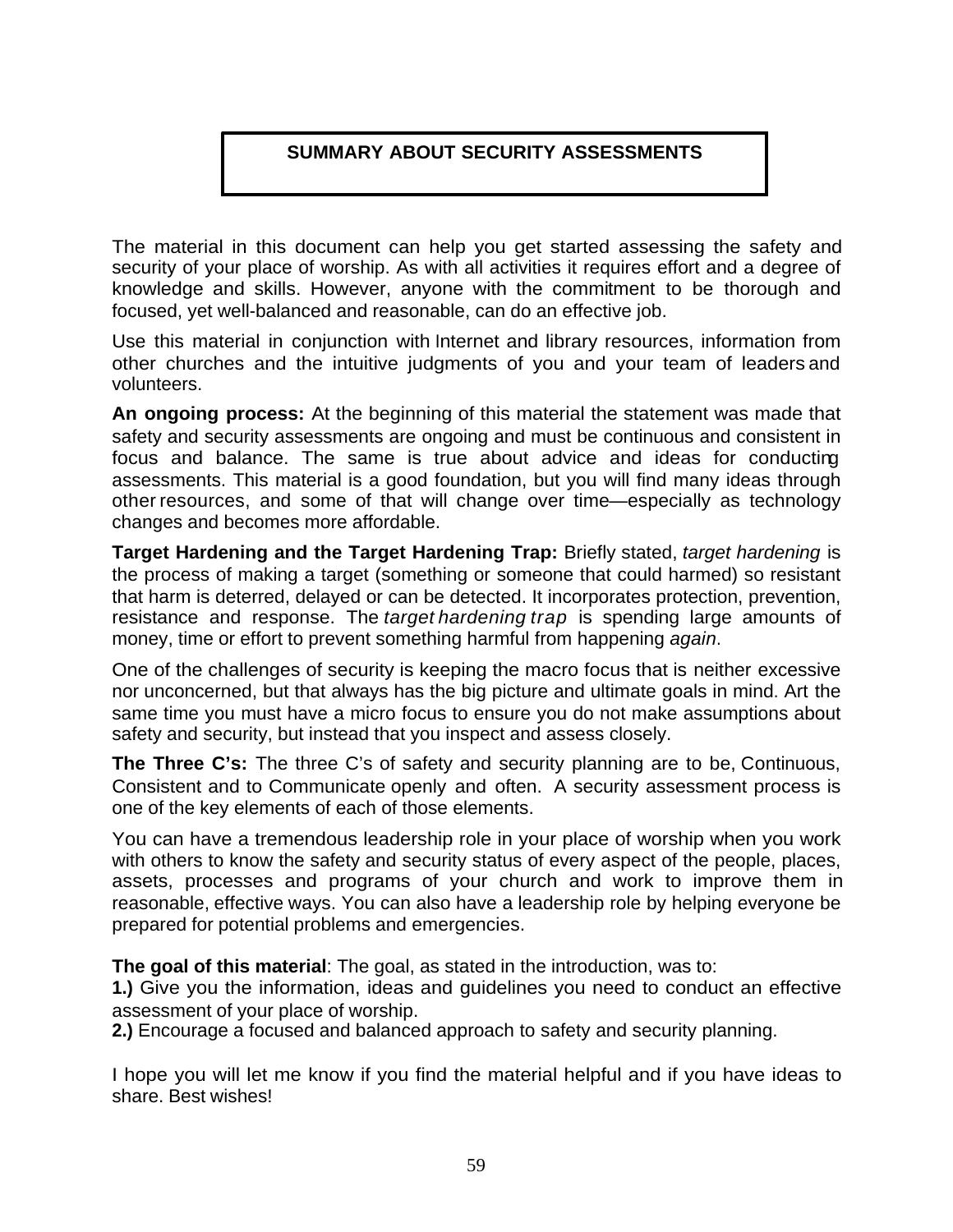# **Security Concerns For Churches: The Role Of Greeters and Ushers**

The following material was first published in 2008 and has been updated several times since then. It focuses primarily on responses by Greeters and Ushers to potentially violent or disruptive situations. However, it can be adapted to many other roles and activities. It contains some specific scenarios and potential responses that can be helpful for security briefings and training with any staff members or volunteers.

Greeters and ushers can have a leadership role in safety, security and emergency planning related to many concerns in a place of worship. Their knowledge and experiences about church schedules, members and visitors and concerns or problems they have observed or handled, can make them invaluable contributors to the overall church security program.

Tina Lewis Rowe www.tinalewisrowe.com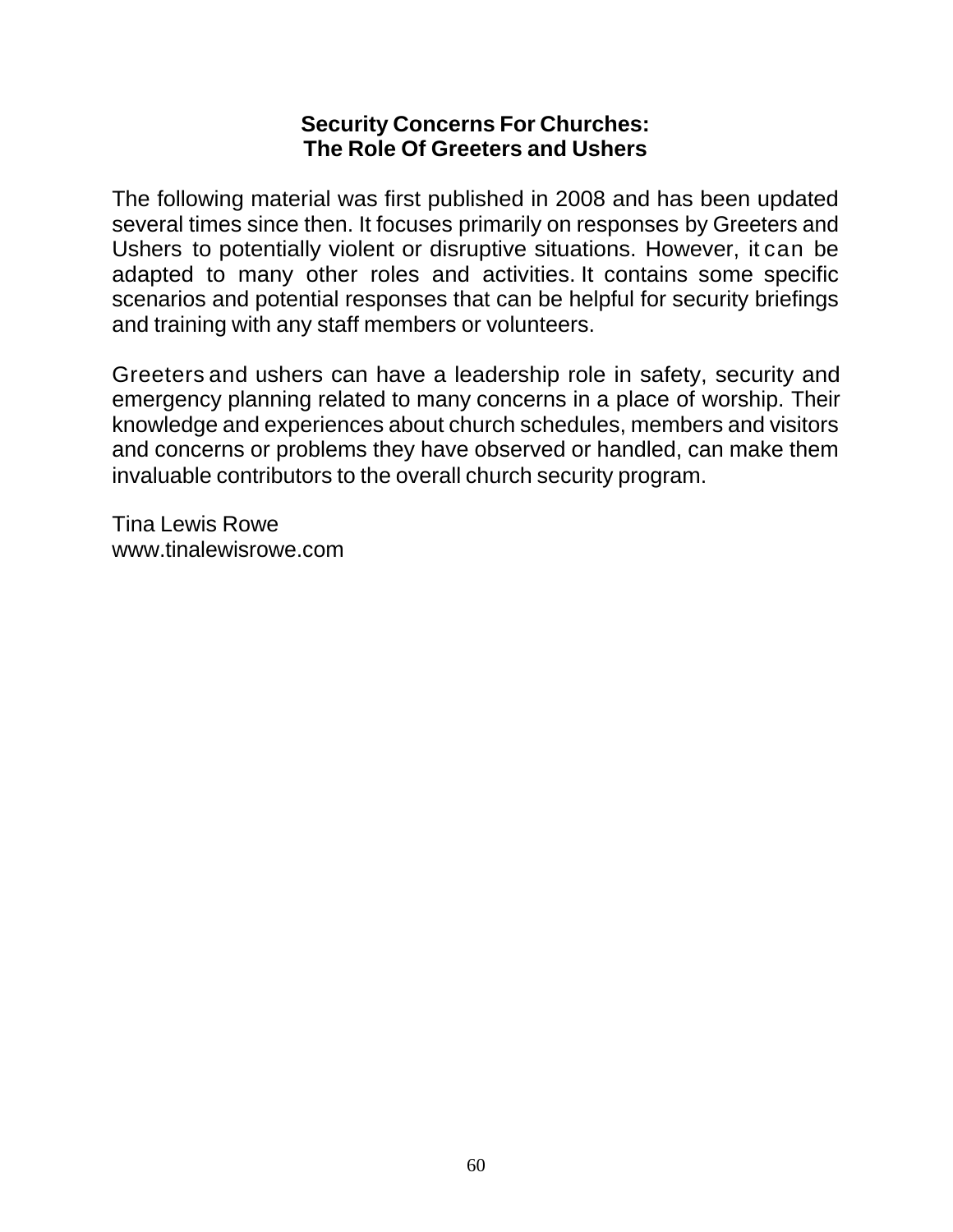# **Establishing A Foundation For Church Security**

If you are like most greeters and ushers (G/Us), you have little or no background in emergency planning, protection or security activities. You may be a senior-aged member or have a disability or illness, or you may be youthful and inexperienced in dealing with people who are upset. You may be friendly in a quiet way or assertively outgoing. You probably thought your role as a greeter or usher would involve smiling, shaking hands, directing guests, passing the offering plate and helping during services. Fortunately, those will continue to be your primary tasks.

However, greeters, ushers, deacons, assistant ministers, teachers and the pastor, all share responsibility for the safety and security of the congregation. You are not expected to do it all yourself or act as a police officer or security guard but you *are*  expected to continuously observe people and the environment, assess the situation to see if there is danger, and respond appropriately. *Your challenge is to fulfill the dual roles of greeter and guardian.*

**ŸYou must be balanced in your approach.** You must balance the need to provide a feeling of welcome and openness with being watchful and appropriately wary. Some G/Us are so unconcerned that they are rarely aware of what is happening around them, while others are so concerned that they are tense and on edge all the time.

**ŸYou must be realistic about your church environment.** When people gather for worship, things are rarely as organized as they might be in some other meetings:

People arrive early and late and in groups and alone.

Members and guests may roam around the lobby or wander down halls.

The lobby may be packed with people of all ages.

Your church may not have a greeting area, or it may have a large lobby.

If there is more than one service some people will arrive as others are leaving.

 Your post may be in the sanctuary and focused on seating people, or you may be at the front door or in the lobby, busy with greeting, conversing and handing out materials. In either case, you may not be able to contact every guest.

Your task is to keep these realities in mind as you look for even small ways to plan and prepare for an emergency. You may not have a perfect situation from the viewpoint of safety and security, but you can improve the situation you have.

Ÿ**You must be knowledgeable.** You need to know what to look for and what to do if you see something of concern. You do not need extensive training to be reasonably effective. Your life experiences and some review and discussion will provide you with most of the knowledge you need.

#### **Other ways to gain knowledge about your security role**:

 Read all of the written material you receive and review it regularly. Ask about anything you do not understand or with which you disagree.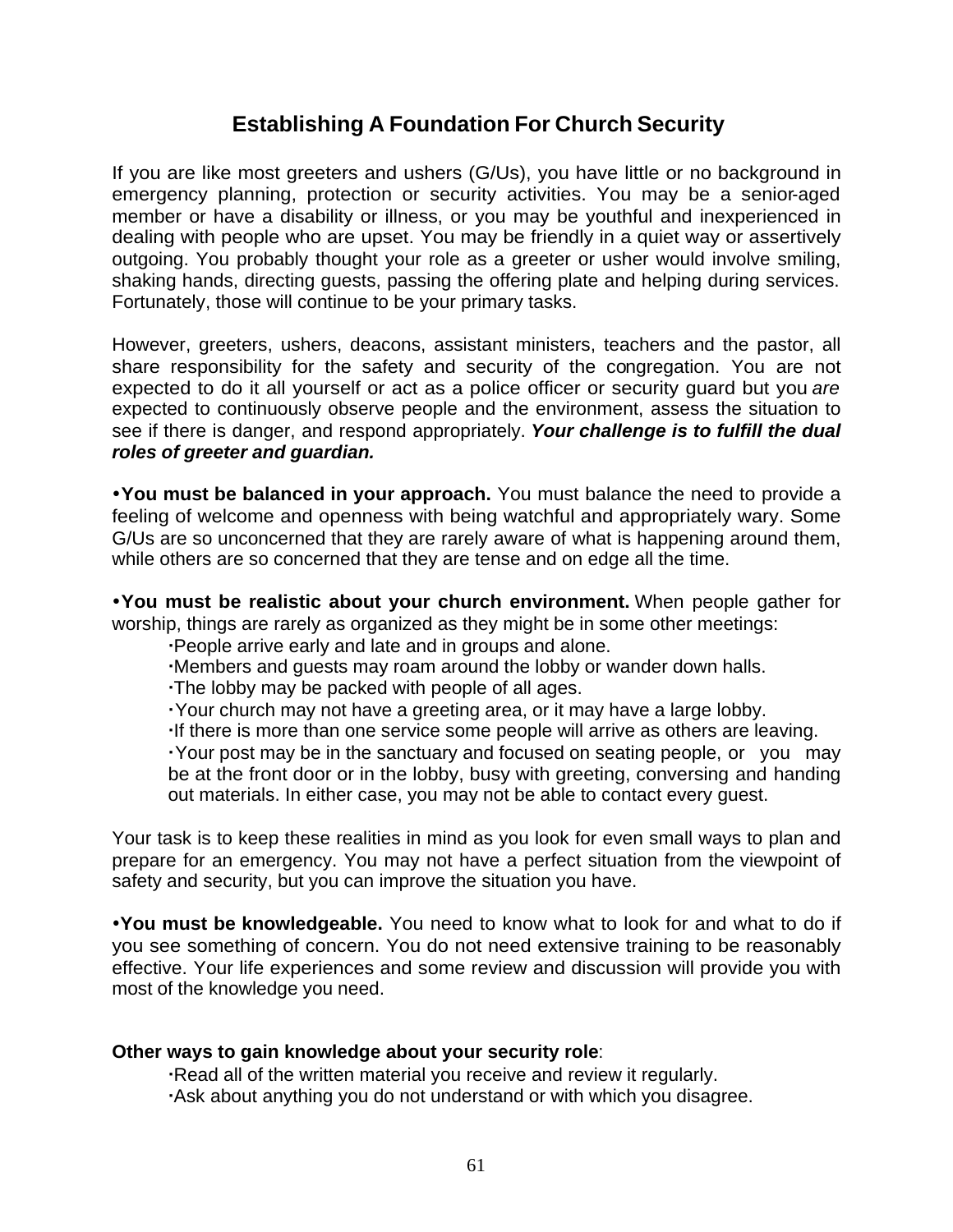Talk to other greeters and ushers, perhaps even those in other churches, to develop plans for a variety of potential emergencies.

 Find other resources and share them—but be sure they fit the guidelines established by your church leadership.

Ÿ**You must be willing and able to fulfill your security responsibilities.** Your role is too important to treat it as a joke or something you do not intend to do because it is not comfortable for you. On the other hand, you must not react to people in a hostile, humiliating or excessively fearful way. Being balanced, knowledgeable and proactive is your goal.

### **Your security challenge: Be balanced; Be knowledgeable; Be realistic; Be willing and able.**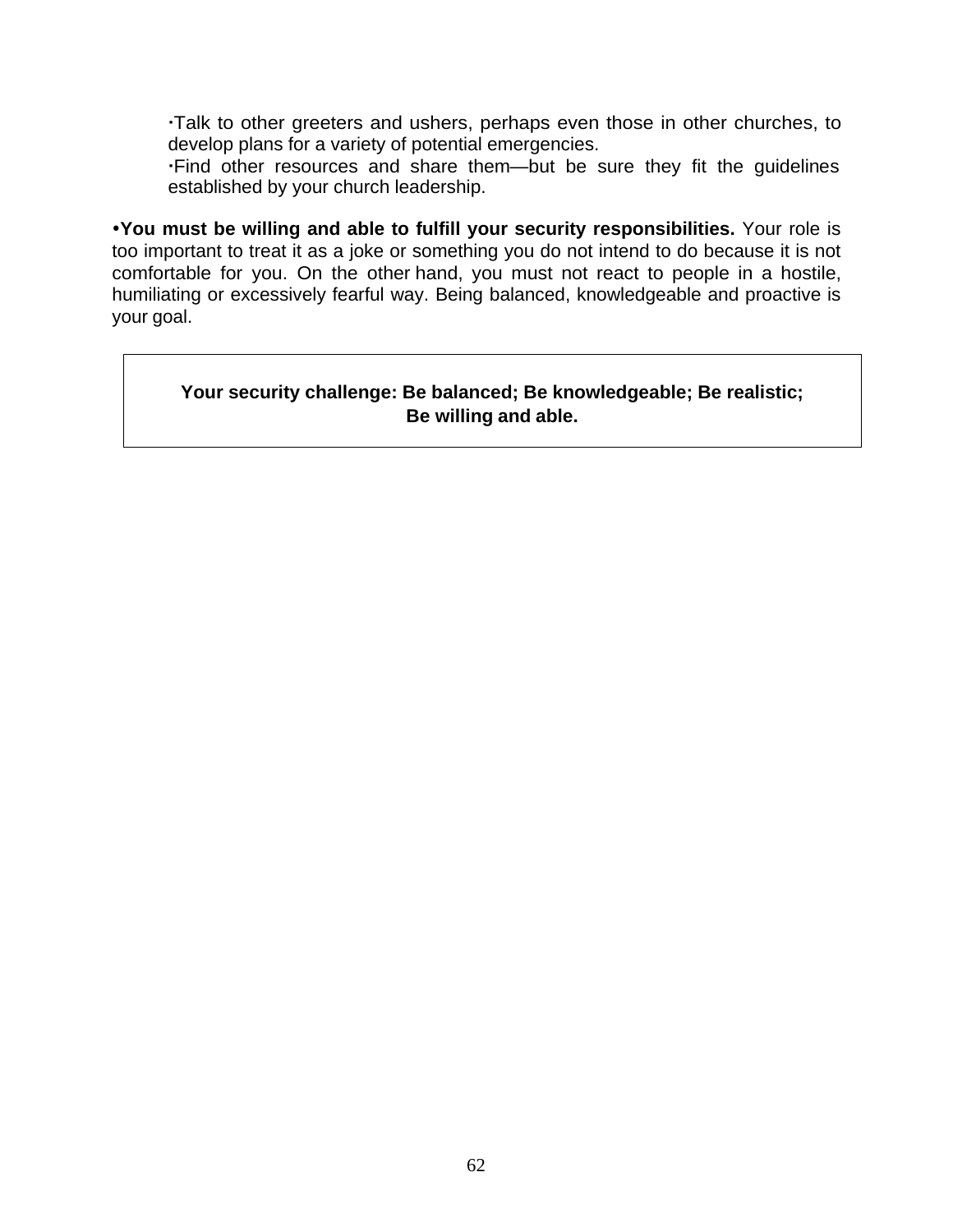# **THE SECURITY ROLE OF GREETERS AND USHERS**

**You serve as a representative of the church and the pastor.** You work as part of a church team and must be careful to not go outside guidelines you are given. You should not be more strict or more lenient than the guidelines, or base your actions on your personal likes or dislikes about people or behaviors. Your actions can have an impact on the reputation and welfare of the entire church. When in doubt, get another opinion and assistance, unless the matter is an emergency.

**Your primary security tasks are to observe and assess, then get assistance or take appropriate emergency action.** The best way for you to fulfill your role is to be aware, alert and ready to get assistance. Going beyond that role can make a situation worse, or get you or others killed or hurt in the case of a violent or threatening person.

ŸYou should not carry guns, pepper spray, *tasers* or other devices without permission. If permission is given the devices must be carried and used within the law.

**•Get assistance if you have a concern:** Ask one—preferably two—G/Us to assist you if you need to talk to someone whose behavior concerns you or if you are checking on a suspicious situation. Do not confront someone on your own unless you have no other choice. This protects you, may prevent a violent action, and provides a witness about anything that occurs. Stay alert to such situations so you can assist others quickly.

• Some G/Us have a well-meaning desire to counsel or pray with someone who is upset. However, while you are talking to a person who seems threatening, volatile or irrational, have another G/U call 911. There may be no time to get assistance if your attempts to communicate and counsel fail.

#### **Your security activities should focus on:**

**1. Observation:** Observe people and the environment continuously and purposefully.

**2. Assessment:** Make a reasonable evaluation of the potential for harm.

**3. Action:** Get help, then warn and help others. You may be able to do something to prevent violence or keep it from getting worse, but you should first try to get help and warn and help others.

> **The security role of greeters and ushers: 1. You are a representative of the church. 2. Your primary security tasks are to observe and assess people and situations and take appropriate action. 3. Get assistance rather than trying to handle a situation on your own.**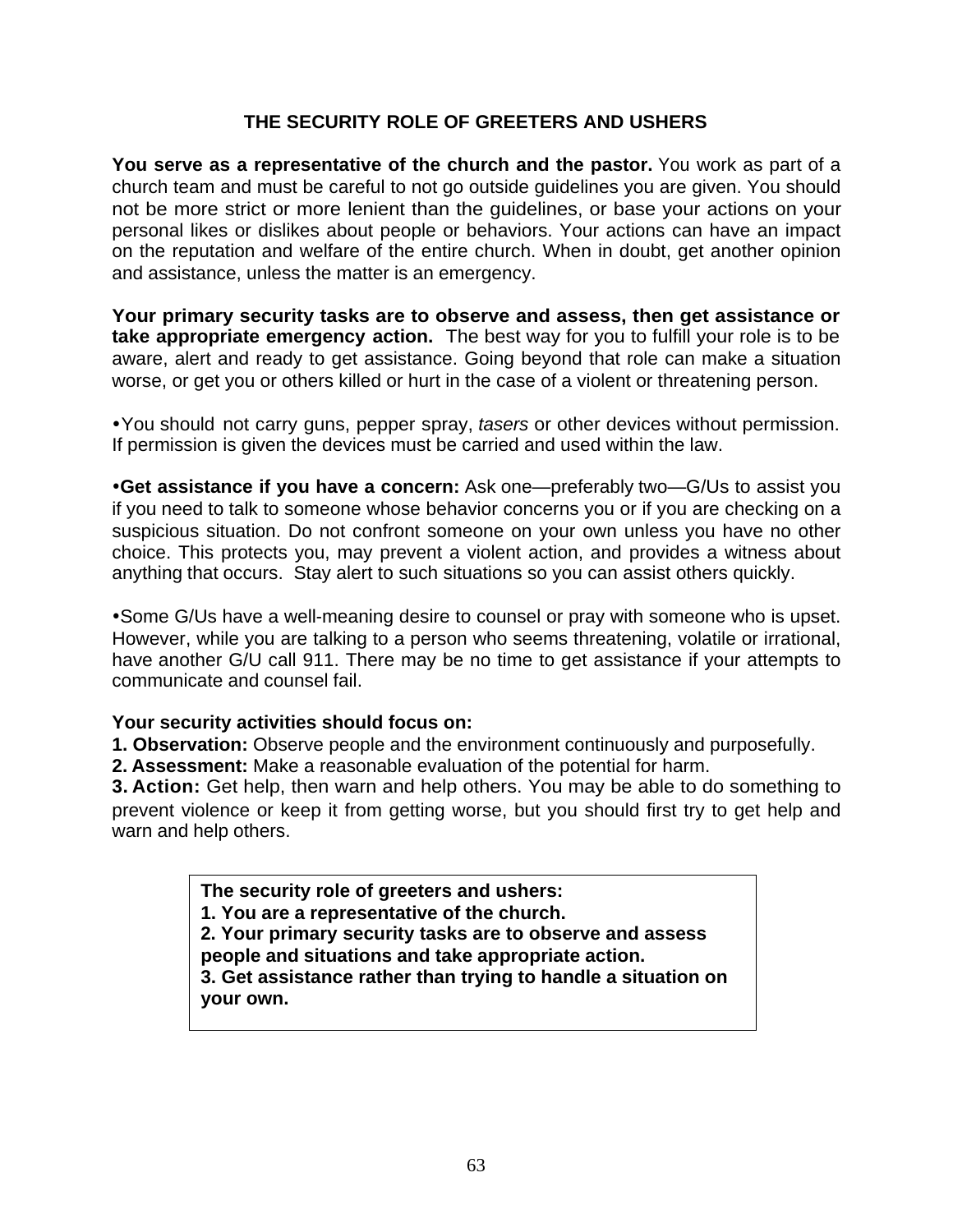# **THE POTENTIALS**

Among recent tragic events that have happened in places of worship in the United States have been:

• In December 2007 in Arvada and Colorado Springs, Colorado. Four young people were killed in two locations. If not for the actions of a volunteer security officer, Jeanne Assam, the attacker might have killed hundreds of people.

•On July  $27<sup>th</sup>$ , 2008, Greg McKendry and Linda Kraeger were shot and killed in the Tennessee Valley Unitarian Universalist Church in Knoxville, Tennessee. Mr. McKendry, a board member and usher sacrificed his own life to shield others. Ms. Kraeger was a visitor who came to watch a play. Seven others were injured.

•On March  $8<sup>th</sup>$ , 2009, Senior Pastor Fred Winters of the First Baptist Church in Maryvale, Illinois, was shot in killed at the close of services, in front of his congregation.

Around the world similar and even worse acts of violence have occurred.

•By the time you receive this and read it, there will likely be other tragic events that could be added to a chronology of violence or disruption.

#### **Other crimes and acts of violence:**

A scenario of someone on a hate-filled rampage is the one we tend to think of most often when we consider violence or disturbances in a church. However, other violent and criminal situations have occurred that could happen in your church as well.

•In Neosho, Missouri, two members and an assistant pastor were killed at the conclusion of a Sunday morning service, by a man who had argued the night before with the two members he shot, both who were relatives of his.

• In Arkansas, a man involved in a child-custody dispute came to his wife's church and shot her while she was getting out of her car in the parking lot.

• In Chicago a young church musician was unloading musical equipment when he was shot and killed by a gang member who had intended to shoot the first person he saw.

• In Florida a man was brought to church on a Wednesday night by a friend, so he could talk to someone about the fact that he murdered a female neighbor.

•In California a church building was damaged, the pastor's wife was injured, and services were disrupted, by protestors who objected to a scheduled guest speaker.

• In North Carolina a church worker who assisted a homeless man was stabbed to death by him in the church kitchen, after which he took her purse and fled.

• In Laurel, Maryland, a man entered a church during an evening meeting and sexually assaulted three girls, ages 6-12, who were playing in a basement area, then abducted a 4 year old and sexually assaulted her before releasing her. None of the three girls reported what happened to them until the mother realized the 4 year old was missing, almost an hour later.

 $\cdot$  In 1963, the 16<sup>th</sup> Street Baptist Church in Birmingham, Alabama was bombed, killing four young girls. Since then other churches have been bombed or vandalized for a variety of reasons or for no discernible reason.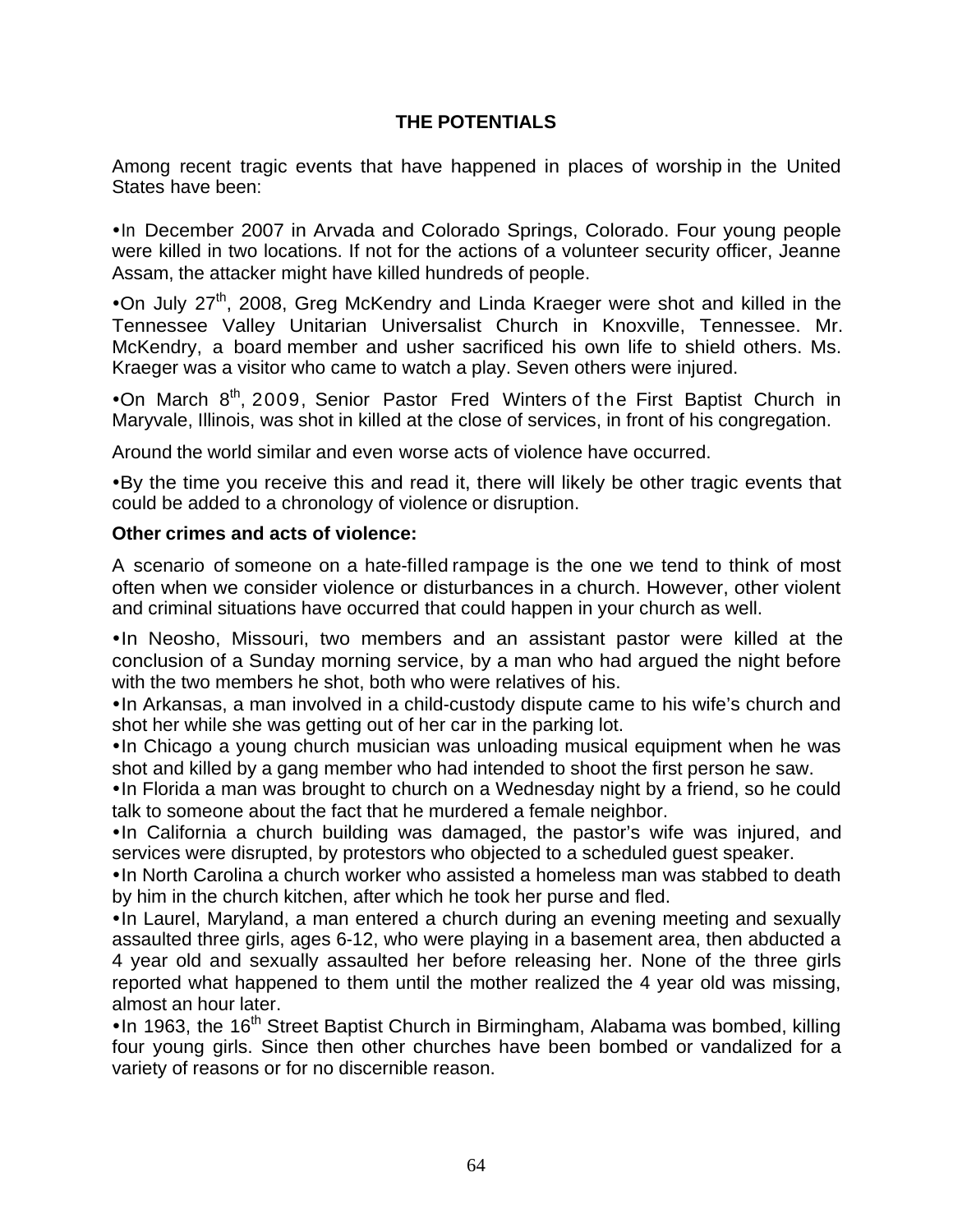• In 1998, in Illinois, an Assembly of God church and a Methodist church were bombed, killing one and injuring many others. Two weeks later the prime suspect was killed while making a bomb in his garage.

• Several churches in recent years have had shootings during funerals.

In many of the cases above, a church building was viewed as more vulnerable than other locations. In some cases the church or a member was the specific target. It is clear that violence can happen, even at your church.

• No amount of planning can stop someone from wanting to harm others. Nevertheless, having a plan of prevention and response can make your church a more difficult target and can help reduce the harm if violence occurs. A frequent recommendation for effective planning is to prepare for *when* something happens rather than *if* it happens.

# **CONSIDERING THE RISKS**

Everyone involved in church leadership, including those who are often the frontline of security responses—greeters and ushers—should be involved in considering the risks that are present in a specific church. Do some of these issues fit your church?

• Churches in urban areas have a higher likelihood of random violence—although, no church is immune from the danger.

• Churches in isolated or rural areas may be viewed as easier targets or defenseless.

• Every church has beliefs that may be controversial to some and these can result in threats, vandalism or violence.

• Churches that are near highways and main thoroughfares provide escape routes for criminals.

• Churches with schools may be targets for that reason.

• If a church is thought to provide food, lodging or financial assistance it can attract people who are disturbed, resentful or desperate, as well as criminals. If a request for assistance is turned down, there may be a criminal or violent reaction.

•Churches who have had conflicts with individuals, groups or neighbors may be the subject of revenge or retaliation.

• People who have already committed criminal acts may go to a church to seek help, then become violent over the way they feel they were treated.

•Churches that attract attention, even for very positive reasons, can also attract the attention of those who want to commit a crime or do a violent act. The attention may be from publicity, special events, television ministries, church programs, sports, signs, crowds, music, well-known pastors, guest speakers, or any of dozens of other reasons.

#### **Human risk factors:**

• If there is a family conflict, it may continue at church.

•If one member of a family is a new convert, a spouse, child or sibling may resent the role of the church in creating unwanted changes at home.

• Former church members may have grievances and become violent about them, even years later.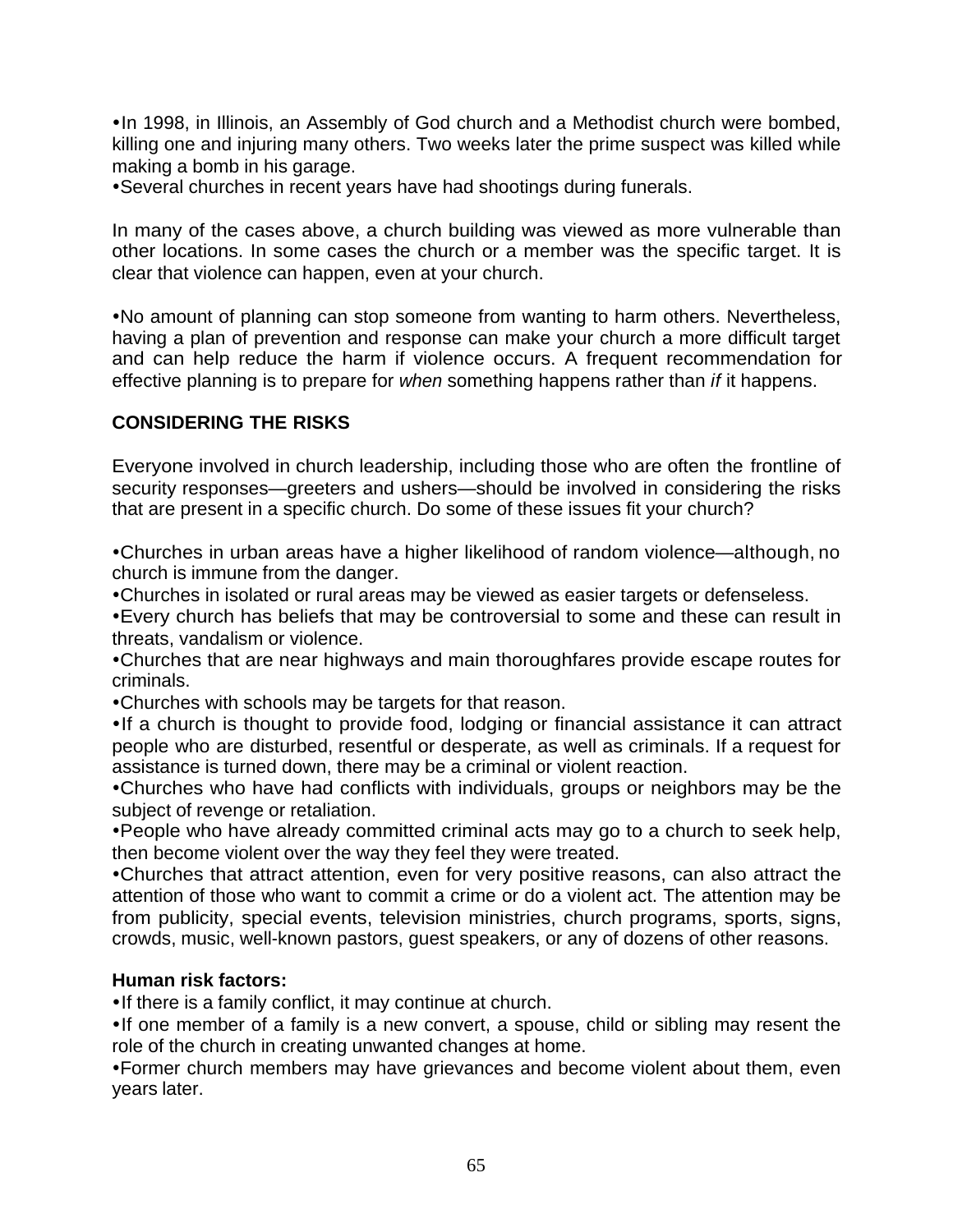• Someone who was once asked to leave may come back to get revenge.

• Someone who feels rejected or criticized by even one church member may react violently toward the entire congregation.

ŸDivorces, separations and child custody issues may create violent conflicts.

• Someone whose church membership is well known can have a conflict away from church that results in someone following him or her there.

• People who are ill or on medication, or who have mental illnesses, can react violently for no logical reason, or because they think they are doing the right thing, getting revenge or simply making themselves famous.

• Churches may become the focal point of general grievances against society.

• When there is violence in one church, there is the likelihood of copycat violence.

**•What else might place your church at risk?** Talking about that with other G/Us and with your church leadership is the first step in prevention, planning and preparing.

**A total comprehensive security program:** The security program of your church may involve:

Locks and key systems Lighting Alarms Cameras Access methods Visitor screening Security teams, either professionals or volunteers Security audits Other systems and programs

Safety and security plans may include: Fire safety Burglary and theft prevention Computer security Child care and classroom safety Vehicle and parking lot safety Protection for other vulnerable or high-risk issues.

The comprehensive security program of your church may be developed with advice from a security firm, security consultant or the police, or through research by informed church members such as you and other G/Us. Your pastor may appoint a committee to provide oversight for the program and your insights would likely be very helpful.

*This* **document is focused solely on how you can effectively fulfill your security role as a greeter or usher, as part of the church team. You may not have control over other aspects of security, but you can do your part.**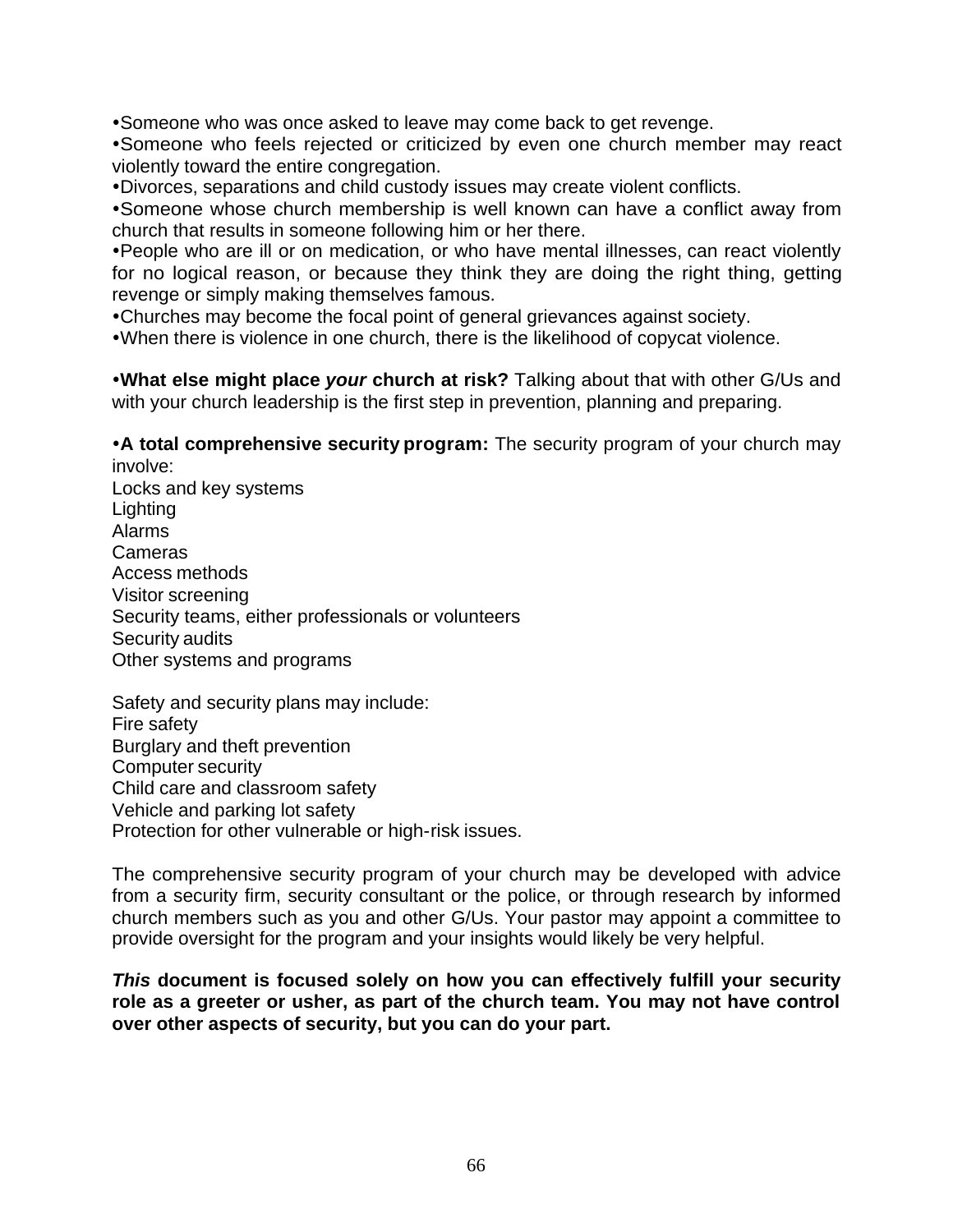### **PLANNING FOR THE RISKS**

Generally, decisions about the level of planning and preparation for any church security program are made by the pastor or his designee. The material in this document can be used by them to help train and guide greeters and ushers. Even if you are not in charge, you will probably be able to offer worthwhile input. Whether or not your church has a formal security plan, you can think about what *you* would do and mentally prepare for a variety of potential situations.

If you are ever tempted to think security planning is unnecessary, do this: The next time you are at church, look at the people of all ages who are laughing and talking in the lobby, kneeling in prayer in the sanctuary or enjoying refreshments in the fellowship hall. Ask yourself what you and the other G/Us would do if one of the violent events you have read or talked about were to happen right at that moment. It's a chilling thought!

**•Plan as a G/U team.** Purposely spend some time talking about what would be the best way to handle sample scenarios that all of you develop. Even though your G/U group may change every Sunday, or at least now and then, a core group can benefit from thinking about those questions.

What should the first G/U who becomes aware of a problem, do? Who will help the first G/U, and who will warn the pastor and congregation? Who will call 911? Who will lock the doors to keep an assailant out, and is that possible? Who will guide people to safety and how will they do it?

**Know the locations of your G/U team members.** The ideal situation is for each G/U to have an assigned location and stay in that general area throughout the greeting time. G/Us in the sanctuary should stand or sit in the same general area throughout the service. If G/Us conduct a security walk-through of the building or outside, other G/Us should be informed. This allows everyone to be able to depend upon where a security resource will be most of the time. That level of planning may not be easy to accomplish and may be more than your team decides is necessary, but it is a good goal.

• If the parking area is not visible from inside the lobby, G/Us should work together to determine specific locations with the best view of the parking lot, to allow for occasional checks of the area. As with the lobby and sanctuary posts, this consistent outside post will let G/Us be better aware of the location of others and can increase safety.

• If your church has parking lot attendants or assistants, include them in your security conversations since they may be the first to observe a suspicious vehicle or person. They should call 911 immediately if that is necessary, or let the G/U team know that further observation might be a good idea.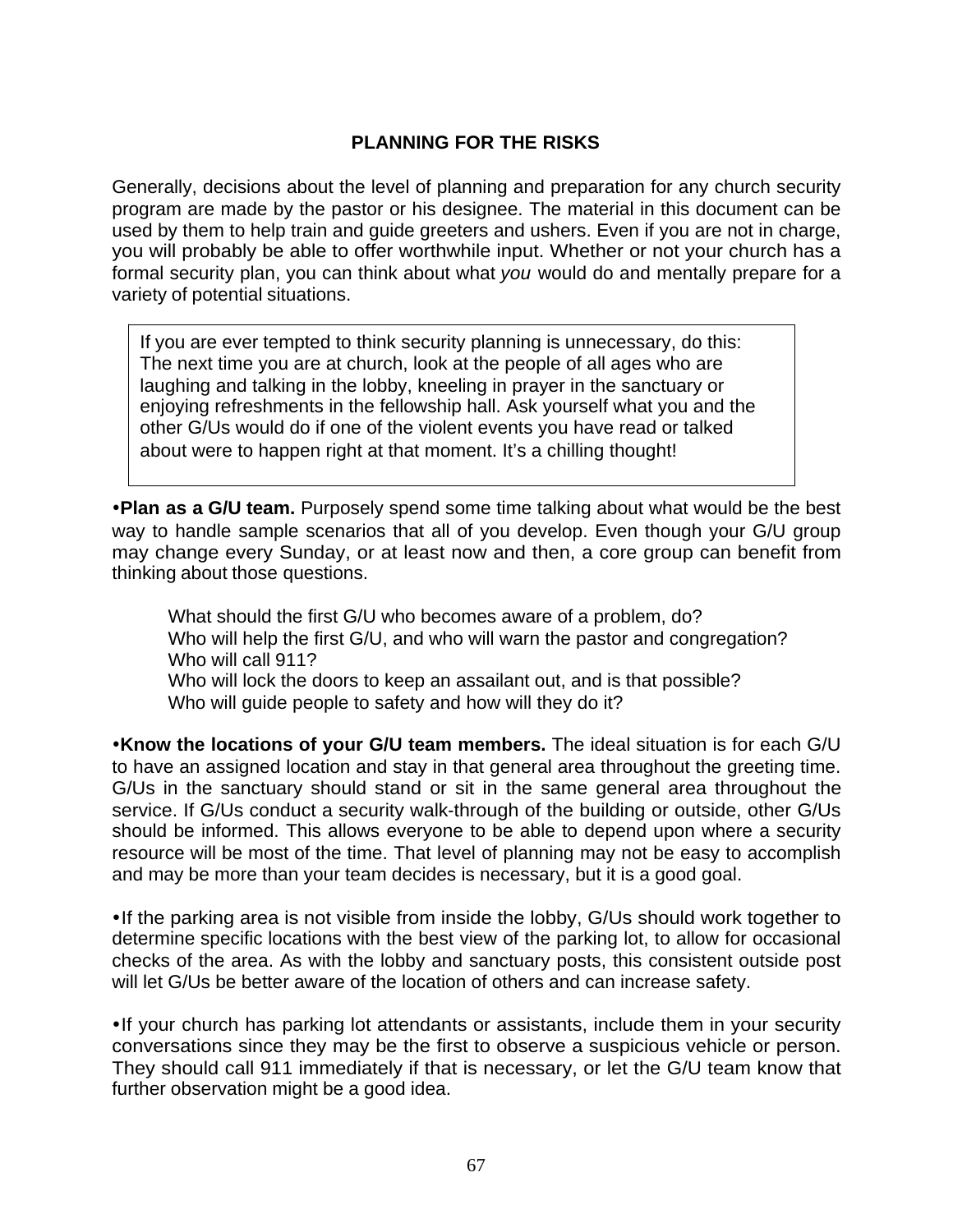### **INCLUDING CHURCH MEMBERS IN THE SECURITY PROGRAM**

Church members of all ages can help protect themselves and others if they are given tips about how to report their concerns immediately, and how to respond to situations that might occur. Let members know you depend upon them to help.

**•Children:** Even very small children can be taught to tell adults immediately about people or situations that are strange or scary. They should not play in isolated rooms or areas when trusted adults aren't around, and they should not play in the parking areas or away from the immediate view of teachers or other adults.

**•Adults and young adults:** Adult and teenage church members should be briefed on the overall security plan of the church and the role of greeters, ushers and others. They should also be given guidelines about common safety and security concerns and how to respond effectively. This can include information about fire and medical emergencies, the characteristics of dangerous devices, safety hazards and violent situations.

**.All members:** Everyone should be encouraged to be observant about people and situations in the parking lot, in areas adjacent to the church, in rooms and hallways inside the church, and before, during and after services and activities. They should write down license plate numbers or physical descriptions. If they feel concerned about any aspect of a situation—medical, criminal or other—they should immediately report it to a G/U or call 911 if it is an emergency.

#### **·Basic guidelines for church member response to a violent or threatening situation:**

- **1.** Get down.
- **2.** Get out if possible.
- **3.** Get to a safe place and stay there if you can't leave immediately.
- **4.** Get help by calling 911 or asking someone else to do it.

**5.** Guide others by directing children, the elderly, guests or others to get down, get out through the nearest exit, or get to a safe place and stay there.

**Inform the pastor about potential problems:** Members should inform the pastor immediately if there is a risk issue, such as a potentially violent conflict involving the family, neighborhood or work, or about stalking, threats or child custody conflicts.

**An alert word, phrase or signal:** Consider establishing an alert code word, phrase or signal for G/Us and members of the congregation to use if they want assistance or for 911 to be called, but cannot ask openly. This security technique can be helpful in a variety of situations if used correctly.

Any word, phrase or signal that will get attention but not alert a potentially violent person, can be effective if everyone knows it and responds without questioning the person using it. It should never be "tested" as a joke. Note: The "phone call" gesture with hand to ear, is too obvious a signal for calling 911, so don't use that!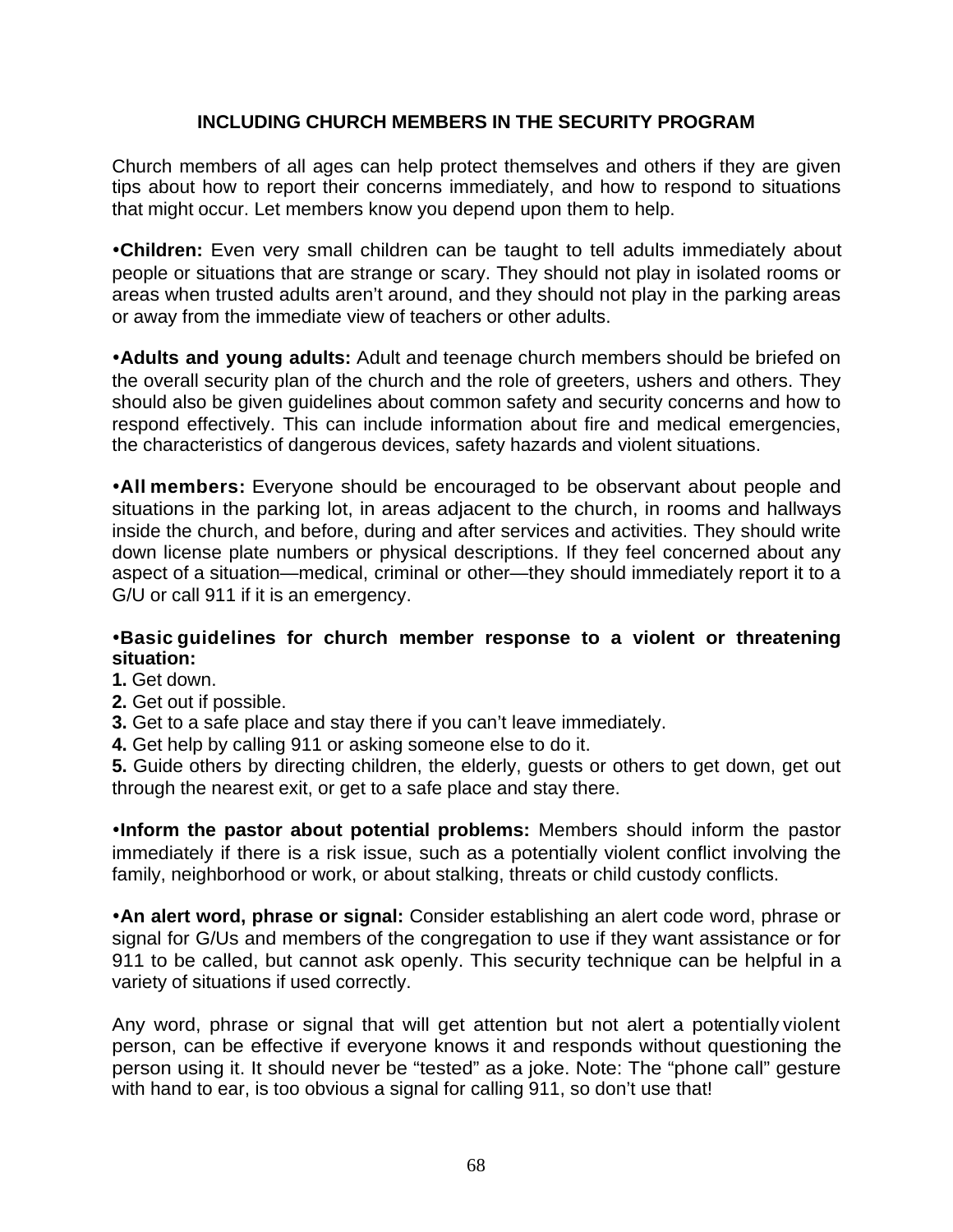# **Observation: Continuous and Purposeful**

The same diligence that is necessary to ensure that guests and members are made to feel welcome will also allow you to do a brief security observation of each person. It may be helpful to have one or two G/Us whose primary job is to observe and assist.

**Assigned responsibility:** Each door, group of doors, or general entrance area, should have an assigned G/U. One of the main causes of security failures is when everyone assumes someone else is doing a task. The attitude of, "If it's going to be, it's up to me" applies to the security function as well as to everything else.

• If your church does not have G/U post assignments, you will probably notice that you and others have a favorite location. Make sure the location you pick allows you maximum time to observe people who are walking up to the door, and lets you see areas adjacent to the door, if possible. In the sanctuary, you can stand at a slight angle to be able to see both the entrance and the congregation.

• If a door is used infrequently and there is no G/U posted there, it would be far safer to give keys to the few people using it rather than having it unlocked.

**•Observe with purpose:** Visually scan and personally greet members and every nonmember, if possible. This not only fulfills your greeting role, it allows you the chance to observe people close-up and establish a friendly relationship with them. A friendly greeting and good eye contact can make a difference in how someone reacts, even when angry or upset.

**Hands and body first:** Before you make eye contact, look at the hands, general appearance, items being carried or worn, and the overall actions and demeanor of the person you're greeting. With practice, you can do this effectively in a few seconds while reaching out to shake hands or give the person a bulletin.

Remember the old adage: No one hits you with his face—so look at the hands and general behavior first. Then, you can make eye contact with a smile and say a friendly greeting. That is when you can observe the person's facial expression and reaction. In addition, *really* looking at someone and smiling at them, is the best way to show warmth and welcome.

**Limited entry areas after services start:** Consider reducing the number of doors that are open and post a sign about which door should be used after that time. Fire department restrictions may affect which doors can be locked when people are present.

**Security walk-through:** Your church leadership may prefer that G/Us not engage in security patrols, so be certain of your responsibilities. However, if no one else is doing it, you may want to suggest that you and other G/Us could perform a quick walk-through, and still be done in time to be in the service and participate in worship.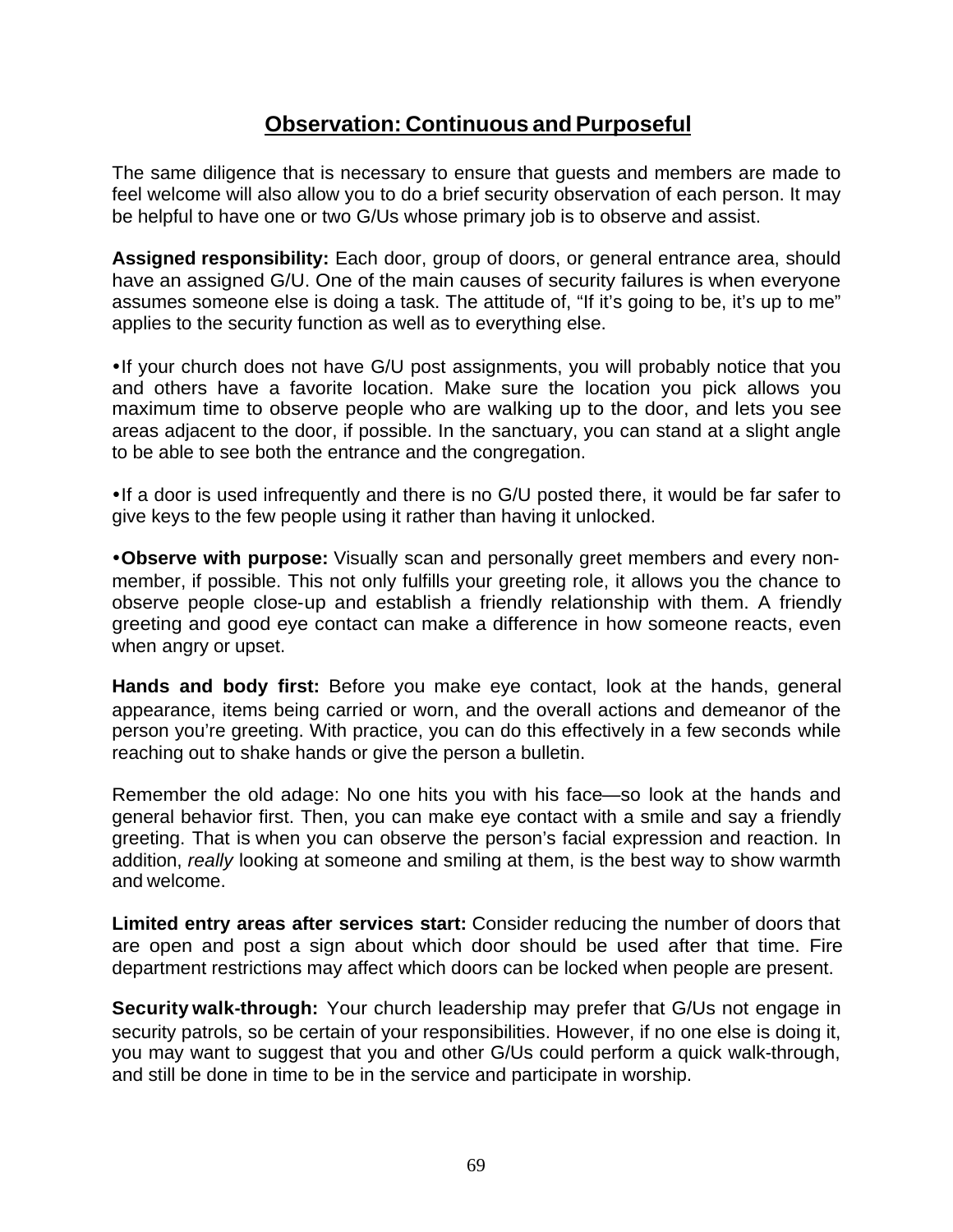#### **Purposeful observation during a security walk-through:**

• Check unused offices and rooms and lock those that should be locked. If *you* can walk in a room or office, someone who wants to commit a crime can do so as well.

• Unless there is a legitimate reason for people to remain in halls, rooms and offices, or to stand outside, courteously remind them that the service has started. If you have a reason for concern, linger in the area until the person either goes into the service or leaves. Do not leave someone in a place where he or she should not be.

• If there is a child-care area, check to ensure there are no outside doors propped open and that all the children are in the child-care area.

• Look for anything that could be a safety or security hazard or evidence of a crime. Among those things are suspicious packages, boxes left in unusual places, tools in areas where they should not be, items and equipment moved about, or unusual odors.

• If you think a crime has been committed, call the police immediately and notify the person responsible for the area. You may want to notify the person responsible before you call the police, to have them verify that something is wrong. Otherwise, it may be enough to lock the area and notify the person in charge after services.

ŸQuickly inspect the parking areas and other areas you can easily see around the church building. Your church campus may be too large to make this practical, but if it is possible, it is a good security check before the service starts.

**Maintain your role to maintain your effectiveness:** Your role in all of your security activities should be limited to looking for situations and areas of immediate concern and dealing with emergencies. You will be resented and will lose your effectiveness if you are viewed as being meddlesome, over-bearing or excessive. If you see that tendency developing in other G/Us, gently help them regain their focus or discuss it as a team.

**During services:** Some churches keep one more G/Us in the lobby at all times, while others prefer to have all members in the church service. Even if G/Us are in the lobby, at least two should sit at the back of the sanctuary, in a location where they can observe doors and the congregation most effectively. They can sit with their families or friends, but need to be alert for problems.

The degree to which you should be active during services will depend upon the guidelines you are given and the nature of the situation. The pastoral team is in charge of services and may want to deal with non-emergencies such as talking, emotional outbursts or someone standing or moving about unexpectedly. They may prefer that greeters, ushers or deacons handle those situations for them.

• If someone becomes ill, appears to be having an emergency emotional or physical crisis or is asking for assistance, you may need to respond to the area immediately, or step out and call 911.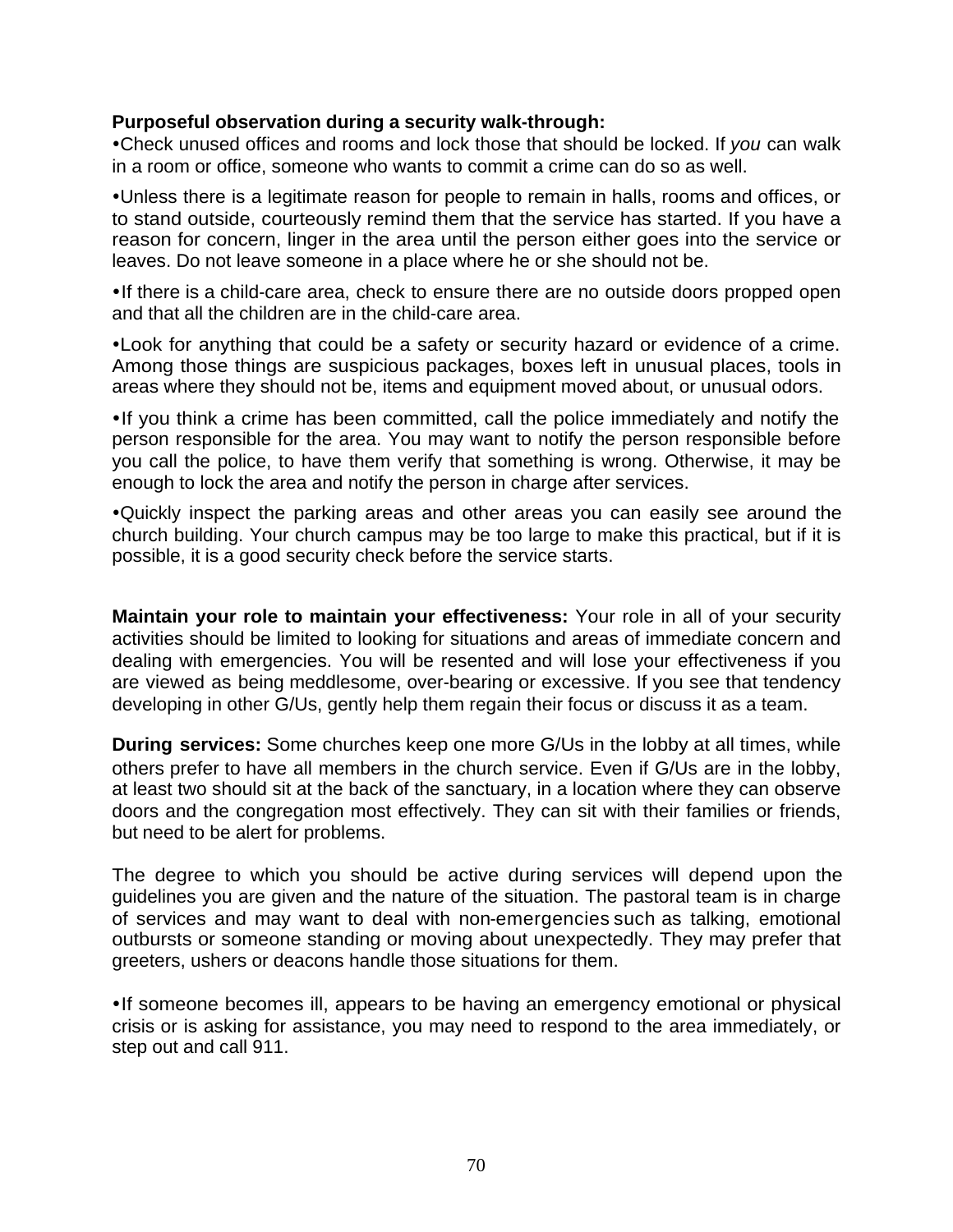• Get direction from your G/U leader about potential security problems related to people leaving the sanctuary during services—especially in unusual circumstances. People often need to leave to use the restroom or for other reasons, but usually they will return in a reasonable amount of time. Failure to do so could be a cause for concern.

# **Assessment: A Reasonable Evaluation of the Potential for Harm**

While you are observing a person or situation, you should be mentally assessing what you see. Is everything normal? Is there something that bothers you? Do they seem to need assistance in some way? Is there a potential for danger? If the danger is obvious you may need to quickly decide the degree of danger.

If you try to visualize someone committing an act of violence at your church you probably envision a man—probably a young-to-middle-aged man who does not attend your church. Statistically you would be correct in making that assumption. However, violent crimes have been committed by men and women of all ages, ethnicities and religions. Anyone—a member, a guest or someone walking by—could do something to harm people, buildings or assets. Remember also that violence can be caused by one person or by two or more people who have plotted to do harm.

The fact that there is no one type that commits violent acts doesn't mean you should think the worst of everyone, or that you can only call for assistance if you have proof of violent intent. However, it should remind you not to base your assessment solely on factors such as clothing, hair, race, age, or the fact that you do or don't know someone.

**. Use your reasonable judgment**. Your reasonable judgment will usually be enough to help you decide whether to call the police or what other action you should take. You don't need to be a doctor or psychologist to be able to tell if someone seems to be drunk or drugged, or if he or she is already angry or talking in a depressed way. You don't need to be a police officer to see if someone has a weapon or if they are wearing or carrying something that might conceal a weapon.

The same reasonable judgment you would use to decide if your safety or the safety of your family is at risk is appropriate for your role in church security. Your biggest decision is whether to call the police. Sometimes that is obvious. If it is not, it is better to call than not to call if you have any concerns.

• The presence of the following behaviors and appearance do not make it likely that *someone is going to do something harmful.* However, each has been observed in the behavior and appearance of those who have committed crimes and acts of violence and it is reasonable and appropriate to watch for them. Action to take if these indicators are present will be discussed in the next section.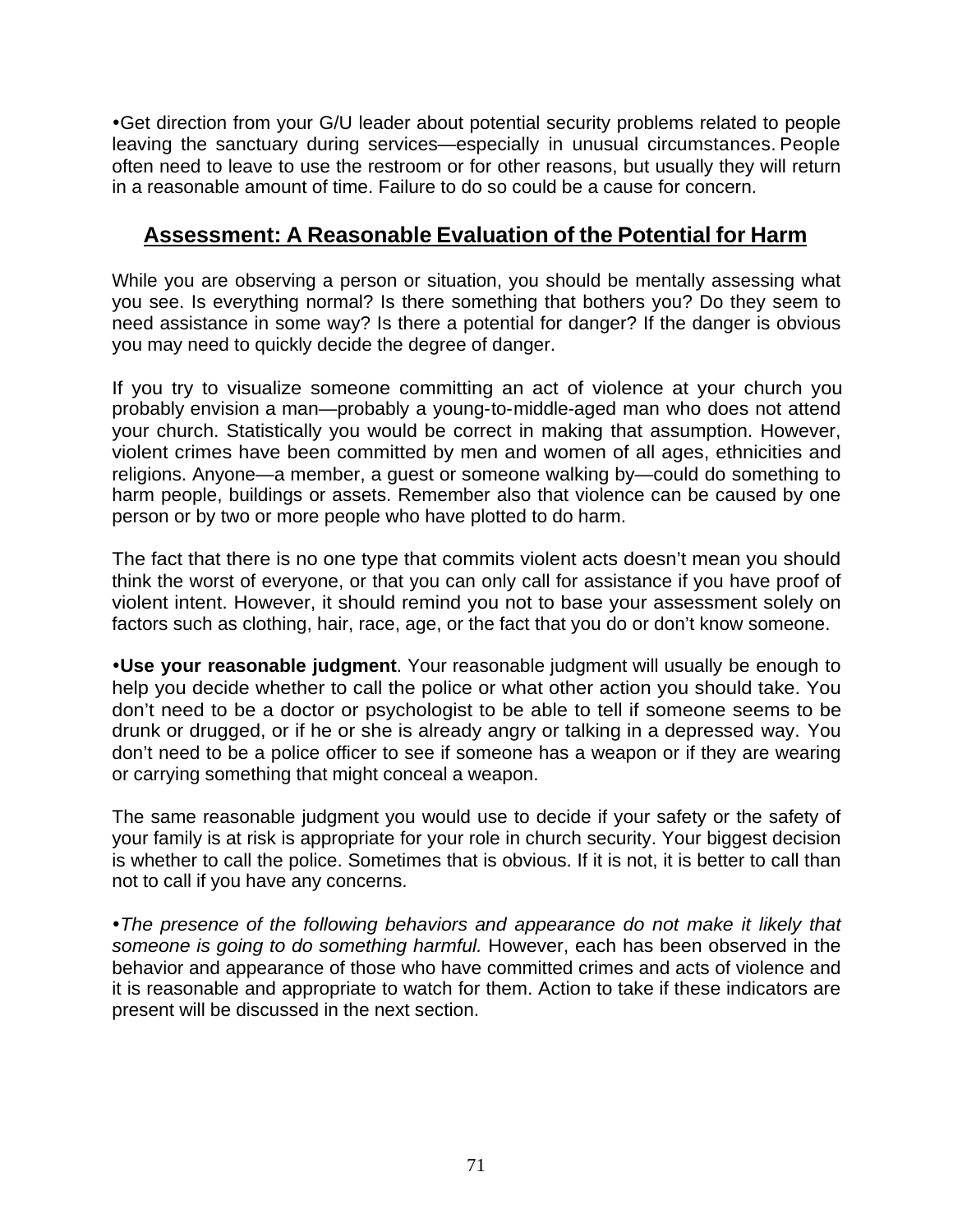# **1. Look for indicators of unusual emotion.**

- Anger or rage
- $\cdot$ Crying
- •Unusual laughter or hilarity
- •Nervousness, furtiveness or evasiveness
- •Fear or panic
- Out of control or "wild-eyed"
- An unusual absence of any emotion

# **2. Look for unusual behavior.**

- Standing or sitting in a vehicle for an extended length of time.
- Taking unidentifiable items out of a vehicle.
- Walking up to the door and looking around as though on the lookout.
- Running up to the door.
- A suspicious appearing person being dropped off but the car stays idling.
- Someone walking in with members who do not seem to know the person.
- Two or more unknown people entering together and going different directions.
- . Obviously trying to go unnoticed, being furtive or looking for concealment.
- Confrontational or angrily questioning or arguing with you or someone else.
- Asking for monetary or other assistance, especially if you know it cannot be provided.
- Asking about a church member or about the pastor.
- Talking or muttering, or fidgeting or moving excessively.
- •Indicating self-hatred or disgust with self.
- A grin or smile that seems inappropriate for the situation.
- Intoxicated, drugged, flustered or confused.
- Responding with anger to greetings or questions.
- Staring in an exaggerated way; especially, staring while moving toward someone.
- Standing very still when others are moving forward.
- Seeming to stall for time.
- Standing alone or facing the congregation in the sanctuary instead of sitting.
- Doing something that does not fit with the service at the time.
- Going into areas other than the sanctuary when no one else is present.
- Spending an excessive amount of time in the bathroom.
- Attempting to get a G/U or someone else to go away from the main area.
- Note: A frequent action of those who have a concealed weapon, explosives or drugs, is to touch the area, or keep a hand in the pocket or bag where the items are hidden.
- . Walking awkwardly, as though having concealed weapons.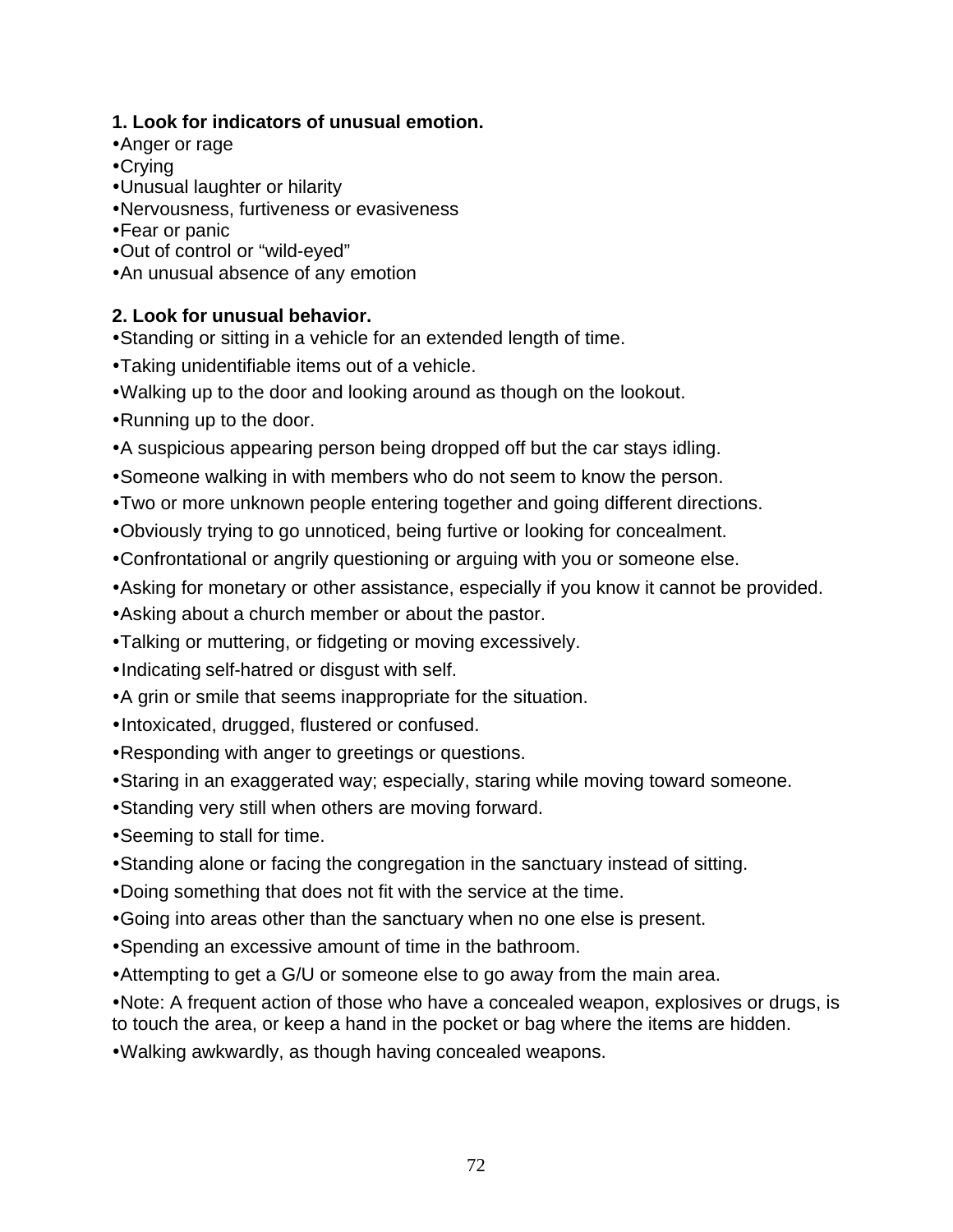### **3. Look for clothing or characteristics that might be linked to problem behavior.**

It is becoming more the norm for people to wear casual clothes to church. Even though some clothing may seem inappropriate or offensive to you, clothing alone is not an indicator of problem behavior.

However, the characteristics of some attire seem to be linked to a potential for disruptive behavior. Observe more closely or talk to the person in a friendly way, to assess the situation.

• Wearing unusually inappropriate clothing for a church environment.

- Wearing military, hunting or camouflage clothing without a reason.
- ŸWearing menacing-appearing clothing: Pulled-down hats, all dark, long-coats, etc.
- Wearing clothing with wording or a photo to convey a hostile message.
- •Being noticeably dirty or unkempt or having a very offensive or unusual odor.
- Carrying or wearing a bag or backpack, especially if it looks stuffed full.
- Wearing a coat or other clothing that looks as though something is being concealed.
- Looking much less heavy than the bulkiness of the clothes would indicate.

# **ACTING ON YOUR ASSESSMENT**

You will not have time to observe and assess much of anything if someone runs into the church lobby, sanctuary or other area with a weapon and begins to fire it at people. That frightening scenario would require immediate action in a panic situation. There are many other times when you can prevent a conflict or violent situation, or reduce the harm, by responding in an effective way.

# **A TOOLKIT OF RESPONSE OPTIONS**

Plans, suggestions, tips and ideas don't have to be followed exactly to be useful. Even a very good plan may not fit every emergency. However, plans, suggestions and tips can give you a toolkit of options for responding to situations.

The following guidelines are not in order and all of them may happen at once, according to the number of G/Us present and the situation. Some portions of these guidelines are written as though you are directly involved with a suspicious, threatening or violent person, but your actions will depend upon your role at the time. Adapt them to your personal situation, the layout of your church and the assistance you might receive. They are a starting point for your own planning.

#### **SECURITY CONCERN: A PERSON WHO DOES OR SAYS SOMETHING THAT MAKES YOU CONCERNED ABOUT HIS OR HER INTENT FOR BEING AT THE CHURCH.**

Most visitors will walk in the door, be greeted by you according to your church's protocol and continue into the sanctuary or other area. If you are in the sanctuary, you will find that most people walk in and look for a seat or get your assistance and sit down.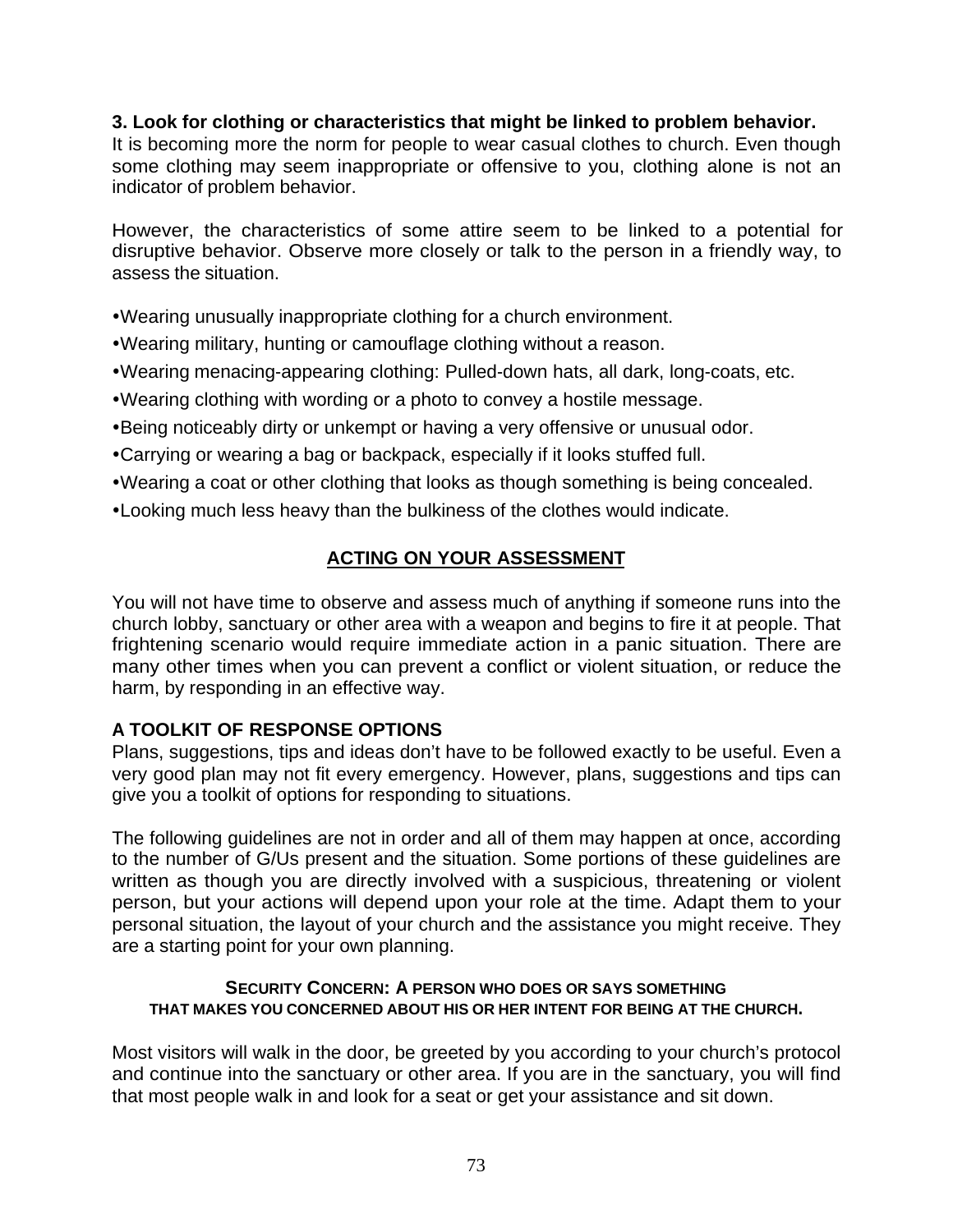Occasionally someone will concern you for some reason. There is no harm in finding out more about the person. Your effort to establish a positive relationship may change the mind of someone who was going to create a problem. Your focused attention may make someone realize he or she could be easily identified. The best result is that your extra observation assures you there is no reason for concern.

**1. Observe and assess further to determine if a threat exists.** As part of your friendly welcome, step slightly to the side with the person and have a brief conversation. ("It's great to have you visiting with us! I'm Bill Logan. Have you been here before?") If you are in the sanctuary you might even sit next to the person for a moment as a way to have a more personal conversation.

You might say: "Do you know someone here?" "Is there something special that brought you here today?" "Have you visited a (type of church or denomination) before?" "Is there any way we can make today more meaningful for you?" "If you have questions after the service please ask me."

**2. Signal to another G/U if you become more concerned during the conversation.**  Use an alert code or other subtle method to let another G/U know to come over to stand by or to call the police if that seems necessary.

This is when a well-trained G/U team is helpful. It would not be good for a G/U to rush over and ask what the trouble is or if he should call the police! However, if he were to calmly walk over and allow you to introduce him to the person, he could provide reinforcement if something were to occur or be a witness to what is being said. Or, based on your signal to him, he could call for help.

**3. If you are still concerned, but nothing seems problematic, let a G/U in the sanctuary know about your concerns. If you are a G/U in the sanctuary, alert other G/Us so they can watch when you are busy.** This will not happen often, but it is better to stay aware than to not tell anyone of your concerns for fear of sounding foolish.

**What would you do?** You see a young man walk into the lobby from a side door that is not often used. He seems to purposely avoid making eye contact with anyone and heads for the sanctuary in a hurried manner.

# **Some suggested actions:**

. Immediately catch up with the young man and get his attention verbally in a friendly but direct way. Visitors aren't required to talk to greeters or ushers, but the fact that someone will blatantly avoid being noticed could be reason for concern, if combined with other factors. On the other hand, he may simply be shy or not want to be pressured. Your friendly greeting may help him see that there is no need to worry.  $\cdot$  Or, signal to another G/U to take your place before you leave your area to contact the young man. You might explain what happened and ask that G/U to contact the person.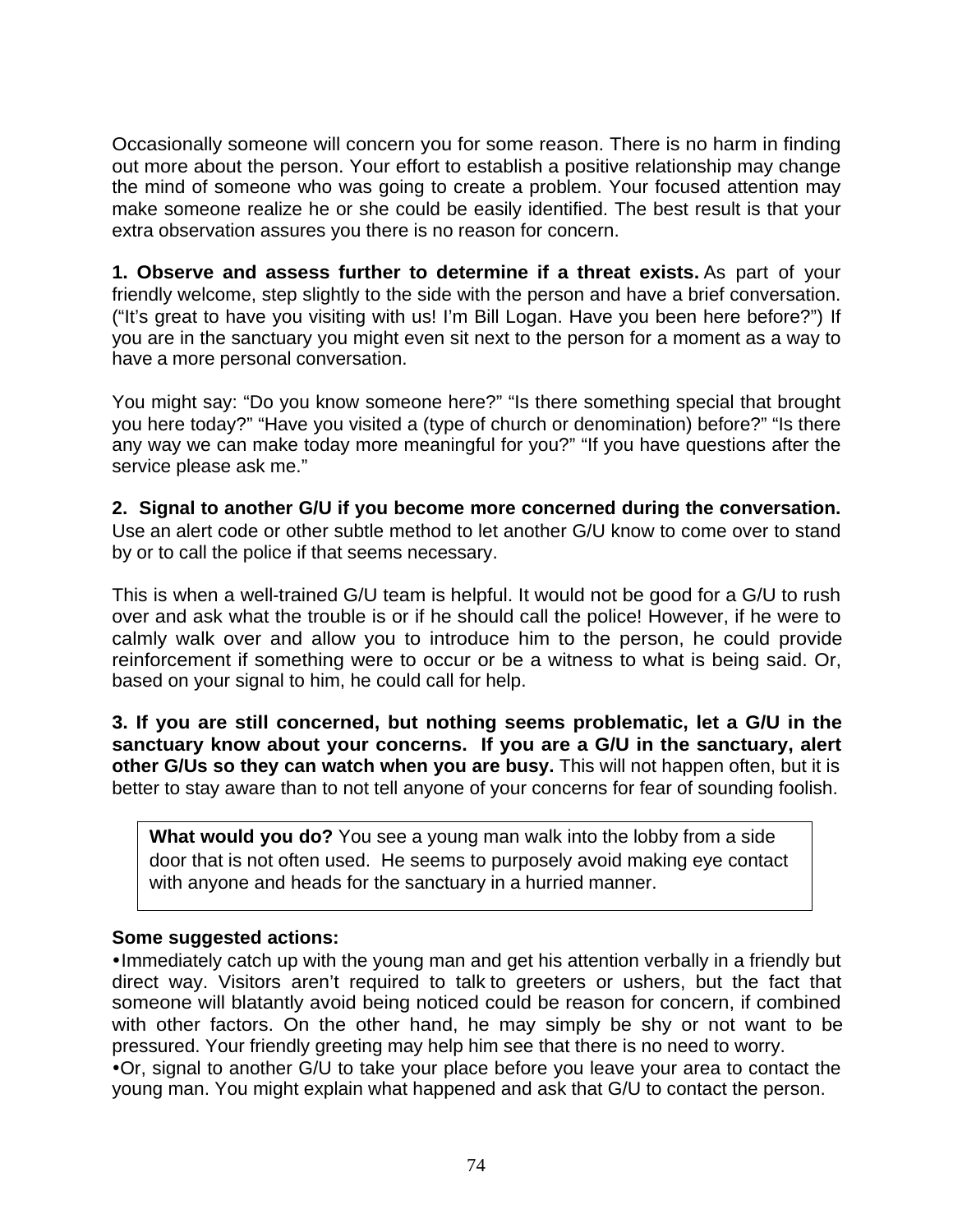• Even if a visitor who concerned you is already seated in the sanctuary and service has started, you can make a brief, friendly contact to allow you to do a quick visual and verbal assessment. Offer the visitor a hymnal, bulletin or Bible, or introduce yourself briefly and say you are available if the person has questions afterwards. You could also offer to introduce them to someone appropriate, such as a youth worker, women's leader or others.

#### **SECURITY CONCERN: A PERSON WHO SEEMS TO BE EMOTIONALLY OR MENTALLY DISTURBED, BUT IS NOT IMMEDIATELY VIOLENT OR VERBALLY THREATENING.**

• Some people are more emotional than others are. You may encounter people who seem highly emotional because of a spiritual or personal situation. This section specifically refers to someone who is acting unstable or disoriented, seems mentally or emotionally ill, seems irrational or has some other condition that makes him or her potentially harmful.

• A person who is emotionally or mentally disturbed may not consciously want to harm anyone, but may do so anyway. You must be very cautious in your dealings with such a person because their demeanor can change quickly and for no reason.

**1. Observe and assess the physical and mental state of the person and the immediate level of threat.** Is the person drunk or drugged? Is he or she crying or angry? Is there a weapon or something that could be used as a weapon? Is the person saying or doing anything that is unnerving or a cause for concern?

If a G/U is talking to a disturbed acting person, one or two other G/Us should assist or stand near enough to hear and see what is happening. In a normal, non-threatening situation, a female member of the church might be asked to assist with a female guest or member. But, when dealing with a problem person it may be safer to have only the G/Us or a member of the pastoral team involved.

One G/U should be prepared to call for police assistance immediately if necessary. This is another time when a code word or signal is useful.

**2. Separate the person of concern from others.** This safety space could be created by you and/or other G/Us standing between the person and other people, or by moving the person to the side of a lobby or sanctuary. You could also go to an adjacent space or office or take the person outside to talk.

One way to get someone to move to another area is to start walking while looking at the person and conversing with them. More often than not they will walk with you. Nonthreatening phrases can be used: "Let's step over here so I can hear you better." "Why don't we move to this room so we can talk without being bothered."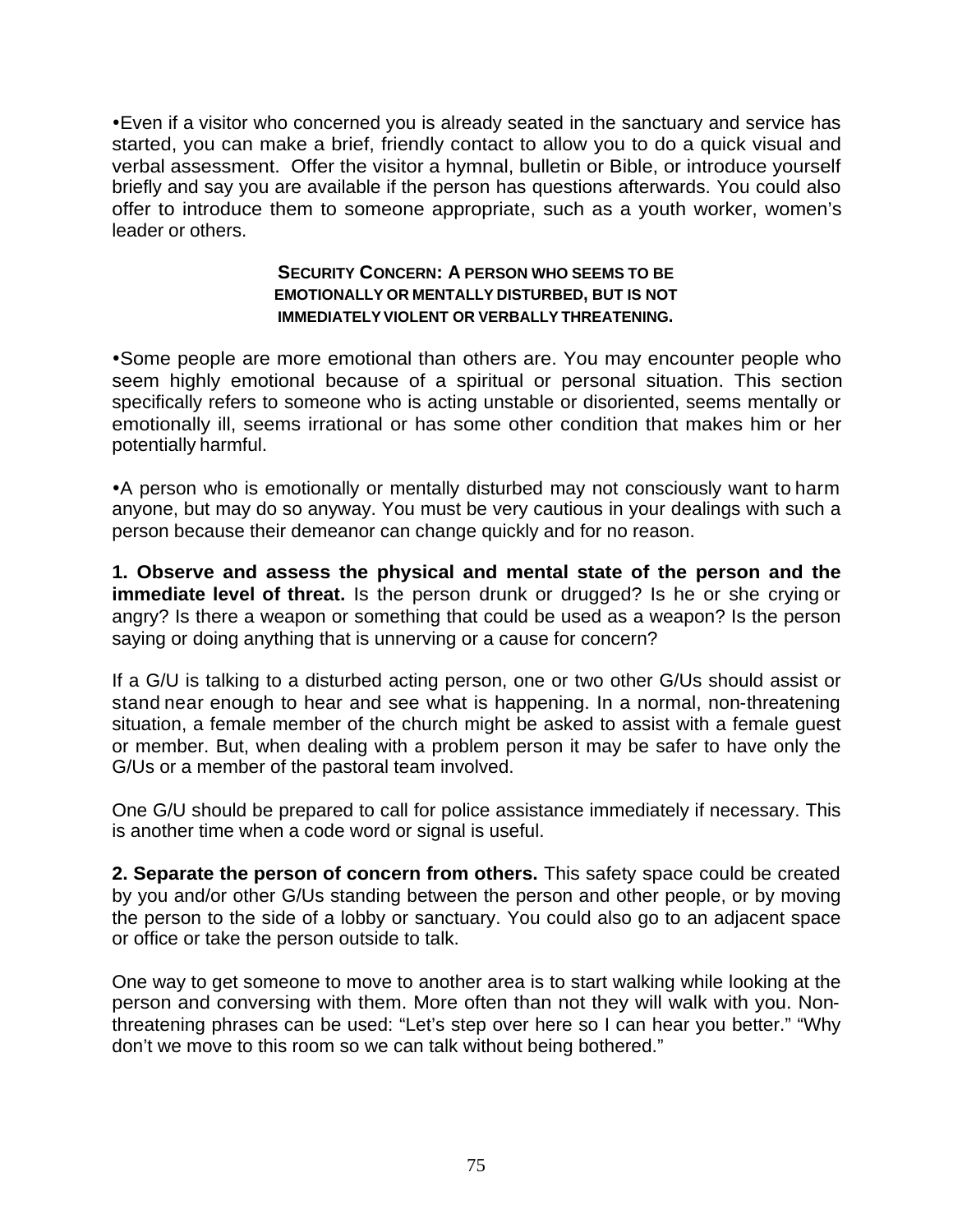**3. Talk in a normal and calm tone of voice and keep some distance between you and the other person.** Ask non-threatening questions: "What did you say your name is?" "Where did you park your car? Did you find a parking place OK?" "Where do you work?" "Do you live around here?" "Do you know someone in our church?" "I can tell something is bothering you. Can I help?"

Asking questions and having a conversation can help keep the person calm, and will also be helpful if you need to give information to the police later.

Do not try to grab or hold a disturbed or agitated person unless there is no other way to avoid harm. Keep some distance between you and them rather than standing right next to them. If someone gets increasingly upset, step back and away to allow more safety if he or she becomes more agitated or violent. You do not have to keep talking to someone who is threatening you or acting irrational. Step back and keep stepping back, all the way outside if you must, until help arrives.

### **4. Call the police or have someone else call immediately, if the person:**

• Appears under the influence of alcohol or drugs.

• Says or does anything that indicates he or she may harm anyone, including comments that he or she doesn't *want* to harm anyone.

•Does not immediately cooperate with requests to leave or stay out of the sanctuary or other parts of the building, or to stay away from members of the congregation if he or she is disturbing them.

• Appears mentally ill or severely emotionally upset or for some other reason should be questioned by the police, given protective custody or evaluated further. The person may leave your church and harm himself or herself or others, so you cannot consider the situation over when the person leaves.

**5. Do not attempt to detain a person who wants to leave before the police arrive.** Get a good description and write it down and watch or follow to see where he or she goes. There is an inclination to try to keep someone there until the police arrive, but that can create the violent situation you are trying to avoid.

**What would you do?** You see a young man walk down the street, then stop and stand in front of your church, staring at it for a few minutes before coming in the lobby. He is wearing a winter coat and has nothing in his hands. He looks around in a confused, disoriented way. His conversation is rambling and incoherent and he says he wants to talk to the congregation. You courteously explain that it will not be possible, but he is insistent that he wants to do so. Many people are in the lobby and some seem unnerved at his belligerent tone of voice.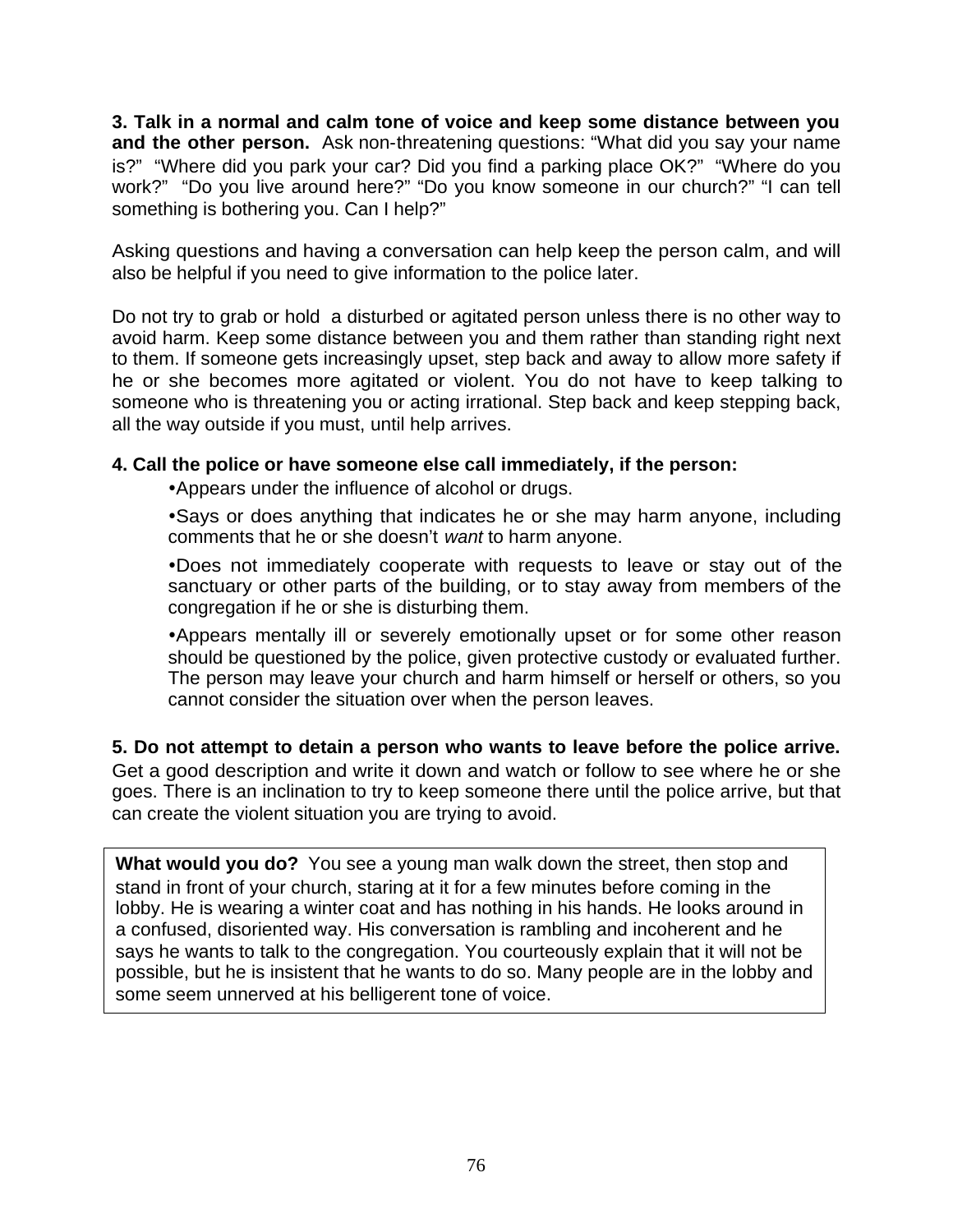• Did your assessment include some of these thoughts?

 You do not want this person to feel he is being rejected, but you know he will not be allowed by the pastor to speak to the congregation.

 Until he is more rational you do not think he can be reasoned with or assisted to his satisfaction.

 You know your church wishes to help everyone, but this person seems to want and need more than brief counseling or prayer.

 You realize a person who is disoriented and confused has the potential to be violent if he or she feels upset or threatened.

 You have looked at the young man's hands and do not see a weapon, but he is wearing a coat in which something could be concealed.

 You are concerned that he could come back and harm someone if he is treated badly this time, or he could leave and harm himself or others.

You notice that people are already unnerved by his demeanor.

 You think this person would probably be disruptive to the service, but you also worry that he might react in a violent way if you tell him he cannot go into the sanctuary.

 You worry that people standing around the two of you might be hurt or frightened if there is a verbal or physical altercation.

### **Some suggested actions:**

**Ÿ**Your best response, unless there are other circumstances, would be to signal one or preferably two G/Us to your area and signal another G/U to call 911.

ŸYou may wish to get the assistance of a member of the pastoral team, a deacon or some other person, if it seems safe to do. They might ask the person to come back for counseling or prayer or ask him to convey his message to them. You could get the young man's name and phone number and have someone contact him later.

•If the weather is good enough to allow it, consider telling the man you want to talk to him about his request and you would like to step outside to do it. This adds an extra layer of protection for church members. You may want ask the disturbed person to step to an adjacent office area if that is safe and you have assistance.

 $\bullet$  In the meantime, a G/U or other person inside should calmly ask people to move from the lobby or entrance area into the sanctuary. There may not appear to be a need for serious concern, but the fewer people who are close to the situation the better, if something occurs.

Some greeters or ushers hesitate to call the police about an otherwise nice person who is mentally disturbed or disabled in some way, if no crime has occurred. However, the police may have information you do not have about the person or his or her previous actions. They may be able to contact relatives or transport the person home or to a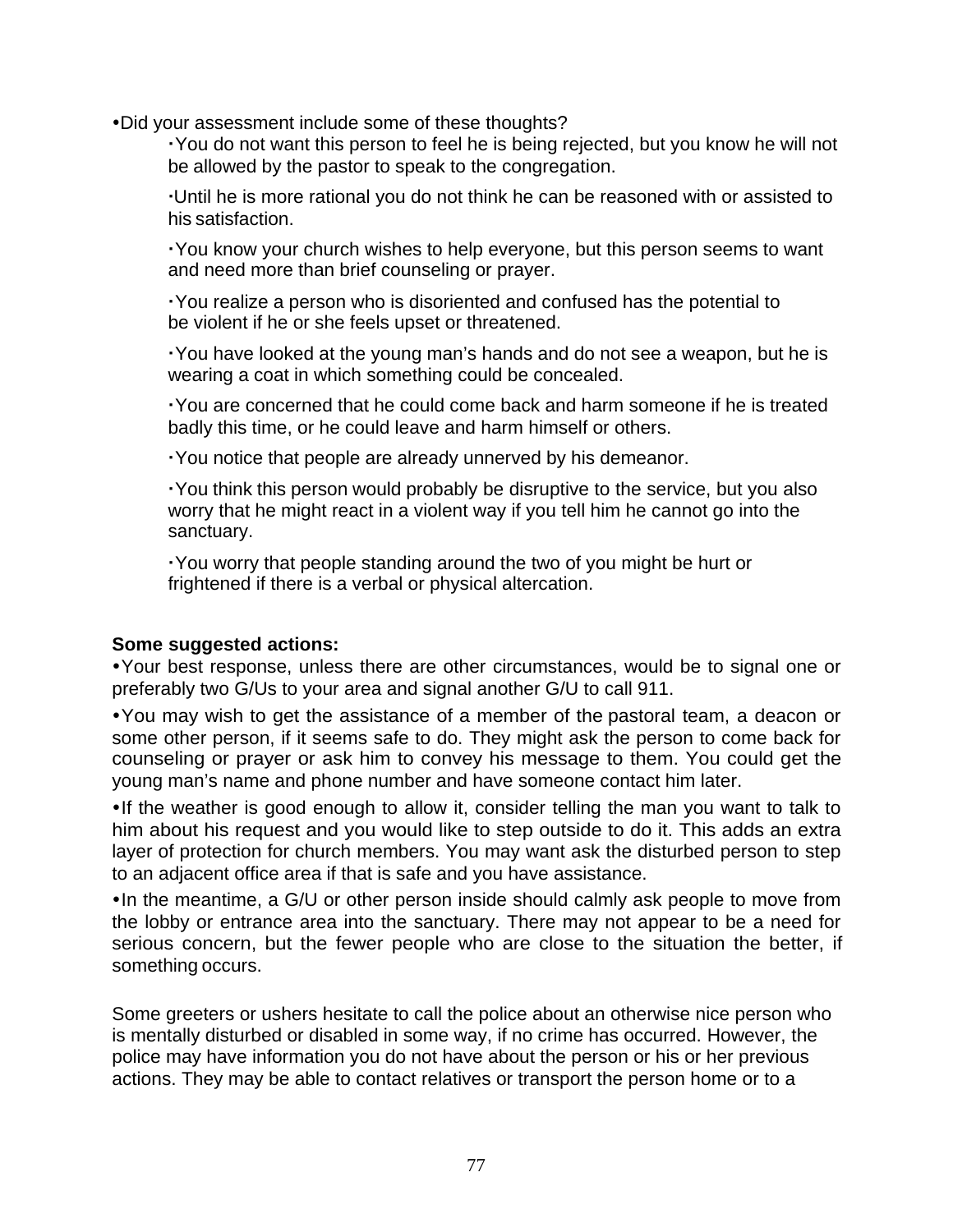community resource. You need to call the police about anyone who is irrational, disoriented, confused or who seems to be in need of professional care.

#### **SECURITY CONCERN: SOMEONE OUTSIDE THE BUILDING IS COMMITTING A CRIME, OR APPEARS TO BE DANGEROUS OR READY TO DO VIOLENCE.**

The nature of the crime or threat will dictate some of your actions, but in every case 911 should be called and as much detail as possible provided about the situation. You can be on the phone while moving to take other action or directing others to safety.

•Know how to lock the doors quickly and be ready to do so the moment you see trouble developing. Your role generally is to prevent outside danger from coming inside to harm the entire congregation, then to do what you can to respond to the situation that is happening outside, if you can do it safely.

•Whether you should let a criminal or violent person know you have seen them will depend upon many factors: Your ability to protect yourself, the assistance you have, the number of criminals and weapons involved and the nature of the crime.

•Generally, if you see someone committing a crime or apparently intending to commit a crime, stay in a safe place and yell that the police have been called.

If you do not think you can safely yell at the criminal, you may be able to turn on outside lights or shine a flashlight at night to stop the criminal activity.

•Circumstances may compel you to intervene more directly to save a person's life or to prevent some other dire act such as the taking of a child. Otherwise, you should limit your role to calling the police, letting the criminal know he or she as been seen, getting good identification of people and vehicles, and observing from a safe distance.

• It is not worth being killed or injured to prevent a car from being stolen or to chase a purse-snatcher.

**ŸOutside:** Yell to others in the area of the criminal activity to get down and get to safety by coming into the church building, locking themselves in their cars and leaving if possible, or going to adjacent business or residential areas.

**Inside:** Lock all the doors to prevent the criminal from coming in the building.

. If there is imminent danger, warn the congregation and pastor.

• If it is safe, stay at your observation post and tell someone else to take the appropriate action about warning or contacting others.

• According to the nature of the criminal activity, you or the pastor might tell everyone to stay where they are and be ready to get down. You and other G/Us might need to move people to areas of safety.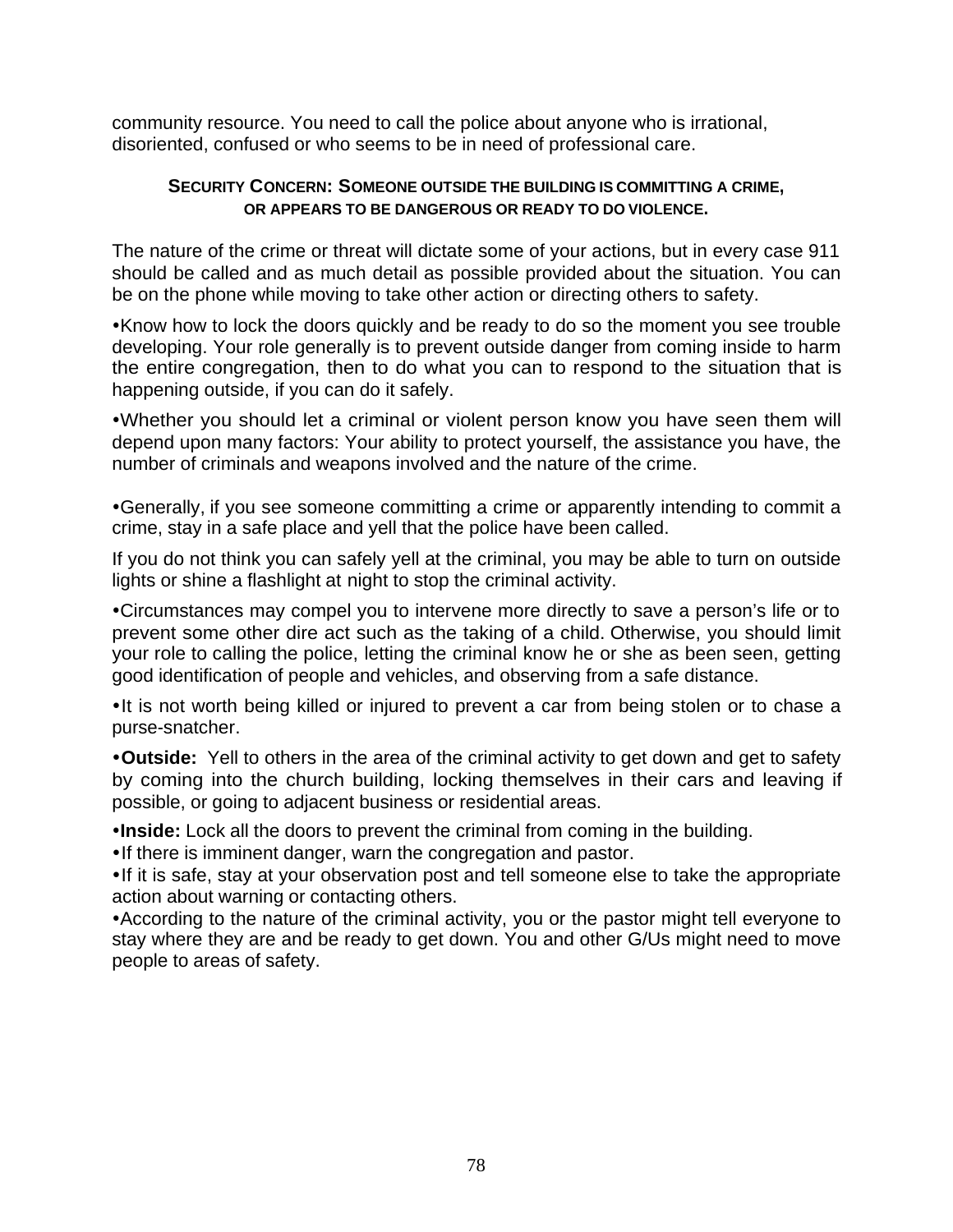**What would you do?** Services have just begun and you have stepped outside for a last visual check. You see a man who is a member of your church walk angrily up to a car driven by his wife and begin to yell at her. He kicks at the door and picks up a rock and breaks the window.

### **Suggested actions:**

### **ŸCall 911.**

•If you are in a safe place, yell and let him know he has been seen and that the police have been called. You can do this even while on the phone to the 911 operator.

•Tell another G/U to let the pastor or other church leader know what is happening.

•Do not approach the man unless you feel you must do so to prevent a violent crime. This is where your judgment of the situation will be vital.

•The fact that he is a church member you know does not lessen the crime or make him less of a threat to you or others.

**What would you do?** Your church is having a local community leader as a speaker. You look out the door and see a group of apparently angry protestors approaching the church, waving signs and chanting. Many people are in the lobby and others are walking in at that time.

• That specific scenario might not be likely at your church, but something similar might occur. The key point is this: How should you react to a situation that involves people or groups that are not thought of as criminal, but that could be threatening or dangerous?

# **Suggested actions:**

# **•Call 911.**

•Tell those outside who can safely get inside to do so, otherwise tell them to leave immediately, go back to their cars and leave the area.

• Lock the doors, while telling another G/U to alert the pastor and congregation.

•Keep everyone away from the front doors and windows and stay away yourself to avoid agitating the group more, and also to avoid injuries if windows are broken.

• The pastor or speaker will likely decide what to do about confronting the group. Your role is to take immediate action to reduce the level of harm to the congregation until the police arrive, then to provide information about what happened.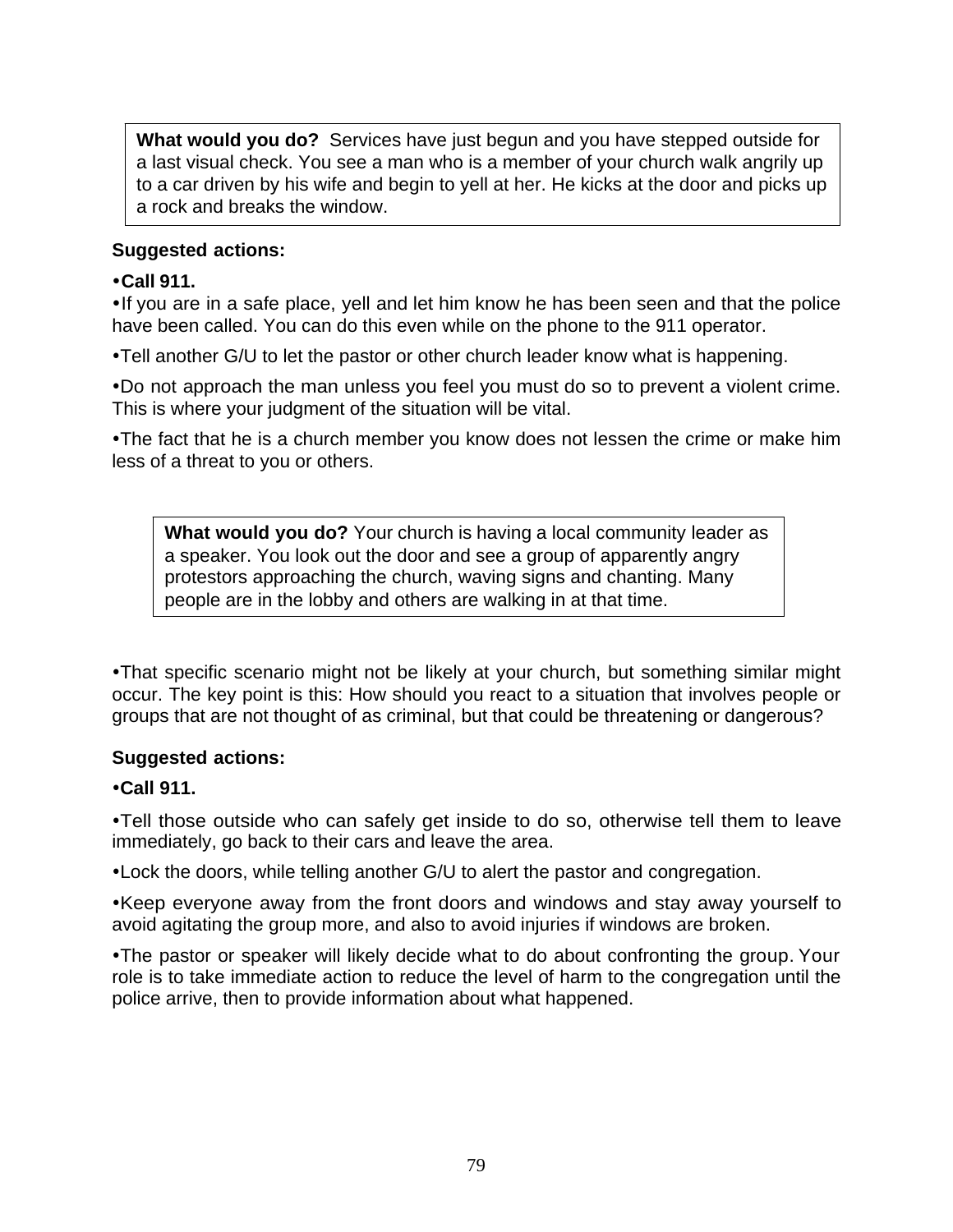### **SECURITY CONCERN: AN ARMED PERSON OR GROUP ENTERS THE CHURCH.**

This is the scenario that brings the most fear to everyone. You may only have a few seconds for your immediate response and you may or may not have other G/Us to assist you.

• A violent situation can involve many scenarios:

 An assailant targets one or more people in your church, but does not target others.

An assailant shoots randomly, with no specific target.

 The purpose is to kill, to take hostages, to commit other crimes, or a combination.

There is one assailant or more than one.

The assailant has one loaded weapon.

The assailant has many weapons and a large amount of ammunition.

The assailant only has firearms.

The assailant has other devices, such as explosives or tear gas.

Services may not yet have started.

Services may be in progress.

The church may be in meetings or Sunday School, instead of a regular service.

People may be in the sanctuary or in the fellowship hall or classrooms.

•By the time you can react, the assailant may have already shot people you know, or may have taken hostages and threatened to kill them. Your own family may be involved. This is when your preparation and self-control can help the most. Even though you may not be able to do much, there may be some things you can do that will save lives or stop the violence. It is in these extreme situations that having thought about such an event ahead of time can help you and others.

If you have discussed possible responses with other G/Us, you may be able to take coordinated action without much communication.

If you and your family have discussed how to respond in an emergency you may not need to direct them to exits or safe locations.

If you know the building in detail, you may not need lights to guide others to safety.

If you have spent some time checking the building, you may know the most sturdy protection in the sanctuary or lobby, or the most easily fortified rooms.

 Even if your plan of action is not the absolute best one, by having a plan you maybe able to do something immediately rather than taking too long to decide.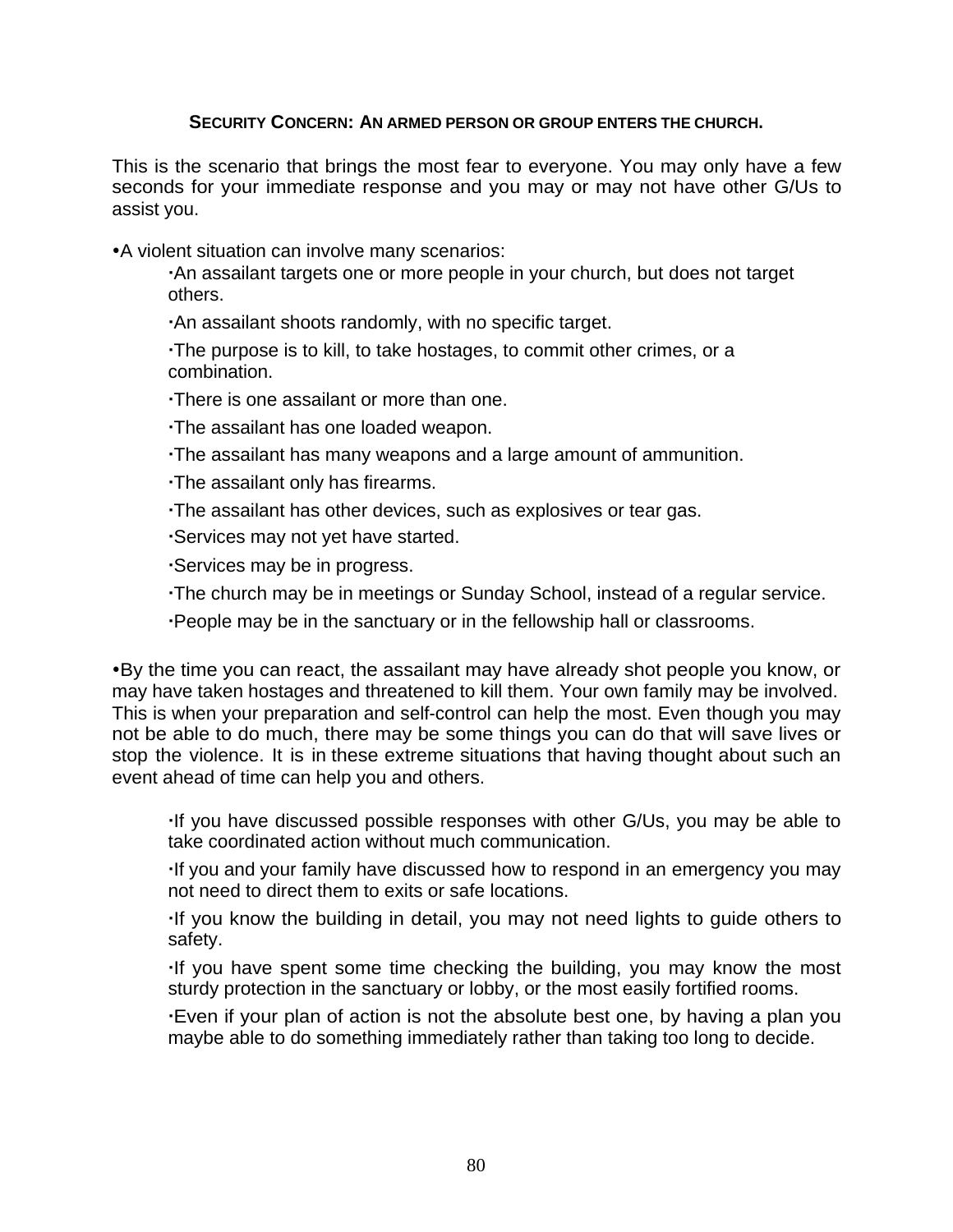#### **The knowledge, plans and preparation that are helpful for responding most effectively to violent events include:**

• Regular briefing of each key person about their roles: Pastor and pastoral team, ministers of programs, greeters and ushers, deacons, teachers, key adults, etc.

•Briefing the church membership about how to respond in emergencies.

•Knowing exits in every area of the building, including windows that can be used for exit in an emergency.

•Knowing areas and items of concealment and/or protection and how they can best be used. (Can pews, desks, chairs or tables be easily turned over, picked up or moved? Is the lectern or podium solid? How many people could hide in what locations?)

•Knowing the most easily secured inner areas of the church and how to lock the doors or barricade them quickly.

• Knowing the layout of the building, including overhead and crawl spaces.

•Being able to quickly direct guests who are unfamiliar with the building.

• Having methods for communicating with 911, other G/Us, the pastoral team, teachers, or people in other areas of the building or church campus.

•Knowing the location of fire extinguishers, phones, water valves, electrical and mechanical equipment, ladders, tools and other items and equipment.

• Having each G/U pre-assigned a primary responsibility for this and other emergencies. (Some may be assigned to help Sunday School classes get to safety while others are responsible for helping the handicapped or the elderly.)

• Having each G/U know some basic First Aid techniques.

• Reviewing emergency information regularly and at least walking through possible events, with a focus on observation, assessment, and suggested actions to help members and guests.

### **If a shooting incident is threatened or occurs:**

•The minister or worship team should provide direction to the entire congregation if possible, by yelling "Get down and get out!", or some other quick guidance. If it's not possible for them to do so, you and other G/Us should direct those around you.

• Get in the most protected area you can and call 911, unless you know others have called. (Having several hundred calls made in a few minutes is not helpful, and your time could be better spent if the call has already been made.) If you have information about the assailant or the location of victims that other callers to 911 may not have had, you should call.

ŸYou can't help if you are injured, so you should attempt to stay down, be undetected and assess your options.

• The presence of children always creates an added risk and responsibility. If possible, have adults shield them and get them to exits or get them under pews.

• Even though you may have a responsibility as a greeter or usher, if you are with your family you will likely be most concerned about them. Discuss this with your family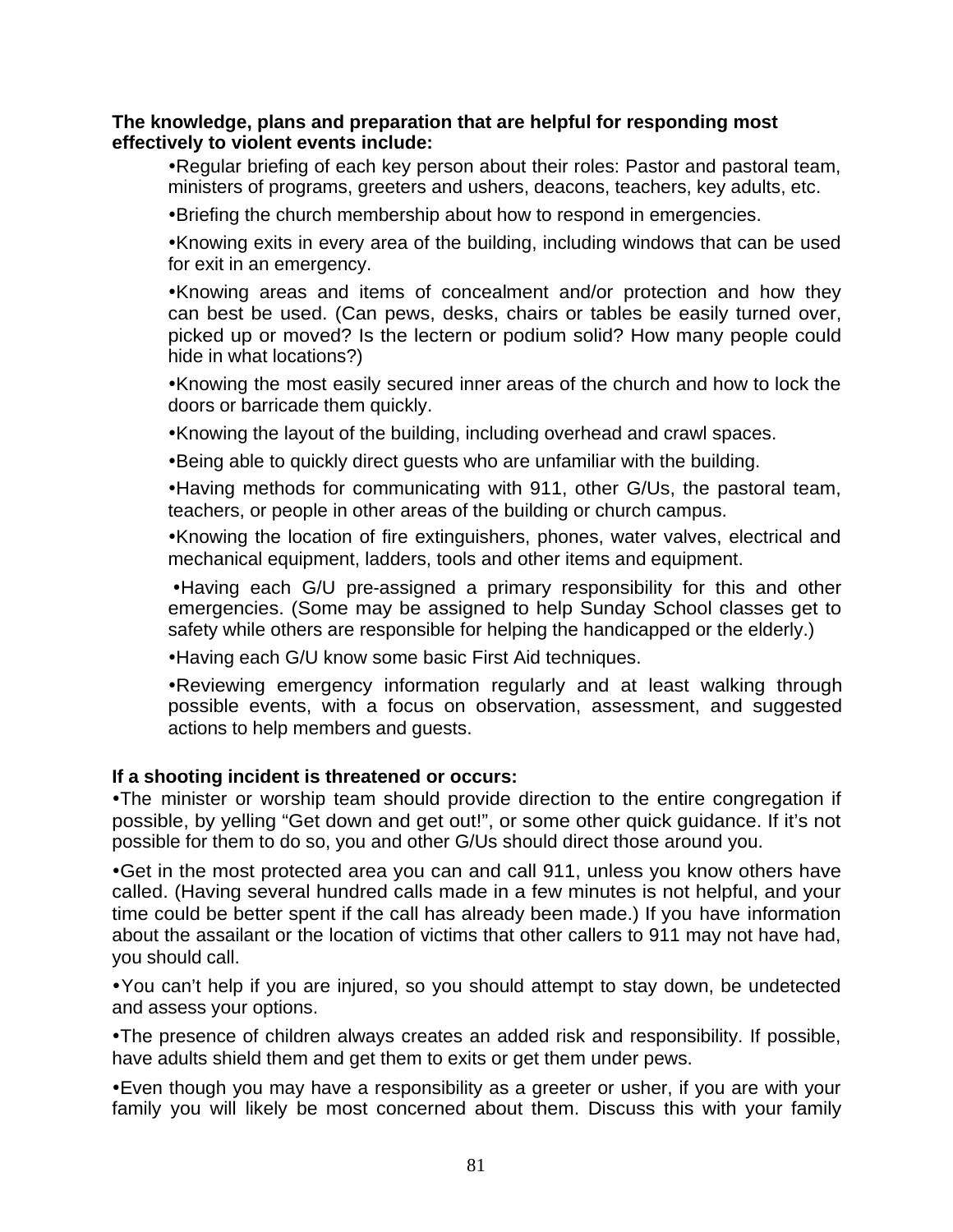members ahead of time and talk about how each of you might respond to protect your family or those around you in church.

•Sometimes staying down and staying put is the best solution. However, in some situations people had options to escape but were fearful to leave. The decision to try to leave or to stay in a concealed location will likely have to be made quickly, based on where the exits are located, the level of concealment available, and the actions of the assailant.

•Direct those around you to get down and get out if they can do so, or get to a safe place if they must stay inside. If you can go with them, do it and lock and barricade the door to the room, trying to ensure that as many people as possible are using the safe place. You may not be able to help everyone, only the group you are guiding, but you will have to do your best in the situation.

• Unless you know for sure it is safe to do it, do not call others in the building to check on them. Answering a phone is not the best use of their time! And, if they are concealed the ringing may give away their location. It may be possible to contact people if you know their phones are set on silent or vibrate.

• If you are directly confronted by someone with a weapon who is demanding you to do something, your response will depend upon the imminent threat. If the person threatens to shoot, but has not shot anyone so far, you may think it best to comply with the person's demands long enough to allow you to take other action. Or, you may feel the circumstances indicate you should not comply.

• If you are with several other people you may be able to work together to overpower an assailant. You will have to decide the risks and the likely outcome quickly. This kind of decision is not one that can be planned ahead. However, talking about your options *prior* to a violent event, and considering how you think you could respond, may allow you and others to act with much less obvious communication at the time.

• Remember that help may arrive quickly but not enter the building quickly. It may be many hours before you can move from a safe location.

If that happens, the reality is that children will cry, people will need to relieve themselves, some may be injured, some may become ill, sorrow may engulf the group, fear will be overpowering for many. Your leadership role will be best fulfilled by keeping everyone as quiet and calm as possible until you feel completely confident that the threat is over.

**What would you do?** In the middle of congregational singing a wild-eyed man kicks open a door to the sanctuary and opens fire with a long barreled weapon. Several people fall and the noise of the weapon, combined with screaming and yelling, seems deafening. You are standing with your family.

There is no way for you to know exactly what you would do in the tragic and frightening situation described above. However, having security information and plans in mind can help you be a better observer and be able to assess effectively and take action. The material in this document can help you with that planning and preparation.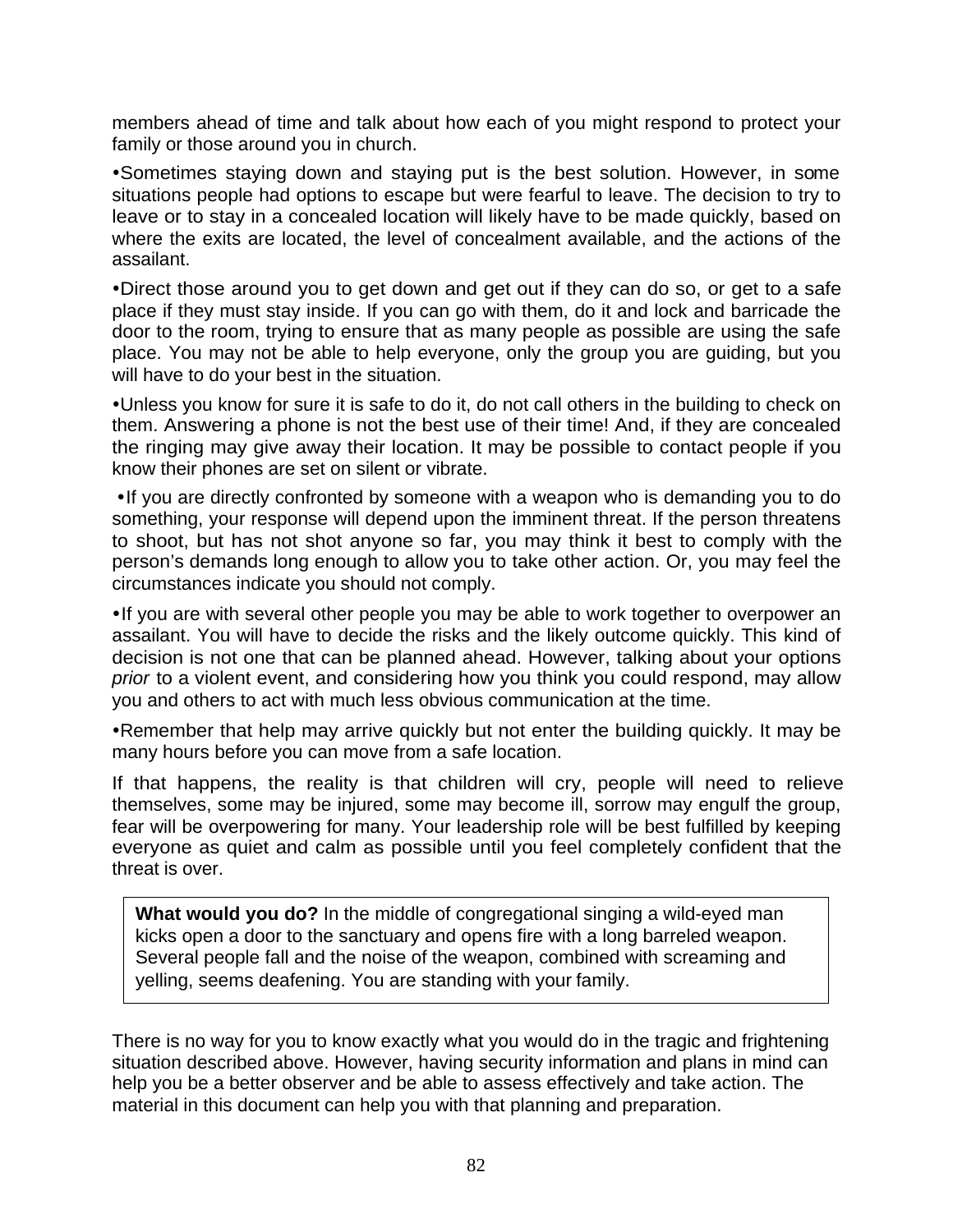Use this checklist to decide if you have the information you need to effectively fulfill your dual role as a greeter and guardian.

# **Greeter/Usher Security Checklist**

|                                                                                       | Y/N |
|---------------------------------------------------------------------------------------|-----|
| 1. Do I know the policies of my pastor or other leaders about my security role?       |     |
| 2. Do I have a G/U post assignment?                                                   |     |
| 3. Do I know where other G/Us are supposed to be?                                     |     |
| 4. Have I talked with other G/Us to develop plans about emergency responses?          |     |
| 5. Am I comfortable being assertive with a suspicious person or situation?            |     |
| 6. Do I know the best route to every exit in my church building?                      |     |
| 7. Do I know how to covertly signal another G/U to call 911 or to assist me?          |     |
| 8. Do members of my church know my role if an emergency occurs?                       |     |
| 9. Have I walked the route from my G/U post to every exit in my church building?      |     |
| 10. Have I ever practiced getting to another area while staying low?                  |     |
| 11. Do I have a plan for how I can separate a suspicious person from other people     |     |
| in the lobby or sanctuary?                                                            |     |
| 12. Do I know what items or areas in every part of the building would provide the     |     |
| best protection, barricade or concealment?                                            |     |
| 13. Do I know where mechanical and utility areas and items are located and how        |     |
| to access them? (Electrical boxes, water supply, alarms, gas, fire extinguishers,     |     |
| ladders, tools, potential weapons, office keys, etc.)                                 |     |
| 14. Do I know where crawl spaces, overhead storage and closets are located and        |     |
| if they would be useable for concealment?                                             |     |
| 15. Could I lock every front door quickly?                                            |     |
| 16. Do I know which interior doors have locks?                                        |     |
| 17. Do I know the best location outside for viewing each parking area?                |     |
| 18. Do I know where there is a flashlight in several areas of the building?           |     |
| 19. Have I ever checked to see if I could move a pew, desk, table or other item if it |     |
| was necessary to do so in an emergency?                                               |     |
| 20. Do I have a plan for how I might respond to an emergency in a variety of          |     |
| church areas? (Lobby, during the service, classroom, fellowship hall, parking lot?)   |     |

**Are you prepared for your dual role of greeter and guardian?** You can be better prepared by knowing your role, your resources and your options for responses.

Best wishes to you and thank you for your service in helping others!

Tina Lewis Rowe Denver, CO www.tinalewisrowe.com